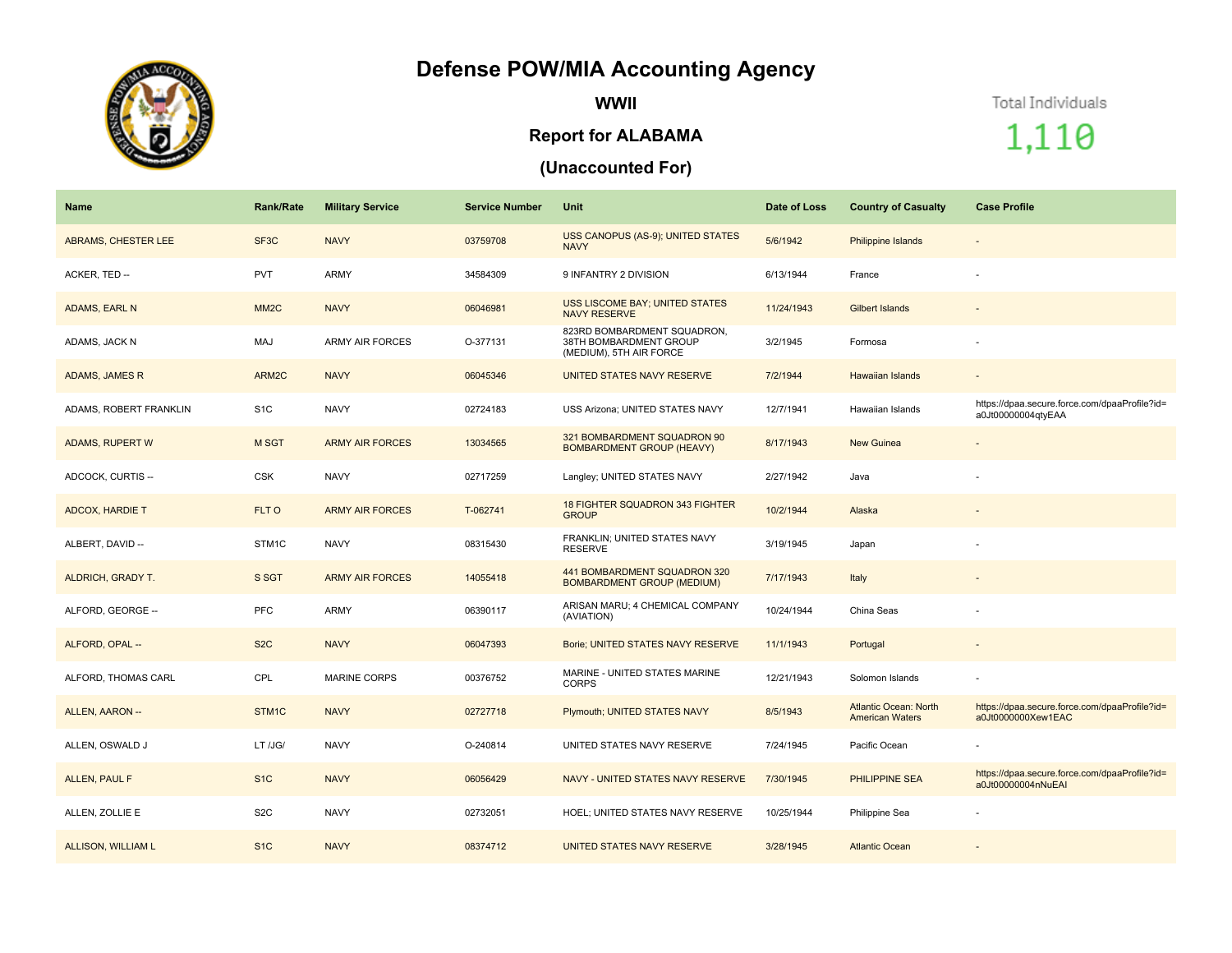| <b>Name</b>                | <b>Rank/Rate</b>  | <b>Military Service</b>     | <b>Service Number</b> | Unit                                                                                                            | Date of Loss | <b>Country of Casualty</b>              | <b>Case Profile</b>                                                 |
|----------------------------|-------------------|-----------------------------|-----------------------|-----------------------------------------------------------------------------------------------------------------|--------------|-----------------------------------------|---------------------------------------------------------------------|
| ALMON, GLEN FOUST          | S <sub>2</sub> C  | <b>NAVY</b>                 | 02726741              | USS JUNEAU; UNITED STATES NAVY                                                                                  | 11/13/1942   | Solomon Islands                         |                                                                     |
| <b>ALSTON, JAMES M</b>     | LT.               | <b>NAVY</b>                 | O-112962              | UNITED STATES NAVY RESERVE                                                                                      | 3/25/1945    | <b>Central/South Pacific</b><br>Theater |                                                                     |
| ANDERSON, JOHN L.          | RDM <sub>2</sub>  | <b>NAVY</b>                 | 2724413               | <b>Buck; UNITED STATES NAVY</b>                                                                                 | 10/9/1943    | Italy                                   |                                                                     |
| ANDERTON, LEE E            | SM <sub>2</sub> C | <b>NAVY</b>                 | 06041205              | UNITED STATES NAVY RESERVE                                                                                      | 1/7/1944     | <b>Atlantic Ocean</b>                   |                                                                     |
| APPLEBAUM, MORRIS --       | 2LT               | <b>ARMY AIR FORCES</b>      | O-803127              | <b>AIR CORPS</b>                                                                                                | 7/22/1943    | Hawaiian Islands                        |                                                                     |
| <b>APPLING, JAMES I</b>    | EM <sub>2</sub> C | <b>NAVY</b>                 | 02728113              | S-28; UNITED STATES NAVY                                                                                        | 7/4/1944     | Hawaiian Islands                        |                                                                     |
| ARLEDGE, WILLIAM H         | <b>PFC</b>        | ARMY                        | 14131184              | 506 PARACHUTE INFANTRY 101<br>AIRBORNE DIVISION                                                                 | 10/6/1944    | Holland                                 |                                                                     |
| <b>ARNOLD, CHARLES D</b>   | S <sub>2</sub> C  | <b>NAVY</b>                 | 06048688              | NAVY - UNITED STATES NAVY RESERVE                                                                               | 7/10/1943    | <b>SICILY</b>                           |                                                                     |
| ARNOLD, OSCAR --           | <b>SGT</b>        | <b>ARMY AIR FORCES</b>      | 34197222              | 65 BOMBARDMENT SQUADRON 43<br>BOMBARDMENT GROUP (HEAVY)                                                         | 2/23/1945    | New Guinea                              |                                                                     |
| <b>ARNOLD, WILLIAM D</b>   | S <sub>2</sub> C  | <b>NAVY</b>                 | 06048674              | NAVY - UNITED STATES NAVY RESERVE                                                                               | 7/10/1943    | <b>MEDITERRANEAN SEA</b>                |                                                                     |
| ASHBURN, RAYMOND V         | S <sub>2</sub> C  | <b>NAVY</b>                 | 02725835              | USS QUINCY; UNITED STATES NAVY                                                                                  | 8/9/1942     | Solomon Islands                         |                                                                     |
| <b>ASHCRAFT, WILLIAM D</b> | S <sub>2</sub> C  | <b>NAVY</b>                 | 08388852              | SPENCE; UNITED STATES NAVY<br><b>RESERVE</b>                                                                    | 12/18/1944   | Philippine Islands                      |                                                                     |
| ASHMORE, RAYFORD --        | S SGT             | <b>ARMY AIR FORCES</b>      | 34813336              | 816 BOMBARDMENT SQUADRON 483<br>BOMBARDMENT GROUP (HEAVY)                                                       | 4/25/1945    | Austria                                 |                                                                     |
| <b>ASHWORTH, JOHN E</b>    | S SGT             | <b>ARMY AIR FORCES</b>      | 14135748              | 31 BOMBARDMENT SQUADRON 5<br><b>BOMBARDMENT GROUP (HEAVY)</b>                                                   | 2/27/1946    | Caroline Islands                        | https://dpaa.secure.force.com/dpaaProfile?id=<br>a0Jt000001EhlwuEAF |
| ATCHISON, FRED --          | <b>PFC</b>        | ARMY                        | 34813906              | 313 INFANTRY 79 DIVISION                                                                                        | 7/7/1945     | France                                  | https://dpaa.secure.force.com/dpaaProfile?id=<br>a0Jt0000000XdqREAS |
| <b>ATCHISON, ROBERT P</b>  | <b>ENS</b>        | <b>NAVY</b>                 | O-414685              | USS COWPENS; UNITED STATES NAVY<br><b>RESERVE</b>                                                               | 8/30/1945    | <b>Central/South Pacific</b><br>Theater |                                                                     |
| AUSTIN, EDDIE --           | STM2C             | <b>NAVY</b>                 | 06054232              | LST-342; UNITED STATES NAVY<br><b>RESERVE</b>                                                                   | 7/18/1943    | Solomon Islands                         |                                                                     |
| AUTERY, WILLIE --          | GM3C              | <b>NAVY</b>                 | 02726356              | USS JUNEAU; UNITED STATES NAVY                                                                                  | 11/13/1942   | Solomon Islands                         |                                                                     |
| AVANT, BUENA P             | 2LT               | <b>ARMY AIR FORCES</b>      | O-824351              | 39 FIGHTER SQUADRON 35 FIGHTER<br><b>GROUP</b>                                                                  | 11/6/1944    | Philippine Islands                      |                                                                     |
| AVERY, EDWARD BUEL         | <b>PFC</b>        | <b>MARINE CORPS RESERVE</b> | 00499519              | Company A, 1st Battalion, 29th Marines<br>(attached to 2nd Marine Division),<br>FMF, UNITED STATES MARINE CORPS | 6/26/1944    | <b>SAIPAN</b>                           |                                                                     |
| AVERY, MATTHEW --          | S <sub>2c</sub>   | <b>COAST GUARD</b>          | 07004066              | W J Conners; COAST GUARD - UNITED<br>STATES COAST GUARD                                                         | 11/23/1944   | Biak                                    |                                                                     |
| <b>BAGGETT, JOHN H.</b>    | <b>PVT</b>        | <b>ARMY AIR FORCES</b>      | 34708232              | <b>ARMY AIR FORCE</b>                                                                                           | 3/15/1944    | India                                   |                                                                     |
| BAGWELL, SAMUEL M          | ARM3C             | <b>NAVY</b>                 | 06050306              | UNITED STATES NAVY RESERVE                                                                                      | 11/12/1944   | Pacific Ocean                           |                                                                     |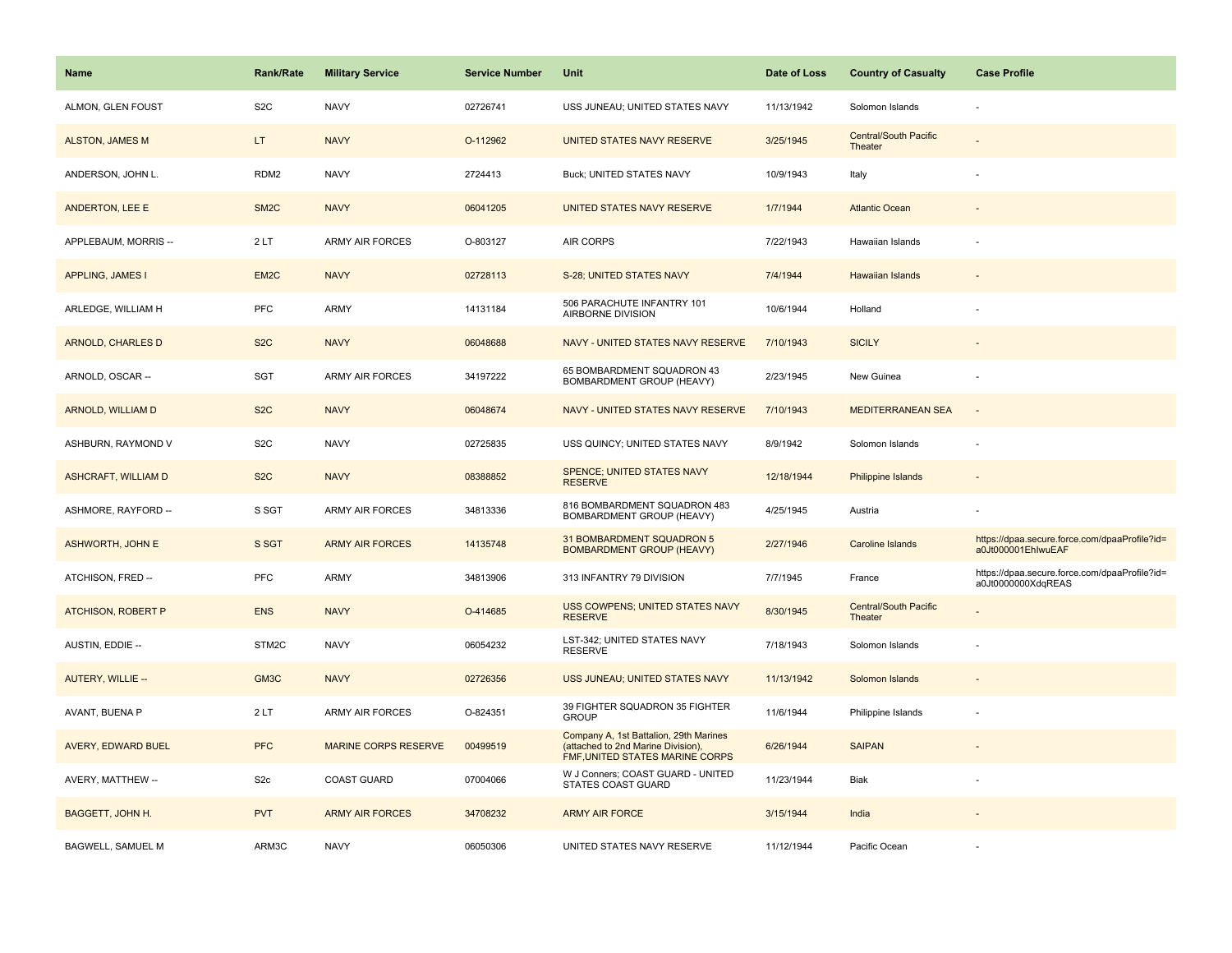| <b>Name</b>                | <b>Rank/Rate</b>  | <b>Military Service</b> | <b>Service Number</b> | Unit                                                              | Date of Loss | <b>Country of Casualty</b>     | <b>Case Profile</b>                                                 |
|----------------------------|-------------------|-------------------------|-----------------------|-------------------------------------------------------------------|--------------|--------------------------------|---------------------------------------------------------------------|
| <b>BAILEY, GRAVES M</b>    | 1LT               | <b>ARMY AIR FORCES</b>  | O-678596              | 341 BOMBARDMENT SQUADRON 97<br><b>BOMBARDMENT GROUP (HEAVY)</b>   | 1/21/1945    | North Sea or Tyrrhenian<br>Sea |                                                                     |
| BAILEY, VINCENT L          | SK <sub>1</sub> C | <b>NAVY</b>             | 02720497              | SHINYO MARU; UNITED STATES NAVY                                   | 9/7/1944     | Philippine Islands             |                                                                     |
| <b>BAKER, FREEMAN W</b>    | GM3C              | <b>NAVY</b>             | 06059920              | LCI(G)-82 ; UNITED STATES NAVY<br><b>RESERVE</b>                  | 4/4/1945     | Japan                          |                                                                     |
| BAKER, JAMES J.            | PFC               | ARMY                    | 34706578              | 168 INFANTRY 34 DIVISION                                          | 2/13/1944    | Italy                          |                                                                     |
| BAKER, ROBERT P.           | 2LT               | <b>ARMY AIR FORCES</b>  | O-727297              | 476 BOMBARDMENT SQUADRON 335<br><b>BOMBARDMENT GROUP (MEDIUM)</b> | 3/12/1943    | <b>British Guiana</b>          |                                                                     |
| BALAKO, JIMMY --           | LT/JG/            | <b>NAVY</b>             | O-086027              | USS VINCENNES; UNITED STATES NAVY<br><b>RESERVE</b>               | 8/9/1942     | Solomon Islands                |                                                                     |
| <b>BALDWIN, JOSIAH M</b>   | LT/JG/            | <b>NAVY</b>             | O-095310              | USS QUINCY; UNITED STATES NAVY<br><b>RESERVE</b>                  | 8/9/1942     | Solomon Islands                |                                                                     |
| BALKOM, PERRY L            | CAPT              | <b>ARMY AIR FORCES</b>  | O-437836              | 676 BOMBARDMENT SQUADRON 444<br>BOMBARDMENT GROUP (VERY HEAVY)    | 8/8/1945     | Ryukyus Islands                |                                                                     |
| <b>BANKSTON, HAROLD C</b>  | LT /JG/           | <b>NAVY</b>             | O-280101              | SS St Mihiel; UNITED STATES NAVY<br><b>RESERVE</b>                | 4/9/1945     | <b>Atlantic Ocean</b>          |                                                                     |
| BARBER, BILLY H            | S <sub>2</sub> C  | <b>NAVY</b>             | 08387386              | Drexler; UNITED STATES NAVY RESERVE                               | 5/28/1945    | Japan                          |                                                                     |
| <b>BARBOUR, HUBERT LEE</b> | S <sub>1</sub> C  | <b>NAVY</b>             | 06041564              | USS JUNEAU; UNITED STATES NAVY<br><b>RESERVE</b>                  | 11/13/1942   | Solomon Islands                |                                                                     |
| BARCLAY, KARYES --         | CK <sub>2</sub> C | <b>NAVY</b>             | 02724021              | Lansdale; UNITED STATES NAVY                                      | 4/20/1944    | Mediterranean Sea              |                                                                     |
| <b>BARNES, CHARLES H</b>   | RDM3              | <b>NAVY</b>             | 06048678              | NAVY - UNITED STATES NAVY RESERVE                                 | 7/10/1943    | <b>SICILY</b>                  |                                                                     |
| BARNES, GLENN VANN         | S <sub>1</sub> C  | <b>NAVY</b>             | 02722623              | USS BARTON; UNITED STATES NAVY                                    | 11/13/1942   | Solomon Islands                |                                                                     |
| <b>BARNES, JACK W</b>      | Y <sub>1C</sub>   | <b>NAVY</b>             | 06340689              | Bristol; UNITED STATES NAVY RESERVE                               | 10/13/1943   | Mediterranean Sea              |                                                                     |
| <b>BARNES, THOMAS C</b>    | CPL               | ARMY AIR FORCES         | 34586171              | 77 BOMBARDMENT SQUADRON 28<br>BOMBARDMENT GROUP (HEAVY)           | 5/10/1945    | Kurile Islands                 |                                                                     |
| <b>BARNETT, MARION E</b>   | Sgt               | <b>ARMY AIR FORCES</b>  | 34167881              | 823 BOMBARDMENT SQUADRON 38<br><b>BOMBARDMENT GROUP (MEDIUM)</b>  | 12/26/1944   | Molucca Passage                | https://dpaa.secure.force.com/dpaaProfile?id=<br>a0Jt0000000XjWyEAK |
| BARNETT, ROBERT --         | STM2C             | <b>NAVY</b>             | 06055533              | LCI-468 ; UNITED STATES NAVY<br><b>RESERVE</b>                    | 6/17/1944    | Marianas Islands               |                                                                     |
| <b>BARR, MORRIS R</b>      | S SGT             | <b>ARMY AIR FORCES</b>  | 14090834              | 415 BOMBARDMENT SQUADRON 98<br><b>BOMBARDMENT GROUP (HEAVY)</b>   | 5/11/1943    | <b>Sicily</b>                  |                                                                     |
| BARTLETT, RAY WILSON       | 1 LT              | <b>MARINE CORPS</b>     | O-016471              | MARINE - UNITED STATES MARINE<br><b>CORPS</b>                     | 7/25/1943    | MIDWAY ISLAND                  |                                                                     |
| <b>BASENBURG, CARL F</b>   | <b>PFC</b>        | <b>ARMY</b>             | 34915665              | <b>188 ENGINEERS COMBAT BATTALION</b>                             | 3/26/1945    | Germany                        |                                                                     |
| BAUER, CLINTON ADAM        | MM <sub>1</sub> C | <b>NAVY</b>             | 01108767              | S-26; UNITED STATES NAVY RESERVE                                  | 1/24/1942    | Panama                         |                                                                     |
| <b>BAZEMORE, HOWARD M</b>  | <b>CAPT</b>       | <b>ARMY AIR FORCES</b>  | O-661581              | 98 BOMBARDMENT SQUADRON 11<br><b>BOMBARDMENT GROUP (HEAVY)</b>    | 2/9/1946     | <b>Marshall Islands</b>        |                                                                     |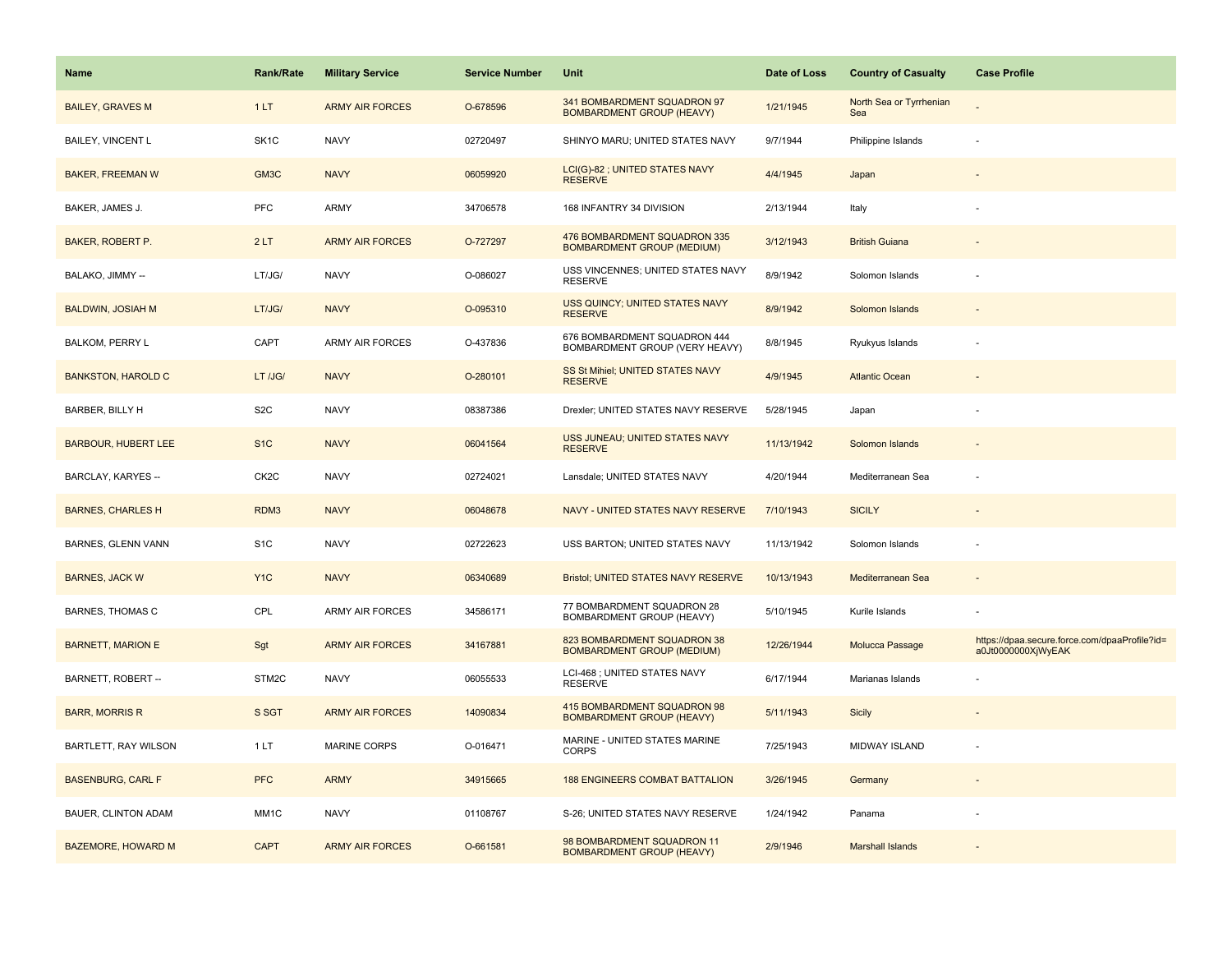| <b>Name</b>                    | <b>Rank/Rate</b>  | <b>Military Service</b> | <b>Service Number</b> | Unit                                                         | Date of Loss | <b>Country of Casualty</b> | <b>Case Profile</b>                                                 |
|--------------------------------|-------------------|-------------------------|-----------------------|--------------------------------------------------------------|--------------|----------------------------|---------------------------------------------------------------------|
| <b>BEAM, BURLON EZRA</b>       | S <sub>2</sub> C  | <b>NAVY</b>             | 06044460              | SS Pan New York HX - 212; UNITED<br>STATES NAVY RESERVE      | 10/29/1942   | North Atlantic Ocean       |                                                                     |
| <b>BEAN, GUSS --</b>           | WT1C              | <b>NAVY</b>             | 02716367              | USS QUINCY; UNITED STATES NAVY                               | 8/9/1942     | Solomon Islands            |                                                                     |
| BEARDEN, THEODORE H            | S <sub>1</sub> C  | <b>NAVY</b>             | 02728549              | USS GWIN; UNITED STATES NAVY                                 | 7/13/1943    | Solomon Islands            |                                                                     |
| <b>BEAVERS, FRANK A</b>        | <b>CAPT</b>       | <b>MARINE CORPS</b>     | O-009389              | MARINE - UNITED STATES MARINE<br><b>CORPS</b>                | 6/8/1944     | ** Documentation Errors    |                                                                     |
| BELUE, JOHN T                  | <b>PVT</b>        | <b>ARMY</b>             | 14115521              | 350 INFANTRY 88 DIVISION                                     | 11/24/1944   | Italy                      |                                                                     |
| <b>BELUE, JOSEPH D</b>         | <b>PFC</b>        | <b>ARMY</b>             | 34392108              | ARMY - 306 INFANTRY 77 DIVISION                              | 5/11/1945    | <b>JAPAN/OKINAWA</b>       |                                                                     |
| BENCE, RAYMON J                | MM <sub>2</sub> C | <b>NAVY</b>             | 06053907              | HOEL; UNITED STATES NAVY RESERVE                             | 10/25/1944   | Philippine Islands         |                                                                     |
| <b>BENNETT, HUGH D.</b>        | 1LT               | <b>ARMY AIR FORCES</b>  | O-789227              | <b>436 BOMBARDMENT SQUADRON</b><br>(HEAVY)                   | 7/2/1943     | <b>Burma</b>               |                                                                     |
| <b>BENSON, JAMES THOMAS</b>    | S <sub>1</sub> C  | <b>NAVY</b>             | 02724040              | USS Arizona; UNITED STATES NAVY                              | 12/7/1941    | Hawaiian Islands           | https://dpaa.secure.force.com/dpaaProfile?id=<br>a0Jt00000004mu8EAA |
| <b>BIBB, ROSS EUGENE</b>       | ARM3C             | <b>NAVY</b>             | 04074685              | USS Hornet - 1 - VT 8; UNITED STATES<br><b>NAVY RESERVE</b>  | 6/4/1942     | Midway Island              |                                                                     |
| <b>BIBBY, CHARLES HENRY</b>    | F <sub>2C</sub>   | <b>NAVY</b>             | 02724140              | USS Arizona; UNITED STATES NAVY                              | 12/7/1941    | Hawaiian Islands           | https://dpaa.secure.force.com/dpaaProfile?id=<br>a0Jt00000004mvEEAQ |
| <b>BISHOP, MILLARD CHARLES</b> | F <sub>3</sub> C  | <b>NAVY</b>             | 02724122              | <b>USS Arizona; UNITED STATES NAVY</b>                       | 12/7/1941    | Hawaiian Islands           | https://dpaa.secure.force.com/dpaaProfile?id=<br>a0Jt00000004otsEAA |
| <b>BLACK, JAMES THERON</b>     | <b>PVT</b>        | <b>MARINE CORPS</b>     | 00314626              | MARINE - UNITED STATES MARINE<br><b>CORPS</b>                | 12/7/1941    | Hawaiian Islands           | https://dpaa.secure.force.com/dpaaProfile?id=<br>a0Jt00000004pOXEAY |
| <b>BLACKMAN, HOWARD M</b>      | <b>PVT</b>        | <b>ARMY</b>             | 34809002              | HMT Rohna; 853 ENGINEERS BATTALION<br>(AVIATION)             | 11/26/1943   | Mediterranean Sea          |                                                                     |
| BLACKMON, EDWARD B             | <b>CPHM</b>       | <b>NAVY</b>             | 02721703              | SUBMARINE Albacore; UNITED STATES<br><b>NAVY</b>             | 11/7/1944    | Japan                      |                                                                     |
| <b>BLACKMON, VERLIN L</b>      | MOMM2C            | <b>NAVY</b>             | 06058556              | NAVY - UNITED STATES NAVY RESERVE                            | 10/9/1945    | <b>JAPAN</b>               |                                                                     |
| BLACKWELL, GEORGE L.           | Pvt               | <b>ARMY AIR FORCES</b>  | 6382087               | HEADQUARTERS SQUADRON 27<br><b>BOMBARDMENT GROUP (LIGHT)</b> | 1/15/1942    | Philippine Islands         |                                                                     |
| <b>BLAND, WALLACE G</b>        | 1LT               | <b>ARMY AIR FORCES</b>  | O-659794              | 49 FIGHTER SQUADRON 14 FIGHTER<br><b>GROUP</b>               | 7/10/1943    | Sicily                     |                                                                     |
| BLANKENSHIP, THERON A          | S <sub>1</sub> C  | <b>NAVY</b>             | 02724152              | USS Arizona; UNITED STATES NAVY                              | 12/7/1941    | Hawaiian Islands           | https://dpaa.secure.force.com/dpaaProfile?id=<br>a0Jt00000004pbsEAA |
| <b>BLAYDOE, JAMES URSIE</b>    | S <sub>2</sub> C  | <b>NAVY</b>             | 02726560              | <b>UNITED STATES NAVY</b>                                    | 6/14/1942    | Hawaiian Islands           |                                                                     |
| BLEVINS, WILLIAM L             | F <sub>1C</sub>   | <b>NAVY</b>             | 06044120              | Buck; UNITED STATES NAVY RESERVE                             | 10/9/1943    | Italy                      |                                                                     |
| BLOW, CECIL --                 | 1LT               | <b>ARMY AIR FORCES</b>  | O-736959              | 529 SQUADRON 311 FIGHTER BOMBER<br><b>GROUP</b>              | 5/16/1944    | <b>Burma</b>               |                                                                     |
| BOCKMAN, JUDGE S               | PVT               | <b>ARMY AIR FORCES</b>  | 07001145              | ARISAN MARU; 48 MATERIALS<br>SQUADRON                        | 10/24/1944   | China Seas                 |                                                                     |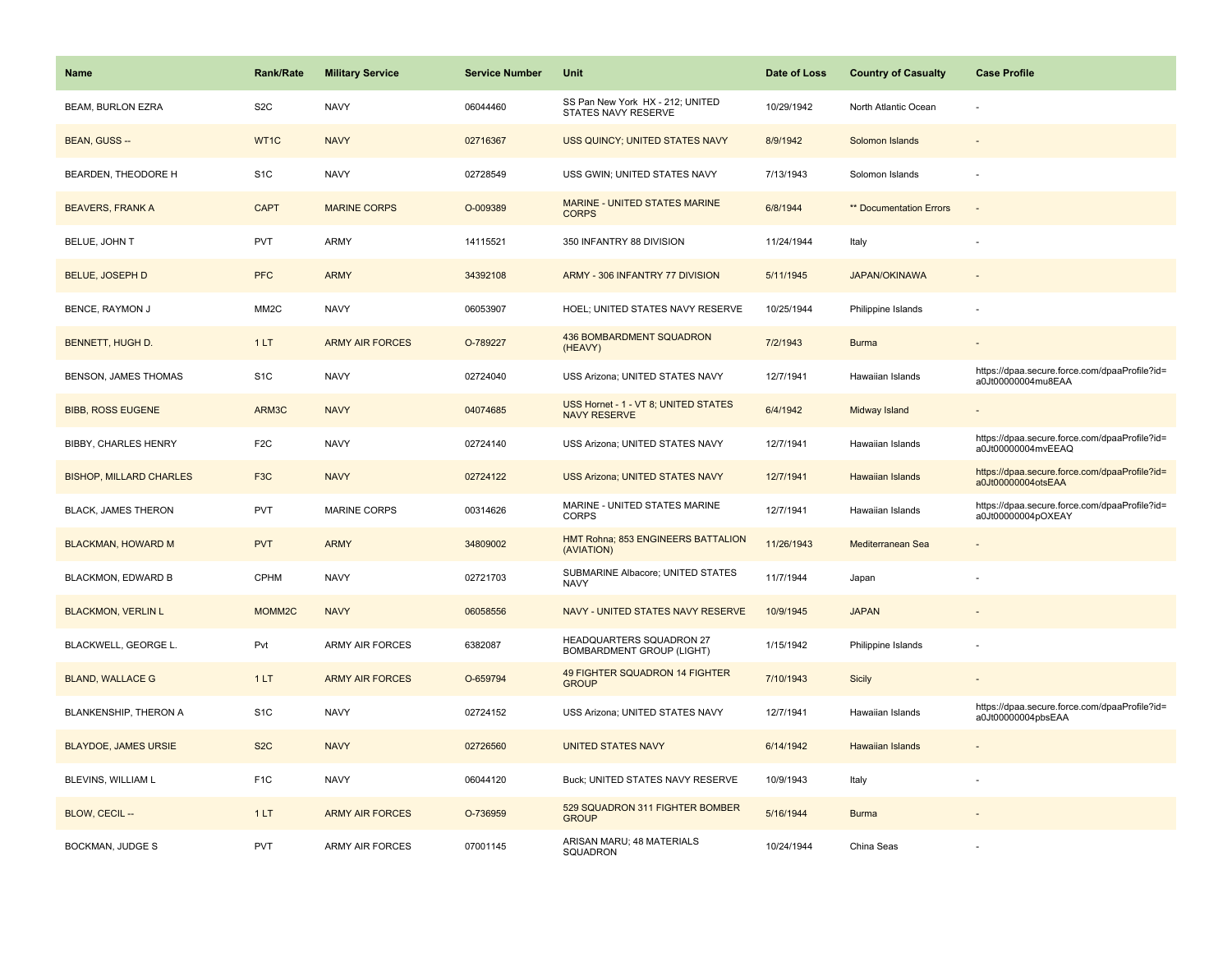| <b>Name</b>                 | Rank/Rate         | <b>Military Service</b> | <b>Service Number</b> | Unit                                                             | Date of Loss | <b>Country of Casualty</b>              | <b>Case Profile</b>                                                 |
|-----------------------------|-------------------|-------------------------|-----------------------|------------------------------------------------------------------|--------------|-----------------------------------------|---------------------------------------------------------------------|
| <b>BODIFORD, BILLY D</b>    | S SGT             | <b>ARMY AIR FORCES</b>  | 34394045              | 413 BOMBARDMENT SQUADRON 96<br><b>BOMBARDMENT GROUP (HEAVY)</b>  | 9/23/1943    | France                                  |                                                                     |
| BOLDEN, R C                 | CK <sub>2</sub> C | <b>NAVY</b>             | 02727755              | Bismarck Sea; UNITED STATES NAVY                                 | 2/21/1945    | Bonin & Volcano Islands                 | $\overline{\phantom{a}}$                                            |
| <b>BOLTON, RONALD A.</b>    | <b>PFC</b>        | <b>ARMY</b>             | 34705541              | 133 INFANTRY 34 DIVISION                                         | 2/9/1944     | Italy                                   |                                                                     |
| BONDS, WOODROW M            | S <sub>1</sub> C  | <b>NAVY</b>             | 02657975              | Edsall; UNITED STATES NAVY                                       | 3/1/1942     | Java                                    | https://dpaa.secure.force.com/dpaaProfile?id=<br>a0Jt0000000XlrUEAS |
| <b>BOOKER, WILLIAM D</b>    | TM <sub>2</sub> C | <b>NAVY</b>             | 06048513              | <b>GROWLER; UNITED STATES NAVY</b><br><b>RESERVE</b>             | 11/7/1944    | <b>Central/South Pacific</b><br>Theater |                                                                     |
| BOOKOUT, RALPH C            | BM2C              | <b>NAVY</b>             | 02725780              | Kalk; UNITED STATES NAVY                                         | 6/12/1944    | New Guinea                              |                                                                     |
| <b>BOOTH, CHARLIE Q</b>     | S <sub>1</sub> C  | <b>NAVY</b>             | 02725775              | USS QUINCY; UNITED STATES NAVY                                   | 8/9/1942     | Solomon Islands                         |                                                                     |
| BORDERS, THOMAS H.          | 1LT               | <b>ARMY AIR FORCES</b>  | O-436494              | 414 BOMBARDMENT SQUADRON 97<br>BOMBARDMENT GROUP (HEAVY)         | 12/26/1942   | Tunisia                                 |                                                                     |
| <b>BOTELER, NEIL L</b>      | <b>PVT</b>        | <b>ARMY</b>             | 34100866              | ARMY - 35 INFANTRY 25 DIVISION                                   | 1/15/1943    | <b>SOLOMON ISLANDS</b>                  | https://dpaa.secure.force.com/dpaaProfile?id=<br>a0Jt0000000XebgEAC |
| BOWDOIN, EDGAR L.           | CPL               | ARMY AIR FORCES         | 34811191              | ARMY AIR FORCE                                                   | 4/29/1945    | China                                   |                                                                     |
| BOWEN, OLIVER J             | S SGT             | <b>ARMY AIR FORCES</b>  | 34916524              | 855 BOMBARDMENT SQUADRON 491<br><b>BOMBARDMENT GROUP (HEAVY)</b> | 3/30/1945    | North Sea or Tyrrhenian<br>Sea          |                                                                     |
| BOYD, CHARLES ANDREW        | CM3C              | <b>NAVY</b>             | 02723048              | USS Arizona; UNITED STATES NAVY                                  | 12/7/1941    | Hawaiian Islands                        | https://dpaa.secure.force.com/dpaaProfile?id=<br>a0Jt000000mpzQCEAY |
| BOYD, JOHN R                | RM3C              | <b>NAVY</b>             | 08373061              | NAVY - UNITED STATES NAVY                                        | 7/24/1945    | PHILIPPINE ISLANDS                      | $\sim$                                                              |
| BOYD, SOLON G               | <b>CMM</b>        | ARMY                    | 02719938              | USS LITTLE; UNITED STATES NAVY                                   | 9/5/1942     | Solomon Islands                         | ÷,                                                                  |
| <b>BOYD, THOMAS R</b>       | TM <sub>1</sub> C | <b>NAVY</b>             | 02725127              | <b>BARBEL; UNITED STATES NAVY</b>                                | 2/18/1945    | China Seas                              |                                                                     |
| BOYETT, WILLIAM D           | S <sub>2</sub> C  | <b>NAVY</b>             | 06043663              | SS Larry Doheny; UNITED STATES NAVY<br><b>RESERVE</b>            | 10/5/1942    | Pacific Ocean                           |                                                                     |
| <b>BOYLES, GRADY J</b>      | <b>PFC</b>        | <b>ARMY</b>             | 34805230              | 143 INFANTRY 36 DIVISION                                         | 8/23/1944    | France                                  |                                                                     |
| <b>BRABHAM, CHARLES E</b>   | <b>CRM</b>        | <b>NAVY</b>             | 02722251              | ESCOLAR; UNITED STATES NAVY                                      | 11/13/1944   | China Seas                              |                                                                     |
| <b>BRACKIN, LEON --</b>     | T SGT             | <b>ARMY</b>             | 14182211              | 301 BOMBARDMENT GROUP (HEAVY), 32<br><b>BOMBARDMENT SQUADRON</b> | 5/20/1945    | <b>Adriatic Sea</b>                     |                                                                     |
| <b>BRANNON, CHARLES E</b>   | ENS               | <b>NAVY</b>             | O-105955              | USS Hornet - 1 - VT 8; UNITED STATES<br>NAVY RESERVE             | 6/4/1942     | Midway Island                           |                                                                     |
| <b>BRASFIELD, WILLIAM L</b> | Pvt               | <b>MARINE CORPS</b>     | 00275765              | <b>MARINE - UNITED STATES MARINE</b><br><b>CORPS</b>             | 2/28/1942    | Sunda Strait                            | $\overline{\phantom{a}}$                                            |
| BRASHER, HOWARD J           | SM3C              | <b>NAVY</b>             | 02721500              | UNITED STATES NAVY                                               | 2/19/1942    | North Atlantic Ocean                    | ÷                                                                   |
| <b>BRAY, VERNON RAY</b>     | S <sub>2</sub> C  | <b>NAVY</b>             | 02726165              | <b>UNITED STATES NAVY</b>                                        | 4/23/1943    | Nova Scotia                             |                                                                     |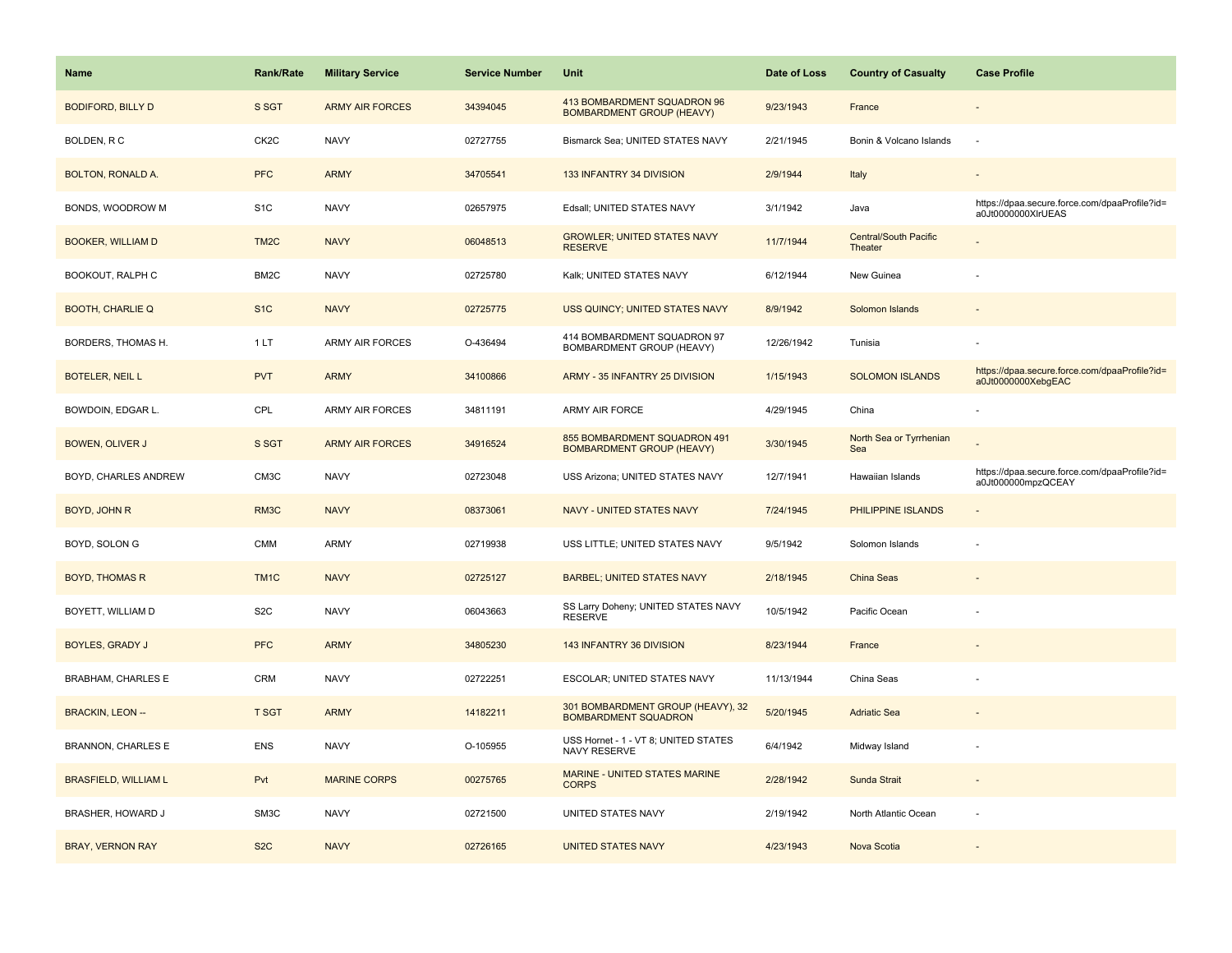| Name                            | <b>Rank/Rate</b>  | <b>Military Service</b> | <b>Service Number</b> | Unit                                                            | Date of Loss | <b>Country of Casualty</b> | <b>Case Profile</b>                                                 |
|---------------------------------|-------------------|-------------------------|-----------------------|-----------------------------------------------------------------|--------------|----------------------------|---------------------------------------------------------------------|
| BREWER, ALVIN --                | MATT2C            | <b>NAVY</b>             | 02728335              | USS WASP; UNITED STATES NAVY                                    | 9/15/1942    | Solomon Islands            |                                                                     |
| <b>BREWER, ROBERT R.</b>        | S SGT             | <b>ARMY</b>             | 14163552              | 508 PARACHUTE INFANTRY REGIMENT                                 | 2/8/1945     | Poland                     |                                                                     |
| <b>BRIDWELL, BRUCE D</b>        | CPL               | ARMY                    | 20955611              | 297 INFANTRY REGIMENT                                           | 2/7/1943     | Alaska                     |                                                                     |
| <b>BRINKS, SAM D</b>            | RM <sub>1C</sub>  | <b>NAVY</b>             | 02723562              | Halligan; UNITED STATES NAVY                                    | 3/26/1945    | Ryukyus Islands            |                                                                     |
| BROADHEAD, JOHNNIE CECIL        | F <sub>2C</sub>   | <b>NAVY</b>             | 02724116              | USS Arizona; UNITED STATES NAVY                                 | 12/7/1941    | Hawaiian Islands           | https://dpaa.secure.force.com/dpaaProfile?id=<br>a0Jt00000004oodEAA |
| <b>BROCK, JOHN W</b>            | <b>ENS</b>        | <b>NAVY</b>             | O-146504              | USS Enterprise - VT 6; UNITED STATES<br><b>NAVY</b>             | 6/4/1942     | Midway Island              |                                                                     |
| <b>BROCK, NOLEN-</b>            | PVT               | ARMY                    | 34168284              | 6 INFANTRY 1 ARMORED DIVISION                                   | 12/6/1942    | Tunisia                    |                                                                     |
| <b>BROOKS, CALVIN L</b>         | AOM3C             | <b>NAVY</b>             | 06055652              | USS MONTEREY (CVL-26); UNITED<br><b>STATES NAVY RESERVE</b>     | 11/13/1944   | Philippine Islands         |                                                                     |
| <b>BROOKS, FRED F</b>           | SM3C              | <b>NAVY</b>             | 06043062              | REID; UNITED STATES NAVY RESERVE                                | 12/11/1944   | Philippine Islands         | $\sim$                                                              |
| <b>BROOKS, WILLIAM MCKINLEY</b> | STM1              | <b>NAVY</b>             | 2723240               | USS WASP; UNITED STATES NAVY<br><b>RESERVE</b>                  | 9/15/1942    | Solomon Islands            |                                                                     |
| BROOKS, WILLIAM O               | STM1C             | <b>NAVY</b>             | 06056851              | USS Saratoga; UNITED STATES NAVY<br><b>RESERVE</b>              | 2/21/1945    | Bonin & Volcano Islands    | ł,                                                                  |
| <b>BROWER, WILLIAM A</b>        | S <sub>1C</sub>   | <b>NAVY</b>             | 08454668              | NAVY - UNITED STATES NAVY RESERVE                               | 10/25/1944   | PHILIPPINE SEA             | $\overline{\phantom{a}}$                                            |
| <b>BROWN, CHARLES E</b>         | <b>PVT</b>        | <b>ARMY</b>             | 34974993              | 744 TANK BATTALION                                              | 2/25/1945    | Germany                    |                                                                     |
| <b>BROWN, CHARLIE W</b>         | MATT2C            | <b>NAVY</b>             | 02728527              | USS JUNEAU; UNITED STATES NAVY                                  | 11/13/1942   | Solomon Islands            |                                                                     |
| BROWN, EDDIE LOUIS              | SC <sub>3</sub> C | <b>NAVY</b>             | 02722506              | Lexington; UNITED STATES NAVY                                   | 5/8/1942     | Coral Sea                  |                                                                     |
| <b>BROWN, EDWARD L</b>          | <b>PVT</b>        | <b>ARMY</b>             | 34803163              | 306 QUARTERMASTER BATTALION                                     | 4/28/1944    | <b>English Channel</b>     |                                                                     |
| BROWN, HARRY C                  | 1 LT              | ARMY                    | O-1304010             | 18 INFANTRY 1 DIVISION                                          | 6/24/1944    | France                     |                                                                     |
| <b>BROWN, JACKSON E</b>         | <b>SGT</b>        | <b>ARMY AIR FORCES</b>  | 34915948              | 404 BOMBARDMENT SQUADRON 28<br><b>BOMBARDMENT GROUP (HEAVY)</b> | 1/23/1945    | Kurile Islands             |                                                                     |
| BROWN, JOHN HOWARD              | Pvt               | MARINE CORPS            | 334312                | MARINE - UNITED STATES MARINE<br><b>CORPS</b>                   | 10/8/1942    | Solomon Islands            | ÷,                                                                  |
| <b>BROWN, RUSSELL W</b>         | <b>PVT</b>        | <b>ARMY</b>             | 14104020              | <b>112 CAVALRY REGIMENT</b>                                     | 7/15/1944    | New Guinea                 |                                                                     |
| BROWN, VERDEL --                | SGT               | <b>ARMY AIR FORCES</b>  | 14163688              | 881 BOMBARDMENT SQUADRON 500<br>BOMBARDMENT GROUP (VERY HEAVY)  | 11/28/1944   | Marianas Islands           | $\sim$                                                              |
| <b>BROWNING, LESLIE E</b>       | S <sub>1C</sub>   | <b>NAVY</b>             | 02728880              | Rowan; UNITED STATES NAVY                                       | 9/11/1943    | North or Tyrrhenian Seas   | $\overline{\phantom{a}}$                                            |
| BROWNING, NED E                 | MOMM3C            | <b>NAVY</b>             | 06052541              | SNOOK; UNITED STATES NAVY<br><b>RESERVE</b>                     | 5/5/1945     | China Seas                 |                                                                     |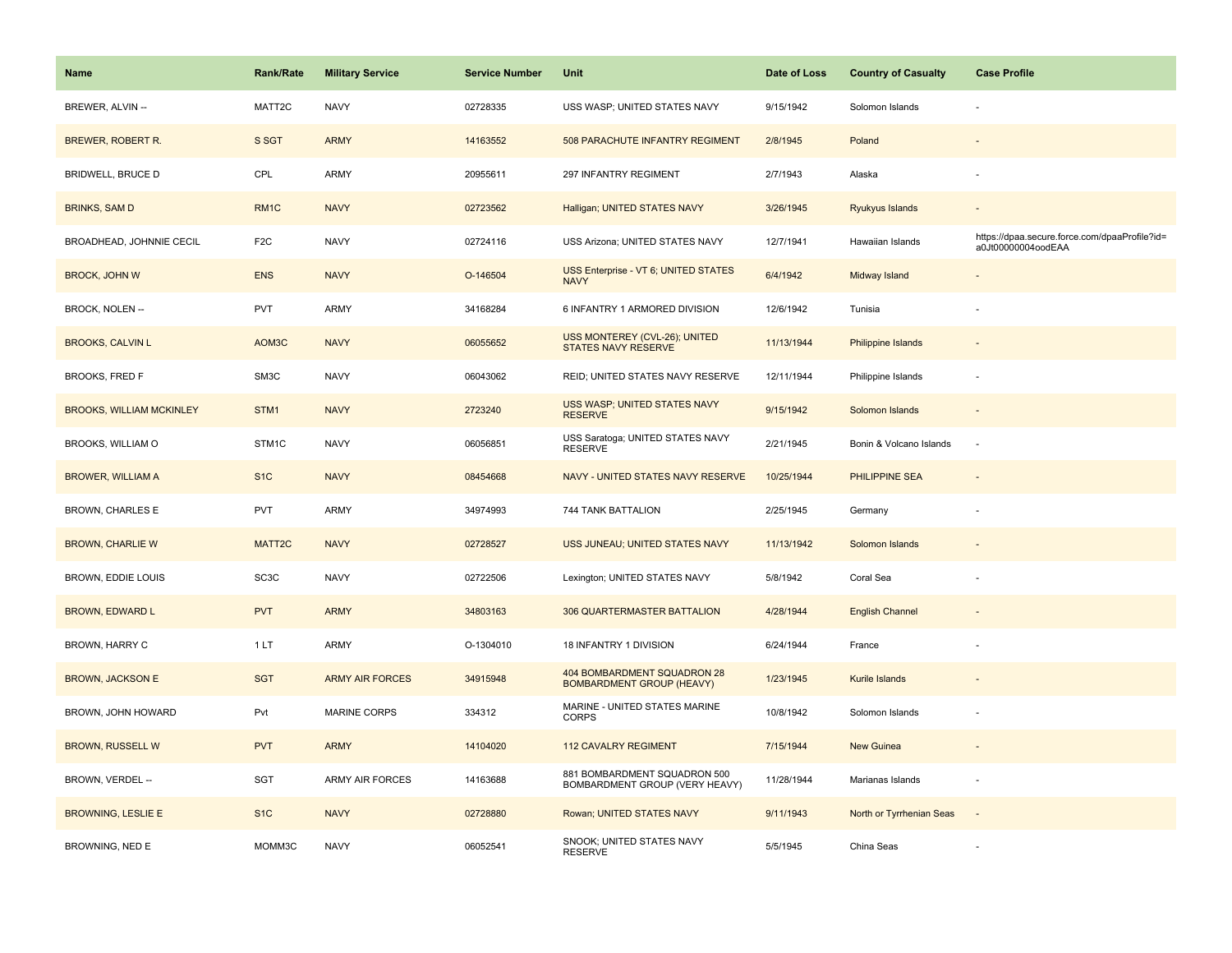| <b>Name</b>                  | Rank/Rate         | <b>Military Service</b> | <b>Service Number</b> | Unit                                                             | Date of Loss | <b>Country of Casualty</b>                             | <b>Case Profile</b>                                                 |
|------------------------------|-------------------|-------------------------|-----------------------|------------------------------------------------------------------|--------------|--------------------------------------------------------|---------------------------------------------------------------------|
| <b>BROYLES, SELMER --</b>    | MATT2C            | <b>NAVY</b>             | 02728310              | USS WASP; UNITED STATES NAVY                                     | 9/15/1942    | Solomon Islands                                        |                                                                     |
| BRUMBAUGH, JACK C            | CPL               | <b>ARMY AIR FORCES</b>  | 14177846              | HMT Rohna; AIR CORPS                                             | 11/26/1943   | Mediterranean Sea                                      | ÷,                                                                  |
| <b>BRYAN, MONROE J</b>       | <b>SGT</b>        | <b>ARMY AIR FORCES</b>  | 34815561              | 728 BOMBARDMENT SQUADRON 452<br><b>BOMBARDMENT GROUP (HEAVY)</b> | 3/18/1945    | North Sea or Tyrrhenian<br>Sea                         |                                                                     |
| BRYANT, BOB --               | <b>PVT</b>        | ARMY                    | 34168349              | 33 REGIMENT 3 ARMORED DIVISION                                   | 7/11/1944    | France                                                 |                                                                     |
| <b>BRYANT, THOMAS C</b>      | S <sub>2</sub> C  | <b>NAVY</b>             | 06044307              | <b>USS NORTHAMPTON; UNITED STATES</b><br><b>NAVY RESERVE</b>     | 11/30/1942   | Solomon Islands                                        |                                                                     |
| BUCHANAN, FRANK L.           | <b>PVT</b>        | MARINE CORPS            | 00358669              | MARINE - UNITED STATES MARINE<br><b>CORPS</b>                    | 10/9/1942    | Solomon Islands                                        |                                                                     |
| <b>BUKACEK, JOSEPH S.</b>    | <b>SGT</b>        | <b>ARMY AIR FORCES</b>  | 34198412              | 423 BOMBARDMENT SQUADRON 306<br><b>BOMBARDMENT GROUP (HEAVY)</b> | 5/1/1943     | France                                                 | $\overline{\phantom{a}}$                                            |
| BULLEN, HAZEL --             | S SGT             | <b>ARMY</b>             | 06970192              | 59 ENGINEERS COMBAT COMPANY                                      | 1/8/1944     | New Britain Island                                     |                                                                     |
| <b>BUNN, HORACE G</b>        | S <sub>2</sub> C  | <b>NAVY</b>             | 09758268              | Indianapolis; UNITED STATES NAVY<br><b>RESERVE</b>               | 7/30/1945    | <b>Philippine Sea</b>                                  | https://dpaa.secure.force.com/dpaaProfile?id=<br>a0Jt00000004nJEEAY |
| BURKETT, TIMOTHY --          | CK <sub>1</sub> C | <b>NAVY</b>             | 02722191              | HERRING; UNITED STATES NAVY                                      | 7/5/1944     | Kurile Islands                                         |                                                                     |
| <b>BURLEIGH, LAWRENCE C</b>  | S SGT             | <b>ARMY AIR FORCES</b>  | 34331971              | 412 BOMBARDMENT SQUADRON 95<br><b>BOMBARDMENT GROUP (HEAVY)</b>  | 7/28/1943    | Germany                                                |                                                                     |
| <b>BURLESON, ROBERT B</b>    | 1LT               | ARMY AIR FORCES         | O-412726              | 93 BOMBARDMENT SQUADRON 19<br>BOMBARDMENT GROUP (HEAVY)          | 8/7/1942     | New Britain Island                                     | https://dpaa.secure.force.com/dpaaProfile?id=<br>a0Jt0000000Qrh0EAC |
| <b>BURNETT, CHARLES T</b>    | S <sub>1</sub> C  | <b>NAVY</b>             | 02723895              | USS WALKE; UNITED STATES NAVY                                    | 11/15/1942   | Solomon Islands                                        |                                                                     |
| BURNS, TRAVIS M.             | SGT               | ARMY AIR FORCES         | 34916638              | 828 BOMBARDMENT SQUADRON 485<br>BOMBARDMENT GROUP (HEAVY)        | 12/26/1944   | Poland                                                 |                                                                     |
| <b>BURRELL, DAVID L</b>      | BM1C              | <b>NAVY</b>             | 02719078              | DORADO; UNITED STATES NAVY                                       | 10/13/1943   | <b>Atlantic Ocean: North</b><br><b>American Waters</b> |                                                                     |
| BURSON, WALTER S             | <b>PVT</b>        | ARMY AIR FORCES         | 34816984              | 763 BOMBARDMENT SQUADRON 460<br>BOMBARDMENT GROUP (HEAVY)        | 11/11/1944   | Adriatic Sea                                           |                                                                     |
| <b>BUSBY, JAMES NEWBERNE</b> | S <sub>1</sub> C  | <b>NAVY</b>             | 02725477              | USS WASP; UNITED STATES NAVY                                     | 9/15/1942    | Solomon Islands                                        |                                                                     |
| BUSBY, WOODROW W             | <b>PVT</b>        | <b>ARMY</b>             | 34392872              | 377 INFANTRY 95 DIVISION                                         | 11/15/1945   | France                                                 |                                                                     |
| BUTLER, CECIL --             | S <sub>2</sub> C  | <b>NAVY</b>             | 06043598              | USS PRESTON; UNITED STATES NAVY<br><b>RESERVE</b>                | 11/15/1942   | Solomon Islands                                        |                                                                     |
| BUTLER, JAMES E.             | 1LT               | ARMY AIR FORCES         | O-431382              | 49 FIGHTER SQUADRON 14 FIGHTER<br><b>GROUP</b>                   | 11/28/1943   | Tunisia                                                |                                                                     |
| <b>BYERS, JOSEPH T</b>       | <b>PVT</b>        | <b>ARMY</b>             | 06395934              | 110 INFANTRY 28 DIVISION                                         | 8/20/1945    | France                                                 | $\sim$                                                              |
| CAGLE, JAMES T               | S <sub>2</sub> C  | <b>NAVY</b>             | 02727722              | UNITED STATES NAVY                                               | 10/11/1942   | North Atlantic Ocean                                   | ÷.                                                                  |
| <b>CALHOUN, BILL B</b>       | S <sub>1C</sub>   | <b>NAVY</b>             | 06053333              | UNITED STATES NAVY RESERVE                                       | 4/3/1943     | <b>Atlantic Ocean: North</b><br><b>American Waters</b> |                                                                     |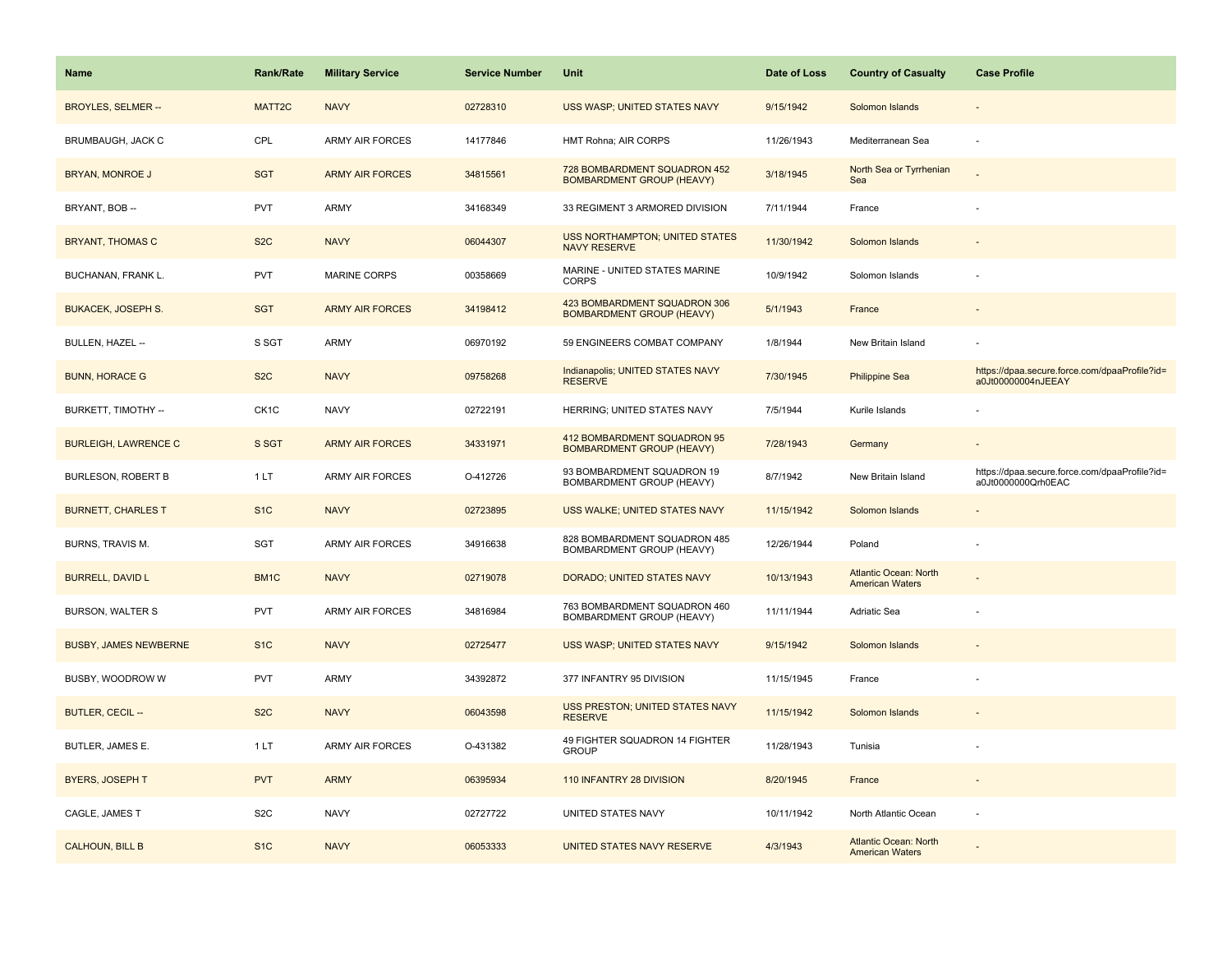| <b>Name</b>                | <b>Rank/Rate</b>   | <b>Military Service</b> | <b>Service Number</b> | Unit                                                            | Date of Loss | <b>Country of Casualty</b>     | <b>Case Profile</b>                                                 |
|----------------------------|--------------------|-------------------------|-----------------------|-----------------------------------------------------------------|--------------|--------------------------------|---------------------------------------------------------------------|
| CALHOUN, FRANK --          | CK3C               | <b>NAVY</b>             | 02722893              | USS HORNET; UNITED STATES NAVY                                  | 10/26/1942   | Coral Sea                      |                                                                     |
| <b>CALVERT, CHARLES F</b>  | MOMM <sub>2C</sub> | <b>NAVY</b>             | 02725073              | S-44; UNITED STATES NAVY                                        | 10/7/1943    | Kurile Islands                 |                                                                     |
| CAMPBELL, CORNELIUS E      | <b>PFC</b>         | <b>MARINE CORPS</b>     | 00458094              | MARINE - UNITED STATES MARINE<br><b>CORPS</b>                   | 12/9/1943    | Solomon Islands                |                                                                     |
| CAMPBELL, CRAWFORD K       | MOMM2C             | <b>NAVY</b>             | 02723999              | <b>SUBMARINE Argonaut; UNITED STATES</b><br><b>NAVY</b>         | 1/10/1943    | New Britain Island             |                                                                     |
| CAMPBELL, MARVIN I         | F <sub>3</sub> C   | <b>NAVY</b>             | 06040077              | USS VINCENNES; UNITED STATES NAVY<br><b>RESERVE</b>             | 8/9/1942     | Solomon Islands                |                                                                     |
| <b>CAMPBELL, WILLIAM F</b> | S <sub>2</sub> C   | <b>NAVY</b>             | 06046356              | <b>USS NEW ORLEANS; UNITED STATES</b><br><b>NAVY RESERVE</b>    | 11/30/1942   | Solomon Islands                |                                                                     |
| CAMPBELL, WILLIAM K        | S <sub>1</sub> C   | <b>NAVY</b>             | 06041010              | USS LISCOME BAY; UNITED STATES<br>NAVY RESERVE                  | 11/24/1943   | Gilbert Islands                |                                                                     |
| <b>CARLTON, DAVID A</b>    | BM1C               | <b>NAVY</b>             | 02682835              | <b>Emmons; UNITED STATES NAVY</b>                               | 4/6/1945     | Japan                          |                                                                     |
| CARLTON, GARLAN NMI        | PFC                | ARMY                    | 34971969              | SS Leopoldville; 262 INFANTRY 66<br><b>DIVISION</b>             | 12/24/1944   | English Channel                |                                                                     |
| <b>CARPENTER, EMMETT T</b> | <b>T SGT</b>       | <b>ARMY AIR FORCES</b>  | 34588722              | 319 BOMBARDMENT SQUADRON 90<br><b>BOMBARDMENT GROUP (HEAVY)</b> | 9/19/1944    |                                | https://dpaa.secure.force.com/dpaaProfile?id=<br>a0Jt0000000XdlhEAC |
| CARPENTER, TJ              | S SGT              | <b>ARMY AIR FORCES</b>  | 14079896              | 455 BOMBARDMENT SQUADRON 323<br>BOMBARDMENT GROUP (MEDIUM)      | 12/13/1943   | North Sea or Tyrrhenian<br>Sea |                                                                     |
| <b>CARR, JAMES HOMER</b>   | S <sub>2</sub> C   | <b>NAVY</b>             | 06042304              | UNITED STATES NAVY RESERVE                                      | 11/4/1942    | <b>Baltic Sea</b>              |                                                                     |
| CARR, REUBEN A             | S Sgt              | ARMY AIR FORCES         | 7002327               | 367 BOMBARDMENT SQUADRON 306<br>BOMBARDMENT GROUP (HEAVY)       | 5/15/1943    | Germany                        | https://dpaa.secure.force.com/dpaaProfile?id=<br>a0Jt0000000LkeQEAS |
| <b>CARROLL, HERBERT R</b>  | EM2C               | <b>NAVY</b>             | 06051017              | UNITED STATES NAVY RESERVE                                      | 11/2/1943    | Pacific Ocean                  |                                                                     |
| CARTER, DAVID --           | STM3C              | <b>NAVY</b>             | 02728275              | USS LITTLE; UNITED STATES NAVY                                  | 9/5/1942     | Ryukyus Islands                |                                                                     |
| CARTER, OTTO L.            | 1LT                | <b>ARMY AIR FORCES</b>  | O-822893              | 69 BOMBARDMENT SQUADRON 42<br><b>BOMBARDMENT GROUP (MEDIUM)</b> | 6/6/1945     | <b>Philippine Islands</b>      |                                                                     |
| CARTER, ROBERT W           | STM2C              | <b>NAVY</b>             | 02723248              | USS WASP; UNITED STATES NAVY                                    | 9/15/1942    | Solomon Islands                |                                                                     |
| CARTER, ROY T              | 1st Lt             | <b>ARMY AIR FORCES</b>  | O-2056039             | 4 FIGHTER SQUADRON 3 AIR<br><b>COMMANDO GROUP</b>               | 2/1/1945     | Philippine Islands             |                                                                     |
| CARVER, RALPH W.           | S SGT              | <b>ARMY AIR FORCES</b>  | 34161861              | 442 BOMBARDMENT SQUADRON 320<br>BOMBARDMENT GROUP (MEDIUM)      | 4/25/1943    | Mediterranean Sea              |                                                                     |
| CASH, PAUL H               | GM3C               | <b>NAVY</b>             | 02726519              | Rowan; UNITED STATES NAVY                                       | 9/11/1943    | North or Tyrrhenian Seas       | $\sim$                                                              |
| CASTEEL, DOUGLAS L         | CPL                | ARMY                    | 34338813              | USAT J.W. McAndrews; INFANTRY                                   | 3/13/1945    | Portugal                       |                                                                     |
| CATALDO, SAMUEL V          | F <sub>1C</sub>    | <b>NAVY</b>             | 09658732              | NAVY - UNITED STATES NAVY RESERVE                               | 5/11/1945    | <b>RYUKYUS ISLANDS</b>         |                                                                     |
| CATES, LAMONT L            | 1LT                | <b>ARMY AIR FORCES</b>  | O-790940              | 379 BOMBARDMENT SQUADRON 310<br>BOMBARDMENT GROUP (MEDIUM)      | 12/20/1943   | Italy                          |                                                                     |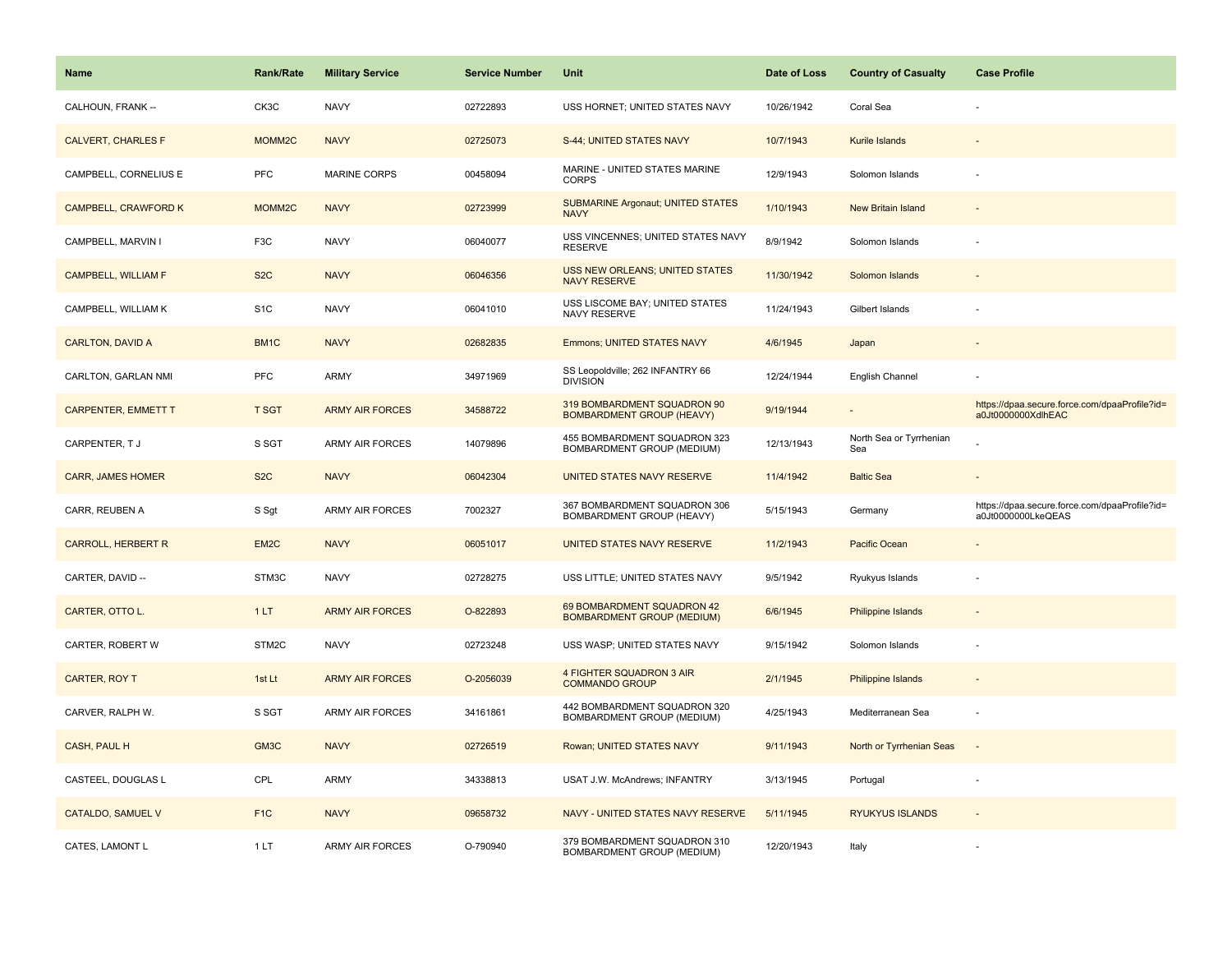| <b>Name</b>                  | <b>Rank/Rate</b>  | <b>Military Service</b> | <b>Service Number</b> | Unit                                                             | Date of Loss | <b>Country of Casualty</b>              | <b>Case Profile</b>                                                 |
|------------------------------|-------------------|-------------------------|-----------------------|------------------------------------------------------------------|--------------|-----------------------------------------|---------------------------------------------------------------------|
| <b>CATO, LEO FRANKLEN</b>    | F <sub>3</sub> C  | <b>NAVY</b>             | 02724390              | Truxton; UNITED STATES NAVY                                      | 2/18/1942    | Newfoundland                            |                                                                     |
| CATRETT, JOHN W              | CPL               | ARMY                    | 07080763              | 1 REGIMENT 1 ARMORED DIVISION                                    | 2/14/1943    | Tunisia                                 |                                                                     |
| CHAMPION, MARK --            | <b>CMM</b>        | <b>NAVY</b>             | 02723904              | FRANKLIN; UNITED STATES NAVY                                     | 3/19/1945    | Japan                                   |                                                                     |
| CHAMPION, ROBERT L           | S <sub>1</sub> C  | <b>NAVY</b>             | 08376878              | UNITED STATES NAVY RESERVE                                       | 1/27/1944    | North Atlantic Ocean                    |                                                                     |
| <b>CHANDLER, DONALD ROSS</b> | <b>PVT</b>        | <b>MARINE CORPS</b>     | 00285467              | MARINE - UNITED STATES MARINE<br><b>CORPS</b>                    | 12/7/1941    | <b>** Documentation Errors</b>          | https://dpaa.secure.force.com/dpaaProfile?id=<br>a0Jt00000004pQmEAI |
| CHANDLER, HOWARD F           | F <sub>1</sub> C  | <b>NAVY</b>             | 02725645              | INGRAHAM; UNITED STATES NAVY                                     | 8/22/1942    | Nova Scotia                             |                                                                     |
| <b>CHANDLER, ROBERT D</b>    | ARM2C             | <b>NAVY</b>             | 02730002              | FRANKLIN; UNITED STATES NAVY                                     | 10/25/1944   | <b>Philippine Islands</b>               |                                                                     |
| CHANDLER, ROBERT K           | T SGT             | <b>ARMY</b>             | 14079236              | 504 PARACHUTE INFANTRY 82<br>AIRBORNE DIVISION                   | 4/9/1944     | Atlantic Ocean                          |                                                                     |
| <b>CHANDLER, THOMAS EARL</b> | LT /JG/           | <b>ARMY</b>             | O-314993              | <b>USS SARGENT BAY; UNITED STATES</b><br><b>NAVY RESERVE</b>     | 2/16/1945    | <b>Central/South Pacific</b><br>Theater |                                                                     |
| CHAPMAN, MASON L             | PFC               | <b>ARMY</b>             | 34397392              | 54 INFANTRY BATTALION 10 ARMORED<br><b>DIVISION</b>              | 11/18/1944   | France                                  |                                                                     |
| <b>CHAPMAN, MERRILL D</b>    | S <sub>2</sub> C  | <b>NAVY</b>             | 02733023              | Drexler; UNITED STATES NAVY RESERVE                              | 5/28/1945    | Japan                                   |                                                                     |
| CHARLTON, CHARLES NICHOLAS   | WT1C              | <b>NAVY</b>             | 03855739              | USS Arizona; UNITED STATES NAVY                                  | 12/7/1941    | Hawaiian Islands                        | https://dpaa.secure.force.com/dpaaProfile?id=<br>a0Jt0000000BS3DEAW |
| <b>CHISOLM, FREDERICK M</b>  | 1LT               | <b>ARMY AIR FORCES</b>  | O-864515              | 93 AIRDROME SQUADRON                                             | 4/17/1945    | Australia                               |                                                                     |
| CHRISTIAN, EDWIN A           | 2LT               | <b>ARMY AIR FORCES</b>  | O-743314              | 25 PHOTO SQUADRON 6<br>RECONNAISSANCE GROUP                      | 3/5/1944     | New Guinea                              |                                                                     |
| CHRISTIAN, WILLIAM O         | FC3C              | <b>NAVY</b>             | 06041001              | POMPANO; UNITED STATES NAVY<br><b>RESERVE</b>                    | 10/15/1943   | Japan                                   |                                                                     |
| CLACKLEY, JACK C             | S SGT             | <b>ARMY AIR FORCES</b>  | 14181902              | 338 BOMBARDMENT SQUADRON 96<br>BOMBARDMENT GROUP (HEAVY)         | 11/29/1943   | North Sea or Tyrrhenian<br>Sea          |                                                                     |
| <b>CLARK, JASPER E</b>       | S <sub>2</sub> C  | <b>NAVY</b>             | 06052506              | USS LISCOME BAY CVE 56; UNITED<br><b>STATES NAVY RESERVE</b>     | 11/24/1943   | Gilbert Islands                         |                                                                     |
| CLARK, RENE M                | SC <sub>3</sub> C | <b>NAVY</b>             | 02724339              | Mc Kean; UNITED STATES NAVY                                      | 11/17/1943   | Solomon Islands                         |                                                                     |
| <b>CLEM, GROVER H</b>        | <b>PVT</b>        | <b>ARMY AIR FORCES</b>  | 19028175              | 20 PURSUIT SQUADRON 24 PURSUIT<br><b>GROUP</b>                   | 6/14/1942    | Philippine Islands                      | https://dpaa.secure.force.com/dpaaProfile?id=<br>a0Jt0000000Xg02EAC |
| CLIFTON, BASCOM O.           | 2LT               | <b>ARMY AIR FORCES</b>  | O-738349              | 614 BOMBARDMENT SQUADRON 401<br>BOMBARDMENT GROUP (HEAVY)        | 2/4/1944     | North Sea or Tyrrhenian<br>Sea          |                                                                     |
| COBB, CALVIN J               | S SGT             | <b>ARMY AIR FORCES</b>  | 14107831              | 579 BOMBARDMENT SQUADRON 392<br><b>BOMBARDMENT GROUP (HEAVY)</b> | 2/2/1944     | <b>British Isles</b>                    |                                                                     |
| COBERN, WILLIAM W            | MOMM3C            | <b>NAVY</b>             | 08374947              | LST-531; UNITED STATES NAVY<br><b>RESERVE</b>                    | 4/28/1944    | English Channel                         |                                                                     |
| COBLE, JAMES MCDONALD        | WT <sub>2C</sub>  | <b>NAVY</b>             | 02721803              | NAVY - UNITED STATES NAVY                                        | 10/16/1942   | <b>SOLOMON ISLANDS</b>                  |                                                                     |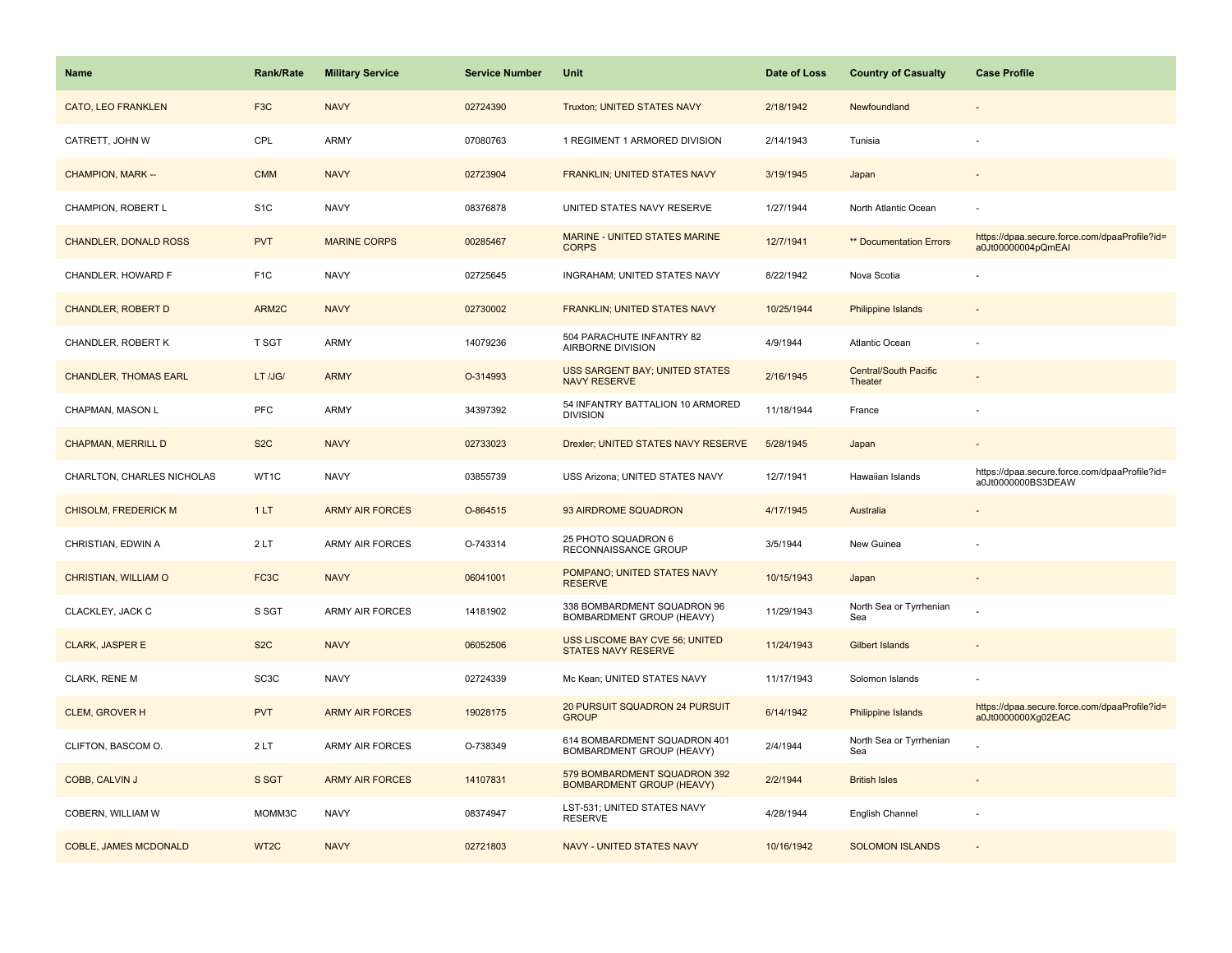| <b>Name</b>                 | <b>Rank/Rate</b>  | <b>Military Service</b> | <b>Service Number</b> | Unit                                                               | Date of Loss | <b>Country of Casualty</b>     | <b>Case Profile</b>                                                 |
|-----------------------------|-------------------|-------------------------|-----------------------|--------------------------------------------------------------------|--------------|--------------------------------|---------------------------------------------------------------------|
| COBURN, FRED M              | MOMM2C            | <b>NAVY</b>             | 06040174              | <b>GRAYBACK: UNITED STATES NAVY</b><br><b>RESERVE</b>              | 3/28/1944    | Philippine Sea                 |                                                                     |
| <b>COKER, WILLIAM J</b>     | F <sub>1</sub> C  | <b>NAVY</b>             | 09341594              | NAVY - UNITED STATES NAVY RESERVE                                  | 9/17/1945    | <b>JAPAN</b>                   |                                                                     |
| COLEMAN, ALFRED EDWIN       | <b>SGT</b>        | <b>MARINE CORPS</b>     | 00280087              | MARINE - UNITED STATES MARINE<br><b>CORPS</b>                      | 11/22/1943   | Gilbert Islands                | https://dpaa.secure.force.com/dpaaProfile?id=<br>a0Jt0000000Xf3QEAS |
| <b>COLEMAN, FRANK --</b>    | S <sub>2</sub> C  | <b>NAVY</b>             | 02728051              | USS JARVIS; UNITED STATES NAVY                                     | 8/9/1942     | Solomon Islands                |                                                                     |
| COLEMAN, GUY R              | SM <sub>1</sub> C | <b>NAVY</b>             | 06041819              | UNITED STATES NAVY RESERVE                                         | 5/3/1944     | North Atlantic Ocean           |                                                                     |
| <b>COLEMAN, ROYCE EARL</b>  | S <sub>2</sub> C  | <b>NAVY</b>             | 06047607              | USS NEW ORLEANS; UNITED STATES<br><b>NAVY RESERVE</b>              | 11/30/1942   | Solomon Islands                |                                                                     |
| COLLEY, LEWIS --            | <b>PVT</b>        | <b>ARMY</b>             | 34333876              | 1 REGIMENT 1 ARMORED DIVISION                                      | 2/15/1943    | Tunisia                        |                                                                     |
| <b>COLLINS, LYNN BROOKS</b> | RM3C              | <b>NAVY</b>             | 02724012              | <b>INGRAHAM; UNITED STATES NAVY</b>                                | 8/22/1942    | Nova Scotia                    |                                                                     |
| COLLINS, WALTER M           | STM1C             | <b>NAVY</b>             | 08385446              | NAVY - UNITED STATES NAVY RESERVE                                  | 12/3/1944    | PHILIPPINE ISLANDS             | ÷,                                                                  |
| <b>COLLINS, WILLIAM A</b>   | <b>PVT</b>        | <b>ARMY</b>             | 34811027              | HMT Rohna; 853 ENGINEERS BATTALION<br>(AVIATION)                   | 11/26/1943   | Mediterranean Sea              | https://dpaa.secure.force.com/dpaaProfile?id=<br>a0Jt0000000XIESEA0 |
| COLVIN, CECIL R             | ARM2C             | <b>NAVY</b>             | 08375489              | UNITED STATES NAVY RESERVE                                         | 2/18/1945    | Formosa                        |                                                                     |
| COMMANDER, GORDON L         | S SGT             | <b>ARMY AIR FORCES</b>  | 14163540              | 765 BOMBARDMENT SQUADRON 461<br><b>BOMBARDMENT GROUP (HEAVY)</b>   | 12/15/1944   | Yugoslavia                     |                                                                     |
| CONNELL, CHARLES H          | S <sub>2</sub> C  | <b>NAVY</b>             | 09756282              | USS AARON WARD (DM-35); UNITED<br>STATES NAVY RESERVE              | 5/3/1945     | Solomon Islands                |                                                                     |
| <b>CONNELL, JAMES L</b>     | F <sub>1C</sub>   | <b>NAVY</b>             | 06056671              | S-28; UNITED STATES NAVY RESERVE                                   | 7/4/1944     | Hawaiian Islands               | $\overline{a}$                                                      |
| CONNER, LEON S              | LT/JG/            | <b>NAVY</b>             | O-251429              | NATOMA BAY; UNITED STATES NAVY<br><b>RESERVE</b>                   | 10/25/1944   | Philippine Islands             | $\overline{\phantom{a}}$                                            |
| <b>CONWAY, WILLIAM J</b>    | CPL               | <b>MARINE CORPS</b>     | 344285                | MARINE - UNITED STATES MARINE<br><b>CORPS; 6TH MARINE DIVISION</b> | 5/19/1945    | Japan                          |                                                                     |
| COOK, GEORGE L              | <b>PVT</b>        | <b>ARMY</b>             | 34566193              | 3272 QUARTERMASTER SERVICES<br><b>COMPANY</b>                      | 3/10/1944    | North Sea or Tyrrhenian<br>Sea |                                                                     |
| COOK, MONROE --             | S <sub>2</sub> C  | <b>NAVY</b>             | 02727975              | USS MEREDITH; UNITED STATES NAVY                                   | 10/15/1942   | Solomon Islands                |                                                                     |
| COOK, THEODORE R            | STM <sub>1C</sub> | <b>NAVY</b>             | 02722006              | USS ASTORIA; UNITED STATES NAVY                                    | 8/9/1942     | Solomon Islands                |                                                                     |
| COOK, WINSTON FENTON        | TC <sub>1</sub> C | <b>NAVY</b>             | 02721189              | USS JUNEAU; UNITED STATES NAVY                                     | 11/13/1942   | Solomon Islands                | $\sim$                                                              |
| COOKS, CHARLIE              | STM2C             | <b>NAVY</b>             | 08318345              | NAVY - UNITED STATES NAVY RESERVE                                  | 11/10/1944   | <b>ADMIRALTY ISLANDS</b>       | https://dpaa.secure.force.com/dpaaProfile?id=<br>a0Jt0000000XeFFEA0 |
| COOPER, CLAUD C             | GM3C              | <b>NAVY</b>             | 02717323              | Neosho; UNITED STATES NAVY                                         | 5/7/1942     | <b>Coral Sea</b>               |                                                                     |
| COOPER, ROBERT E            | S <sub>1</sub> C  | <b>NAVY</b>             | 06041047              | USS HELENA; UNITED STATES NAVY<br><b>RESERVE</b>                   | 7/6/1943     | Solomon Islands                |                                                                     |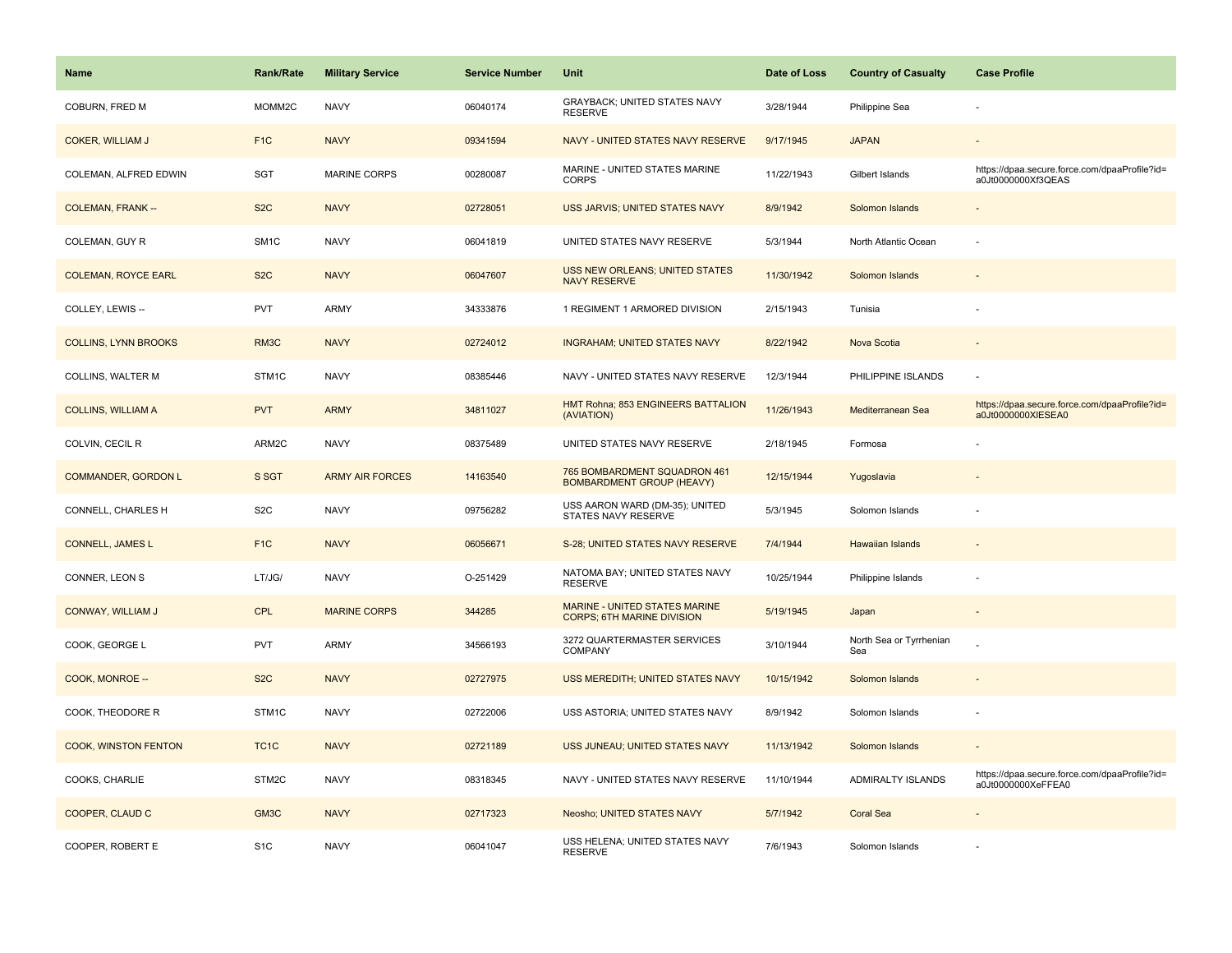| <b>Name</b>                   | <b>Rank/Rate</b>  | <b>Military Service</b> | <b>Service Number</b> | Unit                                                                    | Date of Loss | <b>Country of Casualty</b>     | <b>Case Profile</b>                                                 |
|-------------------------------|-------------------|-------------------------|-----------------------|-------------------------------------------------------------------------|--------------|--------------------------------|---------------------------------------------------------------------|
| <b>CORLEY, MERLYN M.</b>      | 1LT               | <b>ARMY AIR FORCES</b>  | O-804304              | 346 BOMBARDMENT SQUADRON 99<br><b>BOMBARDMENT GROUP (HEAVY)</b>         | 4/16/1944    | Yugoslavia                     |                                                                     |
| CORNELIUSON, C H              | PFC               | <b>ARMY AIR FORCES</b>  | 06275353              | SHINYO MARU; 28 BOMBARDMENT<br>SQUADRON 19 BOMBARDMENT GROUP<br>(HEAVY) | 9/7/1944     | Philippine Islands             |                                                                     |
| COST, WILLIE F C              | MOMM3C            | <b>NAVY</b>             | 08381029              | NAVY - UNITED STATES NAVY RESERVE                                       | 12/5/1944    | PHILIPPINE ISLANDS             |                                                                     |
| COTTON, CLARENCE --           | CCS               | <b>NAVY</b>             | 02714815              | TRITON; UNITED STATES NAVY                                              | 3/15/1943    | Pacific Ocean                  |                                                                     |
| <b>COURINGTON, BILL --</b>    | 2LT               | <b>ARMY AIR FORCES</b>  | O-814655              | 69 FIGHTER SQUADRON 58 FIGHTER<br><b>GROUP</b>                          | 1/21/1945    | Philippine Islands             |                                                                     |
| COX, CARLETON C               | F <sub>1</sub> C  | <b>NAVY</b>             | 09755779              | USS SIGSBEE; UNITED STATES NAVY<br><b>RESERVE</b>                       | 4/14/1945    | Philippine Sea                 |                                                                     |
| COX, JOHN A                   | <b>SGT</b>        | <b>ARMY AIR FORCES</b>  | 14193156              | 367 BOMBARDMENT SQUADRON 306<br><b>BOMBARDMENT GROUP (HEAVY)</b>        | 12/5/1944    | North Sea or Tyrrhenian<br>Sea |                                                                     |
| COX, WILLIAM L                | 1LT               | ARMY                    | O-886011              | ARMY - 12 REPLACEMENT CONTROL<br><b>DEPOT</b>                           | 7/7/1943     | <b>BRITISH ISLES</b>           |                                                                     |
| <b>CRANE, THEODORE P</b>      | <b>MAJ</b>        | <b>ARMY</b>             | O-193857              | ARISAN MARU; 33 INFANTRY 31<br><b>DIVISION (PHILIPPINE SCOUT)</b>       | 10/24/1944   | China Seas                     |                                                                     |
| CRAWFORD, CECIL W             | 1LT               | ARMY AIR FORCES         | O-675747              | 369 FIGHTER SQUADRON 359 FIGHTER<br><b>GROUP</b>                        | 2/3/1944     | North Sea or Tyrrhenian<br>Sea |                                                                     |
| <b>CRAWFORD, CHARLES EARL</b> | <b>SGT</b>        | <b>ARMY AIR FORCES</b>  | 34163642              | 544 BOMBARDMENT SQUADRON 384<br><b>BOMBARDMENT GROUP (HEAVY)</b>        | 6/25/1943    | Germany                        | https://dpaa.secure.force.com/dpaaProfile?id=<br>a0Jt0000000XetPEAS |
| CRAWFORD, WALLACE D           | 1 LT              | ARMY AIR FORCES         | O-736130              | 319 FIGHTER SQUADRON 325 FIGHTER<br><b>GROUP</b>                        | 3/6/1946     | Germany                        |                                                                     |
| CREED, JOE --                 | EM <sub>2C</sub>  | <b>NAVY</b>             | 02721877              | USS HOUSTON (CA-30); UNITED STATES<br><b>NAVY</b>                       | 3/1/1942     | Java                           |                                                                     |
| CROMMELIN, CHARLES L          | CDR               | <b>NAVY</b>             | O-070011              | UNITED STATES NAVY                                                      | 3/28/1945    | Japan                          |                                                                     |
| <b>CROMMELIN, RICHARD G</b>   | LT CDR            | <b>NAVY</b>             | O-081127              | <b>USS YORKTOWN; UNITED STATES NAVY</b>                                 | 7/14/1945    | Japan                          |                                                                     |
| CROSS, ALEXANDER B            | S <sub>2</sub> C  | <b>NAVY</b>             | 02725777              | USS QUINCY; UNITED STATES NAVY                                          | 8/9/1942     | Solomon Islands                |                                                                     |
| <b>CROWDER, ROBERT L</b>      | <b>PVT</b>        | <b>ARMY AIR FORCES</b>  | 14120205              | 1337 ARMY AIR FORCE BASE UNIT                                           | 1/6/1945     | India                          |                                                                     |
| CRUCE, BUNER G                | PFC               | ARMY                    | 34163484              | 186 INFANTRY 41 DIVISION                                                | 4/24/1944    | New Guinea                     |                                                                     |
| <b>CULPEPPER, HAROLD L.</b>   | 1LT               | <b>ARMY AIR FORCES</b>  | O-810837              | 816 BOMBARDMENT SQUADRON 483<br><b>BOMBARDMENT GROUP (HEAVY)</b>        | 11/14/1945   | Yugoslavia                     |                                                                     |
| CULPEPPER, JOHN E             | QM1C              | <b>NAVY</b>             | 02719527              | Pillsbury; UNITED STATES NAVY                                           | 3/1/1942     | Indian Ocean                   |                                                                     |
| <b>CUMMINGS, JESSE F</b>      | <b>PVT</b>        | <b>ARMY</b>             | 34228864              | 3272 QUARTERMASTER SERVICES<br><b>COMPANY</b>                           | 3/10/1944    | <b>Sicily</b>                  | $\overline{\phantom{a}}$                                            |
| CUNDY, ARTHUR C               | CAPT              | ARMY AIR FORCES         | O-697006              | ARMY AIR FORCE                                                          | 3/11/1945    | North Sea or Tyrrhenian<br>Sea |                                                                     |
| DANIEL, CALVIN C              | ST <sub>3</sub> C | <b>NAVY</b>             | 08319535              | MISSISSINEWA; UNITED STATES NAVY<br><b>RESERVE</b>                      | 11/20/1944   | <b>Philippine Sea</b>          |                                                                     |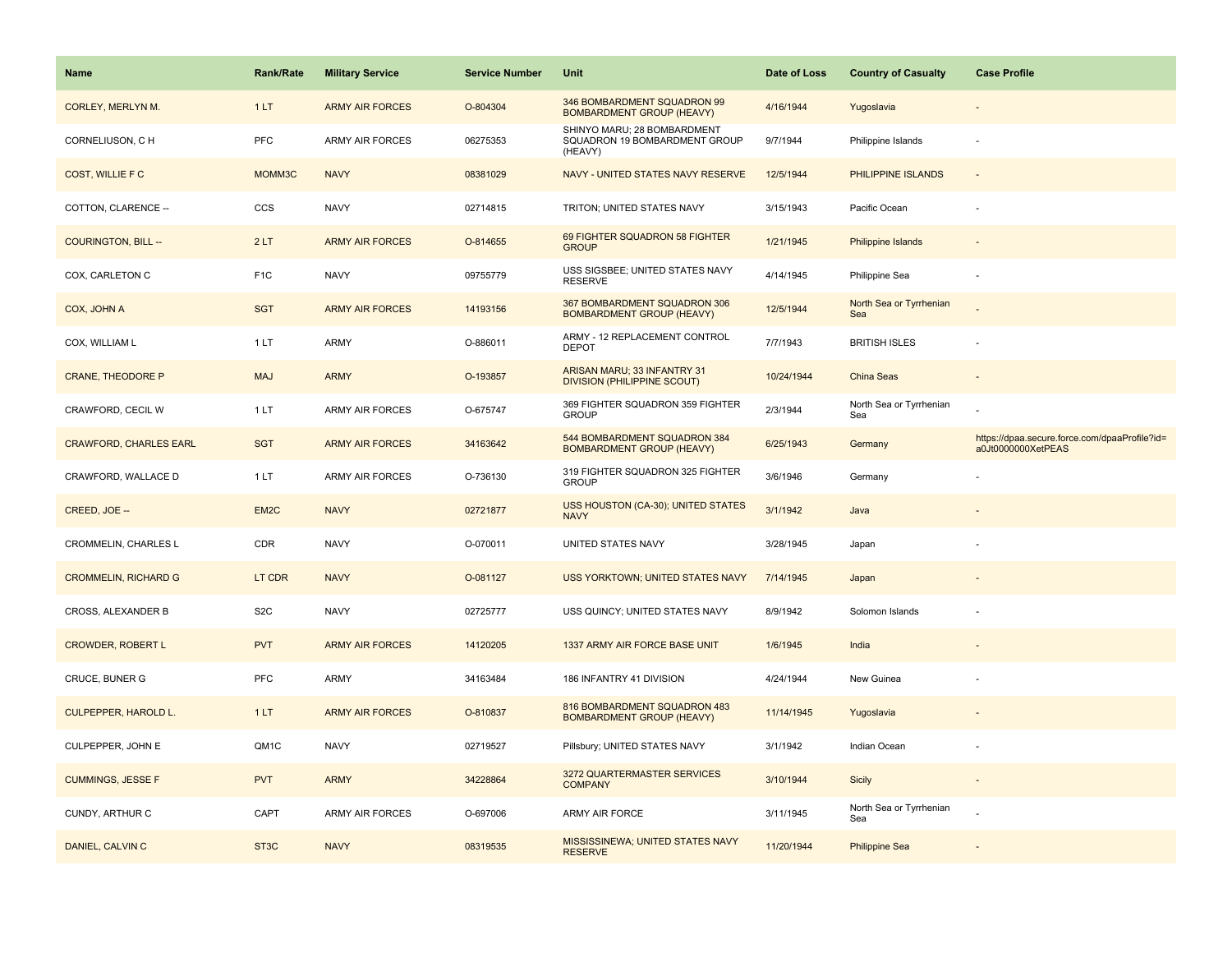| <b>Name</b>                  | <b>Rank/Rate</b>  | <b>Military Service</b> | <b>Service Number</b> | Unit                                                             | Date of Loss | <b>Country of Casualty</b> | <b>Case Profile</b>                                                 |
|------------------------------|-------------------|-------------------------|-----------------------|------------------------------------------------------------------|--------------|----------------------------|---------------------------------------------------------------------|
| DANIEL, JAMES K              | ARM3C             | <b>NAVY</b>             | 02730512              | USS COWPENS; UNITED STATES NAVY<br><b>RESERVE</b>                | 7/28/1945    | Japan                      |                                                                     |
| DANZEY, ARTHUR E             | S <sub>1</sub> C  | <b>NAVY</b>             | 06042927              | USS GWIN; UNITED STATES NAVY<br><b>RESERVE</b>                   | 7/13/1943    | Solomon Islands            |                                                                     |
| DAVIS, FRANK D.              | 1LT               | <b>ARMY AIR FORCES</b>  | O-799539              | 522 SQUADRON 27 FIGHTER BOMBER<br><b>GROUP</b>                   | 3/6/1944     | Italy                      |                                                                     |
| DAVIS, HARVEY R              | SM <sub>3</sub> C | <b>NAVY</b>             | 02721763              | Pillsbury; UNITED STATES NAVY                                    | 3/2/1942     | Java                       |                                                                     |
| DAVIS, LAWRENCE B.           | S SGT             | <b>ARMY AIR FORCES</b>  | 34333036              | 499 BOMBARDMENT SQUADRON 345<br>BOMBARDMENT GROUP (MEDIUM)       | 7/13/1943    | New Guinea                 | https://dpaa.secure.force.com/dpaaProfile?id=<br>a0Jt000001nzZGREA2 |
| DAVIS, PAUL H                | GM <sub>2</sub> C | <b>NAVY</b>             | 06043932              | UNITED STATES NAVY RESERVE                                       | 3/28/1945    | <b>Atlantic Ocean</b>      |                                                                     |
| DAVIS, RAYMOND K.            | 1LT               | ARMY AIR FORCES         | O-763098              | 392 FIGHTER SQUADRON 367 FIGHTER<br><b>GROUP</b>                 | 11/3/1944    | Germany                    |                                                                     |
| DAWKINS, ROBERT D.           | 1LT               | <b>ARMY AIR FORCES</b>  | O-767764              | 424 BOMBARDMENT SQUADRON 307<br><b>BOMBARDMENT GROUP (HEAVY)</b> | 11/8/1944    | Philippine Islands         | https://dpaa.secure.force.com/dpaaProfile?id=<br>a0Jt000001nzboLEAQ |
| DEAN, CHARLES A              | <b>CMM</b>        | <b>NAVY</b>             | 02720563              | NAVY - UNITED STATES NAVY                                        | 7/10/1943    | MEDITERRANEAN SEA          |                                                                     |
| <b>DEARING, ROBERT S</b>     | TEC <sub>5</sub>  | <b>ARMY</b>             | 34705111              | 104 ORDNANCE BOMBARDMENT<br><b>DISPOSAL SQUAD</b>                | 7/10/1945    | Japan/Okinawa              |                                                                     |
| DEARMAN, CHARLES P           | SOM2C             | <b>NAVY</b>             | 02724552              | <b>Buck; UNITED STATES NAVY</b>                                  | 10/9/1943    | North or Tyrrhenian Seas   |                                                                     |
| <b>DEASON, GEORGE WARREN</b> | F <sub>1C</sub>   | <b>NAVY</b>             | 02686087              | USS WASP; UNITED STATES NAVY                                     | 9/15/1942    | Solomon Islands            |                                                                     |
| DEBRA, SAMUEL J              | 2d Lt             | <b>ARMY AIR FORCES</b>  | O-813340              | 36 AIRWAYS DETACHMENT                                            | 1/7/1945     | <b>British West Indies</b> | ÷,                                                                  |
| <b>DEER, MAXIE G</b>         | 1LT               | <b>ARMY AIR FORCES</b>  | O-728260              | 431 BOMBARDMENT SQUADRON 11<br><b>BOMBARDMENT GROUP (HEAVY)</b>  | 12/29/1943   | <b>Marshall Islands</b>    |                                                                     |
| DEFOOR, WALTON --            | RDM3              | <b>NAVY</b>             | 06042803              | USS INDIANAPOLIS; UNITED STATES<br>NAVY RESERVE                  | 7/30/1945    | Philippine Sea             | https://dpaa.secure.force.com/dpaaProfile?id=<br>a0Jt0000000cel2EAI |
| <b>DENMARK, WILLIE RAY</b>   | CM <sub>2</sub> C | <b>NAVY</b>             | 02721495              | USS Peary; UNITED STATES NAVY                                    | 2/19/1942    | Australia                  |                                                                     |
| DENNIS, JAMES D              | AMM2C             | <b>NAVY</b>             | 02726790              | UNITED STATES NAVY                                               | 11/8/1943    | France                     |                                                                     |
| <b>DENNIS, PERSHING F</b>    | <b>SGT</b>        | <b>ARMY</b>             | 34999515              | 317 INFANTRY 80 DIVISION                                         | 4/11/1945    | Germany                    |                                                                     |
| DENNIS, WILMER --            | S <sub>2</sub> C  | <b>NAVY</b>             | 06402381              | USS MEREDITH; UNITED STATES NAVY<br><b>RESERVE</b>               | 10/16/1942   | Solomon Islands            |                                                                     |
| DEVAUGHAN, JAMES F           | STM1              | <b>NAVY</b>             | 08319537              | SPENCE; UNITED STATES NAVY<br><b>RESERVE</b>                     | 12/18/1944   | Philippine Islands         |                                                                     |
| DEVAUGHAN, THOMAS L          | S Sgt             | ARMY AIR FORCES         | 14153918              | 27 BOMBARDMENT SQUADRON 30<br><b>BOMBARDMENT GROUP (HEAVY)</b>   | 2/11/1946    | Caroline Islands           |                                                                     |
| <b>DEVINE, BILLIE M</b>      |                   | <b>ARMY AIR FORCES</b>  | 34589924              | 744 BOMBARDMENT SQUADRON 456<br><b>BOMBARDMENT GROUP (HEAVY)</b> | 6/13/1944    | Italy                      |                                                                     |
| DICKERSON, MELTON            | GM3C              | <b>NAVY</b>             | 08375202              | NAVY - UNITED STATES NAVY RESERVE                                | 9/17/1945    | <b>JAPAN</b>               |                                                                     |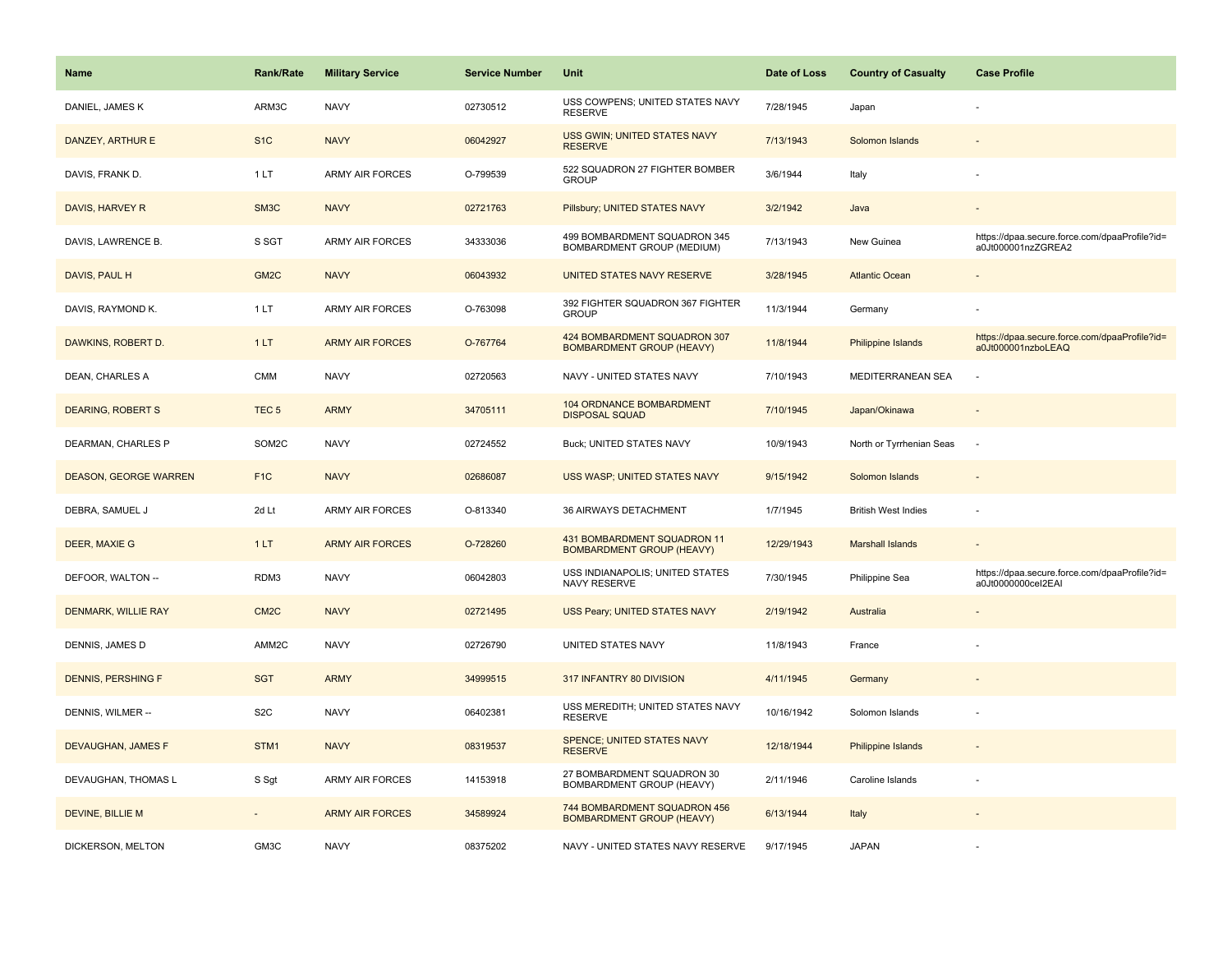| <b>Name</b>             | <b>Rank/Rate</b>   | <b>Military Service</b> | <b>Service Number</b> | Unit                                                                | Date of Loss | <b>Country of Casualty</b> | <b>Case Profile</b>                                                 |
|-------------------------|--------------------|-------------------------|-----------------------|---------------------------------------------------------------------|--------------|----------------------------|---------------------------------------------------------------------|
| DIER, WILLIAM J         | AMM <sub>2C</sub>  | <b>NAVY</b>             | 06040831              | UNITED STATES NAVY RESERVE                                          | 8/3/1943     | Trinidad                   |                                                                     |
| DIRAGO, JIMMIE E        | S SGT              | <b>ARMY AIR FORCES</b>  | 34708243              | 644 BOMBARDMENT SQUADRON 410<br>BOMBARDMENT GROUP (LIGHT)           | 10/28/1944   | Germany                    |                                                                     |
| DIXON, CLEM TARRANT     | STD <sub>2</sub> C | <b>NAVY</b>             | 02720912              | Sims; UNITED STATES NAVY                                            | 5/7/1942     | Coral Sea                  |                                                                     |
| DODSON, THOMAS F        | CAPT               | <b>ARMY AIR FORCES</b>  | O-413252              | HEADQUARTERS FIFTEENTH AIR<br><b>FORCE</b>                          | 5/30/1944    | Italy                      |                                                                     |
| DOGGETT, BENJAMIN M     | CAP                | <b>NAVY</b>             | 02720139              | <b>UNITED STATES NAVY</b>                                           | 10/6/1942    | Solomon Islands            | https://dpaa.secure.force.com/dpaaProfile?id=<br>a0Jt000001nzXOZEA2 |
| DONAHOO, DAVID P        | FLT O              | <b>ARMY AIR FORCES</b>  | T-128440              | 61 BOMBARDMENT SQUADRON 39<br>BOMBARDMENT GROUP (VERY HEAVY)        | 4/28/1945    | Japan/Okinawa              |                                                                     |
| DORMAN, WILLIAM B       | S <sub>1</sub> C   | <b>NAVY</b>             | 06045529              | Indianapolis; UNITED STATES NAVY<br><b>RESERVE</b>                  | 7/30/1945    | <b>Philippine Sea</b>      | https://dpaa.secure.force.com/dpaaProfile?id=<br>a0Jt0000000cdh5EAA |
| DORROH, TOM S           | 2LT                | <b>ARMY AIR FORCES</b>  | O-727190              | 439 BOMBARDMENT SQUADRON 319<br>BOMBARDMENT GROUP (MEDIUM)          | 12/8/1942    | Greenland                  |                                                                     |
| DOUGLAS, CLIFFORD --    | S <sub>2</sub> C   | <b>NAVY</b>             | 06054164              | TULLIBEE; UNITED STATES NAVY<br><b>RESERVE</b>                      | 3/26/1944    | <b>Caroline Islands</b>    |                                                                     |
| DOYLE, GEORGE W         | CK <sub>2</sub> C  | <b>NAVY</b>             | 02722099              | MONAGHAN; UNITED STATES NAVY                                        | 12/18/1944   | Philippine Sea             | https://dpaa.secure.force.com/dpaaProfile?id=<br>a0Jt0000000XeghEAC |
| DRAKE, SAMUEL A         | <b>CPL</b>         | <b>ARMY</b>             | 34103884              | ARMY - 803 ENGINEERS BATTALION<br>(AVIATION)                        | 5/6/1942     | PHILIPPINE ISLANDS         |                                                                     |
| DRYER, WILLIAM H        | LT/JG/             | <b>NAVY</b>             | O-096261              | Sumatra Draft; UNITED STATES NAVY<br><b>RESERVE</b>                 | 9/18/1944    | Indian Ocean               |                                                                     |
| <b>DUBOISE, OLLIE M</b> | S <sub>1</sub> C   | <b>NAVY</b>             | 06308391              | SS MAMBI; UNITED STATES NAVY<br><b>RESERVE</b>                      | 5/13/1943    | Cuba                       |                                                                     |
| DUKE, NAMON C           | <b>PFC</b>         | ARMY                    | 34339881              | 120 INFANTRY 30 DIVISION                                            | 12/25/1944   | Belgium                    |                                                                     |
| DUNCAN, ASA N.          | <b>Brig Gen</b>    | <b>ARMY AIR FORCES</b>  | O-5142                | <b>HEADQUARTERS EIGHTH AIR FORCE</b>                                | 11/17/1942   | <b>Atlantic Ocean</b>      |                                                                     |
| DUNLAP, JAMES T         | MOMM1C             | <b>NAVY</b>             | 04077428              | SUBMARINE Albacore; UNITED STATES<br>NAVY RESERVE                   | 11/7/1944    | Japan                      |                                                                     |
| DUNN, FLOYD             | <b>SGT</b>         | <b>ARMY</b>             | 34273256              | <b>ARMY - 7 MEDICAL BATTALION 7</b><br><b>DIVISION</b>              | 5/4/1945     | <b>JAPAN/OKINAWA</b>       |                                                                     |
| DUNN, ROYCE --          | S <sub>2</sub> C   | <b>NAVY</b>             | 02725822              | USS VINCENNES; UNITED STATES NAVY                                   | 8/9/1942     | Solomon Islands            |                                                                     |
| DUNN, WILLIAM --        | <b>PFC</b>         | <b>ARMY</b>             | 34101612              | <b>CORPS OF ENGINEERS</b>                                           | 2/8/1945     | <b>New Guinea</b>          |                                                                     |
| DURANT, DOLIVE --       | LT.                | <b>NAVY</b>             | O-083959              | UNITED STATES NAVY                                                  | 10/13/1943   | Greenland                  |                                                                     |
| DURDEN, JOSEPH H        | GM3C               | <b>NAVY</b>             | 06373604              | NAVY - UNITED STATES NAVY RESERVE                                   | 3/19/1945    | <b>JAPAN</b>               | ÷                                                                   |
| DUVALL, LOUIS --        | SM3C               | <b>NAVY</b>             | 02729459              | Warrington; UNITED STATES NAVY                                      | 9/13/1944    | Bermuda                    |                                                                     |
| EATON, JOSEPH J         | LT COL             | <b>ARMY AIR FORCES</b>  | O-023265              | <b>HEADQUARTERS SQUADRON 34</b><br><b>BOMBARDMENT GROUP (HEAVY)</b> | 8/7/1944     | Belgium                    |                                                                     |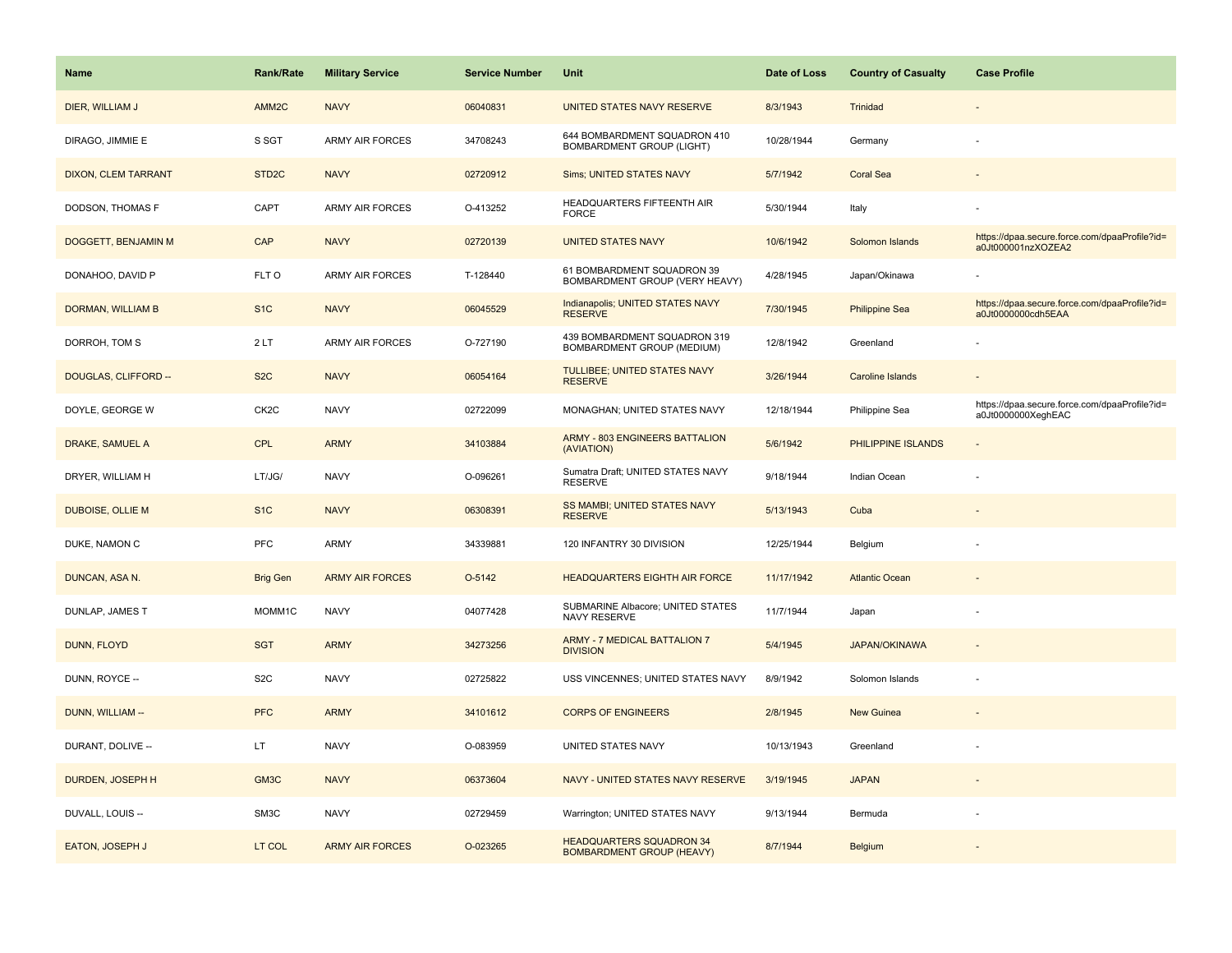| <b>Name</b>              | <b>Rank/Rate</b>  | <b>Military Service</b> | <b>Service Number</b> | Unit                                                                            | Date of Loss | <b>Country of Casualty</b>            | <b>Case Profile</b>                                                 |
|--------------------------|-------------------|-------------------------|-----------------------|---------------------------------------------------------------------------------|--------------|---------------------------------------|---------------------------------------------------------------------|
| EAVES, ROY L             | T SGT             | <b>ARMY AIR FORCES</b>  | 06971407              | 822D BOMBARDMENT SQUADRON, 38TH<br>BOMBARDMENT GROUP (MEDIUM), 5TH<br>AIR FORCE | 4/2/1945     | Formosa                               |                                                                     |
| <b>EDWARDS, BENNIE S</b> | TEC <sub>5</sub>  | <b>ARMY</b>             | 34812791              | ARMY - MEDICAL DEPARTMENT                                                       | 2/6/1945     | <b>INDIAN OCEAN</b>                   |                                                                     |
| EDWARDS, ROBERT L        | WT2C              | <b>NAVY</b>             | 02725251              | NAVY - UNITED STATES NAVY                                                       | 11/10/1944   | ADMIRALTY ISLANDS                     | https://dpaa.secure.force.com/dpaaProfile?id=<br>a0Jt0000000XeXIEAK |
| <b>ELDERS, ROBERT L</b>  | AOM2C             | <b>NAVY</b>             | 06041350              | UNITED STATES NAVY RESERVE                                                      | 7/15/1944    | Caribbean Sea                         |                                                                     |
| ELLARD, ROBERT E         | S <sub>1</sub> C  | <b>NAVY</b>             | 06051643              | UNITED STATES NAVY RESERVE                                                      | 12/28/1944   | Central/South Pacific<br>Theater      |                                                                     |
| ELLIOTT, BERT A          | FC3C              | <b>NAVY</b>             | 06055383              | <b>NEWCOMB; UNITED STATES NAVY</b><br><b>RESERVE</b>                            | 4/6/1945     | Ryukyus Islands                       |                                                                     |
| ELLIOTT, HENRY L         | MM3C              | <b>NAVY</b>             | 02728325              | USS SCULPIN; UNITED STATES NAVY                                                 | 11/19/1943   | Pacific Ocean: North<br>American Area |                                                                     |
| <b>ELLIS, FRED ALLEN</b> | EM3C              | <b>NAVY</b>             | 02957401              | USS WASP; UNITED STATES NAVY                                                    | 9/15/1942    | Solomon Islands                       |                                                                     |
| ELLIS, JAMES W           | <b>T SGT</b>      | ARMY AIR FORCES         | 06971232              | 17 AIR BASE SQUADRON                                                            | 2/24/1944    | Gilbert Islands                       |                                                                     |
| ELLIS, JOHN J            | S <sub>1</sub> C  | <b>NAVY</b>             | 08373729              | LST-531; UNITED STATES NAVY<br><b>RESERVE</b>                                   | 4/28/1944    | <b>English Channel</b>                |                                                                     |
| ELLIS, WILSON --         | EM3C              | <b>NAVY</b>             | 02684802              | <b>GRAYLING; UNITED STATES NAVY</b>                                             | 9/24/1943    | Philippine Islands                    |                                                                     |
| <b>ENGLAND, ARTHUR E</b> | 2LT               | <b>ARMY AIR FORCES</b>  | O-428483              | <b>AIR CORPS</b>                                                                | 2/27/1942    | <b>Indian Ocean</b>                   |                                                                     |
| ENGLAND, PHILLIPS B      | M Sgt             | ARMY AIR FORCES         | R-1013509             | ENOURA MARU; ARMY AIR FORCE                                                     | 1/3/1945     | Formosa                               | https://dpaa.secure.force.com/dpaaProfile?id=<br>a0Jt000000P5lqvEAB |
| <b>ENGLAND, SAMUEL D</b> | S <sub>2</sub> C  | <b>NAVY</b>             | 08390428              | Warrington; UNITED STATES NAVY<br><b>RESERVE</b>                                | 9/13/1944    | <b>Atlantic Ocean</b>                 |                                                                     |
| ESTES, JOHN C            | CPL               | <b>ARMY AIR FORCES</b>  | 14154637              | 881 BOMBARDMENT SQUADRON 500<br>BOMBARDMENT GROUP (VERY HEAVY)                  | 12/18/1944   | Philippine Sea                        |                                                                     |
| EVANS, REUBEN M.         | S SGT             | <b>ARMY AIR FORCES</b>  | 34396817              | 72 BOMBARDMENT SQUADRON 5<br><b>BOMBARDMENT GROUP (HEAVY)</b>                   | 8/25/1944    | Caroline Islands                      | https://dpaa.secure.force.com/dpaaProfile?id=<br>a0Jt0000000BRwMEAW |
| FALLS, JOHN H            | 1 LT              | <b>ARMY AIR FORCES</b>  | O-2044726             | 558 BOMBARDMENT SQUADRON 387<br>BOMBARDMENT GROUP (MEDIUM)                      | 2/25/1944    | North Sea or Tyrrhenian<br>Sea        |                                                                     |
| FANIEL, ALFONSO --       | STM1C             | <b>NAVY</b>             | 08318303              | TICONDEROGA; UNITED STATES NAVY<br><b>RESERVE</b>                               | 1/21/1945    | <b>Philippine Sea</b>                 |                                                                     |
| FAULK, ALFRED W.         | CPL               | ARMY AIR FORCES         | 34917619              | 706 BOMBARDMENT SQUADRON 446<br>BOMBARDMENT GROUP (HEAVY)                       | 12/2/1944    | Germany                               | https://dpaa.secure.force.com/dpaaProfile?id=<br>a0Jt000001Ehlx4EAF |
| <b>FAULKNER, MACK C</b>  | F <sub>3</sub> C  | <b>NAVY</b>             | 06040514              | USS VINCENNES; UNITED STATES NAVY<br><b>RESERVE</b>                             | 8/9/1942     | Solomon Islands                       |                                                                     |
| FERGERSON, NEAREST --    | ST <sub>3</sub> C | <b>NAVY</b>             | 02723948              | SCORPION; UNITED STATES NAVY                                                    | 2/22/1944    | China Seas                            |                                                                     |
| FIELDS, WALTER J         | <b>PFC</b>        | <b>ARMY</b>             | 34951097              | <b>ARMY - 76 ENGINEERS LIGHT PONTOON</b><br><b>COMPANY</b>                      | 7/18/1945    | <b>INDIA</b>                          |                                                                     |
| FINCH, HUGH A            | S <sub>1</sub> C  | <b>NAVY</b>             | 06044537              | SPENCE; UNITED STATES NAVY<br><b>RESERVE</b>                                    | 12/18/1944   | Philippine Islands                    |                                                                     |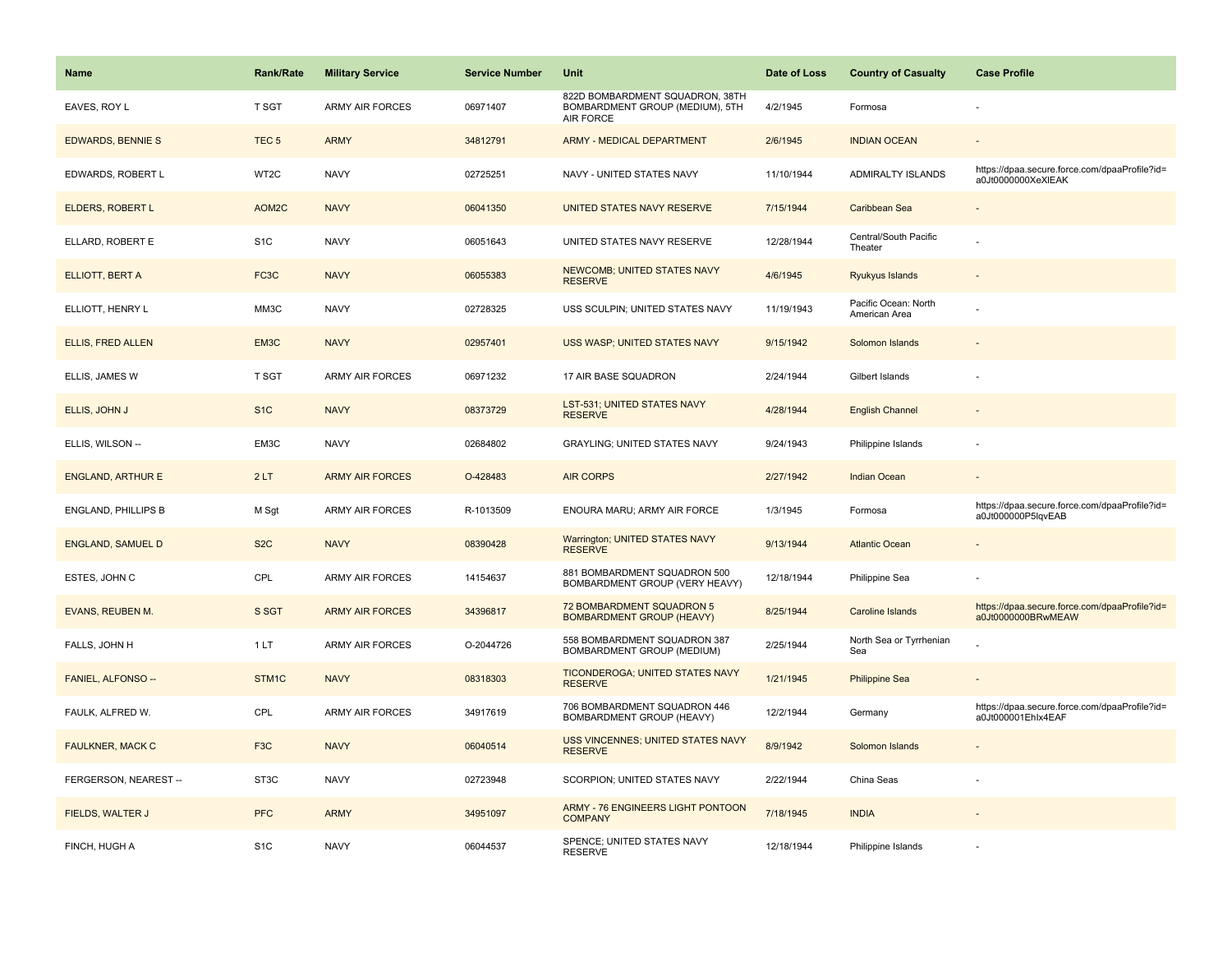| Name                         | <b>Rank/Rate</b>  | <b>Military Service</b> | <b>Service Number</b> | Unit                                              | Date of Loss | <b>Country of Casualty</b> | <b>Case Profile</b>                                                 |
|------------------------------|-------------------|-------------------------|-----------------------|---------------------------------------------------|--------------|----------------------------|---------------------------------------------------------------------|
| FINCH, MILTON --             | <b>PVT</b>        | <b>ARMY</b>             | 34396736              | 142 INFANTRY 36 DIVISION                          | 2/3/1946     | France                     |                                                                     |
| FINCHER, JAMES G             | S <sub>1</sub> C  | <b>NAVY</b>             | 02721588              | USS HOUSTON (CA-30); UNITED STATES<br><b>NAVY</b> | 3/1/1942     | Java                       |                                                                     |
| FINDLEY, NATHAN G.           | <b>CAPT</b>       | <b>ARMY AIR FORCES</b>  | O-906427              | 1816 ORDNANCE COMPANY (AVIATION)                  | 12/23/1944   | Philippine Islands         |                                                                     |
| FLANIGAN, MOSES              | <b>PVT</b>        | ARMY                    | 34995678              | ARMY - 84 SIGNAL CONSTRUCTION<br><b>BATTALION</b> | 10/8/1945    | JAPAN/OKINAWA              |                                                                     |
| <b>FLOYD, ARNOLD G</b>       | CPL               | <b>ARMY AIR FORCES</b>  | 34723694              | 32 PHOTO SQUADRON 5<br>RECONNAISSANCE GROUP       | 4/20/1944    | Mediterranean Sea          |                                                                     |
| FLOYD, JOSEPH P              | SF <sub>1</sub> C | <b>NAVY</b>             | 02720031              | Edsall; UNITED STATES NAVY                        | 3/1/1942     | Indian Ocean               |                                                                     |
| FLUKER, GEORGE A             | CK3C              | <b>NAVY</b>             | 02728838              | LST-342; UNITED STATES NAVY                       | 7/18/1943    | Solomon Islands            | $\overline{\phantom{a}}$                                            |
| FONDREN, CHARLES E           | WT1C              | <b>NAVY</b>             | 02721473              | USS MEREDITH; UNITED STATES NAVY                  | 10/15/1942   | Solomon Islands            |                                                                     |
| FORT, EMMETT D               | ARM2C             | <b>NAVY</b>             | 08373103              | USS LUNGA POINT; UNITED STATES<br><b>NAVY</b>     | 11/25/1944   | Pacific Ocean              |                                                                     |
| FOWLER, WILLIAM O            | PFC               | ARMY                    | 34162168              | 15 INFANTRY 3 DIVISION                            | 8/14/1945    | Italy                      |                                                                     |
| FOX, MICHAEL CARL            | <b>PFC</b>        |                         | 00532134              | MARINE - UNITED STATES MARINE<br><b>CORPS</b>     | 2/21/1945    | Bonin & Volcano Islands    |                                                                     |
| FRANKLIN, JOHN R             | LT/JG/            | <b>NAVY</b>             | O-106606              | UNITED STATES NAVY RESERVE                        | 10/26/1942   | New Hebrides               | https://dpaa.secure.force.com/dpaaProfile?id=<br>a0Jt000001EhliOEAV |
| <b>FRANKS, WILLIAM PAUL</b>  | F <sub>1C</sub>   | <b>NAVY</b>             | 02722328              | USS LITTLE; UNITED STATES NAVY                    | 9/5/1942     | Solomon Islands            |                                                                     |
| FRAZIER, FELTON C            | PFC               | ARMY                    | 34419389              | 382 ENGINEERS CONSTRUCTION<br><b>BATTALION</b>    | 9/19/1945    | India                      |                                                                     |
| <b>FREDRICKSON, HAROLD E</b> | AOM1C             | <b>NAVY</b>             | 06040936              | UNITED STATES NAVY RESERVE                        | 8/6/1943     | Caribbean Sea              |                                                                     |
| FREEMAN, NORMAN E            | S <sub>1</sub> C  | <b>NAVY</b>             | 06049005              | REID; UNITED STATES NAVY RESERVE                  | 12/11/1944   | Philippine Islands         | ÷,                                                                  |
| <b>FULTON, CHARLES E</b>     | MM3C              | <b>NAVY</b>             | 02722517              | Pillsbury; UNITED STATES NAVY                     | 3/1/1942     | <b>Indian Ocean</b>        |                                                                     |
| FULTON, ROBERT WILSON        | AM1C              | <b>NAVY</b>             | 02721368              | USS Arizona; UNITED STATES NAVY                   | 12/7/1941    | Hawaiian Islands           | https://dpaa.secure.force.com/dpaaProfile?id=<br>a0Jt000000n9KSQEA2 |
| <b>FURLOW, TALMAGE R</b>     | EM <sub>2</sub> C | <b>NAVY</b>             | 02726464              | Rowan; UNITED STATES NAVY                         | 9/11/1943    | North or Tyrrhenian Seas   |                                                                     |
| GAINES, RICHARD C            | S <sub>1</sub> C  | <b>NAVY</b>             | 02724939              | Asheville; UNITED STATES NAVY                     | 3/3/1942     | Indian Ocean               |                                                                     |
| <b>GAITHER, LEONARD --</b>   | S <sub>1C</sub>   | <b>NAVY</b>             | 06041538              | UNITED STATES NAVY RESERVE                        | 10/20/1942   | <b>Coral Sea</b>           | $\overline{\phantom{a}}$                                            |
| GAMBLE, GRADY L              | S <sub>2</sub> C  | <b>NAVY</b>             | 06050712              | Brownson; UNITED STATES NAVY<br><b>RESERVE</b>    | 12/26/1943   | New Britain Island         | ÷.                                                                  |
| <b>GARDNER, EARL W</b>       | QM3C              | <b>NAVY</b>             | 02729159              | S-28; UNITED STATES NAVY                          | 7/4/1944     | <b>Hawaiian Islands</b>    |                                                                     |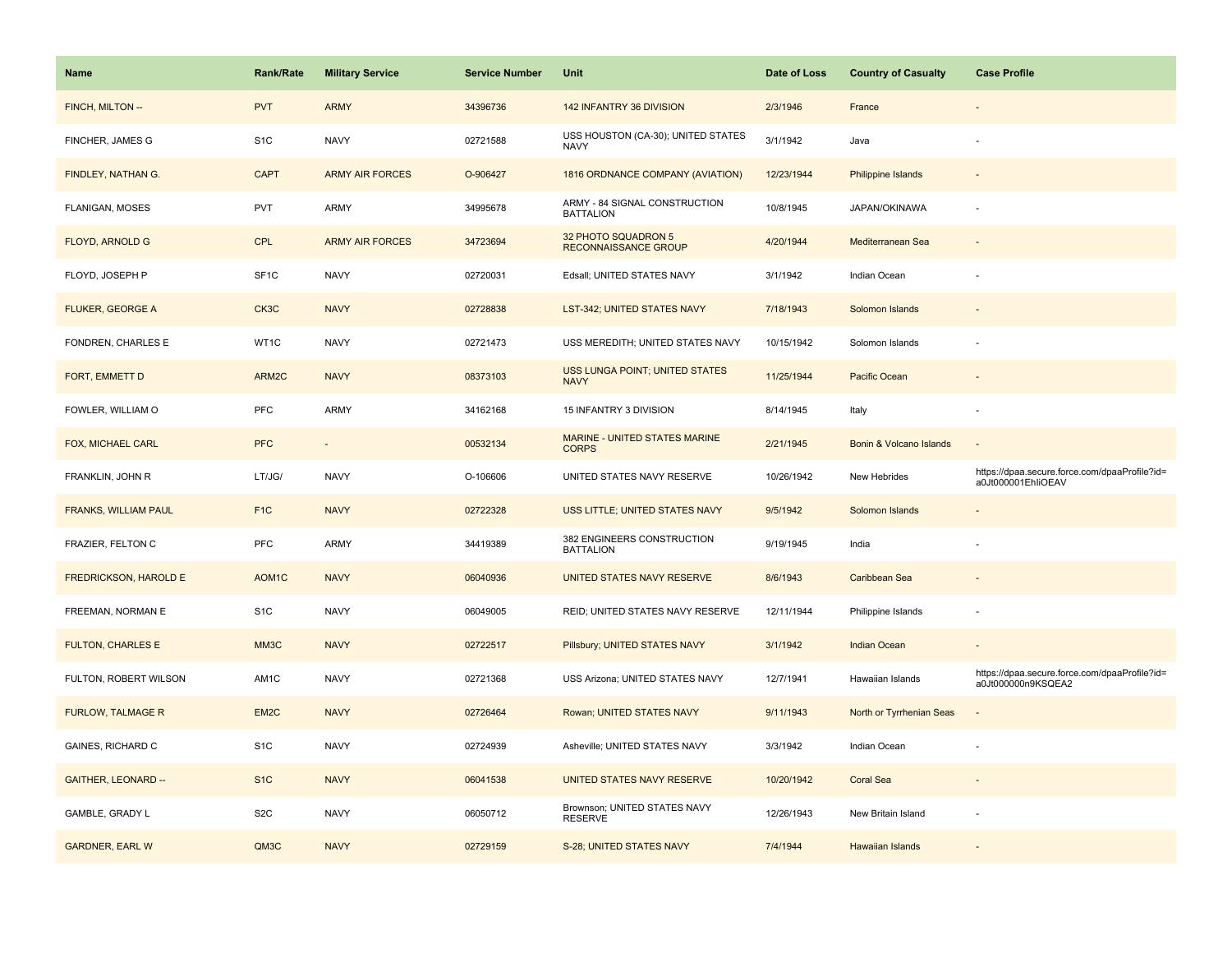| <b>Name</b>                | <b>Rank/Rate</b>   | <b>Military Service</b> | <b>Service Number</b> | Unit                                                             | Date of Loss | <b>Country of Casualty</b>               | <b>Case Profile</b>                                                 |
|----------------------------|--------------------|-------------------------|-----------------------|------------------------------------------------------------------|--------------|------------------------------------------|---------------------------------------------------------------------|
| <b>GARNER, EARL J</b>      | S <sub>2</sub> C   | <b>NAVY</b>             | 09757503              | UNITED STATES NAVY RESERVE                                       | 10/10/1945   | Philippine Islands                       |                                                                     |
| <b>GARREN, J B</b>         | F <sub>1C</sub>    | <b>NAVY</b>             | 02957405              | Lexington; UNITED STATES NAVY                                    | 5/8/1942     | <b>Coral Sea</b>                         |                                                                     |
| <b>GARRETT, ANDERSON E</b> | S SGT              | ARMY                    | 34810666              | 830 BOMBARDMENT SQUADRON 485<br>BOMBARDMENT GROUP (HEAVY)        | 1/20/1945    | Adriatic Sea                             |                                                                     |
| <b>GASTON, JAMES E</b>     | MOMM <sub>2C</sub> | <b>NAVY</b>             | 08373118              | YMS-409; UNITED STATES NAVY                                      | 9/13/1944    | North Atlantic Ocean                     |                                                                     |
| GAUTNEY, WILLIE BURL       | S <sub>2</sub> C   | <b>NAVY</b>             | 02727417              | Jacob Jones; UNITED STATES NAVY                                  | 2/28/1942    | Atlantic Ocean: North<br>American Waters |                                                                     |
| <b>GAVALAS, NICK S</b>     | S SGT              | <b>ARMY AIR FORCES</b>  | 34702107              | 718 BOMBARDMENT SQUADRON 449<br><b>BOMBARDMENT GROUP (HEAVY)</b> | 1/30/1944    | <b>Adriatic Sea</b>                      |                                                                     |
| GAY, JOHN M.               | AMM3C              | <b>NAVY</b>             | 08380391              | UNITED STATES NAVY RESERVE                                       | 7/24/1945    | China                                    |                                                                     |
| GAY, RICHARD A             | 1LT                | <b>ARMY AIR FORCES</b>  | O-526287              | 868 BOMBARDMENT SQUADRON<br>(HEAVY)                              | 3/20/1944    | Solomon Islands                          |                                                                     |
| <b>GENTLE, THOMAS E</b>    | F <sub>1</sub> C   | <b>NAVY</b>             | 02730265              | TANG; UNITED STATES NAVY                                         | 10/25/1944   | Formosa                                  |                                                                     |
| <b>GIBSON, DEWEY M</b>     | <b>PVT</b>         | <b>ARMY</b>             | 39846415              | <b>250 COAST ARTILLERY REGIMENT</b>                              | 10/16/1942   | <b>Aleutian Islands</b>                  |                                                                     |
| GIBSON, HENRY B            | S SGT              | ARMY AIR FORCES         | 34164594              | REPAIR SQUADRON 37 AIR DEPOT<br><b>GROUP</b>                     | 4/13/1943    | French Morocco                           |                                                                     |
| GIBSON, OTIS --            | CK3C               | <b>NAVY</b>             | 02722733              | Leary; UNITED STATES NAVY                                        | 12/24/1943   | North Atlantic Ocean                     |                                                                     |
| GIBSON, ZANNIE L           | STM2C              | <b>NAVY</b>             | 02726678              | UNITED STATES NAVY                                               | 12/24/1943   | Atlantic Ocean                           |                                                                     |
| <b>GIDDENS, JOHN R</b>     | 2LT                | <b>ARMY AIR FORCES</b>  | O-430985              | 36 BOMBARDMENT SQUADRON 28<br><b>BOMBARDMENT GROUP (HEAVY)</b>   | 7/17/1942    | Alaska                                   | $\sim$                                                              |
| GILBERT, JOSEPH D          | S SGT              | ARMY AIR FORCES         | 34339959              | 67 BOMBARDMENT SQUADRON 44<br>BOMBARDMENT GROUP (HEAVY)          | 11/18/1943   | North Sea or Tyrrhenian<br>Sea           | https://dpaa.secure.force.com/dpaaProfile?id=<br>a0Jt00000004oX8EAI |
| <b>GILLILAND, LEOWN A</b>  | <b>CAPT</b>        | <b>ARMY AIR FORCES</b>  | O-495959              | 383 FIGHTER SQUADRON 364 FIGHTER<br><b>GROUP</b>                 | 3/29/1944    | North Sea or Tyrrhenian<br>Sea           |                                                                     |
| <b>GLADNEY, JAMES B</b>    | ENS                | <b>NAVY</b>             | O-306192              | USS CHENANGO; UNITED STATES NAVY<br><b>RESERVE</b>               | 9/21/1944    | Pacific Ocean: North<br>American Area    |                                                                     |
| <b>GLASS, CHARLES F.</b>   | CPL                | <b>ARMY AIR FORCES</b>  | 34815194              | 29 BOMBARDMENT SQUADRON (HEAVY)                                  | 5/21/1945    | Ecuador                                  |                                                                     |
| GLAZIER, LYNWOOD M         | 1 LT               | <b>ARMY AIR FORCES</b>  | O-431418              | 67 FIGHTER SQUADRON 347 FIGHTER<br><b>GROUP</b>                  | 12/14/1942   | Solomon Islands                          |                                                                     |
| GOGGINS, J C               | COX                | <b>NAVY</b>             | 02726756              | NAVY - UNITED STATES NAVY                                        | 10/25/1944   | PHILIPPINE ISLANDS                       | $\sim$                                                              |
| GOLDEN, HOWARD L.          | 1LT                | <b>ARMY AIR FORCES</b>  | O-799382              | 319 BOMBARDMENT SQUADRON 90<br>BOMBARDMENT GROUP (HEAVY)         | 4/30/1944    | New Guinea                               |                                                                     |
| GOOCH, WILSON COLEMAN      | F <sub>1</sub> C   | <b>NAVY</b>             | 02725169              | USS WASP; UNITED STATES NAVY                                     | 9/15/1942    | Solomon Islands                          |                                                                     |
| GOODWIN, ALVIN C           | T SGT              | ARMY                    | 14091027              | HMT Rohna; 31 SIGNAL CONSTRUCTION<br><b>BATTALION</b>            | 11/26/1943   | Mediterranean Sea                        |                                                                     |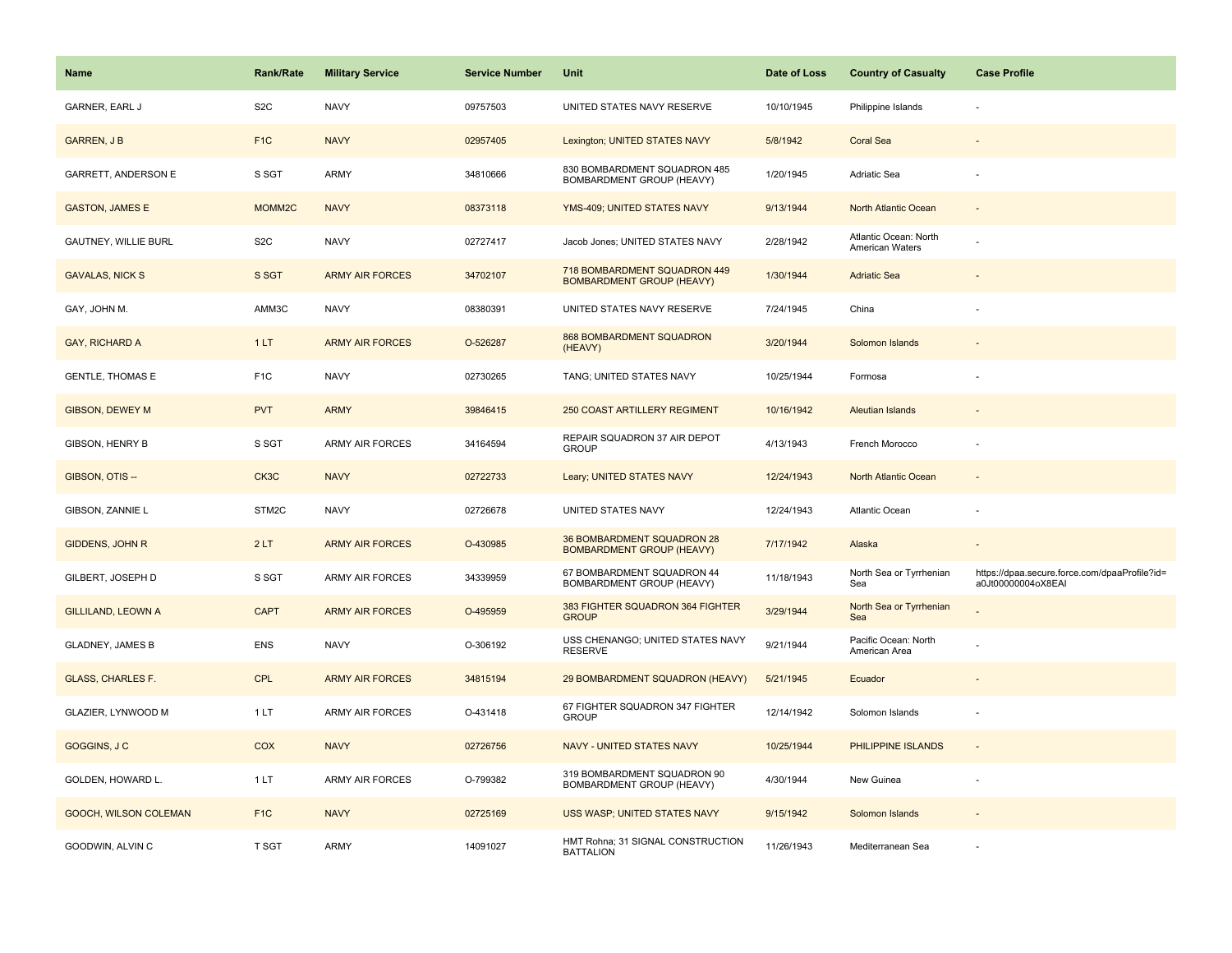| <b>Name</b>                  | <b>Rank/Rate</b>   | <b>Military Service</b> | <b>Service Number</b> | Unit                                                                               | Date of Loss | <b>Country of Casualty</b>                             | <b>Case Profile</b>                                                 |
|------------------------------|--------------------|-------------------------|-----------------------|------------------------------------------------------------------------------------|--------------|--------------------------------------------------------|---------------------------------------------------------------------|
| <b>GOODWIN, JAMES D</b>      | <b>PFC</b>         | <b>ARMY</b>             | 34818381              | SS Leopoldville; 262 INFANTRY 66<br><b>DIVISION</b>                                | 12/24/1944   | <b>English Channel</b>                                 |                                                                     |
| GOODWIN, ROBERT L            | RM <sub>2</sub> C  | <b>NAVY</b>             | 06056097              | NAVY - UNITED STATES NAVY RESERVE                                                  | 4/2/1945     | CENTRAL/SOUTH<br>PACIFIC THEATER                       |                                                                     |
| <b>GOODWIN, VERNON L</b>     | <b>PVT</b>         | <b>ARMY</b>             | 34810371              | 175 INFANTRY 29 DIVISION                                                           | 8/7/1944     | France                                                 |                                                                     |
| GRAHAM, RICHARD --           | <b>PVT</b>         | ARMY                    | 34816141              | 365 INFANTRY 92 DIVISION                                                           | 2/8/1945     | Italy                                                  | https://dpaa.secure.force.com/dpaaProfile?id=<br>a0Jt000001EhlygEAF |
| <b>GRANGER, JAMES LELAND</b> | COX                | <b>NAVY</b>             | 02722677              | <b>UNITED STATES NAVY</b>                                                          | 2/4/1943     | <b>Atlantic Ocean: North</b><br><b>American Waters</b> |                                                                     |
| <b>GRANT, MARION DEWITT</b>  | CBM                | <b>NAVY</b>             | 02678164              | ENOURA MARU; UNITED STATES NAVY                                                    | 1/9/1945     | Philippine Islands                                     | https://dpaa.secure.force.com/dpaaProfile?id=<br>a0Jt000000PpbNjEAJ |
| <b>GRANTHAM, BART F</b>      | 1LT                | <b>ARMY AIR FORCES</b>  | O-675422              | <b>ARMY AIR FORCE</b>                                                              | 6/5/1944     | Solomon Islands                                        |                                                                     |
| GRANTHAM, LEGRAN --          | CPL                | <b>ARMY AIR FORCES</b>  | 34809851              | 10TH ARMY AIR FORCES - 82<br>BOMBARDMENT SQUADRON 12<br>BOMBARDMENT GROUP (MEDIUM) | 10/30/1944   | Burma                                                  |                                                                     |
| <b>GRAY, WILLIE EUGENE</b>   | S <sub>2</sub> C   | <b>NAVY</b>             | 02728164              | USS VINCENNES; UNITED STATES NAVY                                                  | 8/9/1942     | Solomon Islands                                        |                                                                     |
| GREGORN, RAYMOND W           | S SGT              | <b>ARMY AIR FORCES</b>  | 14055156              | 438 BOMBARDMENT SQUADRON 319<br>BOMBARDMENT GROUP (MEDIUM)                         | 1/29/1943    | Mediterranean Sea                                      |                                                                     |
| <b>GRESHAM, JAMES HOWARD</b> | SOM <sub>3</sub> C | <b>NAVY</b>             | 06041954              | <b>USS BARTON; UNITED STATES NAVY</b><br><b>RESERVE</b>                            | 11/13/1942   | Solomon Islands                                        |                                                                     |
| GRIFFITH, CLAUD --           | <b>SGT</b>         | <b>ARMY</b>             | 34580377              | 30 INFANTRY 3 DIVISION                                                             | 3/13/1944    | Italy                                                  |                                                                     |
| <b>GRIMES, JAMES F</b>       | S <sub>2</sub> C   | <b>NAVY</b>             | 02731250              | NAVY - UNITED STATES NAVY RESERVE                                                  | 7/30/1945    | <b>PHILIPPINE SEA</b>                                  | https://dpaa.secure.force.com/dpaaProfile?id=<br>a0Jt0000000cciJEAQ |
| <b>GRISSOM, WALTER E</b>     | AMM <sub>2c</sub>  | <b>NAVY</b>             | 02723008              | UNITED STATES NAVY                                                                 | 1/17/1944    | Aleutian Islands                                       |                                                                     |
| <b>GROSS, GEORGE P</b>       | M <sub>1C</sub>    | <b>NAVY</b>             | 02724477              | <b>Buck; UNITED STATES NAVY</b>                                                    | 10/9/1943    | North or Tyrrhenian Seas                               | $\sim$                                                              |
| GUNTER, JOE --               | MATT1C             | <b>NAVY</b>             | 02723819              | USS HORNET; UNITED STATES NAVY                                                     | 10/26/1942   | Pacific Ocean                                          |                                                                     |
| <b>GUNTER, WILLIAM L</b>     | SSML3C             | <b>NAVY</b>             | 06042938              | NAVY - UNITED STATES NAVY RESERVE                                                  | 10/16/1944   | <b>CENTRAL/SOUTH</b><br><b>PACIFIC THEATER</b>         | https://dpaa.secure.force.com/dpaaProfile?id=<br>a0Jt000001nzXWPEA2 |
| GURGANUS, ARTHUR A           | <b>TORP</b>        | <b>NAVY</b>             | 00319695              | CISCO; UNITED STATES NAVY                                                          | 9/28/1943    | China Seas                                             |                                                                     |
| <b>GURLEY, JAMES E</b>       | <b>SGT</b>         | <b>ARMY AIR FORCES</b>  | 34810045              | 525 BOMBARDMENT SQUADRON 379<br><b>BOMBARDMENT GROUP (HEAVY)</b>                   | 8/24/1944    | Holland                                                |                                                                     |
| GUTHRIE, BARNEY D.           | AMM2C              | <b>NAVY</b>             | 08374487              | UNITED STATES NAVY RESERVE                                                         | 4/1/1945     | China                                                  |                                                                     |
| <b>GUY, LOUIS E</b>          | LT.                | <b>NAVY</b>             | O-121658              | UNITED STATES NAVY RESERVE                                                         | 1/4/1945     | Formosa                                                | $\sim$                                                              |
| GWIN, GRADY H                | S SGT              | ARMY AIR FORCES         | 14150385              | 92 BOMBARDMENT GROUP (HEAVY), 326<br>BOMBARDMENT SQUADRON                          | 11/26/1943   | North Sea or Tyrrhenian<br>Sea                         |                                                                     |
| <b>GWIN, WILLIAM S</b>       | 1LT                | <b>ARMY AIR FORCES</b>  | O-794224              | 1330 ARMY AIR FORCE BASE UNIT                                                      | 11/8/1944    |                                                        |                                                                     |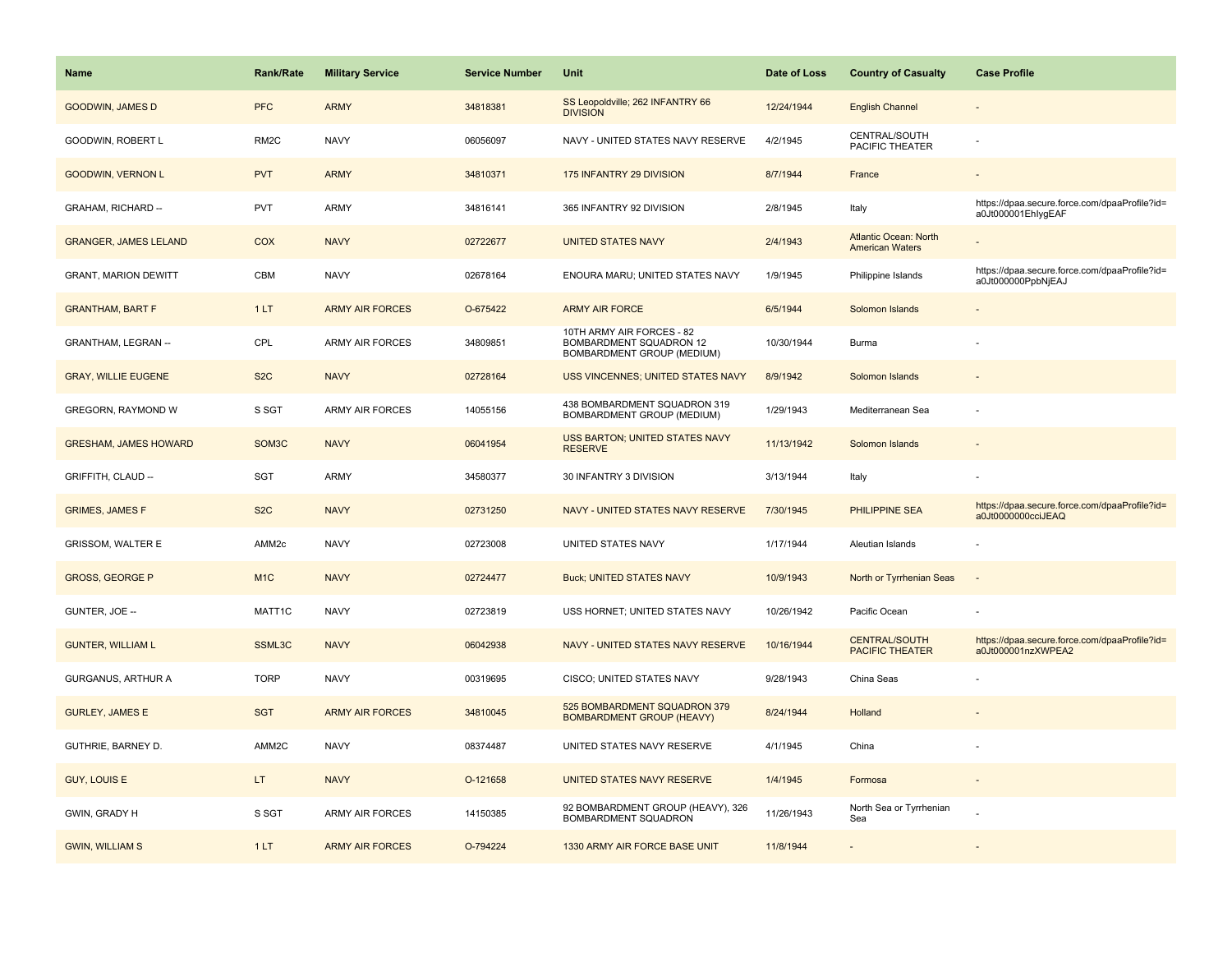| Name                        | <b>Rank/Rate</b> | <b>Military Service</b> | <b>Service Number</b> | Unit                                                                     | Date of Loss | <b>Country of Casualty</b>     | <b>Case Profile</b>                                                 |
|-----------------------------|------------------|-------------------------|-----------------------|--------------------------------------------------------------------------|--------------|--------------------------------|---------------------------------------------------------------------|
| HADDEN, HARRY R             | AMM1C            | <b>NAVY</b>             | 06041399              | USS LEXINGTON (CV-16); UNITED<br>STATES NAVY RESERVE                     | 6/16/1944    | Caroline Islands               |                                                                     |
| HAGAN, RAYMOND J            | F <sub>1C</sub>  | <b>NAVY</b>             | 02687246              | <b>INGRAHAM; UNITED STATES NAVY</b>                                      | 8/22/1942    | Nova Scotia                    |                                                                     |
| HAGLER, CURTISS W.          | 2LT              | <b>ARMY AIR FORCES</b>  | O-743184              | 530 BOMBARDMENT SQUADRON 380<br>BOMBARDMENT GROUP (HEAVY)                | 1/13/1944    | Australia                      |                                                                     |
| HALEY, JOE W                | S <sub>2</sub> C | <b>NAVY</b>             | 02724143              | <b>UNITED STATES NAVY</b>                                                | 3/1/1942     | <b>Indian Ocean</b>            |                                                                     |
| HALL, BAUSTIC --            | S SGT            | <b>ARMY AIR FORCES</b>  | 20415419              | 32 PHOTO SQUADRON 5<br>RECONNAISSANCE GROUP                              | 4/20/1944    | Mediterranean Sea              |                                                                     |
| <b>HALL, HORACE SHELTON</b> | F <sub>2</sub> C | <b>NAVY</b>             | 02725619              | <b>INGRAHAM; UNITED STATES NAVY</b>                                      | 8/22/1942    | Nova Scotia                    |                                                                     |
| HALL, WILLIAM F             | S <sub>2</sub> C | <b>NAVY</b>             | 02727418              | Atik; UNITED STATES NAVY                                                 | 3/27/1942    | Bermuda                        | ÷                                                                   |
| HALL, WILLIAM H             | 2LT              | <b>ARMY AIR FORCES</b>  | O-761083              | 788 BOMBARDMENT SQUADRON 467<br><b>BOMBARDMENT GROUP (HEAVY)</b>         | 8/16/1944    | North Sea or Tyrrhenian<br>Sea |                                                                     |
| HALLMARK, BERTIS --         | PFC              | <b>MARINE CORPS</b>     | 515094                | MARINE - UNITED STATES MARINE<br><b>CORPS</b>                            | 9/15/1944    | Caroline Islands               | https://dpaa.secure.force.com/dpaaProfile?id=<br>a0Jt000001nzYW2EAM |
| HAMBY, MARVIN HAYNES        | S <sub>2</sub> C | <b>NAVY</b>             | 06043357              | UNITED STATES NAVY RESERVE                                               | 10/29/1942   | North Atlantic Ocean           |                                                                     |
| HAMBY, WILLIAM T            | 1 LT             | <b>ARMY AIR FORCES</b>  | O-864980              | 879 BOMBARDMENT SQUADRON 499<br>BOMBARDMENT GROUP (VERY HEAVY)           | 3/11/1945    | Marianas Islands               |                                                                     |
| HAMILTON, OLIVER --         | <b>T SGT</b>     | <b>ARMY</b>             | 06338058              | ARISAN MARU; 680 ORDNANCE<br><b>COMPANY (AVIATION)</b>                   | 10/24/1944   | China Seas                     |                                                                     |
| HAMMOND, WILLIAM G          | MM3C             | <b>NAVY</b>             | 02956571              | USS JARVIS; UNITED STATES NAVY                                           | 8/9/1942     | Solomon Islands                |                                                                     |
| <b>HAMNER, CHARLES W</b>    | <b>PVT</b>       | <b>ARMY</b>             | 20416073              | 47 INFANTRY 9 DIVISION                                                   | 3/28/1943    | Tunisia                        |                                                                     |
| HAMPTON, BAYS C             | <b>PFC</b>       | ARMY                    | 34016828              | 167 INFANTRY 31 DIVISION                                                 | 7/1/1945     | Philippine Islands             |                                                                     |
| <b>HAMPTON, BRUCE</b>       | <b>PFC</b>       | <b>ARMY</b>             | 14056784              | ARMY - 466 ANTI AIRCRAFT ARTILLERY<br><b>AUTOMATIC WEAPONS BATTALION</b> | 12/12/1943   | <b>NEW HEBRIDES</b>            |                                                                     |
| HAMPTON, CLYDE F            | WT1C             | <b>NAVY</b>             | 02719820              | Henley; UNITED STATES NAVY                                               | 10/3/1943    | New Guinea                     |                                                                     |
| <b>HAMRICK, DOYCE F</b>     | <b>T SGT</b>     | <b>ARMY AIR FORCES</b>  | 14055688              | 322 BOMBARDMENT SQUADRON 91<br><b>BOMBARDMENT GROUP (HEAVY)</b>          | 11/23/1942   | <b>English Channel</b>         |                                                                     |
| HANCOCK, MAJOR F            | <b>ENS</b>       | <b>NAVY</b>             | O-162041              | UNITED STATES NAVY RESERVE                                               | 9/15/1943    | North or Tyrrhenian Seas       | $\overline{\phantom{a}}$                                            |
| <b>HANKS, WALTER R</b>      | TEC <sub>5</sub> | <b>ARMY</b>             | 34338721              | <b>ARMY - INFANTRY</b>                                                   | 2/11/1945    | <b>BALTIC SEA</b>              |                                                                     |
| HARBIN, EDWIN --            | S <sub>1</sub> C | <b>NAVY</b>             | 02725551              | FRANKLIN; UNITED STATES NAVY                                             | 3/19/1945    | Japan                          |                                                                     |
| HARDIE, JOE LEE             | STM2C            | <b>NAVY</b>             | 02726623              | USS VINCENNES; UNITED STATES NAVY                                        | 8/9/1942     | Solomon Islands                |                                                                     |
| HARDIN, JAMES R             | 1LT              | <b>ARMY AIR FORCES</b>  | O-790954              | 409 BOMBARDMENT SQUADRON 93<br>BOMBARDMENT GROUP (HEAVY)                 | 4/16/1943    | English Channel                |                                                                     |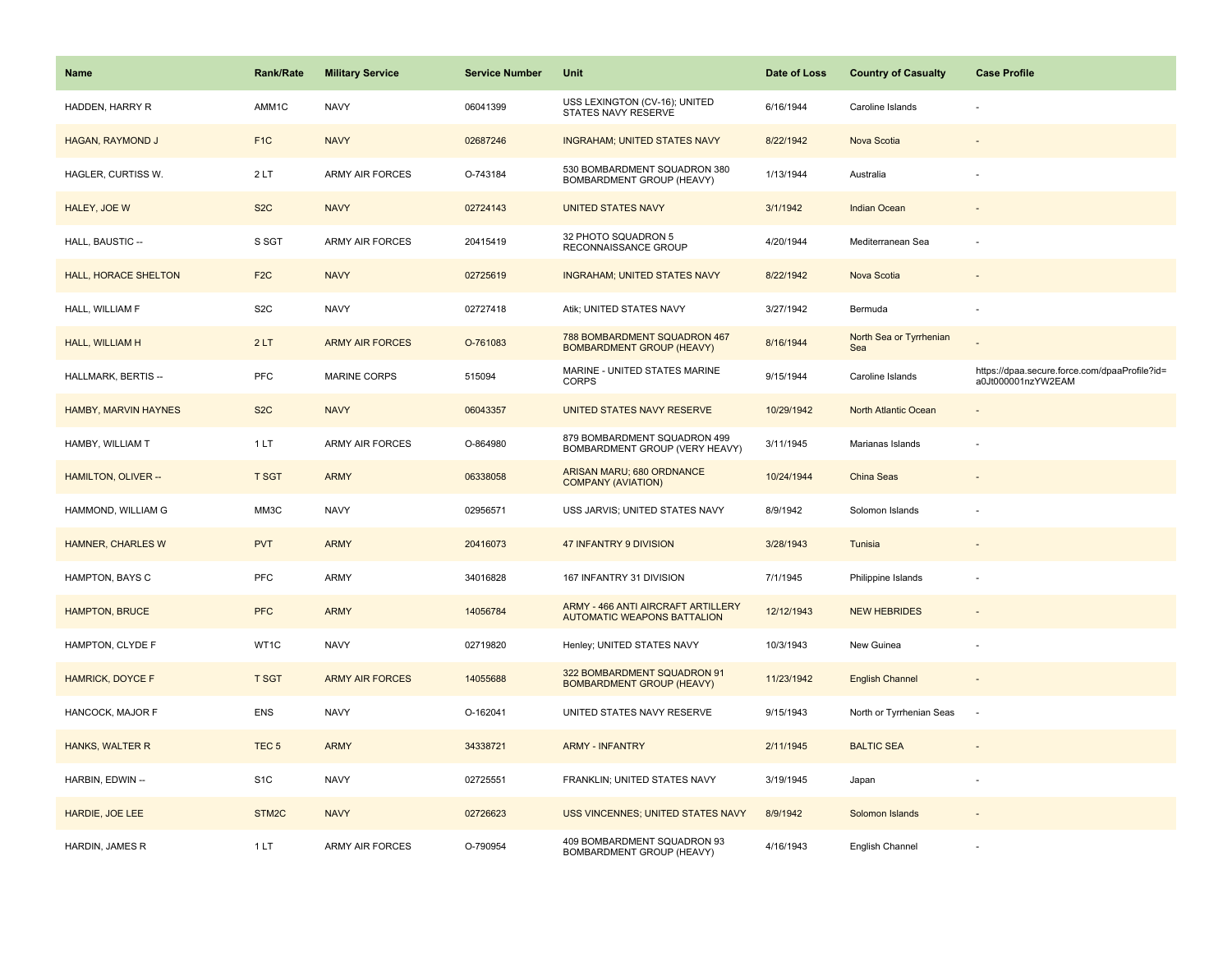| Name                       | <b>Rank/Rate</b>   | <b>Military Service</b> | <b>Service Number</b> | Unit                                                             | Date of Loss | <b>Country of Casualty</b>     | <b>Case Profile</b>                                                 |
|----------------------------|--------------------|-------------------------|-----------------------|------------------------------------------------------------------|--------------|--------------------------------|---------------------------------------------------------------------|
| HARDING, JOE --            | F <sub>2</sub> C   | <b>NAVY</b>             | 06049108              | USS ALUDRA; UNITED STATES NAVY<br><b>RESERVE</b>                 | 6/23/1943    | Solomon Islands                |                                                                     |
| HARGROVE, CHESTER C A      | PVT                | ARMY                    | 34228134              | 3272 QUARTERMASTER SERVICES<br>COMPANY                           | 3/10/1944    | North Sea or Tyrrhenian<br>Sea |                                                                     |
| HARGROVE, VERNON M         | <b>PFC</b>         | <b>ARMY</b>             | 34338797              | ARMY - 128 INFANTRY 32 DIVISION                                  | 1/28/1944    | <b>NEW GUINEA</b>              |                                                                     |
| HARRELL, ORSBY K           | TSM1C              | <b>NAVY</b>             | 06059010              | UNITED STATES NAVY RESERVE                                       | 2/21/1945    | Bonin & Volcano Islands        |                                                                     |
| <b>HARRIS, JOHN W</b>      | <b>PFC</b>         | <b>ARMY</b>             | 34989029              | SS Leopoldville; 262 INFANTRY 66<br><b>DIVISION</b>              | 12/24/1944   | <b>English Channel</b>         |                                                                     |
| HARRIS, ROBERT MARTIN      | <b>LTJG</b>        | <b>NAVY</b>             | 278370                | USS HANCOCK (CV-19); UNITED STATES<br>NAVY RESERVE               | 10/29/1944   | Philippine Islands             |                                                                     |
| <b>HARRIS, ROSCOE E</b>    | 1LT                | <b>ARMY AIR FORCES</b>  | O-747262              | 856 BOMBARDMENT SQUADRON 492<br><b>BOMBARDMENT GROUP (HEAVY)</b> | 6/20/1944    | <b>Baltic Sea</b>              |                                                                     |
| HARRIS, WILLIAM OTTIS      | GM2C               | <b>NAVY</b>             | 02721060              | Truxton; UNITED STATES NAVY                                      | 2/18/1942    | Newfoundland                   |                                                                     |
| <b>HART, GEORGE H</b>      | M SGT              | <b>ARMY</b>             | 06972343              | <b>ARMY - 240 ENGINEERS</b><br><b>CONSTRUCTION BATTALION</b>     | 12/21/1944   | PHILIPPINE ISLANDS             |                                                                     |
| HARTZOG, FOY G             | T SGT              | ARMY AIR FORCES         | 34337554              | 303 BOMBARDMENT GROUP (HEAVY),<br>427 BOMBARDMENT SQUADRON       | 10/9/1943    | <b>Baltic Sea</b>              |                                                                     |
| <b>HASTINGS, HARMON C.</b> | M Sgt              | <b>ARMY AIR FORCES</b>  | 6275061               | 544 BOMBARDMENT SQUADRON 384<br><b>BOMBARDMENT GROUP (HEAVY)</b> | 1/8/1945     | Germany                        | https://dpaa.secure.force.com/dpaaProfile?id=<br>a0Jt0000000Xex7EAC |
| HATCHETT, LOUIE H          | <b>ENS</b>         | <b>NAVY</b>             | O-298890              | UNITED STATES NAVY RESERVE                                       | 7/1/1944     | French Morocco                 |                                                                     |
| HATFIELD, DAN E.           | S SGT              | <b>ARMY AIR FORCES</b>  | 34704219              | 408 BOMBARDMENT SQUADRON 22<br><b>BOMBARDMENT GROUP (HEAVY)</b>  | 10/14/1944   | <b>Netherlands East Indies</b> |                                                                     |
| HATHCOX, WALLACE REID      | 2LT                | <b>MARINE CORPS</b>     | O-031918              | MARINE - UNITED STATES MARINE<br><b>CORPS</b>                    | 2/16/1945    | Japan                          |                                                                     |
| <b>HAWKINS, ELLIS A</b>    | RDM3C              | <b>NAVY</b>             | 08390088              | LCS(L)(3)-7; UNITED STATES NAVY<br><b>RESERVE</b>                | 2/16/1945    | Philippine Islands             |                                                                     |
| HAYES, JOHN H              | PFC                | <b>ARMY AIR FORCES</b>  | 06389045              | ARISAN MARU; 19 SQUADRON 20 AIR<br><b>BASE GROUP</b>             | 10/24/1944   | China Seas                     |                                                                     |
| HAYES, JOSEPH H.           | S SGT              | <b>ARMY AIR FORCES</b>  | 14108381              | 508 BOMBARDMENT SQUADRON 351<br><b>BOMBARDMENT GROUP (HEAVY)</b> | 6/13/1943    | North Sea or Tyrrhenian<br>Sea | https://dpaa.secure.force.com/dpaaProfile?id=<br>a0Jt0000000XeRuEAK |
| HAYGOOD, BOYD C            | S <sub>2</sub> C   | <b>NAVY</b>             | 06043177              | UNITED STATES NAVY RESERVE                                       | 7/27/1942    | <b>Atlantic Ocean</b>          |                                                                     |
| HAYS, BERT R               | 2LT                | <b>ARMY AIR FORCES</b>  | O-808835              | 779 BOMBARDMENT SQUADRON 464<br><b>BOMBARDMENT GROUP (HEAVY)</b> | 6/6/1944     | Yugoslavia                     |                                                                     |
| HAYS, MARVIN E             | <b>SGT</b>         | ARMY                    | 06370314              | 2 RECONNAISSANCE TROOP 2 DIVISION                                | 9/2/1944     | France                         |                                                                     |
| <b>HEALEY, MALCOLM O</b>   | 2LT                | <b>ARMY AIR FORCES</b>  | O-748410              | 412 BOMBARDMENT SQUADRON 95<br><b>BOMBARDMENT GROUP (HEAVY)</b>  | 12/11/1943   | North Sea or Tyrrhenian<br>Sea |                                                                     |
| <b>HEATON, GEORGE V</b>    | MOMM <sub>2C</sub> | <b>NAVY</b>             | 02729523              | BULLHEAD; UNITED STATES NAVY                                     | 8/6/1945     | Netherlands East Indies        |                                                                     |
| <b>HELMS, WILLIAM S</b>    | 1LT                | <b>ARMY AIR FORCES</b>  | O-886108              | 70 ARMY AIR FORCE REPLACEMENT<br><b>DEPOT</b>                    | 10/10/1944   | <b>British Isles</b>           |                                                                     |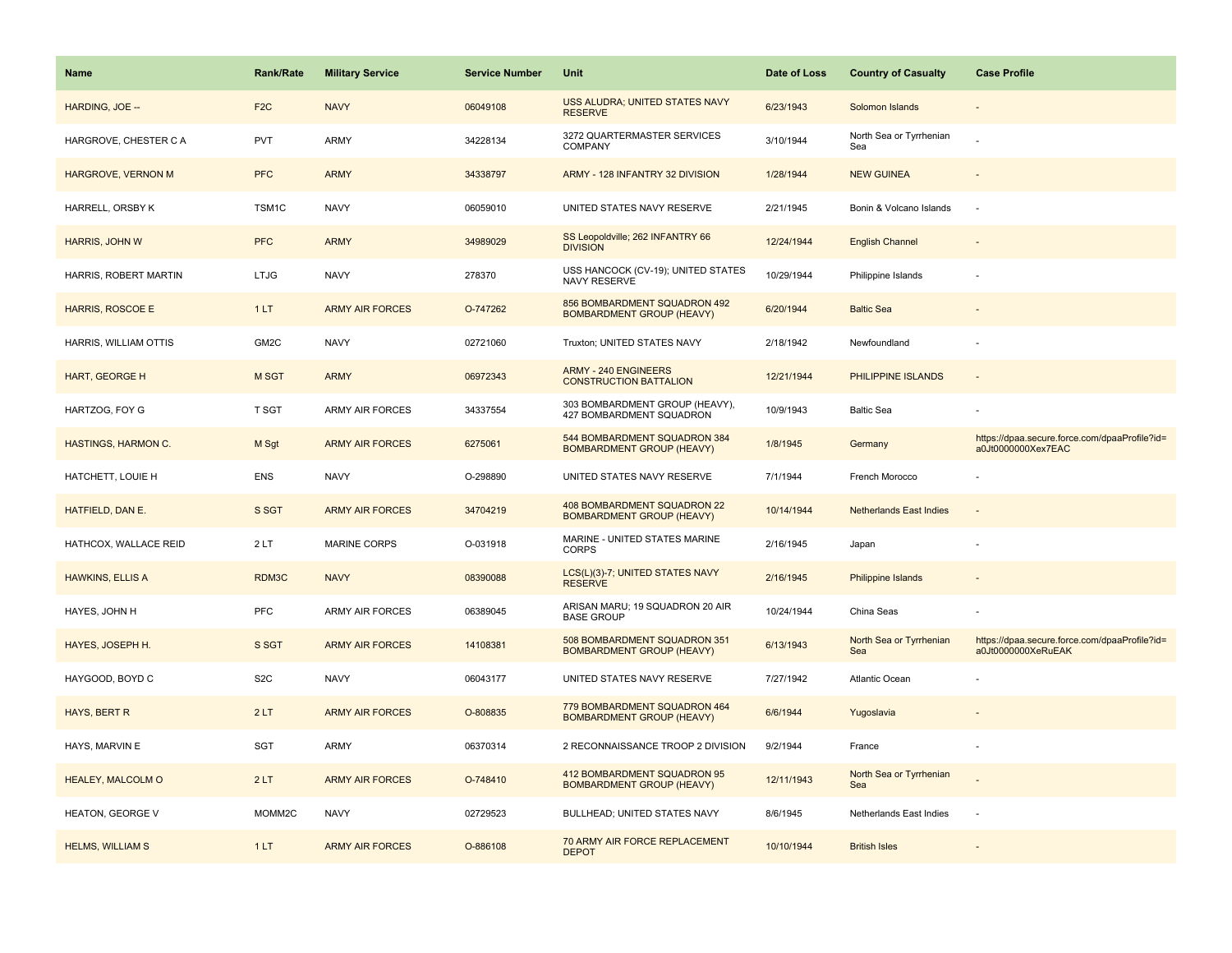| <b>Name</b>                    | <b>Rank/Rate</b>  | <b>Military Service</b> | <b>Service Number</b> | Unit                                                            | Date of Loss | <b>Country of Casualty</b>     | <b>Case Profile</b>                                                 |
|--------------------------------|-------------------|-------------------------|-----------------------|-----------------------------------------------------------------|--------------|--------------------------------|---------------------------------------------------------------------|
| HELTON, CLIFFORD H             | ARM3C             | <b>NAVY</b>             | 08378122              | UNITED STATES NAVY RESERVE                                      | 5/18/1945    | Japan                          |                                                                     |
| <b>HENDERSON, JESSIE LLYOD</b> | AMM1C             | <b>NAVY</b>             | 02722465              | VB-101, formally VP-51, UNITED STATES<br><b>NAVY</b>            | 2/14/1943    | Solomon Islands                |                                                                     |
| HENDERSON, WILLIE L            | STM1C             | <b>NAVY</b>             | 02722892              | Sims; UNITED STATES NAVY                                        | 5/7/1942     | Coral Sea                      |                                                                     |
| HENTHORN, WALTER R.            | 1LT               | <b>ARMY AIR FORCES</b>  | O-733567              | 31 BOMBARDMENT SQUADRON 5<br><b>BOMBARDMENT GROUP (HEAVY)</b>   | 3/5/1944     | <b>New Britain Island</b>      |                                                                     |
| HERING, WALTER A               | LT CDR            | <b>NAVY</b>             | O-081219              | USS HAZELWOOD; UNITED STATES<br><b>NAVY</b>                     | 4/29/1945    | Japan                          |                                                                     |
| <b>HERITAGE, ROY LEE</b>       | <b>PFC</b>        | <b>MARINE CORPS</b>     | 00499522              | MARINE - UNITED STATES MARINE<br><b>CORPS</b>                   | 11/23/1943   | New Caledonia                  |                                                                     |
| HERMAN, BOB DOIL               | PFC               | <b>MARINE CORPS</b>     | 00314602              | MARINE - UNITED STATES MARINE<br><b>CORPS</b>                   | 11/20/1943   | <b>GILBERT ISLANDS</b>         | https://dpaa.secure.force.com/dpaaProfile?id=<br>a0Jt00000004sYiEAI |
| <b>HETTRICK, STEPHEN W</b>     | 1LT               | <b>ARMY AIR FORCES</b>  | O-412115              | 338 BOMBARDMENT SQUADRON 96<br><b>BOMBARDMENT GROUP (HEAVY)</b> | 7/28/1943    | North Sea or Tyrrhenian<br>Sea |                                                                     |
| HICKS, EUGENE C                | LT                | <b>NAVY</b>             | O-126827              | DREXLER; UNITED STATES NAVY<br><b>RESERVE</b>                   | 5/28/1945    | Japan                          |                                                                     |
| <b>HICKS, HARVIE G</b>         | <b>PVT</b>        | <b>ARMY</b>             | 34338338              | <b>USAT DORCHESTER; UNITED STATES</b><br><b>ARMY</b>            | 2/3/1943     | Greenland                      |                                                                     |
| <b>HICKS, HOLLIS W</b>         | S <sub>2</sub> C  | <b>NAVY</b>             | 08383731              | LCI-468 ; UNITED STATES NAVY<br><b>RESERVE</b>                  | 6/17/1944    | Marianas Islands               |                                                                     |
| HICKS, ROBERT H                | FC <sub>2</sub> C | <b>NAVY</b>             | 06042868              | HULL; UNITED STATES NAVY RESERVE                                | 12/18/1944   | <b>Philippine Sea</b>          | https://dpaa.secure.force.com/dpaaProfile?id=<br>a0Jt0000000XdtsEAC |
| HIGGINBOTHAM, JOHN T           | <b>PVT</b>        | <b>ARMY</b>             | 34334656              | 504 PARACHUTE INFANTRY 82<br>AIRBORNE DIVISION                  | 7/11/1943    | Sicily                         |                                                                     |
| HILL, NELSON P                 | LT.               | <b>NAVY</b>             | O-210174              | NAVY - UNITED STATES NAVY RESERVE                               | 7/30/1945    | PHILIPPINE SEA                 |                                                                     |
| HILL, WALTER J                 | STM2C             | <b>NAVY</b>             | 06056840              | USS LISCOME BAY; UNITED STATES<br>NAVY RESERVE                  | 11/24/1943   | Gilbert Islands                |                                                                     |
| HILLIARD, FRED --              | 1LT               | <b>MARINE CORPS</b>     | O-031479              | <b>MARINE - UNITED STATES MARINE</b><br><b>CORPS</b>            | 6/10/1945    | Japan                          |                                                                     |
| HINDMAN, FRANK WEAVER          | S <sub>2</sub> C  | <b>NAVY</b>             | 02724189              | USS Arizona; UNITED STATES NAVY                                 | 12/7/1941    | Hawaiian Islands               | https://dpaa.secure.force.com/dpaaProfile?id=<br>a0Jt00000004rGOEAY |
| <b>HINTON, CLARENCE C</b>      | EM <sub>1C</sub>  | <b>NAVY</b>             | 02722928              | DORADO; UNITED STATES NAVY                                      | 10/13/1943   | <b>North Atlantic Ocean</b>    |                                                                     |
| HOAGLAND, NAMIE C              | MM3C              | <b>NAVY</b>             | 06047697              | USS ALUDRA; UNITED STATES NAVY<br><b>RESERVE</b>                | 6/23/1943    | Coral Sea                      |                                                                     |
| HOBBS, OLDEN A                 | SEA2              | <b>NAVY</b>             | O-6041197             | USS JARVIS; UNITED STATES NAVY<br><b>RESERVE</b>                | 8/9/1942     | Solomon Islands                |                                                                     |
| HOFFMAN, WILLIAM C             | <b>SGT</b>        | <b>ARMY AIR FORCES</b>  | 14022946              | 47 BOMBARDMENT SQUADRON 41<br>BOMBARDMENT GROUP (MEDIUM)        | 1/19/1944    | Gilbert Islands                |                                                                     |
| HOGAN, EMMETT O                | <b>ENS</b>        | <b>NAVY</b>             | O-087467              | <b>NAVY - UNITED STATES NAVY</b>                                | 1/13/1945    | <b>FORMOSA</b>                 | https://dpaa.secure.force.com/dpaaProfile?id=<br>a0Jt000001BhHWeEAN |
| HOGAN, GRADY F                 | MM3C              | <b>NAVY</b>             | 06044938              | Leary; UNITED STATES NAVY RESERVE                               | 12/24/1944   | North Atlantic Ocean           |                                                                     |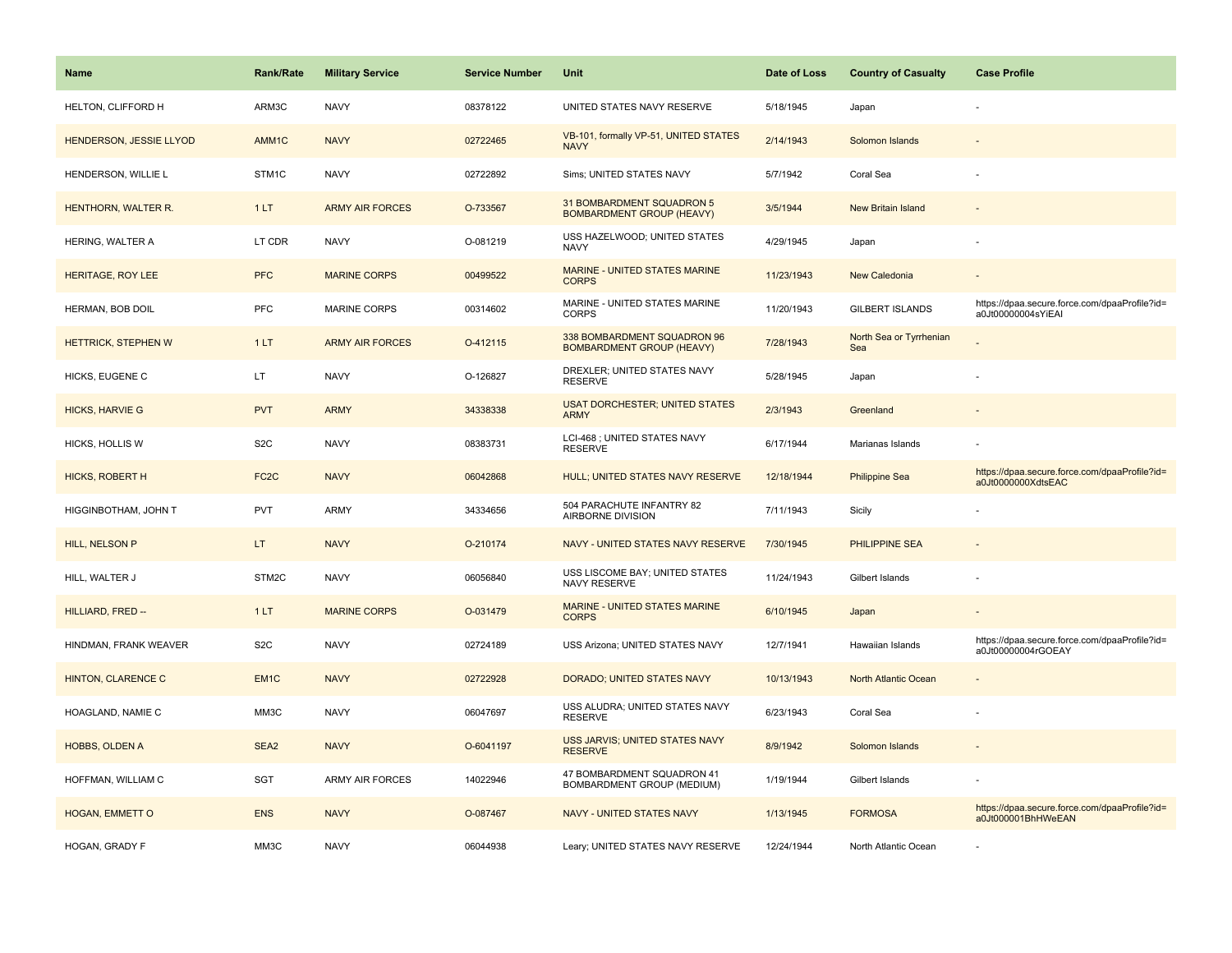| Name                       | <b>Rank/Rate</b>   | <b>Military Service</b> | <b>Service Number</b> | Unit                                                        | Date of Loss | <b>Country of Casualty</b> | <b>Case Profile</b>                                                 |
|----------------------------|--------------------|-------------------------|-----------------------|-------------------------------------------------------------|--------------|----------------------------|---------------------------------------------------------------------|
| HOLLAND, CLAUDE HERBERT    | S <sub>2</sub> C   | <b>NAVY</b>             | 02724159              | <b>USS Arizona; UNITED STATES NAVY</b>                      | 12/7/1941    | Hawaiian Islands           | https://dpaa.secure.force.com/dpaaProfile?id=<br>a0Jt00000004rI0EAI |
| HOLLAND, NEIL --           | S SGT              | <b>ARMY</b>             | 34100762              | 34 INFANTRY 24 DIVISION                                     | 11/21/1944   | Philippine Islands         |                                                                     |
| HOLLINGSWORTH, BUFORD --   | <b>PVT</b>         | <b>ARMY</b>             | 14107892              | 504 PARACHUTE INFANTRY 82<br><b>AIRBORNE DIVISION</b>       | 7/11/1943    | Sicily                     |                                                                     |
| HOLLIS, ORDIS OLIVER       | S <sub>2</sub> C   | <b>NAVY</b>             | 02728322              | SS RUTH; UNITED STATES NAVY                                 | 6/29/1942    | Cuba                       |                                                                     |
| <b>HOLLOWAY, CLINTON G</b> | STM <sub>2</sub> C | <b>NAVY</b>             | 02728444              | Plymouth; UNITED STATES NAVY                                | 8/5/1943     | <b>Atlantic Ocean</b>      |                                                                     |
| HOLMES, CHARLES M          | S <sub>2</sub> C   | <b>NAVY</b>             | 06040566              | Jacob Jones; UNITED STATES NAVY<br><b>RESERVE</b>           | 2/28/1942    | Atlantic Ocean             |                                                                     |
| <b>HOLMES, HOWARD C</b>    | <b>PFC</b>         | <b>ARMY</b>             | 44031689              | 242 INFANTRY 42 DIVISION                                    | 3/15/1945    | France                     |                                                                     |
| HOLMES, LOWELL D           | F3C                | <b>NAVY</b>             | 02724005              | USS Arizona; UNITED STATES NAVY                             | 12/7/1941    | Hawaiian Islands           | https://dpaa.secure.force.com/dpaaProfile?id=<br>a0Jt00000004ou7EAA |
| <b>HOLT, SAMUEL T</b>      | <b>COX</b>         | <b>NAVY</b>             | 06049147              | Drexler; UNITED STATES NAVY RESERVE                         | 5/28/1945    | Japan                      |                                                                     |
| HOOK, ANDREW J             | 1LT                | ARMY AIR FORCES         | O-577965              | HMT Rohna; AIR CORPS                                        | 11/26/1943   | Mediterranean Sea          |                                                                     |
| <b>HOOVER, CHARLES C</b>   | LT /JG/            | <b>NAVY</b>             | O-112907              | USS ESSEX; UNITED STATES NAVY<br><b>RESERVE</b>             | 2/16/1944    | <b>Caroline Islands</b>    |                                                                     |
| HOPE, THOMAS HILANT        | PFC                | MARINE CORPS RESERVE    | 515171                | MARINE - UNITED STATES MARINE<br>CORPS; 6TH MARINE DIVISION | 5/16/1945    | <b>JAPAN</b>               |                                                                     |
| HOPSON, JOHN --            | TEC <sub>4</sub>   | <b>ARMY</b>             | 39951856              | <b>1585 ENGINEERS SERVICES COMPANY</b>                      | 6/22/1946    | Alaska                     |                                                                     |
| HORTON, ROY --             | S SGT              | ARMY AIR FORCES         | 34813048              | 17 SQUADRON 71 RECONNAISSANCE<br><b>GROUP</b>               | 8/31/1945    | Ryukyus Islands            |                                                                     |
| <b>HOSEY, WILLIAM H</b>    | <b>PVT</b>         | <b>ARMY</b>             | 34107159              | 6 INFANTRY 1 ARMORED DIVISION                               | 11/8/1942    | Mediterranean Sea          |                                                                     |
| HOULDITCH, JAMES E         | GM2C               | <b>NAVY</b>             | 02722139              | LST-342; UNITED STATES NAVY                                 | 7/18/1943    | Solomon Islands            |                                                                     |
| HOUSE, VAN A               | S <sub>1</sub> C   | <b>NAVY</b>             | 06045156              | <b>WAHOO; UNITED STATES NAVY</b><br><b>RESERVE</b>          | 11/1/1943    | Sea of Japan               |                                                                     |
| HOUSER, JOSEPH T           | AOM1C              | <b>NAVY</b>             | 06046319              | UNITED STATES NAVY RESERVE                                  | 3/7/1945     | Wake Island                | https://dpaa.secure.force.com/dpaaProfile?id=<br>a0Jt000001nzSGLEA2 |
| <b>HOUSTON, ROBERT G</b>   | <b>FIC</b>         | <b>NAVY</b>             | 06047649              | NAVY - UNITED STATES NAVY RESERVE                           | 7/30/1945    | PHILIPPINE SEA             | https://dpaa.secure.force.com/dpaaProfile?id=<br>a0Jt0000000ccTsEAI |
| HOWARD, ALBERT R.          | <b>SGT</b>         | <b>ARMY AIR FORCES</b>  | 34802325              | 6 BOMBARDMENT SQUADRON 29<br>BOMBARDMENT GROUP (VERY HEAVY) | 5/5/1945     | Japan/Okinawa              |                                                                     |
| HOWARD, RAYMOND --         | GM <sub>3</sub> C  | <b>NAVY</b>             | 02726478              | <b>GRAYLING; UNITED STATES NAVY</b>                         | 9/24/1943    | Philippine Islands         |                                                                     |
| HOWELL, JAMES L            | S <sub>1</sub> C   | <b>NAVY</b>             | 02726432              | GRAYLING; UNITED STATES NAVY                                | 9/24/1943    | Philippine Islands         |                                                                     |
| <b>HUBBARD, PRESTON M</b>  | S <sub>2</sub> C   | <b>NAVY</b>             | 06041192              | USS JARVIS; UNITED STATES NAVY<br><b>RESERVE</b>            | 8/9/1942     | Solomon Islands            |                                                                     |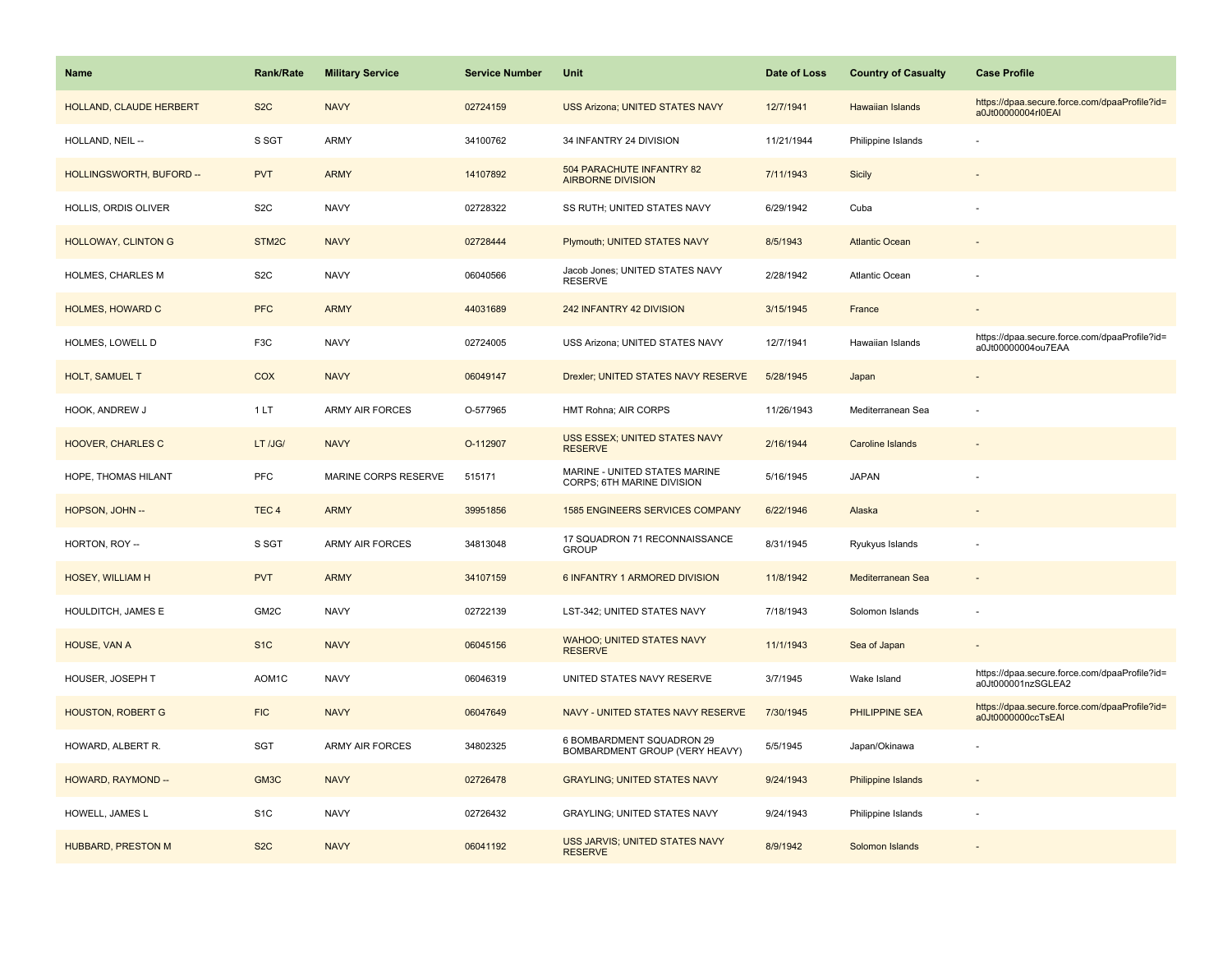| <b>Name</b>                 | Rank/Rate        | <b>Military Service</b> | <b>Service Number</b> | Unit                                                                    | Date of Loss | <b>Country of Casualty</b>     | <b>Case Profile</b>                                                 |
|-----------------------------|------------------|-------------------------|-----------------------|-------------------------------------------------------------------------|--------------|--------------------------------|---------------------------------------------------------------------|
| HUDDLESTON, JOHN O O        | S SGT            | <b>ARMY AIR FORCES</b>  | 14108167              | 499 BOMBARDMENT SQUADRON 345<br>BOMBARDMENT GROUP (MEDIUM)              | 1/16/1944    | New Britain Island             | https://dpaa.secure.force.com/dpaaProfile?id=<br>a0Jt000001nzQCYEA2 |
| HUDSON, HOBSON E            | FLT O            | <b>ARMY AIR FORCES</b>  | T-064499              | 1337 ARMY AIR FORCE BASE UNIT                                           | 4/5/1945     | India                          |                                                                     |
| HUGHES, G C                 | SGT              | ARMY AIR FORCES         | 34705146              | 823 BOMBARDMENT SQUADRON 38<br>BOMBARDMENT GROUP (MEDIUM)               | 11/10/1944   | Philippine Islands             |                                                                     |
| <b>HUGHES, JAMES E</b>      | <b>SGT</b>       | <b>ARMY AIR FORCES</b>  | 14170906              | 1330 ARMY AIR FORCE BASE UNIT                                           | 8/6/1945     | India                          |                                                                     |
| HUGHES, LEWIS BURTON        | S <sub>1</sub> C | <b>NAVY</b>             | 02724163              | USS Arizona; UNITED STATES NAVY                                         | 12/7/1941    | Hawaiian Islands               | https://dpaa.secure.force.com/dpaaProfile?id=<br>a0Jt00000004qJwEAI |
| <b>HUGHSTON, WILLIAM M</b>  | <b>PVT</b>       | <b>ARMY</b>             | 34333457              | <b>USAT DORCHESTER; CORPS OF</b><br><b>ENGINEERS</b>                    | 2/3/1943     | Greenland                      | $\blacksquare$                                                      |
| HUNT, JAMES ERSKINE         | SF3C             | <b>NAVY</b>             | 02723116              | INGRAHAM; UNITED STATES NAVY                                            | 8/22/1942    | Nova Scotia                    | ÷                                                                   |
| HUNTER, ROBERT W            | S SGT            | <b>ARMY AIR FORCES</b>  | 34334614              | 525 BOMBARDMENT SQUADRON 379<br><b>BOMBARDMENT GROUP (HEAVY)</b>        | 11/29/1943   | North Sea or Tyrrhenian<br>Sea |                                                                     |
| HURST, JAMES C              | SGT              | <b>ARMY AIR FORCES</b>  | 06972434              | ARISAN MARU; 17 BOMBARDMENT<br>SQUADRON 27 BOMBARDMENT GROUP<br>(LIGHT) | 10/24/1944   | China Seas                     |                                                                     |
| HURTT, JOE E                | <b>CPL</b>       | <b>ARMY AIR FORCES</b>  | 34703007              | 32 PHOTO SQUADRON 5<br><b>RECONNAISSANCE GROUP</b>                      | 4/20/1944    | Mediterranean Sea              |                                                                     |
| HUTCHERSON, ROY W           | <b>TSGT</b>      | <b>ARMY AIR FORCES</b>  | 14055174              | <b>AIR CORPS</b>                                                        | 9/28/1943    | Newfoundland                   |                                                                     |
| <b>HYATT, ERVIN A</b>       | <b>PFC</b>       | <b>ARMY</b>             | 34330160              | 338 INFANTRY 85 DIVISION                                                | 6/1/1945     | Italy                          |                                                                     |
| <b>IRIONS, THOMAS H</b>     | GM3C             | <b>NAVY</b>             | 02724901              | INGRAHAM; UNITED STATES NAVY                                            | 8/22/1942    | Nova Scotia                    |                                                                     |
| <b>IRVIN, JOSEPH ROBERT</b> | <b>CAPT</b>      | <b>ARMY AIR FORCES</b>  | O-427549              | 881 BOMBARDMENT SQUADRON 500<br><b>BOMBARDMENT GROUP (VERY HEAVY)</b>   | 11/28/1944   | Marianas Islands               |                                                                     |
| <b>ISBELL, CHARLES E</b>    | MM3C             | <b>NAVY</b>             | 06048865              | Beatty; UNITED STATES NAVY RESERVE                                      | 11/6/1943    | Mediterranean Sea              |                                                                     |
| <b>ISBELL, OLEN H</b>       | <b>PVT</b>       | <b>ARMY</b>             | 34999159              | 306 INFANTRY 77 DIVISION                                                | 5/24/1945    | Japan/Okinawa                  |                                                                     |
| ISOM, JOHN P.               | Pvt              | ARMY                    | 6390301               | 27 INFANTRY 25 DIVISION                                                 | 1/13/1943    | Solomon Islands                |                                                                     |
| JACKSON, EUGENE --          | S <sub>1</sub> C | <b>NAVY</b>             | 02724511              | USS COLHOUN; UNITED STATES NAVY                                         | 8/30/1942    | Solomon Islands                |                                                                     |
| JACKSON, ROBERT --          | T SGT            | <b>ARMY AIR FORCES</b>  | 34335412              | 773 BOMBARDMENT SQUADRON 463<br>BOMBARDMENT GROUP (HEAVY)               | 4/30/1944    | Adriatic Sea                   |                                                                     |
| <b>JACKSON, WILLIAM B</b>   | <b>PFC</b>       | <b>ARMY</b>             | 34392324              | <b>83 CHEMICAL BATTALION</b>                                            | 1/26/1944    | Italy                          |                                                                     |
| JACOBS, FRANKIE W           | <b>PVT</b>       | <b>ARMY</b>             | 34706431              | 142 INFANTRY 36 DIVISION                                                | 2/2/1944     | Italy                          |                                                                     |
| <b>JACOBS, PAUL MELVIN</b>  | AS               | <b>NAVY</b>             | 06044967              | <b>INGRAHAM; UNITED STATES NAVY</b><br><b>RESERVE</b>                   | 8/22/1942    | Nova Scotia                    |                                                                     |
| JACOBS, RANSOM S            | <b>SGT</b>       | <b>ARMY AIR FORCES</b>  | 34398399              | 524 BOMBARDMENT SQUADRON 379<br>BOMBARDMENT GROUP (HEAVY)               | 12/22/1943   |                                |                                                                     |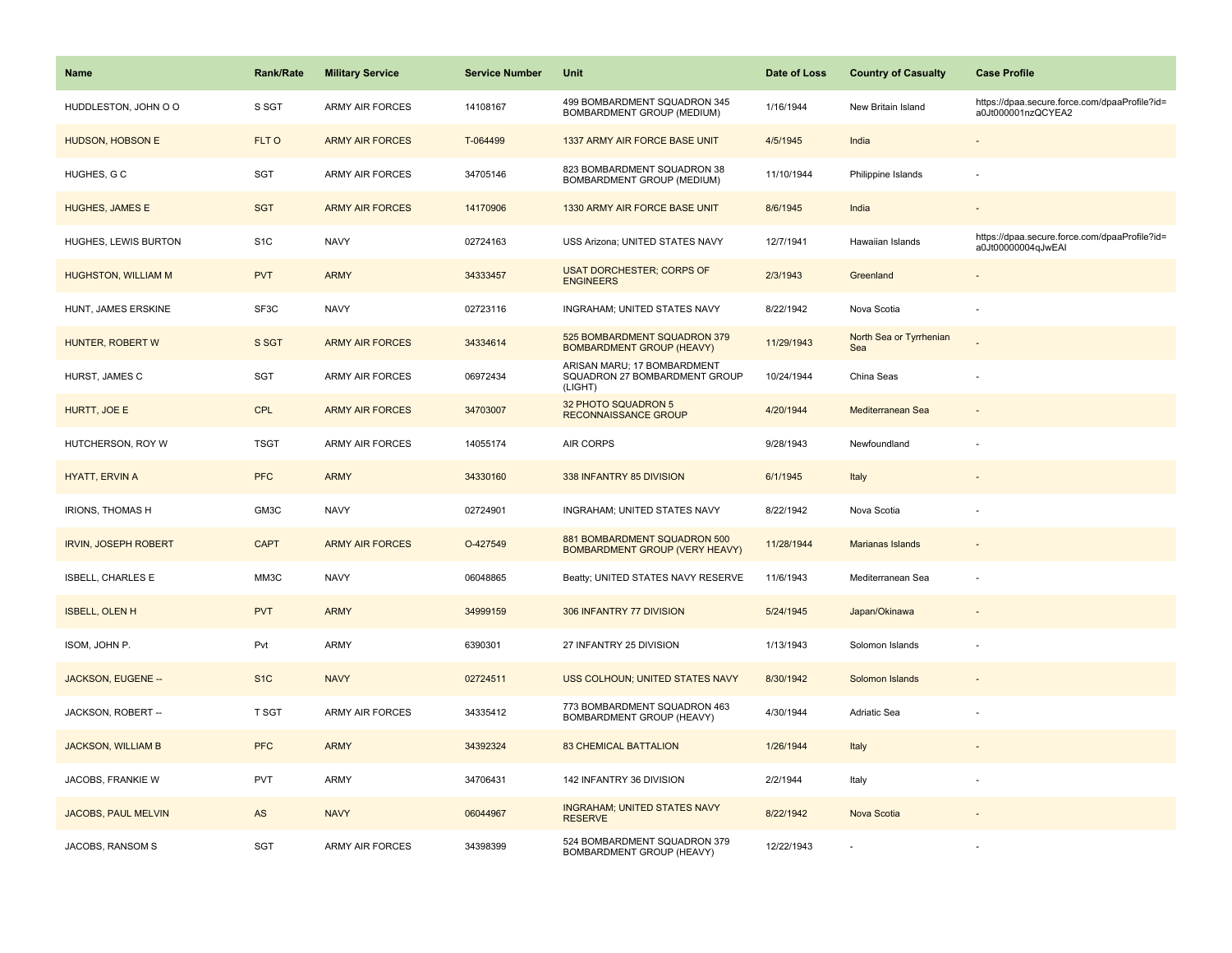| Name                     | <b>Rank/Rate</b>  | <b>Military Service</b> | <b>Service Number</b> | Unit                                                           | Date of Loss | <b>Country of Casualty</b>                                       | <b>Case Profile</b>                                                 |
|--------------------------|-------------------|-------------------------|-----------------------|----------------------------------------------------------------|--------------|------------------------------------------------------------------|---------------------------------------------------------------------|
| <b>JACOBSON, HARRY G</b> | 2LT               | <b>ARMY AIR FORCES</b>  | O-824041              | 68 SQUADRON 433 TROOP CARRIER<br><b>GROUP</b>                  | 5/17/1945    | <b>Philippine Islands</b>                                        |                                                                     |
| JAMES, ARTHUR --         | MATT2C            | <b>NAVY</b>             | 02727901              | USS JUNEAU; UNITED STATES NAVY                                 | 11/13/1942   | Solomon Islands                                                  |                                                                     |
| JAMES, GRADY --          | <b>PVT</b>        | <b>ARMY</b>             | 34169599              | <b>83 CHEMICAL BATTALION</b>                                   | 1/26/1944    | North Sea or Tyrrhenian<br>Sea                                   | https://dpaa.secure.force.com/dpaaProfile?id=<br>a0Jt0000000XemFEAS |
| JAMES, ROOSEVELT --      | STM3C             | <b>NAVY</b>             | 02728854              | Brownson; UNITED STATES NAVY                                   | 12/26/1943   | New Britain Island                                               |                                                                     |
| JAMES, SOLOMON --        | MATT1C            | <b>NAVY</b>             | 02724210              | USS QUINCY; UNITED STATES NAVY                                 | 8/9/1942     | Solomon Islands                                                  |                                                                     |
| JARNAGIN, JOHN C         | BM2C              | <b>NAVY</b>             | 02726115              | Morrison; UNITED STATES NAVY                                   | 5/4/1945     | Ryukyus Islands                                                  |                                                                     |
| JEMISON, EUGENE --       | MATT2C            | <b>NAVY</b>             | 02727137              | Lexington; UNITED STATES NAVY                                  | 5/8/1942     | <b>Coral Sea</b>                                                 | $\overline{\phantom{a}}$                                            |
| JENKINS, TILDON D        | S SGT             | <b>ARMY AIR FORCES</b>  | 06928655              | HMT Rohna; AIR CORPS                                           | 11/26/1943   | Mediterranean Sea                                                |                                                                     |
| JENKINS, WILLIE E        | <b>PFC</b>        | <b>MARINE CORPS</b>     | 00427772              | <b>MARINE - UNITED STATES MARINE</b><br><b>CORPS</b>           | 2/7/1943     | <b>Atlantic Ocean</b>                                            |                                                                     |
| JERNIGAN, VAUNEL --      | PFC               | <b>MARINE CORPS</b>     | 00414314              | MARINE - UNITED STATES MARINE<br><b>CORPS</b>                  | 7/4/1944     | SAIPAN                                                           |                                                                     |
| <b>JOBSON, JOHN H</b>    | 1LT               | <b>ARMY AIR FORCES</b>  | O-819642              | 26 FIGHTER SQUADRON 51 FIGHTER<br><b>GROUP</b>                 | 6/20/1945    | French Indochina                                                 |                                                                     |
| JOHNNIE, CHARLES P       | <b>PVT</b>        | <b>ARMY</b>             | 39951647              | HARBOR CRAFT DETACHMENT ALASKA<br><b>DEPARTMENT</b>            | 8/5/1946     | Alaska                                                           |                                                                     |
| JOHNS, HAROLD WESLEY     | MM <sub>2</sub> C | <b>NAVY</b>             | 02953277              | <b>USS NORTHAMPTON; UNITED STATES</b><br><b>NAVY</b>           | 11/30/1942   | Solomon Islands                                                  |                                                                     |
| JOHNSON, ARTIE --        | <b>PFC</b>        | <b>ARMY</b>             | 34166777              | 827 TANK DESTROYER BATTALION                                   | 1/18/1945    | France                                                           |                                                                     |
| JOHNSON, DANIEL A        | <b>PFC</b>        | <b>ARMY</b>             | 34391807              | <b>83 CHEMICAL BATTALION</b>                                   | 1/26/1944    | North Sea or Tyrrhenian<br>Sea                                   |                                                                     |
| JOHNSON, EARL T          | 1LT               | <b>ARMY AIR FORCES</b>  | O-799569              | 67 BOMBARDMENT SQUADRON 44<br>BOMBARDMENT GROUP (HEAVY)        | 11/18/1943   | North Sea or Tyrrhenian<br>Sea                                   |                                                                     |
| JOHNSON, EDDIE J         | STM3C             | <b>NAVY</b>             | 02726923              | USS JOHN PENN; UNITED STATES NAVY                              | 8/13/1943    | Solomon Islands                                                  |                                                                     |
| JOHNSON, JAMES H         | Capt              | <b>ARMY AIR FORCES</b>  | O-725308              | 792 BOMBARDMENT SQUADRON 468<br>BOMBARDMENT GROUP (VERY HEAVY) | 5/26/1945    | Philippine Sea                                                   |                                                                     |
| JOHNSON, JAMES P         | PHM1C             | <b>NAVY</b>             | 02722934              | <b>NAVY - UNITED STATES NAVY</b>                               | 4/23/1945    | <b>ATLANTIC OCEAN:</b><br><b>NORTH AMERICAN</b><br><b>WATERS</b> |                                                                     |
| JOHNSON, JAMES T         | MATT2C            | <b>NAVY</b>             | 06042467              | USS QUINCY; UNITED STATES NAVY<br><b>RESERVE</b>               | 8/9/1942     | Solomon Islands                                                  |                                                                     |
| JOHNSON, MURRAY C        | 2LT               | <b>ARMY</b>             | O-1637767             | <b>ARMY - SIGNAL CORPS</b>                                     | 2/7/1943     | <b>ATLANTIC OCEAN</b>                                            |                                                                     |
| JOHNSON, RALPH E         | SC <sub>2</sub> C | <b>NAVY</b>             | 02723849              | Lexington; UNITED STATES NAVY                                  | 5/8/1942     | Coral Sea                                                        |                                                                     |
| JOHNSON, SAMUEL EARLE    | <b>CDR</b>        | <b>NAVY</b>             | 014934                | <b>USS Arizona; UNITED STATES NAVY</b>                         | 12/7/1941    | <b>Hawaiian Islands</b>                                          | https://dpaa.secure.force.com/dpaaProfile?id=<br>a0Jt000000mq5guEAA |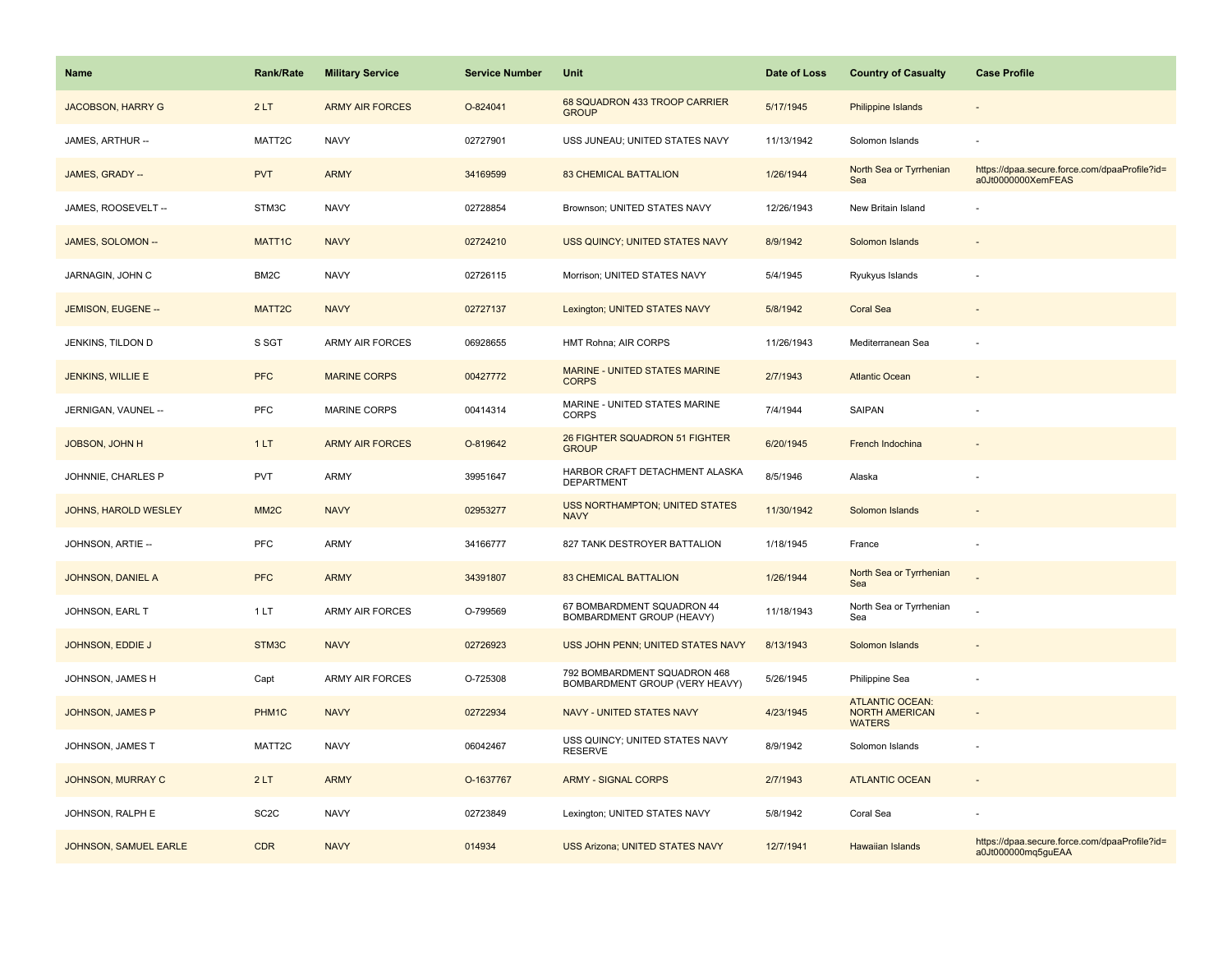| Name                     | <b>Rank/Rate</b>  | <b>Military Service</b> | <b>Service Number</b> | Unit                                                             | Date of Loss | <b>Country of Casualty</b>     | <b>Case Profile</b>                                                 |
|--------------------------|-------------------|-------------------------|-----------------------|------------------------------------------------------------------|--------------|--------------------------------|---------------------------------------------------------------------|
| JOHNSON, VILUS C         | PVT               | <b>ARMY</b>             | 34338613              | USAT DORCHESTER; UNITED STATES<br>ARMY                           | 2/3/1943     | Greenland                      |                                                                     |
| JOHNSTON, JAMES E        | F <sub>2</sub> C  | <b>NAVY</b>             | 02723638              | <b>SHARK; UNITED STATES NAVY</b>                                 | 2/11/1942    | <b>Netherlands East Indies</b> | $\overline{\phantom{a}}$                                            |
| JONES, BOB --            | STM2C             | <b>NAVY</b>             | 09335932              | LUCE; UNITED STATES NAVY RESERVE                                 | 5/4/1945     | China Seas                     |                                                                     |
| JONES, DANIEL PUGH       | S <sub>2</sub> C  | <b>NAVY</b>             | 02724166              | <b>USS Arizona; UNITED STATES NAVY</b>                           | 12/7/1941    | <b>Hawaiian Islands</b>        | https://dpaa.secure.force.com/dpaaProfile?id=<br>a0Jt00000004rU9EAI |
| JONES, GLYNNDON M        | S <sub>1</sub> C  | <b>NAVY</b>             | 06045632              | UNITED STATES NAVY RESERVE                                       | 1/30/1943    | Pacific Ocean                  |                                                                     |
| JONES, JAMES A           | TM1C              | <b>NAVY</b>             | 06040260              | <b>GRAYBACK; UNITED STATES NAVY</b><br><b>RESERVE</b>            | 3/28/1944    | <b>China Seas</b>              | $\sim$                                                              |
| JONES, JAMES E           | <b>PFC</b>        | <b>ARMY</b>             | 34426714              | 83 CHEMICAL BATTALION                                            | 1/26/1944    | North Sea or Tyrrhenian<br>Sea | https://dpaa.secure.force.com/dpaaProfile?id=<br>a0Jt0000000XfJ7EAK |
| JONES, JOHN K            | AMM3C             | <b>NAVY</b>             | 06059673              | UNITED STATES NAVY RESERVE                                       | 7/30/1945    | French Indochina               |                                                                     |
| JONES, MORGAN R          | A0M3C             | <b>NAVY</b>             | 02727109              | UNITED STATES NAVY                                               | 3/12/1944    | <b>British Isles</b>           |                                                                     |
| JONES, PAUL --           | TEC <sub>5</sub>  | <b>ARMY</b>             | 34226740              | <b>209 PORT COMPANY</b>                                          | 12/1/1944    | Alaska                         |                                                                     |
| JONES, RAY R             | S <sub>1</sub> C  | <b>NAVY</b>             | 08375062              | YO-159; UNITED STATES NAVY<br><b>RESERVE</b>                     | 1/14/1944    | New Hebrides                   |                                                                     |
| JONES, SAMMIE --         | <b>PVT</b>        | <b>ARMY</b>             | 34392786              | 338 INFANTRY 85 DIVISION                                         | 5/12/1944    | Italy                          |                                                                     |
| JONES, THOMAS R          | <b>LTJG</b>       | <b>NAVY</b>             | O-112683              | USS CORREGIDOR (CVE-58); UNITED<br>STATES NAVY RESERVE           | 11/21/1943   | Pacific Ocean                  |                                                                     |
| JONES, WILLIAM H         | <b>PFC</b>        | <b>ARMY</b>             | 34163817              | <b>ARMY - 855 ENGINEERS BATTALION</b><br>(AVIATION)              | 11/11/1943   | <b>FIJI</b>                    | $\overline{\phantom{a}}$                                            |
| JONES, WOODROW WILSON    | S <sub>2</sub> C  | <b>NAVY</b>             | 02725336              | USS Arizona; UNITED STATES NAVY                                  | 12/7/1941    | Hawaiian Islands               | https://dpaa.secure.force.com/dpaaProfile?id=<br>a0Jt00000004r8IEAQ |
| JORDAN, JAMES H          | MM <sub>2</sub> C | <b>NAVY</b>             | 02726450              | Mc Kean; UNITED STATES NAVY                                      | 11/17/1943   | Pacific Ocean                  |                                                                     |
| JUSTICE, GORDON E        | S <sub>2</sub> C  | <b>NAVY</b>             | 02728298              | SS MASSMAR; UNITED STATES NAVY                                   | 7/5/1942     | Greenland                      |                                                                     |
| <b>KEARNEY, RALPH J</b>  | S SGT             | <b>ARMY AIR FORCES</b>  | 06393831              | 20 PURSUIT SQUADRON 24 PURSUIT<br><b>GROUP</b>                   | 7/15/1942    | <b>Philippine Islands</b>      | https://dpaa.secure.force.com/dpaaProfile?id=<br>a0Jt000000MeRI1EAN |
| KELLY, WILLIE FRANCIS    | CK3C              | <b>NAVY</b>             | 02720962              | USS WASP; UNITED STATES NAVY                                     | 9/15/1942    | Solomon Islands                |                                                                     |
| <b>KENNEDY, HARRY S</b>  | S <sub>2</sub> C  | <b>NAVY</b>             | 02725308              | USS WASP; UNITED STATES NAVY                                     | 9/15/1942    | Solomon Islands                |                                                                     |
| KENNEMER, HARRY D        | WT2C              | <b>NAVY</b>             | 02714316              | USS QUINCY; UNITED STATES NAVY<br><b>RESERVE</b>                 | 8/9/1942     | Solomon Islands                | $\sim$                                                              |
| <b>KENNEMER, JAMES C</b> | S SGT             | <b>ARMY AIR FORCES</b>  | 14106792              | 728 BOMBARDMENT SQUADRON 452<br><b>BOMBARDMENT GROUP (HEAVY)</b> | 3/18/1945    | North Sea or Tyrrhenian<br>Sea |                                                                     |
| KENT, WILLIAM C          | TEC <sub>5</sub>  | <b>ARMY</b>             | 14005463              | <b>192 TANK BATTALION</b>                                        | 6/25/1942    | Philippine Islands             | https://dpaa.secure.force.com/dpaaProfile?id=<br>a0Jt0000000LlaZEAS |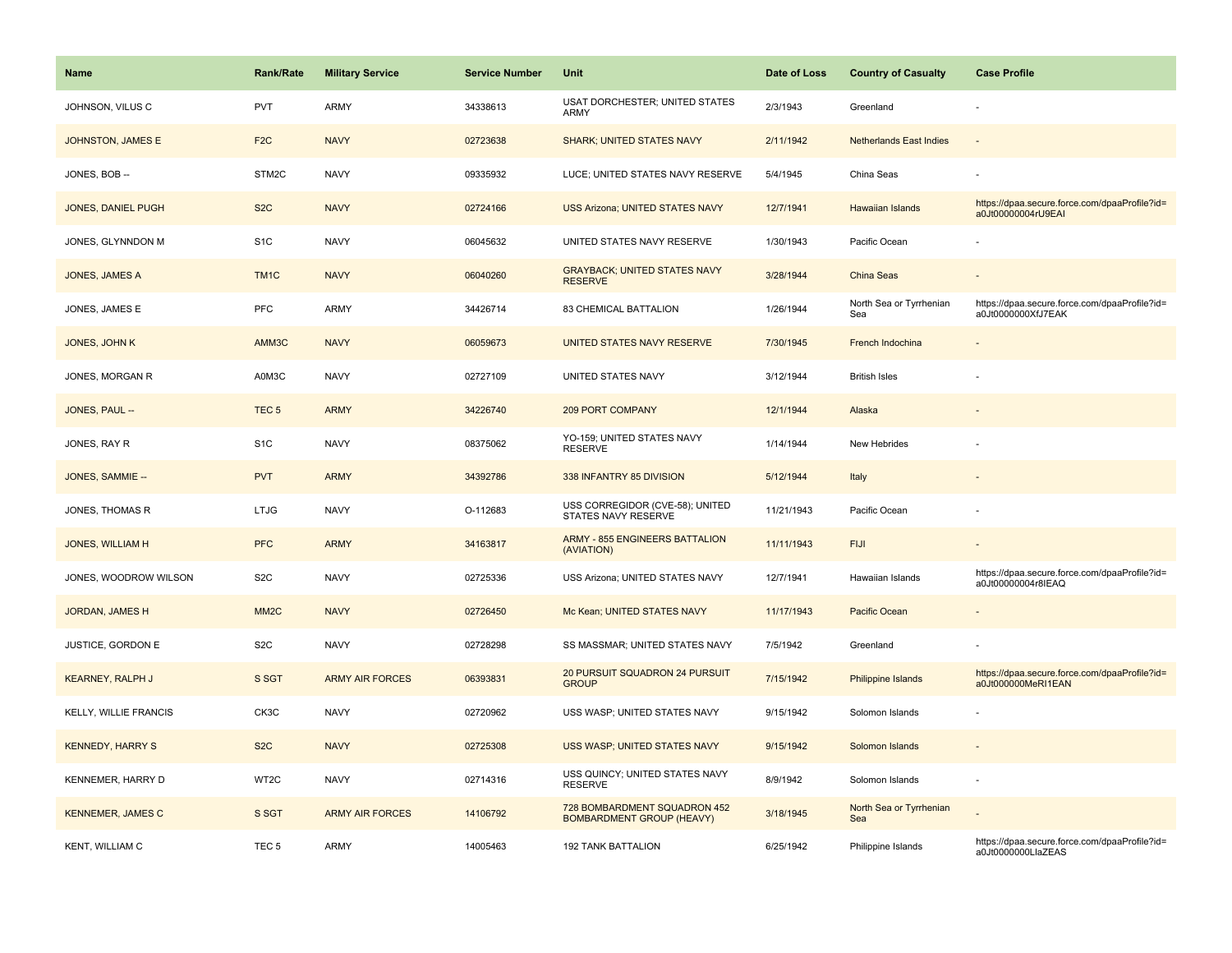| Name                       | <b>Rank/Rate</b>   | <b>Military Service</b> | <b>Service Number</b> | Unit                                                             | Date of Loss | <b>Country of Casualty</b>               | <b>Case Profile</b>                                                 |
|----------------------------|--------------------|-------------------------|-----------------------|------------------------------------------------------------------|--------------|------------------------------------------|---------------------------------------------------------------------|
| <b>KEY, JAMES WILFRED</b>  | ARM3C              | <b>NAVY</b>             | 06040716              | UNITED STATES NAVY RESERVE                                       | 5/22/1943    | Pacific Ocean                            |                                                                     |
| KEY, ST                    | EM2C               | <b>NAVY</b>             | 06051320              | NAVY - UNITED STATES NAVY RESERVE                                | 7/30/1945    | PHILIPPINE SEA                           |                                                                     |
| <b>KIKER, JAMES C</b>      | <b>T SGT</b>       | <b>ARMY AIR FORCES</b>  | 34333809              | 75 BOMBARDMENT SQUADRON 42<br><b>BOMBARDMENT GROUP (MEDIUM)</b>  | 4/28/1944    | <b>New Britain Island</b>                |                                                                     |
| KILGO, JAMES A             | F <sub>1</sub> C   | <b>NAVY</b>             | 02729183              | USS DEIMOS; UNITED STATES NAVY                                   | 6/23/1943    | Solomon Islands                          |                                                                     |
| <b>KILGORE, HARRY N</b>    | S SGT              | <b>ARMY AIR FORCES</b>  | 34801743              | 514 BOMBARDMENT SQUADRON 376<br><b>BOMBARDMENT GROUP (HEAVY)</b> | 7/8/1944     | <b>Adriatic Sea</b>                      |                                                                     |
| KILLEN, ROBERT B           | COX                | <b>NAVY</b>             | 06047398              | UNITED STATES NAVY RESERVE                                       | 12/2/1943    | Adriatic Sea                             |                                                                     |
| <b>KILLOUGH, CHARLES P</b> | T SGT              | <b>ARMY AIR FORCES</b>  | 34395987              | 410 BOMBARDMENT SQUADRON 94<br><b>BOMBARDMENT GROUP (HEAVY)</b>  | 1/4/1944     | North Sea or Tyrrhenian<br>Sea           |                                                                     |
| KILLOUGH, GILBERT C        | FC3C               | <b>NAVY</b>             | 06043215              | HOEL; UNITED STATES NAVY RESERVE                                 | 10/25/1944   | Philippine Sea                           | $\sim$                                                              |
| KING, ALBERT T             | AOM <sub>1</sub> C | <b>NAVY</b>             | 06044227              | NAVY - UNITED STATES NAVY RESERVE                                | 2/5/1946     | <b>NETHERLANDS EAST</b><br><b>INDIES</b> |                                                                     |
| KING, ED Z                 | COX                | <b>NAVY</b>             | 02726391              | Mc Kean; UNITED STATES NAVY                                      | 11/17/1943   | Solomon Islands                          |                                                                     |
| KING, ELBERT --            | BM <sub>2</sub> C  | <b>NAVY</b>             | 02724481              | <b>TROUT; UNITED STATES NAVY</b>                                 | 2/29/1944    | <b>Philippine Sea</b>                    |                                                                     |
| KING, ERWIN P              | SGT                | ARMY                    | 39825425              | UNITED STATES ARMY                                               | 7/10/1944    | Alaska                                   |                                                                     |
| KING, GEORGE C             | <b>PFC</b>         | <b>ARMY</b>             | 34807523              | ARMY - 300 ENGINEERS COMBAT<br><b>BATTALION</b>                  | 6/19/1944    | <b>ENGLISH CHANNEL</b>                   |                                                                     |
| KIRKHAM, BENJAMIN G        | <b>PVT</b>         | ARMY                    | 34809828              | ARMY - 56 INFANTRY BATTALION 12<br>ARMORED DIVISION              | 1/16/1945    | FRANCE                                   |                                                                     |
| <b>KIRKWOOD, NOBLE S</b>   | <b>CPL</b>         | <b>ARMY</b>             | 34795508              | 276 ENGINEERS COMBAT BATTALION                                   | 3/17/1945    | Germany                                  |                                                                     |
| KLINE, CURTIS L            | <b>PFC</b>         | ARMY AIR FORCES         | 34810995              | 780 BOMBARDMENT SQUADRON 465<br>BOMBARDMENT GROUP (HEAVY)        | 6/3/1945     | Dakar                                    |                                                                     |
| <b>KNIGHT, ROBERT D</b>    | <b>PVT</b>         | <b>ARMY</b>             | 34391827              | <b>83 CHEMICAL BATTALION</b>                                     | 1/26/1944    | Italy                                    | https://dpaa.secure.force.com/dpaaProfile?id=<br>a0Jt0000000Xf1HEAS |
| KNOWLES, JAMES C           | MAJ                | ARMY                    | O-242903              | ARMY - HEADQUARTERS VISAYAN-<br>MINDANAO FORCE                   | 1/9/1945     | <b>FORMOSA</b>                           | https://dpaa.secure.force.com/dpaaProfile?id=<br>a0Jt000000PgMEUEA3 |
| <b>KNOWLES, WALTER D</b>   | MM <sub>3</sub> C  | <b>NAVY</b>             | 02722307              | Edsall; UNITED STATES NAVY                                       | 3/1/1942     | <b>Indian Ocean</b>                      |                                                                     |
| KNOX, MORTON M             | CAPT               | <b>ARMY AIR FORCES</b>  | O-799997              | 45 FIGHTER SQUADRON 15 FIGHTER<br><b>GROUP</b>                   | 4/26/1945    | Japan/Okinawa                            |                                                                     |
| <b>KUYKENDALL, J B</b>     | <b>PFC</b>         | <b>ARMY</b>             | 34583203              | ARMY - 306 INFANTRY 77 DIVISION                                  | 5/13/1945    | <b>JAPAN/OKINAWA</b>                     |                                                                     |
| KYSER, WILLIAM T.          | 1LT                | <b>ARMY AIR FORCES</b>  | O-415376              | 500 BOMBARDMENT SQUADRON 345<br>BOMBARDMENT GROUP (MEDIUM)       | 12/26/1943   | Philippine Sea                           |                                                                     |
| LACEY, TOM P               | F <sub>1</sub> C   | <b>NAVY</b>             | 08372516              | <b>USS LISCOME BAY; UNITED STATES</b><br><b>NAVY RESERVE</b>     | 11/24/1943   | Gilbert Islands                          |                                                                     |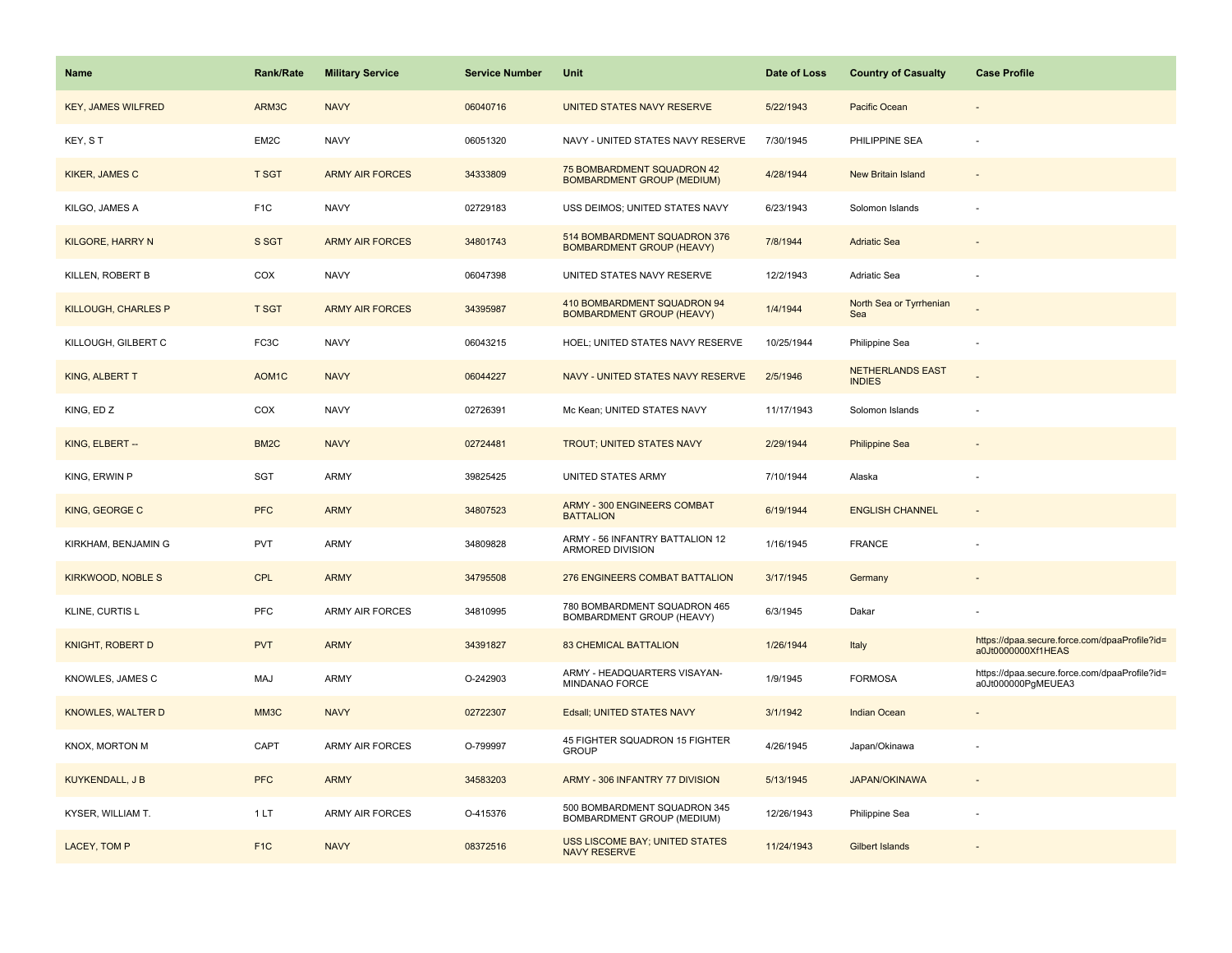| <b>Name</b>                 | Rank/Rate         | <b>Military Service</b> | <b>Service Number</b> | Unit                                                                | Date of Loss | <b>Country of Casualty</b>               | <b>Case Profile</b>                                                 |
|-----------------------------|-------------------|-------------------------|-----------------------|---------------------------------------------------------------------|--------------|------------------------------------------|---------------------------------------------------------------------|
| LAMAR, CLAUDE H             | 1LT               | <b>ARMY AIR FORCES</b>  | O-759468              | 501 BOMBARDMENT SQUADRON 345<br>BOMBARDMENT GROUP (MEDIUM)          | 3/21/1945    | French Indochina                         |                                                                     |
| <b>LAMBERT, CECIL GRANT</b> | SC <sub>3</sub> C | <b>NAVY</b>             | 06040888              | USS JUNEAU; UNITED STATES NAVY<br><b>RESERVE</b>                    | 11/13/1942   | Solomon Islands                          |                                                                     |
| LAMBERT, JAMES G            | COX               | <b>NAVY</b>             | 02956085              | SS BROAD ARROW; UNITED STATES<br><b>NAVY</b>                        | 1/9/1943     | ** Documentation Errors                  | ÷,                                                                  |
| LAMBERT, WILLIAM B          | <b>PVT</b>        | <b>ARMY</b>             | 34108439              | 366 INFANTRY 92 DIVISION                                            | 2/9/1945     | Italy                                    | https://dpaa.secure.force.com/dpaaProfile?id=<br>a0Jt000001EhlylEAF |
| LAMBETH, JOHN WILLIAM       | S <sub>2</sub> C  | <b>NAVY</b>             | 02725821              | USS VINCENNES; UNITED STATES NAVY                                   | 8/9/1942     | Solomon Islands                          |                                                                     |
| LANFORD, SPEARS R.          | 1LT               | <b>ARMY AIR FORCES</b>  | O-401186              | <b>ARMY AIR FORCE</b>                                               | 3/28/1942    |                                          |                                                                     |
| LANGSTON, DONALD R          | S <sub>2</sub> C  | <b>NAVY</b>             | 09755674              | NAVY - UNITED STATES NAVY RESERVE                                   | 11/10/1944   | ADMIRALTY ISLANDS                        | https://dpaa.secure.force.com/dpaaProfile?id=<br>a0Jt0000000XfyPEAS |
| LANKFORD, THOMAS W          | SF <sub>3</sub> C | <b>NAVY</b>             | 02722149              | Asheville; UNITED STATES NAVY                                       | 3/3/1942     | Java                                     |                                                                     |
| LANKFORD, WILLIAM R.        | S SGT             | ARMY AIR FORCES         | 34819653              | 334 BOMBARDMENT SQUADRON 95<br>BOMBARDMENT GROUP (HEAVY)            | 5/7/1945     | North Sea or Tyrrhenian<br>Sea           |                                                                     |
| <b>LARSON, ROBERT S</b>     | 1LT               | <b>ARMY AIR FORCES</b>  | O-806584              | 729 BOMBARDMENT SQUADRON 452<br><b>BOMBARDMENT GROUP (HEAVY)</b>    | 1/10/1945    | North Sea                                |                                                                     |
| LASSETTER, JAMES E          | 2LT               | <b>ARMY AIR FORCES</b>  | O-810901              | HEADQUARTERS 309 BOMBARDMENT<br>GROUP (HEAVY)                       | 4/17/1944    | Atlantic Ocean: North<br>American Waters |                                                                     |
| LATTA, ROB ROY              | <b>CQM</b>        | <b>NAVY</b>             | 02721065              | <b>NAVY - UNITED STATES NAVY</b>                                    | 11/13/1942   | <b>SOLOMON ISLANDS</b>                   | $\blacksquare$                                                      |
| LAUXMAN, HERBERT JOHN       | RM3C              | <b>NAVY</b>             | 02722137              | USS JUNEAU; UNITED STATES NAVY                                      | 11/13/1942   | Solomon Islands                          |                                                                     |
| LAWLER, ORVILL E            | <b>CGM</b>        | <b>NAVY</b>             | 02716960              | NAVY - UNITED STATES NAVY                                           | 10/25/1944   | PHILIPPINE SEA                           | $\overline{a}$                                                      |
| LAWLEY, WOODROW --          | SGT               | <b>ARMY AIR FORCES</b>  | 34198246              | 67 BOMBARDMENT SQUADRON 44<br>BOMBARDMENT GROUP (HEAVY)             | 2/15/1943    | English Channel                          |                                                                     |
| <b>LAXTON, JOHN P</b>       | LT                | <b>NAVY</b>             | O-105985              | USS ENTERPRISE (CV-6); UNITED<br><b>STATES NAVY RESERVE</b>         | 10/18/1944   | <b>Philippine Islands</b>                |                                                                     |
| LEAGUE, DAVID --            | GM3C              | <b>NAVY</b>             | 02728114              | UNITED STATES NAVY                                                  | 3/18/1943    | North Atlantic Ocean                     |                                                                     |
| <b>LECROY, DOUGLAS W</b>    | Sgt               | <b>ARMY AIR FORCES</b>  | 06971422              | <b>HEADQUARTERS SQUADRON 27</b><br><b>BOMBARDMENT GROUP (LIGHT)</b> | 12/5/1942    | Philippine Islands                       | https://dpaa.secure.force.com/dpaaProfile?id=<br>a0Jt0000000LlegEAC |
| LEIGBER, CARL L             | S <sub>1</sub> C  | <b>NAVY</b>             | 02723297              | Langley; UNITED STATES NAVY                                         | 3/1/1942     | Indian Ocean                             |                                                                     |
| <b>LENOIR, BRUISTER H</b>   | S Sgt             | <b>ARMY AIR FORCES</b>  | 14055616              | 444 BOMBARDMENT SQUADRON 320<br><b>BOMBARDMENT GROUP (MEDIUM)</b>   | 12/18/1942   | <b>Atlantic Ocean</b>                    |                                                                     |
| LEONARD, WESLEY L           | STM1C             | <b>NAVY</b>             | 02727674              | POMPANO; UNITED STATES NAVY                                         | 10/15/1943   | Japan                                    |                                                                     |
| LESTER, JAMES VARON         | S <sub>2</sub> C  | <b>NAVY</b>             | 02728347              | <b>UNITED STATES NAVY</b>                                           | 7/7/1942     | <b>Atlantic Ocean</b>                    |                                                                     |
| LIMEHOUSE, BENJAMIN P       | LT                | <b>NAVY</b>             | O-116779              | USS BENNINGTON; UNITED STATES<br>NAVY RESERVE                       | 5/1/1945     | Japan                                    |                                                                     |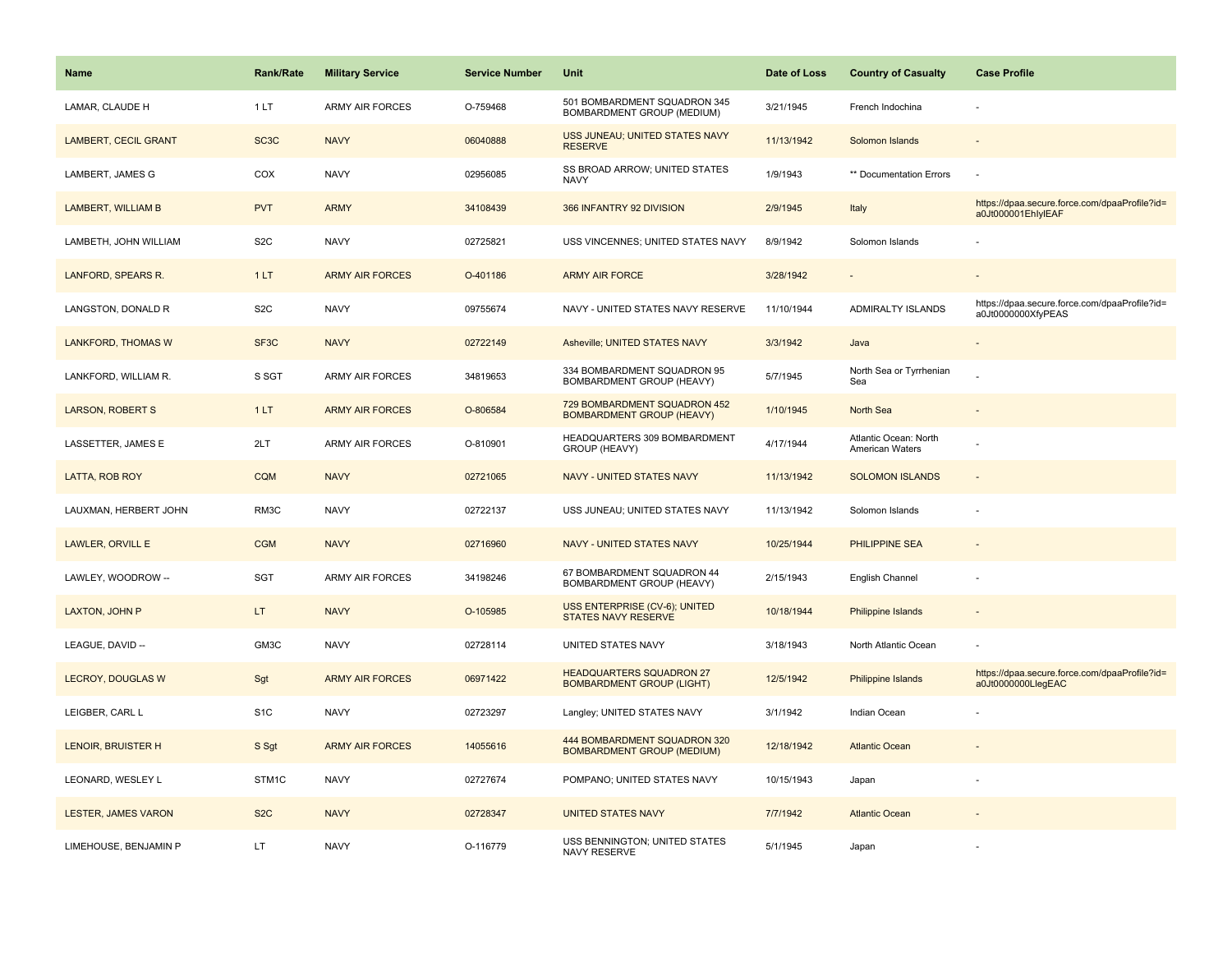| <b>Name</b>                    | <b>Rank/Rate</b>  | <b>Military Service</b> | <b>Service Number</b> | Unit                                                              | Date of Loss | <b>Country of Casualty</b>     | <b>Case Profile</b>                                                 |
|--------------------------------|-------------------|-------------------------|-----------------------|-------------------------------------------------------------------|--------------|--------------------------------|---------------------------------------------------------------------|
| <b>LINDSAY, JAMES MITCHELL</b> | SF <sub>2</sub> C | <b>NAVY</b>             | 02721622              | <b>USS Arizona; UNITED STATES NAVY</b>                            | 12/7/1941    | <b>Hawaiian Islands</b>        | https://dpaa.secure.force.com/dpaaProfile?id=<br>a0Jt00000004s9uEAA |
| LIPHAM, THURSTON M             | S <sub>2</sub> C  | <b>NAVY</b>             | 02724459              | USS QUINCY; UNITED STATES NAVY                                    | 8/9/1942     | Solomon Islands                |                                                                     |
| LISENBY, DANIEL EDWARD         | S <sub>1</sub> C  | <b>NAVY</b>             | 02722534              | <b>USS Arizona; UNITED STATES NAVY</b>                            | 12/7/1941    | <b>Hawaiian Islands</b>        | https://dpaa.secure.force.com/dpaaProfile?id=<br>a0Jt00000004qnmEAA |
| LITTLE, JEFF W                 | BM <sub>2</sub> C | <b>NAVY</b>             | 02724328              | Mc Kean; UNITED STATES NAVY                                       | 11/17/1943   | Solomon Islands                |                                                                     |
| <b>LITTRELL, MILTON E</b>      | S SGT             | <b>ARMY AIR FORCES</b>  | 14069802              | 450 BOMBARDMENT SQUADRON 322<br><b>BOMBARDMENT GROUP (MEDIUM)</b> | 5/17/1943    | North Sea or Tyrrhenian<br>Sea |                                                                     |
| LITTRELL, ROY                  | CPL               | MARINE CORPS            | 00414208              | MARINE - UNITED STATES MARINE<br><b>CORPS</b>                     | 11/17/1943   | SOLOMON ISLANDS                |                                                                     |
| LLOYD, DANIEL W                | <b>CMM</b>        | <b>NAVY</b>             | 03931068              | NAVY - UNITED STATES NAVY                                         | 11/10/1944   | <b>ADMIRALTY ISLANDS</b>       | https://dpaa.secure.force.com/dpaaProfile?id=<br>a0Jt0000000XfwnEAC |
| LOEFFLER, PAUL E               | S <sub>2</sub> C  | <b>NAVY</b>             | 08388685              | NAVY - UNITED STATES NAVY RESERVE                                 | 7/30/1945    | PHILIPPINE SEA                 | https://dpaa.secure.force.com/dpaaProfile?id=<br>a0Jt0000000LIOsEAK |
| LOFTON, JAMES H                | S <sub>1</sub> C  | <b>COAST GUARD</b>      | 07004063              | CGC BEDLOE; COAST GUARD - UNITED<br><b>STATES COAST GUARD</b>     | 9/14/1944    | <b>Cape Hatteras</b>           |                                                                     |
| LONG, DELTON EVANS             | EM2C              | <b>NAVY</b>             | 02724124              | INGRAHAM; UNITED STATES NAVY                                      | 8/22/1942    | Nova Scotia                    |                                                                     |
| LONG, ROY R                    | <b>PFC</b>        | <b>ARMY</b>             | 34169522              | 338 INFANTRY 85 DIVISION                                          | 5/31/1944    | Italy                          |                                                                     |
| LONG, WILLIAM F                | PFC               | MARINE CORPS            | 334308                | MARINE - UNITED STATES MARINE<br><b>CORPS</b>                     | 10/25/1942   | Solomon Islands                |                                                                     |
| LOVELADY, LEON L               | <b>PVT</b>        | <b>ARMY</b>             | 14042332              | <b>ARMY - 31 INFANTRY REGIMENT</b>                                | 5/15/1942    | PHILIPPINE ISLANDS             | https://dpaa.secure.force.com/dpaaProfile?id=<br>a0Jt000001nzOmVEAU |
| LOVETT, OTTO                   | PVT               | <b>ARMY</b>             | 34396182              | ARMY - HEADQUARTERS COMPANY 43<br><b>INFANTRY DIVISION</b>        | 7/18/1943    | SOLOMON ISLANDS                |                                                                     |
| LOWELL, ENNIS H                | S <sub>1</sub> C  | <b>NAVY</b>             | 02729247              | USS SANTEE; UNITED STATES NAVY                                    | 7/22/1943    | <b>French Morocco</b>          |                                                                     |
| LOWERY, GUY J                  | S SGT             | ARMY AIR FORCES         | 34392705              | 339 BOMBARDMENT SQUADRON 96<br>BOMBARDMENT GROUP (HEAVY)          | 1/11/1944    | North Sea or Tyrrhenian<br>Sea |                                                                     |
| LOWERY, JOHN W                 | <b>CAPT</b>       | <b>ARMY</b>             | O-366803              | <b>ENOURA MARU; FIELD ARTILLERY</b>                               | 1/9/1945     | Formosa                        | https://dpaa.secure.force.com/dpaaProfile?id=<br>a0Jt0000000Xdn5EAC |
| LOWREY, REPHELIUS B            | Y <sub>1</sub> C  | <b>NAVY</b>             | 06043481              | NAVY - UNITED STATES NAVY RESERVE                                 | 11/10/1944   | ADMIRALTY ISLANDS              | https://dpaa.secure.force.com/dpaaProfile?id=<br>a0Jt0000000XfwYEAS |
| LOYD, JAMES C                  | <b>PVT</b>        | <b>ARMY</b>             | 34806402              | 7 INFANTRY 3 DIVISION                                             | 1/31/1944    | Italy                          |                                                                     |
| LUCAS, IRL E C                 | 1LT               | <b>ARMY AIR FORCES</b>  | O-799201              | 17 FIGHTER SQUADRON 5 FIGHTER<br><b>GROUP</b>                     | 10/29/1944   | China                          |                                                                     |
| LUCAS, JAMES C.                | <b>ENS</b>        | <b>NAVY</b>             | O-320378              | USS KITKUN BAY; UNITED STATES NAVY<br><b>RESERVE</b>              | 10/25/1944   | <b>Philippine Islands</b>      |                                                                     |
| LUNA, JAMES EDWARD             | S <sub>2</sub> C  | <b>NAVY</b>             | 02724181              | USS Arizona; UNITED STATES NAVY                                   | 12/7/1941    | Hawaiian Islands               | https://dpaa.secure.force.com/dpaaProfile?id=<br>a0Jt00000004rkCEAQ |
| LUSTER, SAM --                 | <b>PFC</b>        | <b>ARMY</b>             | 34394063              | 330 INFANTRY 83 DIVISION                                          | 12/6/1944    | Germany                        |                                                                     |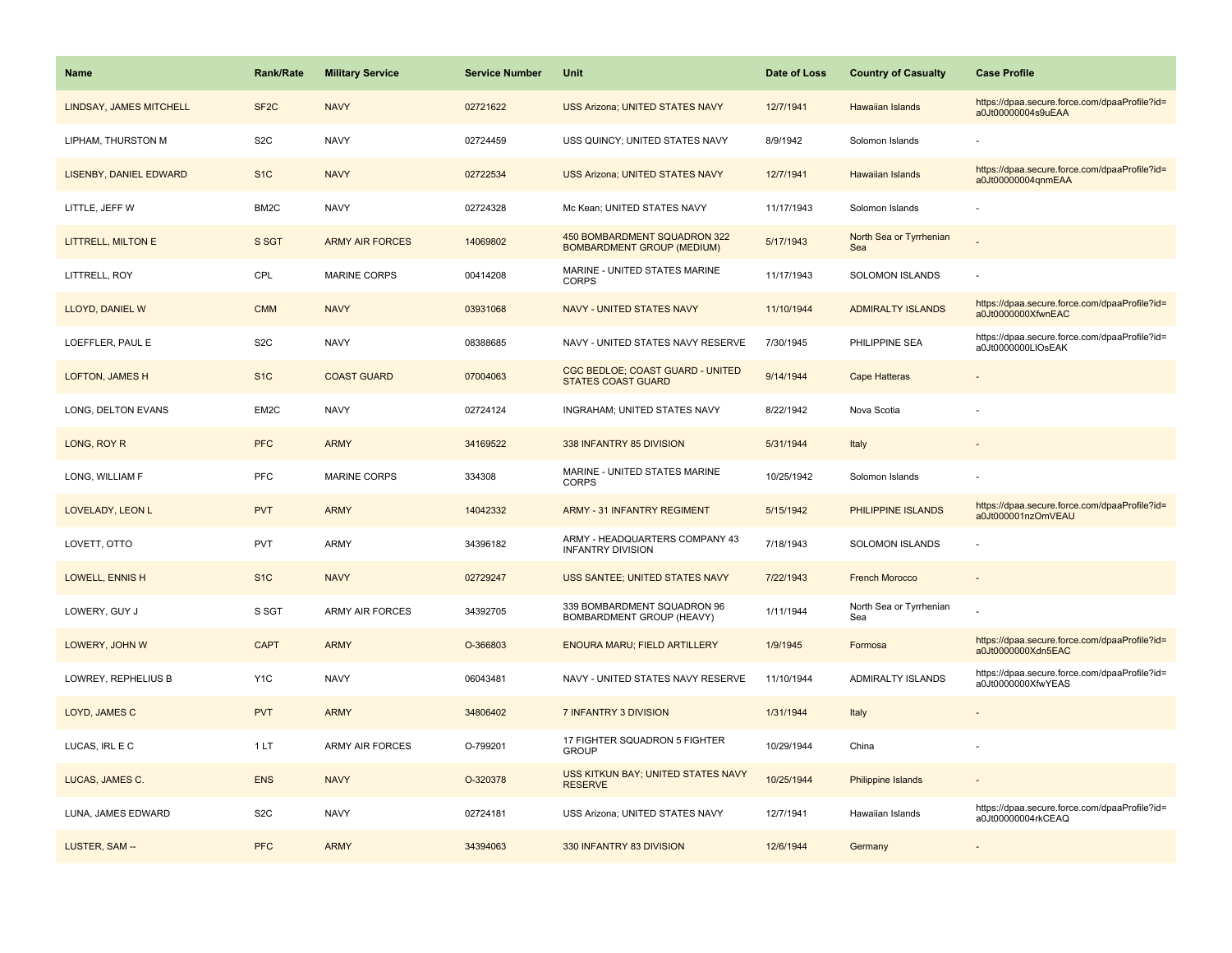| <b>Name</b>              | Rank/Rate         | <b>Military Service</b> | <b>Service Number</b> | Unit                                                                  | Date of Loss | <b>Country of Casualty</b>               | <b>Case Profile</b>                                                 |
|--------------------------|-------------------|-------------------------|-----------------------|-----------------------------------------------------------------------|--------------|------------------------------------------|---------------------------------------------------------------------|
| LYBRAND, ROBERT L        | SC <sub>1</sub> C | <b>NAVY</b>             | 06043576              | SPENCE; UNITED STATES NAVY<br><b>RESERVE</b>                          | 12/18/1944   | Philippine Sea                           |                                                                     |
| LYNN, HAROLD W.          | <b>PFC</b>        | <b>ARMY</b>             | 34800224              | 143 INFANTRY 36 DIVISION                                              | 1/18/1944    | Italy                                    |                                                                     |
| MACK, DAVID --           | CK3C              | <b>NAVY</b>             | 02720577              | USS LITTLE; UNITED STATES NAVY                                        | 9/5/1942     | Solomon Islands                          |                                                                     |
| <b>MACKINAW, JOHN B</b>  | S SGT             | <b>ARMY AIR FORCES</b>  | 34336618              | 768 BOMBARDMENT SQUADRON 462<br><b>BOMBARDMENT GROUP (VERY HEAVY)</b> | 1/6/1945     | China Seas                               |                                                                     |
| MACON, SHIRLEY R         | CGM               | <b>NAVY</b>             | 02724037              | NAVY - UNITED STATES NAVY                                             | 10/25/1944   | PHILIPPINE ISLANDS                       |                                                                     |
| MADDOX, CARL W           | <b>PVT</b>        | <b>ARMY</b>             | 14038335              | <b>31 INFANTRY REGIMENT</b>                                           | 3/2/1942     | Philippine Islands                       |                                                                     |
| MAHAN, JOHN JAMES        | S <sub>1</sub> C  | <b>NAVY</b>             | 02722795              | Truxton; UNITED STATES NAVY                                           | 2/18/1942    | Newfoundland                             |                                                                     |
| <b>MARCHANT, RALPH L</b> | S <sub>2</sub> C  | <b>NAVY</b>             | 02731892              | Drexler; UNITED STATES NAVY RESERVE                                   | 5/28/1945    | Japan                                    |                                                                     |
| MARSH, JOSEPH M          | PFC               | ARMY                    | 34581498              | 47 INFANTRY 9 DIVISION                                                | 10/11/1944   | Germany                                  |                                                                     |
| MARSHALL, HENRY A        | MM <sub>2</sub> C | <b>NAVY</b>             | 02724654              | USS COLHOUN; UNITED STATES NAVY                                       | 8/30/1942    | Solomon Islands                          |                                                                     |
| MARSTON, GEORGE F        | TM <sub>2</sub> C | <b>NAVY</b>             | 02728966              | SEAWOLF; UNITED STATES NAVY                                           | 10/3/1944    | Netherlands East Indies                  | ÷,                                                                  |
| MARTIN, HAROLD B.        | Cpl               | <b>ARMY AIR FORCES</b>  | 6564378               | 3 PURSUIT SQUADRON 24 PURSUIT<br><b>GROUP</b>                         | 4/9/1942     | <b>Philippine Islands</b>                | $\sim$                                                              |
| MARTIN, HUBERT M         | RM1C              | <b>NAVY</b>             | 04073072              | MONAGHAN; UNITED STATES NAVY<br><b>RESERVE</b>                        | 12/18/1944   | Philippine Sea                           |                                                                     |
| MARTIN, JOHN H           | <b>T SGT</b>      | <b>ARMY AIR FORCES</b>  | 34334379              | 405 BOMBARDMENT SQUADRON 38<br><b>BOMBARDMENT GROUP (MEDIUM)</b>      | 9/2/1943     | <b>New Guinea</b>                        | $\sim$                                                              |
| MARTIN, JOSEPH P         | 2d Lt             | <b>ARMY AIR FORCES</b>  | O-2071654             | <b>AIR CORPS</b>                                                      | 11/23/1944   | French West Africa                       | ÷,                                                                  |
| MARTIN, LEO --           | LT /JG/           | <b>NAVY</b>             | O-284444              | <b>UNITED STATES NAVY</b>                                             | 10/9/1945    | Japan                                    |                                                                     |
| MARTIN, SHELLY S         | <b>PFC</b>        | <b>ARMY</b>             | 34169125              | 110 INFANTRY 28 DIVISION                                              | 10/5/1945    | Belgium                                  |                                                                     |
| <b>MARTIN, THOMAS R</b>  | 2LT               | <b>ARMY AIR FORCES</b>  | O-797573              | 418 BOMBARDMENT SQUADRON 100<br><b>BOMBARDMENT GROUP (HEAVY)</b>      | 11/5/1943    | <b>English Channel</b>                   | https://dpaa.secure.force.com/dpaaProfile?id=<br>a0Jt0000000BTFcEAO |
| MARTIN, WILLIE B         | S <sub>1</sub> C  | <b>NAVY</b>             | 02721755              | USS BOISE; UNITED STATES NAVY                                         | 10/12/1942   | Solomon Islands                          |                                                                     |
| <b>MASS, THOMAS N</b>    | STM2C             | <b>NAVY</b>             | 02727480              | USS VIREO; UNITED STATES NAVY                                         | 10/15/1942   | Pacific Ocean: North<br>American Area    |                                                                     |
| MASSEY, WALTER           | S <sub>2</sub> C  | <b>NAVY</b>             | 06043150              | SS Tillie Lykes; UNITED STATES NAVY<br><b>RESERVE</b>                 | 7/27/1942    | Atlantic Ocean: North<br>American Waters |                                                                     |
| <b>MATHERS, ROBERT E</b> | S <sub>2</sub> C  | <b>NAVY</b>             | 06052536              | USS LISCOME BAY; UNITED STATES<br><b>NAVY RESERVE</b>                 | 11/24/1943   | <b>Gilbert Islands</b>                   |                                                                     |
| MATHEWS, BURTON --       | CPL               | <b>ARMY</b>             | 06262370              | ARISAN MARU; 60 COAST ARTILLERY<br><b>REGIMENT</b>                    | 10/24/1944   | China Seas                               |                                                                     |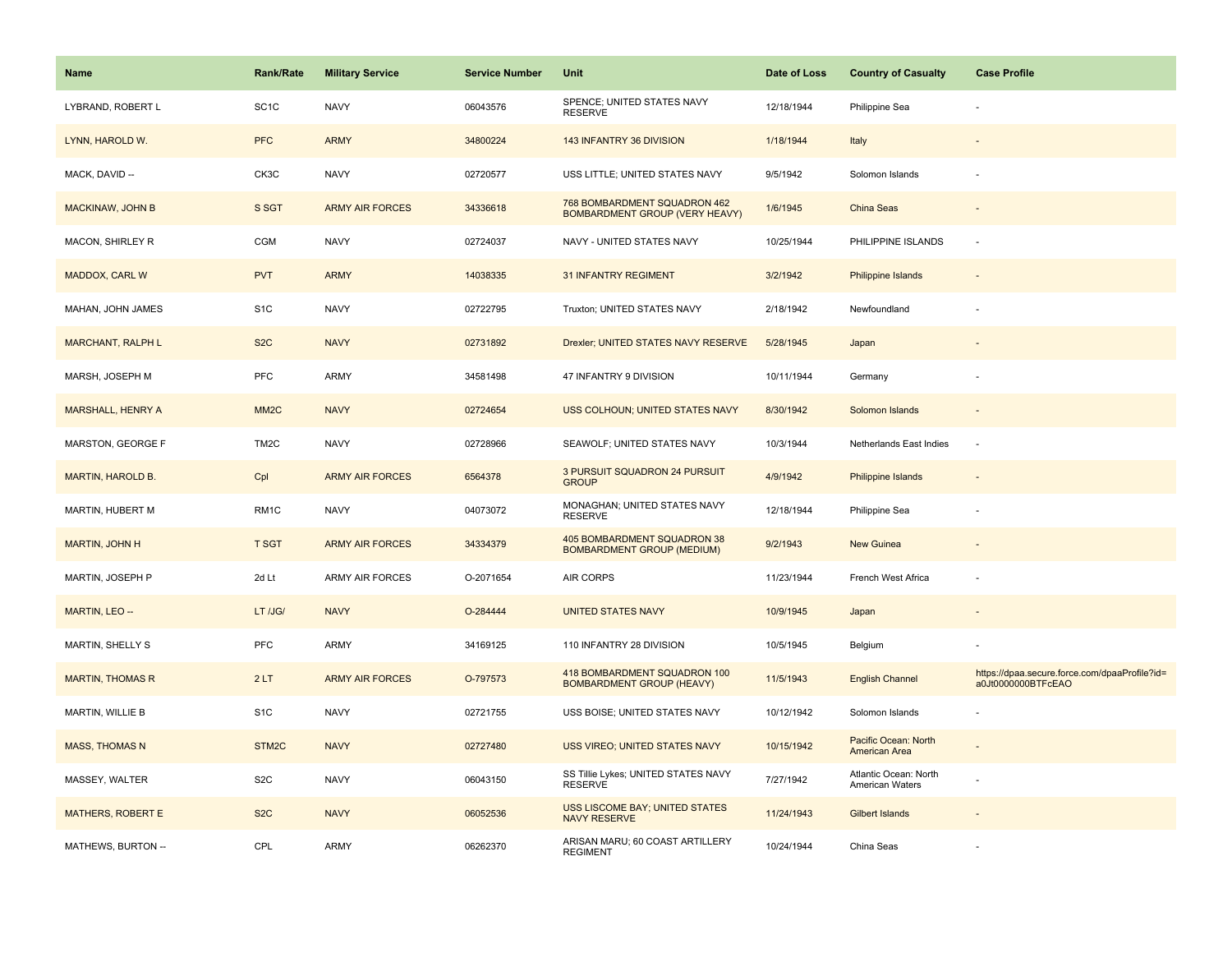| Name                        | <b>Rank/Rate</b> | <b>Military Service</b> | <b>Service Number</b> | Unit                                                              | Date of Loss | <b>Country of Casualty</b>     | <b>Case Profile</b>                                                 |
|-----------------------------|------------------|-------------------------|-----------------------|-------------------------------------------------------------------|--------------|--------------------------------|---------------------------------------------------------------------|
| <b>MAXWELL, WINSTON R</b>   | <b>MAJ</b>       | <b>ARMY</b>             | O-018223              | <b>ARMY - 724 ORDNANCE COMPANY</b><br>(AVIATION)                  | 1/14/1945    | <b>CHINA SEAS</b>              | https://dpaa.secure.force.com/dpaaProfile?id=<br>a0Jt000001BWSpqEAH |
| MAYBERRY, GRADY HENRY       | S <sub>1</sub> C | <b>NAVY</b>             | 02687217              | USS WALKE; UNITED STATES NAVY                                     | 11/15/1942   | Solomon Islands                |                                                                     |
| <b>MAYFIELD, LEONARD E</b>  | <b>PVT</b>       | <b>MARINE CORPS</b>     | 00316483              | MARINE - UNITED STATES MARINE<br><b>CORPS</b>                     | 5/8/1942     | <b>Coral Sea</b>               |                                                                     |
| MAYNARD, BRUCE W            | FLT O            | <b>ARMY AIR FORCES</b>  | T-186019              | 11 FIGHTER SQUADRON 343 FIGHTER<br><b>GROUP</b>                   | 4/10/1943    | Alaska                         |                                                                     |
| <b>MAYVILLE, CHARLES J.</b> | S SGT            | <b>ARMY AIR FORCES</b>  | 34264560              | 350 BOMBARDMENT SQUADRON 100<br><b>BOMBARDMENT GROUP (HEAVY)</b>  | 7/25/1943    | North Sea or Tyrrhenian<br>Sea |                                                                     |
| MCALLISTER, DAVIS --        | ARM2c            | <b>NAVY</b>             | 06045909              | UNITED STATES NAVY RESERVE                                        | 5/6/1945     | China Seas                     |                                                                     |
| <b>MCATEER, NEWELL C</b>    | Pvt              | <b>ARMY</b>             | 34338611              | <b>USAT DORCHESTER; UNITED STATES</b><br><b>ARMY</b>              | 2/3/1943     | Greenland                      |                                                                     |
| MCCALL, HERBERT H           | <b>CM</b>        | <b>NAVY</b>             | 02700903              | UNITED STATES NAVY                                                | 3/27/1942    | Atlantic Ocean                 |                                                                     |
| MCCALL, JAMES H             | FIt O            | <b>ARMY AIR FORCES</b>  | T-121811              | 441 BOMBARDMENT SQUADRON 320<br><b>BOMBARDMENT GROUP (MEDIUM)</b> | 8/24/1944    | Mediterranean Sea              |                                                                     |
| MCCAMY, WILLIAM R           | 2d Lt            | <b>ARMY AIR FORCES</b>  | O-790267              | 63 BOMBARDMENT SQUADRON 43<br><b>BOMBARDMENT GROUP (HEAVY)</b>    | 3/3/1943     | New Guinea                     | https://dpaa.secure.force.com/dpaaProfile?id=<br>a0Jt000001nzSLKEA2 |
| MCCARLEY, JAMES I           | SEA1             | <b>NAVY</b>             | 05562646              | <b>USS SUWANNEE CVE 27; UNITED</b><br><b>STATES NAVY</b>          | 10/26/1945   | Philippine Islands             |                                                                     |
| MCCARY, WILLIAM MOORE       | SEA2             | <b>NAVY</b>             | 02724925              | USS Arizona; UNITED STATES NAVY                                   | 12/7/1941    | Hawaiian Islands               | https://dpaa.secure.force.com/dpaaProfile?id=<br>a0Jt00000004rJ3EAI |
| MCCLELLAN, JACK L           | GM <sub>3c</sub> | <b>NAVY</b>             | 02723784              | USS MUGFORD; UNITED STATES NAVY                                   | 8/7/1942     | Solomon Islands                |                                                                     |
| MCCLELLAND, HL              | 1st Lt           | <b>ARMY AIR FORCES</b>  | O-790574              | 16 BOMBARDMENT SQUADRON 27<br><b>BOMBARDMENT GROUP (LIGHT)</b>    | 1/20/1943    | Brazil                         |                                                                     |
| MCCLURE, WARREN H           | T Sgt            | <b>ARMY AIR FORCES</b>  | 34332223              | 388TH BM GP (HVY) 563RD BM SQDN                                   | 7/25/1943    | North Sea or Tyrrhenian<br>Sea |                                                                     |
| MCCLURKIN, J K              | 2d Lt            | <b>ARMY AIR FORCES</b>  | O-806283              | 332 BOMBARDMENT SQUADRON 94<br>BOMBARDMENT GROUP (HEAVY)          | 4/29/1944    | North Sea or Tyrrhenian<br>Sea |                                                                     |
| <b>MCCOLLISTER, DA</b>      | RM <sub>2</sub>  | <b>NAVY</b>             | 02728569              | USS EMMONS (DMS-22); UNITED<br><b>STATES NAVY</b>                 | 4/6/1945     | Japan                          |                                                                     |
| MCCOLLUM, OFFA S            | Lt Col           | <b>ARMY</b>             | O-239683              | ARISAN MARU; INFANTRY                                             | 10/24/1944   | China Seas                     |                                                                     |
| MCCONNELL, GEORGE R         | AMM1c            | <b>NAVY</b>             | 02723518              | USS LISCOME BAY CVE 56; UNITED<br><b>STATES NAVY</b>              | 11/24/1943   | Gilbert Islands                |                                                                     |
| MCCORD, JULIAN C            | Pvt              | ARMY                    | 14054973              | 698 ORDNANCE COMPANY (AVIATION)                                   | 10/29/1943   | Philippine Islands             | https://dpaa.secure.force.com/dpaaProfile?id=<br>a0Jt0000000ccU2EAI |
| <b>MCCORD, WILLIE B</b>     | STM <sub>2</sub> | <b>NAVY</b>             | 06049781              | UNITED STATES NAVY RESERVE                                        | 8/5/1943     | <b>Atlantic Ocean</b>          |                                                                     |
| MCCORKLE, ROY E             | Pfc              | <b>ARMY</b>             | 34975799              | SS Leopoldville; 262 INFANTRY 66<br><b>DIVISION</b>               | 12/24/1944   | English Channel                |                                                                     |
| MCCOY, BILLIE --            | SEA <sub>2</sub> | <b>NAVY</b>             | 09756189              | USS AARON WARD (DM-35); UNITED<br><b>STATES NAVY RESERVE</b>      | 5/3/1945     | Japan                          |                                                                     |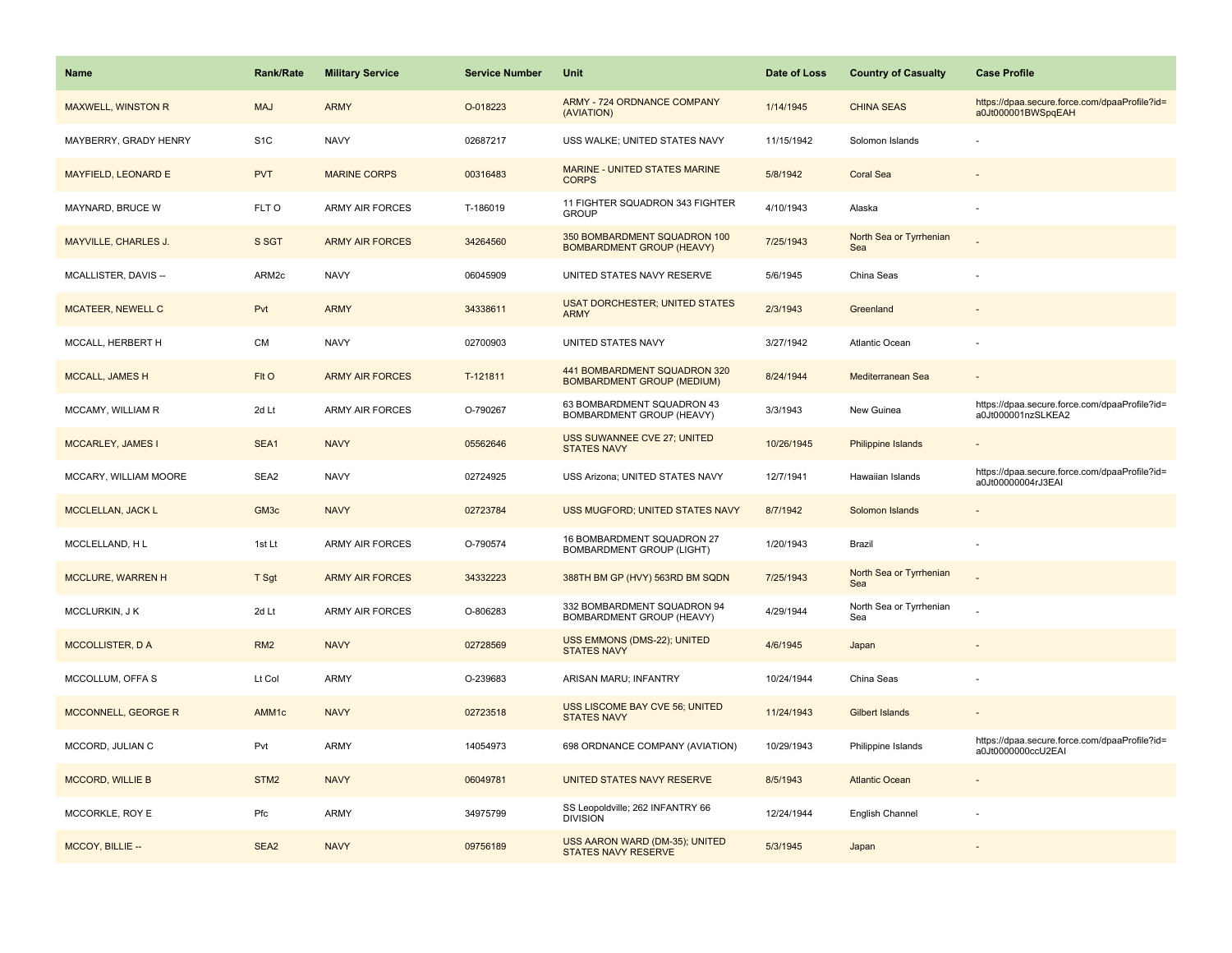| <b>Name</b>                 | <b>Rank/Rate</b>  | <b>Military Service</b> | <b>Service Number</b> | Unit                                                      | Date of Loss | <b>Country of Casualty</b>     | <b>Case Profile</b>                                                 |
|-----------------------------|-------------------|-------------------------|-----------------------|-----------------------------------------------------------|--------------|--------------------------------|---------------------------------------------------------------------|
| MCCULLOUGH, HARVEY C        | SEA <sub>2</sub>  | <b>NAVY</b>             | 06042647              | USS PENSACOLA; UNITED STATES<br><b>NAVY RESERVE</b>       | 11/30/1942   | Solomon Islands                |                                                                     |
| MCCULLOUGH, JOHN K          | 2d Lt             | <b>ARMY AIR FORCES</b>  | O-449059              | 47 FIGHTER SQUADRON 15 FIGHTER<br><b>GROUP</b>            | 5/8/1943     | Hawaiian Islands               |                                                                     |
| MCCULLUM, TEDDY CARL        | SEA2              | <b>NAVY</b>             | 02723727              | UNITED STATES NAVY                                        | 1/23/1942    | Hawaiian Islands               |                                                                     |
| <b>MCDANIEL, ARCHIE O</b>   | T Sgt             | <b>ARMY AIR FORCES</b>  | 34001757              | 29 SQUADRON 313 TROOP CARRIER<br><b>GROUP</b>             | 10/12/1943   | Mediterranean Sea              |                                                                     |
| MCDANIEL, THOMAS --         | STM1              | <b>NAVY</b>             | 09350656              | UNITED STATES NAVY RESERVE                                | 2/21/1945    | Bonin & Volcano Islands        | ÷.                                                                  |
| <b>MCDANIEL, WILLIAM B</b>  | 2d Lt             | <b>ARMY AIR FORCES</b>  | O-746137              | 26 PHOTO SQUADRON 6<br><b>RECONNAISSANCE GROUP</b>        | 5/20/1944    | New Guinea                     |                                                                     |
| MCDONALD, EARNEST M         | Pvt               | <b>ARMY</b>             | 34107355              | 977 FIELD ARTILLERY BATTALION                             | 8/15/1944    | Mediterranean Sea              |                                                                     |
| MCDOWELL, JAMES C           | AMM <sub>2c</sub> | <b>NAVY</b>             | 06041273              | UNITED STATES NAVY RESERVE                                | 5/1/1944     | Pacific Ocean                  |                                                                     |
| MCDOWELL, WILLIE R          | ST <sub>3</sub>   | <b>NAVY</b>             | 02724208              | NAVY - UNITED STATES NAVY                                 | 11/29/1943   | <b>NEW GUINEA</b>              |                                                                     |
| <b>MCFERRIN, JAMES E</b>    | GM <sub>3c</sub>  | <b>NAVY</b>             | 02727496              | SS JAMES SPRUNT; UNITED STATES<br><b>NAVY</b>             | 3/10/1943    | Cuba                           |                                                                     |
| MCGLAUGHN, WILLIAM M        | SEA2              | <b>NAVY</b>             | 09756131              | HULL; UNITED STATES NAVY                                  | 12/18/1944   | Philippine Sea                 | https://dpaa.secure.force.com/dpaaProfile?id=<br>a0Jt0000000XdslEAC |
| <b>MCGLOCKLIN, ROBERT P</b> | <b>CWTP</b>       | <b>NAVY</b>             | 02718536              | NAVY - UNITED STATES NAVY                                 | 12/11/1944   | PHILIPPINE ISLANDS             |                                                                     |
| MCGRADY, SAMME WILLIE GENE  | MATT1C            | <b>NAVY</b>             | 02722522              | USS Arizona; UNITED STATES NAVY                           | 12/7/1941    | Hawaiian Islands               | https://dpaa.secure.force.com/dpaaProfile?id=<br>a0Jt000000n9InNEAU |
| MCGUIRE, J C                | SEA2              | <b>NAVY</b>             | 09755669              | NAVY - UNITED STATES NAVY RESERVE                         | 11/10/1944   | <b>ADMIRALTY ISLANDS</b>       | https://dpaa.secure.force.com/dpaaProfile?id=<br>a0Jt0000000Xg7FEAS |
| MCHANEY, JOHN DIXON         | SEA1              | <b>NAVY</b>             | 06040015              | SS NATHANIEL HAWTHORNE; UNITED<br>STATES NAVY RESERVE     | 11/7/1942    | Venezuela                      |                                                                     |
| <b>MCKAY, THOMAS H</b>      | 2dLt              | <b>MARINE CORPS</b>     | O-037353              | MARINE - UNITED STATES MARINE<br><b>CORPS</b>             | 6/21/1945    | Ryukyus Islands                |                                                                     |
| MCKINNEY, EDWARD E          | SEA2              | <b>NAVY</b>             | 02724348              | UNITED STATES NAVY                                        | 5/7/1942     | Coral Sea                      |                                                                     |
| MCKINNON, HALBERT O         | MM <sub>2</sub>   | <b>NAVY</b>             | 02724433              | <b>UNITED STATES NAVY</b>                                 | 11/17/1943   | Solomon Islands                |                                                                     |
| MCLAIN, J LYNN              | SEA2              | <b>NAVY</b>             | 02724687              | USS VINCENNES; UNITED STATES NAVY                         | 8/9/1942     | Solomon Islands                |                                                                     |
| <b>MCLEAN, DANIEL G</b>     | ARM1c             | <b>NAVY</b>             | 02722161              | USS BUNKER HILL (CV-17); UNITED<br><b>STATES NAVY</b>     | 6/12/1944    | Marianas Islands               | https://dpaa.secure.force.com/dpaaProfile?id=<br>a0Jt000001nzXt1EAE |
| MCLELLAN, BEVERLY W         | T Sgt             | <b>ARMY AIR FORCES</b>  | 34168141              | 567 BOMBARDMENT SQUADRON 389<br>BOMBARDMENT GROUP (HEAVY) | 1/29/1944    | North Sea or Tyrrhenian<br>Sea |                                                                     |
| <b>MCLENDON, BENARD E</b>   | MOMM <sub>2</sub> | <b>NAVY</b>             | 02727264              | <b>KETE; UNITED STATES NAVY</b>                           | 3/31/1945    | Ryukyus Islands                |                                                                     |
| MCLENDON, CECIL E           | PVT               | <b>ARMY</b>             | 34807600              | ARMY - 113 FIELD ARTILLERY<br>BATTALION 30 DIVISION       | 6/15/1944    | <b>ENGLISH CHANNEL</b>         |                                                                     |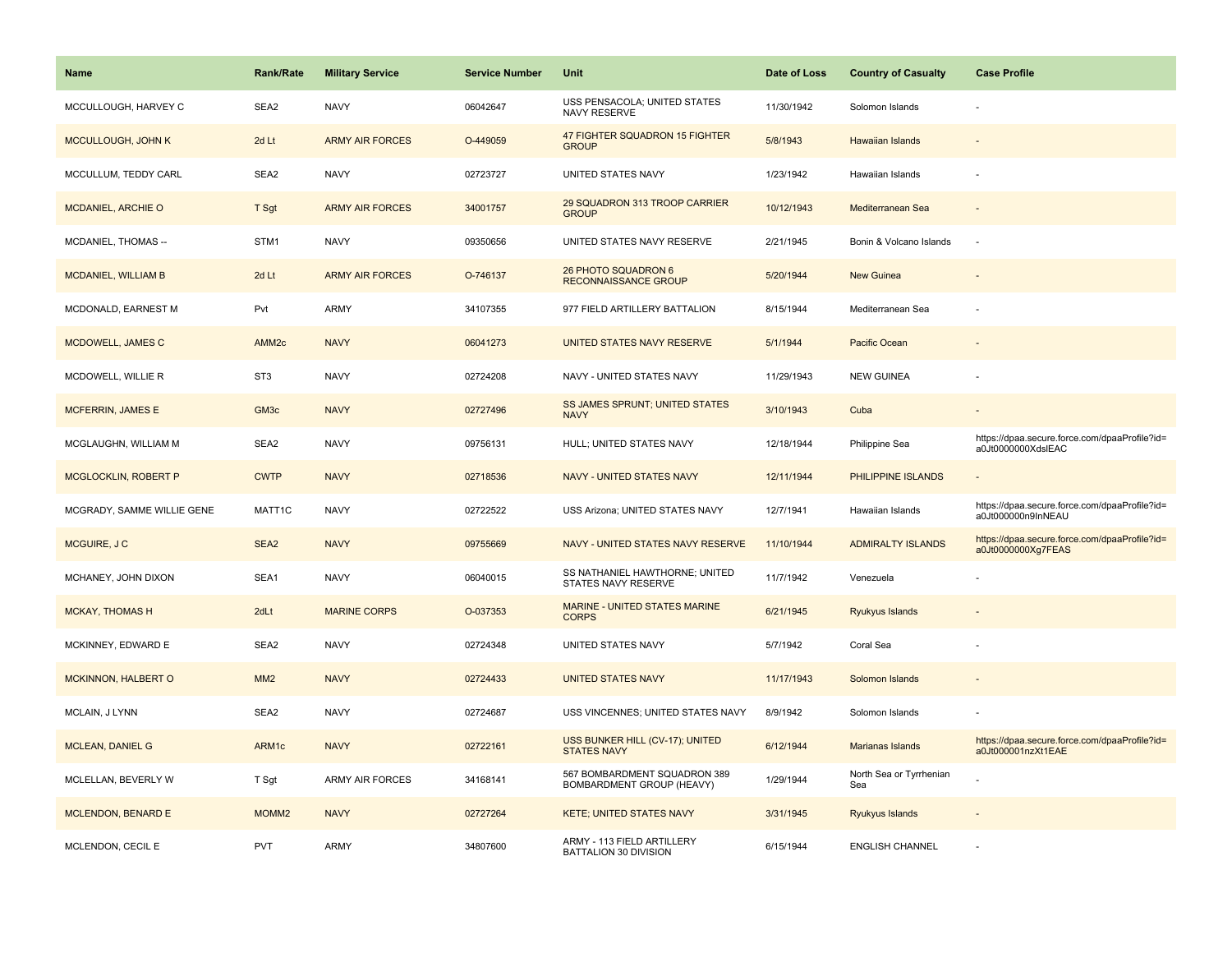| Name                      | <b>Rank/Rate</b> | <b>Military Service</b> | <b>Service Number</b> | Unit                                                              | Date of Loss | <b>Country of Casualty</b>       | <b>Case Profile</b>      |
|---------------------------|------------------|-------------------------|-----------------------|-------------------------------------------------------------------|--------------|----------------------------------|--------------------------|
| MCLEOD, JOHN E            | Pfc              | <b>ARMY AIR FORCES</b>  | 34708203              | 500 BOMBARDMENT SQUADRON 345<br><b>BOMBARDMENT GROUP (MEDIUM)</b> | 8/12/1945    | Ryukyus Islands                  |                          |
| MCLESKEY, HARRY NEAL      | F <sub>2c</sub>  | <b>NAVY</b>             | 06040226              | USS JUNEAU; UNITED STATES NAVY<br><b>RESERVE</b>                  | 11/13/1942   | Solomon Islands                  |                          |
| MCMILLAN, CECIL M         | 2d Lt            | <b>ARMY AIR FORCES</b>  | O-727515              | 66 FIGHTER SQUADRON 57 FIGHTER<br><b>GROUP</b>                    | 1/13/1943    | Libya                            |                          |
| MCMURRAY, EDISON C        | SOM3             | <b>NAVY</b>             | 08375659              | UNDERHILL; UNITED STATES NAVY<br><b>RESERVE</b>                   | 7/24/1945    | Philippine Sea                   |                          |
| MCNUTT, ROBERT L.         | 1st Lt           | <b>ARMY AIR FORCES</b>  | O-663292              | 334 BOMBARDMENT SQUADRON 95<br><b>BOMBARDMENT GROUP (HEAVY)</b>   | 6/13/1943    | Germany                          |                          |
| MEARS, WILLIAM JOSEPH     | Sgt              | MARINE CORPS            | 344331                | MARINE - UNITED STATES MARINE<br><b>CORPS</b>                     | 9/15/1944    | Caroline Islands                 |                          |
| <b>MEEK, JAMES D</b>      | S <sub>2</sub> C | <b>NAVY</b>             | 08373035              | <b>USS LISCOME BAY; UNITED STATES</b><br><b>NAVY</b>              | 11/24/1943   | Gilbert Islands                  |                          |
| MEIGS, HIRAM W            | T SGT            | <b>ARMY AIR FORCES</b>  | 20467632              | 424 BOMBARDMENT SQUADRON 307<br>BOMBARDMENT GROUP (HEAVY)         | 2/13/1943    | Solomon Islands                  |                          |
| <b>METCALF, WILLIAM S</b> | S SGT            | <b>ARMY</b>             | 06381893              | ARISAN MARU; 31 INFANTRY REGIMENT                                 | 10/24/1944   | China Seas                       |                          |
| MEWBOURN, MARION T        | MM1C             | <b>NAVY</b>             | 02720587              | CISCO; UNITED STATES NAVY                                         | 9/28/1943    | China Seas                       |                          |
| <b>MIDDLETON, LAULA M</b> | 1LT              | <b>ARMY AIR FORCES</b>  | O-660174              | 426 BOMBARDMENT SQUADRON 310<br><b>BOMBARDMENT GROUP (MEDIUM)</b> | 4/5/1944     | Mediterranean Sea                |                          |
| MILLANDER, CHARLES D      | TM3C             | <b>NAVY</b>             | 06045403              | NAVY - UNITED STATES NAVY RESERVE                                 | 7/10/1943    | MEDITERRANEAN SEA                | $\overline{\phantom{a}}$ |
| MILLER, ALTON L           | <b>PVT</b>       | <b>ARMY</b>             | 06260938              | FILIPINO MOTOR TRANSPORT DEPOT                                    | 2/1/1946     | <b>Philippine Islands</b>        |                          |
| MILLER, DILLON G          | 2LT              | <b>ARMY AIR FORCES</b>  | O-703287              | 883 BOMBARDMENT SQUADRON 500<br>BOMBARDMENT GROUP (VERY HEAVY)    | 1/4/1945     | Philippine Sea                   |                          |
| MILLER, FRANK H           | <b>CAPT</b>      | <b>ARMY AIR FORCES</b>  | O-435094              | <b>AIR CORPS</b>                                                  | 7/5/1944     | India                            |                          |
| MILLER, JOHN H            | Sgt              | <b>ARMY</b>             | 06921737              | 276 COAST ARTILLERY BATTALION                                     | 10/1/1943    | New Hebrides                     |                          |
| <b>MILLS, ROBERT C</b>    | LT.              | <b>NAVY</b>             | O-119407              | MONAGHAN; UNITED STATES NAVY<br><b>RESERVE</b>                    | 12/18/1944   | <b>Philippine Sea</b>            |                          |
| MIMS, EARNEST --          | STM1C            | <b>NAVY</b>             | 08320450              | LUCE; UNITED STATES NAVY RESERVE                                  | 5/4/1945     | China Seas                       |                          |
| <b>MINKS, ROBERT M</b>    | S <sub>1</sub> C | <b>NAVY</b>             | 06058355              | <b>CALIFORNIA; UNITED STATES NAVY</b><br><b>RESERVE</b>           | 1/6/1945     | <b>Philippine Sea</b>            |                          |
| MITCHELL, HENRY E         | LT /JG/          | <b>NAVY</b>             | O-315345              | UNITED STATES NAVY RESERVE                                        | 4/3/1945     | Central/South Pacific<br>Theater |                          |
| MITCHELL, JACK C          | AOM2C            | <b>NAVY</b>             | 02729730              | USS LEXINGTON (CV-16); UNITED<br><b>STATES NAVY</b>               | 7/21/1944    | <b>Marianas Islands</b>          |                          |
| MIXON, JAMES C            | <b>PVT</b>       | <b>ARMY</b>             | 14005291              | 10 TANK BATTALION 5 ARMORED<br><b>DIVISION</b>                    | 12/7/1944    | Germany                          |                          |
| MIXON, JOE L              | S <sub>1</sub> C | <b>NAVY</b>             | 08382335              | LUCE; UNITED STATES NAVY RESERVE                                  | 5/4/1945     | North or Tyrrhenian Seas         |                          |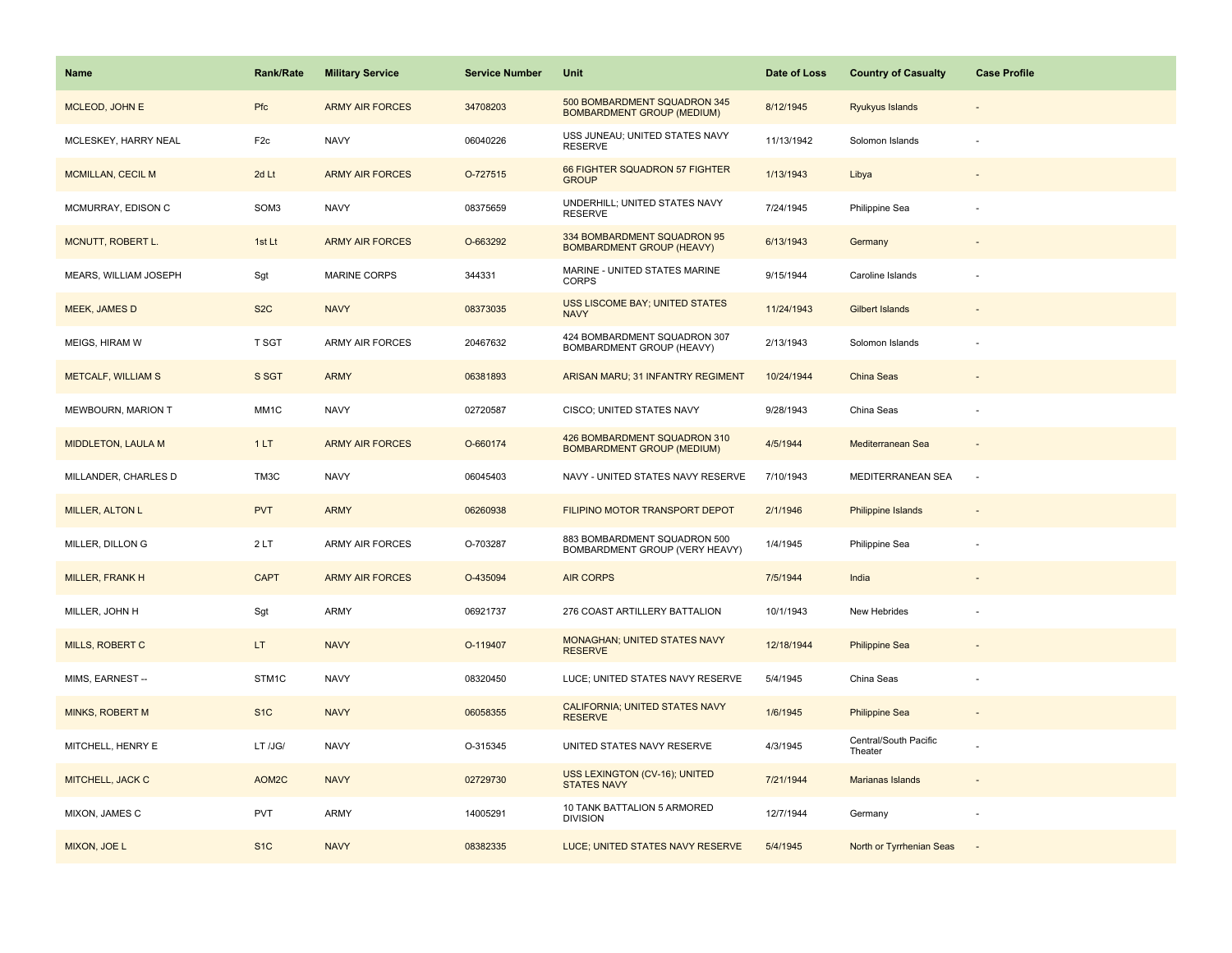| <b>Name</b>                    | <b>Rank/Rate</b>   | <b>Military Service</b> | <b>Service Number</b> | Unit                                                             | Date of Loss | <b>Country of Casualty</b>       | <b>Case Profile</b>                                                 |
|--------------------------------|--------------------|-------------------------|-----------------------|------------------------------------------------------------------|--------------|----------------------------------|---------------------------------------------------------------------|
| MOATES, SAM H                  | GM3C               | <b>NAVY</b>             | 08373274              | UNITED STATES NAVY RESERVE                                       | 11/5/1944    | Philippine Sea                   |                                                                     |
| MOELLER, FRANZ --              | M SGT              | <b>ARMY AIR FORCES</b>  | 06747015              | 394 BOMBARDMENT SQUADRON 5<br><b>BOMBARDMENT GROUP (HEAVY)</b>   | 6/7/1942     | Midway Island                    |                                                                     |
| MOLOCK, WILLIAM C              | <b>PVT</b>         | <b>ARMY</b>             | 34765250              | HMT Rohna; FIELD ARTILLERY                                       | 11/26/1943   | Mediterranean Sea                |                                                                     |
| <b>MONCRIEF, MACK D</b>        | S <sub>2</sub> C   | <b>NAVY</b>             | 09758263              | Indianapolis; UNITED STATES NAVY<br><b>RESERVE</b>               | 7/30/1945    | <b>Philippine Sea</b>            | https://dpaa.secure.force.com/dpaaProfile?id=<br>a0Jt0000000LkrUEAS |
| MONTGOMERY, BEN G              | S SGT              | <b>ARMY AIR FORCES</b>  | 34392718              | 404 BOMBARDMENT SQUADRON 28<br>BOMBARDMENT GROUP (HEAVY)         | 3/26/1944    | Pacific Ocean                    |                                                                     |
| <b>MONTGOMERY, LOUIS W</b>     | GM <sub>3</sub> C  | <b>NAVY</b>             | 06053434              | UNITED STATES NAVY RESERVE                                       | 8/30/1944    | <b>Atlantic Ocean</b>            |                                                                     |
| MOORE, JESSIE                  | <b>PVT</b>         | ARMY                    | 34808673              | 168 INFANTRY 34 DIVISION                                         | 5/27/1944    | Italy                            |                                                                     |
| MOORE, MARVIN E                | <b>PVT</b>         | <b>ARMY</b>             | 34100971              | 169 INFANTRY 43 DIVISION                                         | 8/12/1943    | <b>Gilbert Islands</b>           |                                                                     |
| MOORE, ROBERT --               | CK <sub>2</sub> C  | <b>NAVY</b>             | 02727259              | HARDER; UNITED STATES NAVY                                       | 8/24/1944    | Philippine Islands               | https://dpaa.secure.force.com/dpaaProfile?id=<br>a0Jt000000KIGffEAF |
| <b>MOORER, WILLIAM G</b>       | 1LT                | <b>ARMY AIR FORCES</b>  | O-660512              | 364 BOMBARDMENT SQUADRON 305<br><b>BOMBARDMENT GROUP (HEAVY)</b> | 3/8/1943     | <b>English Channel</b>           |                                                                     |
| <b>MORGAN, LOUIE F</b>         | <b>SGT</b>         | <b>ARMY</b>             | 07005037              | 80 MEDICAL BATTALION 10 ARMORED<br><b>DIVISION</b>               | 12/3/1944    | France                           |                                                                     |
| <b>MORRIS, LOUIS F</b>         | AMM3C              | <b>NAVY</b>             | 06059237              | UNITED STATES NAVY RESERVE                                       | 5/19/1945    | Central/South Pacific<br>Theater |                                                                     |
| MORRIS, ORIVEL K               | CPL                | <b>ARMY</b>             | 14042422              | ARMY - 31 INFANTRY REGIMENT                                      | 6/24/1942    | PHILIPPINE ISLANDS               |                                                                     |
| <b>MORRIS, OWEN NEWTON</b>     | S <sub>1C</sub>    | <b>NAVY</b>             | 02724039              | USS Arizona; UNITED STATES NAVY                                  | 12/7/1941    | <b>Hawaiian Islands</b>          | https://dpaa.secure.force.com/dpaaProfile?id=<br>a0Jt00000004r22EAA |
| MORROW, JAMES G                | <b>SGT</b>         | <b>ARMY AIR FORCES</b>  | 34703623              | 856 BOMBARDMENT SQUADRON 492<br>BOMBARDMENT GROUP (HEAVY)        | 6/20/1944    | <b>Baltic Sea</b>                |                                                                     |
| <b>MULLEN, EDWARD W</b>        | Y <sub>3</sub> C   | <b>NAVY</b>             | 06041601              | USS QUINCY; UNITED STATES NAVY<br><b>RESERVE</b>                 | 8/9/1942     | Solomon Islands                  |                                                                     |
| MULLINS, CL                    | S <sub>2</sub> C   | <b>NAVY</b>             | 02689996              | UNITED STATES NAVY                                               | 10/5/1943    | Atlantic Ocean                   |                                                                     |
| <b>MULLINS, ENNIS E</b>        | TEC <sub>5</sub>   | <b>ARMY</b>             | 34107397              | 977 FIELD ARTILLERY BATTALION                                    | 8/15/1944    | Mediterranean Sea                |                                                                     |
| MULLINS, HENRY E               | <b>PFC</b>         | <b>ARMY</b>             | 34107381              | 977 FIELD ARTILLERY BATTALION                                    | 8/15/1944    | Mediterranean Sea                |                                                                     |
| <b>MURDOCK, CHARLES LUTHER</b> | WT1C               | <b>NAVY</b>             | 02720841              | <b>USS Arizona; UNITED STATES NAVY</b>                           | 12/7/1941    | <b>Hawaiian Islands</b>          | https://dpaa.secure.force.com/dpaaProfile?id=<br>a0Jt0000000BS2jEAG |
| MURDOCK, MELVIN ELIJAH         | WT2C               | <b>NAVY</b>             | 02954174              | USS Arizona; UNITED STATES NAVY                                  | 12/7/1941    | Hawaiian Islands                 | https://dpaa.secure.force.com/dpaaProfile?id=<br>a0Jt0000000BS46EAG |
| <b>MURPHY, BURL R</b>          | SOM <sub>3</sub> C | <b>NAVY</b>             | 06044506              | Rowan; UNITED STATES NAVY RESERVE                                | 9/11/1943    | North or Tyrrhenian Seas         |                                                                     |
| MURPHY, JUDSON C.              | 2LT                | <b>ARMY AIR FORCES</b>  | O-773432              | 746 BOMBARDMENT SQUADRON 456<br>BOMBARDMENT GROUP (HEAVY)        | 10/16/1944   | Adriatic Sea                     |                                                                     |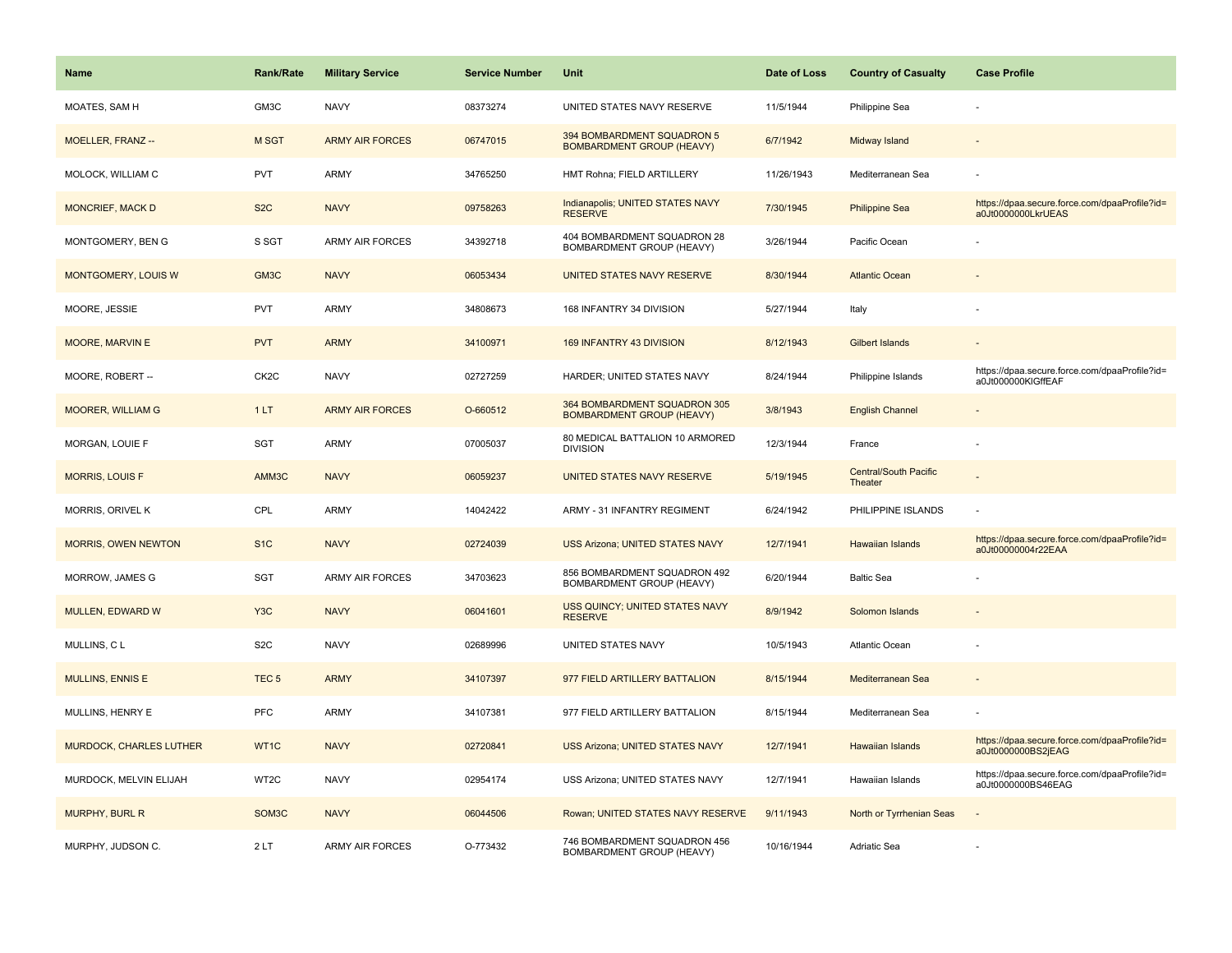| Name                    | <b>Rank/Rate</b>  | <b>Military Service</b> | <b>Service Number</b> | Unit                                                                  | Date of Loss | <b>Country of Casualty</b>     | <b>Case Profile</b>                                                 |
|-------------------------|-------------------|-------------------------|-----------------------|-----------------------------------------------------------------------|--------------|--------------------------------|---------------------------------------------------------------------|
| <b>MYERS, FRANCIS C</b> | <b>COX</b>        | <b>COAST GUARD</b>      | 00226890              | <b>COAST GUARD - UNITED STATES</b><br><b>COAST GUARD</b>              | 12/19/1943   | ** Documentation Errors        |                                                                     |
| MYRICK, BEN E           | 2LT               | ARMY AIR FORCES         | O-758839              | 27 BOMBARDMENT SQUADRON 30<br>BOMBARDMENT GROUP (HEAVY)               | 2/11/1946    | Caroline Islands               |                                                                     |
| NABERS, BENJAMIN E      | 2LT               | <b>ARMY AIR FORCES</b>  | O-802772              | 96 BOMBARDMENT SQUADRON 2<br><b>BOMBARDMENT GROUP (HEAVY)</b>         | 3/2/1944     | North Sea or Tyrrhenian<br>Sea |                                                                     |
| NABORS, PAUL --         | S <sub>1</sub> C  | <b>NAVY</b>             | 02724240              | Sims; UNITED STATES NAVY                                              | 5/7/1942     | Coral Sea                      |                                                                     |
| NAILEN, JOHN J          | S SGT             | <b>ARMY AIR FORCES</b>  | 14163326              | 646 BOMBARDMENT SQUADRON 410<br><b>BOMBARDMENT GROUP (LIGHT)</b>      | 6/10/1944    | <b>English Channel</b>         |                                                                     |
| NAISH, WILBUR L         | S <sub>1</sub> C  | <b>NAVY</b>             | 02723296              | Langley; UNITED STATES NAVY                                           | 3/1/1942     | Indian Ocean                   |                                                                     |
| <b>NATION, EDWARD H</b> | MM3C              | <b>NAVY</b>             | 02724317              | USS DEHAVEN; UNITED STATES NAVY                                       | 2/1/1943     | Solomon Islands                |                                                                     |
| NELSON, ELMER --        | FLT O             | <b>ARMY AIR FORCES</b>  | T-185789              | ARMY AIR FORCE                                                        | 8/18/1943    | China                          |                                                                     |
| <b>NELSON, GEORGE E</b> | MM <sub>1</sub> C | <b>NAVY</b>             | 06041635              | <b>USS STRONG; UNITED STATES NAVY</b><br><b>RESERVE</b>               | 7/5/1943     | Solomon Islands                |                                                                     |
| NEWMAN, D R             | Y <sub>2</sub> C  | <b>NAVY</b>             | 08375176              | UNITED STATES NAVY RESERVE                                            | 10/29/1944   |                                |                                                                     |
| NICHOLS, ALFRED ROSE    | S <sub>1</sub> C  | <b>NAVY</b>             | 02724160              | <b>USS Arizona; UNITED STATES NAVY</b>                                | 12/7/1941    | Hawaiian Islands               | https://dpaa.secure.force.com/dpaaProfile?id=<br>a0Jt00000004pbOEAQ |
| NICHOLS, GRADY V        | COX               | <b>NAVY</b>             | 02725282              | UNITED STATES NAVY                                                    | 8/14/1945    | Pacific Ocean                  |                                                                     |
| NICHOLS, JACK L         | 2LT               | <b>ARMY AIR FORCES</b>  | O-810932              | 482 BOMBARDMENT SQUADRON 505<br><b>BOMBARDMENT GROUP (VERY HEAVY)</b> | 2/10/1945    | <b>Marianas Islands</b>        |                                                                     |
| NICHOLS, LOUIS DUFFIE   | S <sub>2</sub> C  | <b>NAVY</b>             | 02725533              | USS Arizona; UNITED STATES NAVY                                       | 12/7/1941    | Hawaiian Islands               | https://dpaa.secure.force.com/dpaaProfile?id=<br>a0Jt00000004r8wEAA |
| NICHOLS, NOEL N         | <b>PVT</b>        | <b>ARMY</b>             | 34275298              | 29 FIELD ARTILLERY BATTALION 4<br><b>DIVISION</b>                     | 6/6/1944     | France                         |                                                                     |
| NIGHTINGALE, ELTON H.   | 2LT               | <b>ARMY AIR FORCES</b>  | O-824849              | 301 FIGHTER SQUADRON 332 FIGHTER<br><b>GROUP</b>                      | 11/11/1944   | Sea of Japan                   | https://dpaa.secure.force.com/dpaaProfile?id=<br>a0Jt0000000Xe80EAC |
| NIX, HARVEY M.          | 1LT               | <b>ARMY AIR FORCES</b>  | O-728506              | <b>14 AF</b>                                                          | 3/21/1943    | India                          |                                                                     |
| NIXON, ROBERT L         | 1st Lt            | <b>ARMY AIR FORCES</b>  | O-2071673             | 370 BOMBARDMENT SQUADRON 307<br>BOMBARDMENT GROUP (HEAVY)             | 10/11/1945   | Philippine Islands             |                                                                     |
| <b>NOE, JAMES J</b>     | F <sub>2</sub> C  | <b>NAVY</b>             | 02724030              | Pillsbury; UNITED STATES NAVY                                         | 3/1/1942     | <b>Indian Ocean</b>            |                                                                     |
| NORRIS, VICTOR --       | STM1C             | <b>NAVY</b>             | 06043555              | USS JOHN PENN; UNITED STATES NAVY<br><b>RESERVE</b>                   | 8/13/1943    | Solomon Islands                |                                                                     |
| NORTHINGTON, OSCAR E    | <b>ENS</b>        | <b>NAVY</b>             | O-368254              | UNITED STATES NAVY RESERVE                                            | 7/17/1945    | Sea of Japan                   |                                                                     |
| NORTON, ROY J           | <b>PVT</b>        | <b>ARMY AIR FORCES</b>  | 34808609              | 831 BOMBARDMENT SQUADRON 485<br>BOMBARDMENT GROUP (HEAVY)             | 4/20/1944    | Mediterranean Sea              |                                                                     |
| OBERG, EUGENE V         | <b>PVT</b>        | <b>ARMY</b>             | 39846017              | HARBOR CRAFT DETACHMENT ALASKA<br><b>DEPARTMENT</b>                   | 2/6/1944     | Aleutian Islands               |                                                                     |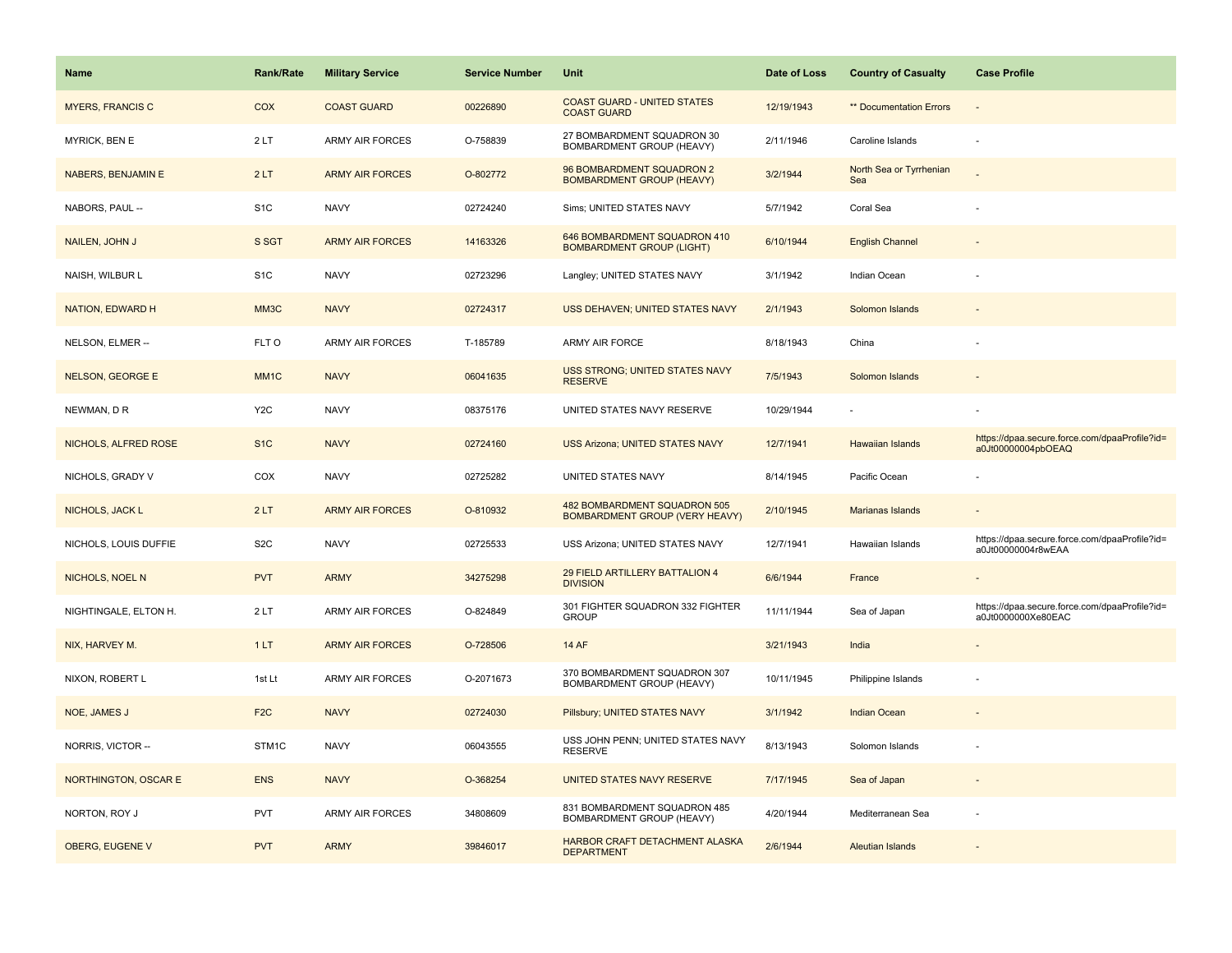| <b>Name</b>           | <b>Rank/Rate</b> | <b>Military Service</b> | <b>Service Number</b> | Unit                                                             | Date of Loss | <b>Country of Casualty</b>     | <b>Case Profile</b>                                                 |
|-----------------------|------------------|-------------------------|-----------------------|------------------------------------------------------------------|--------------|--------------------------------|---------------------------------------------------------------------|
| OCONNOR, WILLIAM C    | 1st Lt           | <b>ARMY AIR FORCES</b>  | O-665600              | 389TH BOMBARDMENT SQUADRON 312<br>BOMBARDMENT GROUP (LIGHT)      | 6/9/1944     | New Guinea                     |                                                                     |
| OLDACRE, CHESTER ALD  | MATT1C           | <b>NAVY</b>             | 06040755              | USS WASP; UNITED STATES NAVY<br><b>RESERVE</b>                   | 9/15/1942    | Solomon Islands                |                                                                     |
| OLIVE, OLIVER RICHARD | S <sub>2</sub> C | <b>NAVY</b>             | 02727276              | USS VINCENNES; UNITED STATES NAVY                                | 8/9/1942     | Solomon Islands                |                                                                     |
| OLIVER, JAMES F       | S <sub>2</sub> C | <b>NAVY</b>             | 08388305              | REID; UNITED STATES NAVY RESERVE                                 | 12/11/1944   | Philippine Islands             |                                                                     |
| OREAR, LECIL E        | Pvt              | ARMY                    | 34801583              | 83 CHEMICAL BATTALION                                            | 1/26/1944    | North Sea or Tyrrhenian<br>Sea |                                                                     |
| OREAR, WALTER L       | SEA <sub>2</sub> | <b>NAVY</b>             | 06058706              | UNITED STATES NAVY RESERVE                                       | 10/3/1944    | <b>Atlantic Ocean</b>          | $\overline{\phantom{a}}$                                            |
| OSBORN, GEORGE C      | PFC              | <b>ARMY AIR FORCES</b>  | 34396150              | INDIA CHINA WING ARMY TRANSPORT<br>COMMAND                       | 12/20/1943   | India                          | https://dpaa.secure.force.com/dpaaProfile?id=<br>a0Jt000001nzawWEAQ |
| <b>OUTLAW, EARL S</b> | S <sub>2</sub> C | <b>NAVY</b>             | 08383232              | <b>REID; UNITED STATES NAVY RESERVE</b>                          | 12/11/1944   | Philippine Islands             |                                                                     |
| OWEN, CARL E.         | T SGT            | <b>ARMY AIR FORCES</b>  | 14024763              | 479 BOMB GP 19 ANTISUBMARINE SQDN<br>(HVY)                       | 7/20/1943    | France                         |                                                                     |
| <b>OWEN, THOMAS W</b> | <b>T SGT</b>     | <b>ARMY AIR FORCES</b>  | 34198634              | 394 BOMBARDMENT SQUADRON 5<br><b>BOMBARDMENT GROUP (HEAVY)</b>   | 9/28/1943    | Solomon Islands                | https://dpaa.secure.force.com/dpaaProfile?id=<br>a0Jt000001nzPriEAE |
| OWENS, HUGH W         | CAPT             | ARMY AIR FORCES         | O-412147              | 26 BOMBARDMENT SQUADRON 11<br>BOMBARDMENT GROUP (HEAVY)          | 9/14/1942    | Solomon Islands                |                                                                     |
| PACE, DELMONT N       | <b>CTM</b>       | <b>NAVY</b>             | 02720545              | RUNNER; UNITED STATES NAVY                                       | 7/11/1943    | Japan                          | $\sim$                                                              |
| PACE, GWYN S          | S2C              | <b>NAVY</b>             | 02961992              | USS JOHN PENN; UNITED STATES NAVY                                | 8/13/1943    | Solomon Islands                |                                                                     |
| PADGETT, ERNEST --    | <b>T SGT</b>     | <b>ARMY AIR FORCES</b>  | 14150115              | 301 BOMBARDMENT GROUP (HEAVY), 32<br><b>BOMBARDMENT SQUADRON</b> | 10/30/1943   | Mediterranean Sea              |                                                                     |
| PADGETT, RUDDER B     | S <sub>1</sub> C | <b>NAVY</b>             | 02724361              | NAVY - UNITED STATES NAVY                                        | 5/8/1943     | <b>CORAL SEA</b>               |                                                                     |
| PAINTER, LESLIE W     | CPL              | <b>ARMY</b>             | 34334638              | 16 INFANTRY 1 DIVISION                                           | 2/16/1946    | Germany                        |                                                                     |
| PAIR, GEORGE THOMAS   | S <sub>1</sub> C | <b>NAVY</b>             | 02724219              | Sims; UNITED STATES NAVY                                         | 5/7/1942     | Coral Sea                      |                                                                     |
| PAKE, HARRY B.        | <b>PVT</b>       | <b>ARMY</b>             | 34812987              | <b>40 TANK BATTALION 7 ARMORED</b><br><b>DIVISION</b>            | 9/9/1944     | France                         |                                                                     |
| PALMER, EARNIE L      | CPL              | ARMY AIR FORCES         | 14177927              | HMT Rohna; AIR CORPS                                             | 11/26/1943   | Mediterranean Sea              | $\overline{\phantom{a}}$                                            |
| PALMER, FRED          | <b>PVT</b>       | <b>ARMY</b>             | 44032299              | ARMY - 307 INFANTRY 77 DIVISION                                  | 5/17/1945    | <b>JAPAN/OKINAWA</b>           | $\overline{\phantom{a}}$                                            |
| PARADISE, GRADY A     | QM3C             | <b>NAVY</b>             | 02726081              | USS ATLANTA; UNITED STATES NAVY                                  | 11/13/1942   | Solomon Islands                | ÷,                                                                  |
| PARKS, RALPH E        | <b>COX</b>       | <b>NAVY</b>             | 06056192              | LCI-468 ; UNITED STATES NAVY<br><b>RESERVE</b>                   | 6/17/1944    | Marianas Islands               |                                                                     |
| PARTEN, ARTHUR L      | S <sub>2</sub> C | <b>NAVY</b>             | 08383991              | USS BRAINE; UNITED STATES NAVY<br><b>RESERVE</b>                 | 5/27/1945    | Japan                          |                                                                     |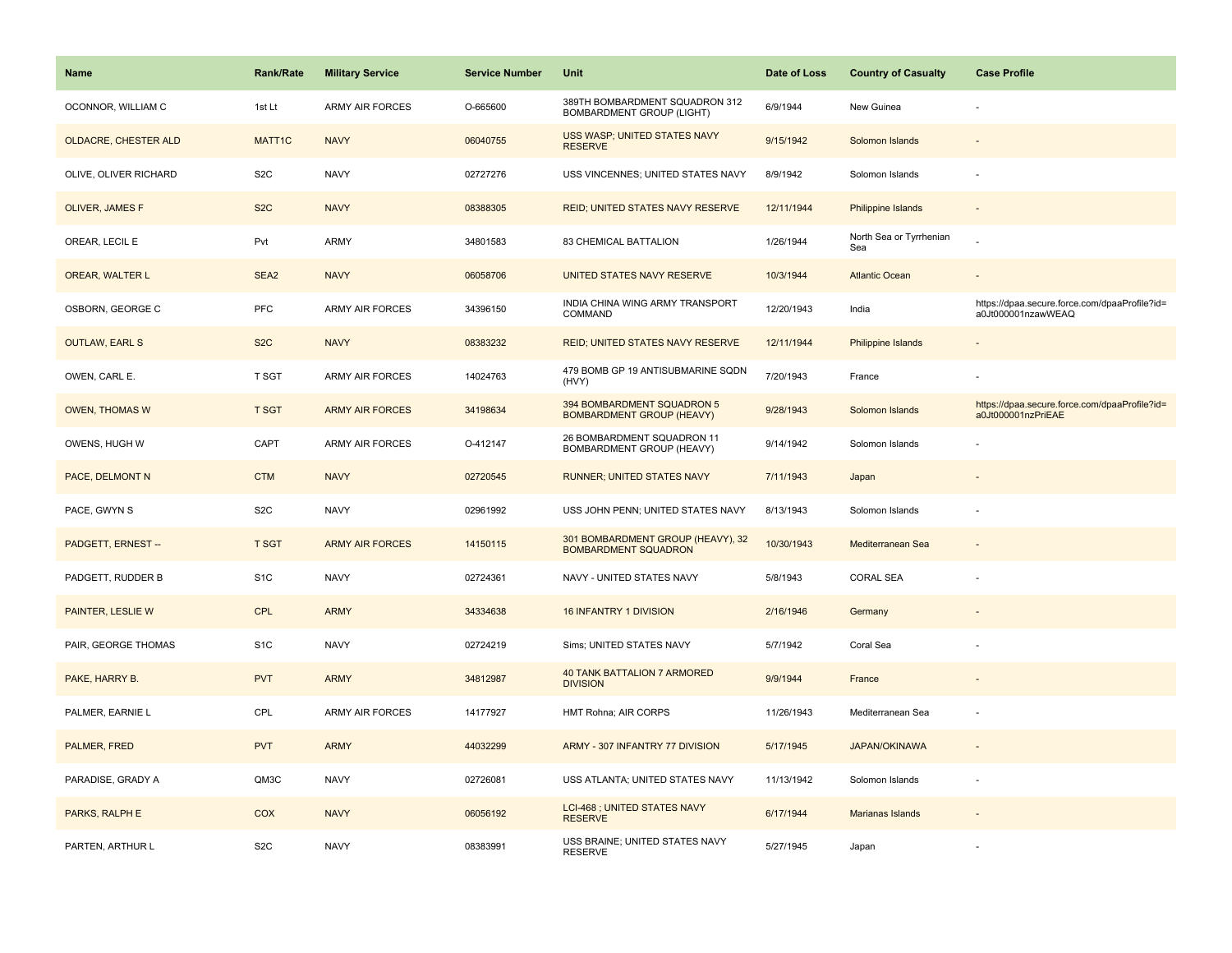| <b>Name</b>                | <b>Rank/Rate</b> | <b>Military Service</b> | <b>Service Number</b> | Unit                                                                  | Date of Loss | <b>Country of Casualty</b>     | <b>Case Profile</b>                                                 |
|----------------------------|------------------|-------------------------|-----------------------|-----------------------------------------------------------------------|--------------|--------------------------------|---------------------------------------------------------------------|
| <b>PARTEN, GRAHAM S</b>    | S <sub>1</sub> C | <b>NAVY</b>             | 08383663              | NAVY - UNITED STATES NAVY RESERVE                                     | 8/30/1944    | <b>ATLANTIC OCEAN</b>          |                                                                     |
| PATTON, WILLIE L           | STM3C            | <b>NAVY</b>             | 06047101              | USS DEHAVEN; UNITED STATES NAVY<br><b>RESERVE</b>                     | 2/1/1943     | Solomon Islands                |                                                                     |
| PAUL, CORNELIUS --         | STM2C            | <b>NAVY</b>             | 02721802              | <b>GRUNION; UNITED STATES NAVY</b>                                    | 8/1/1942     | Aleutian Islands               |                                                                     |
| PAYNE, LEROY --            | Cpl              | <b>ARMY AIR FORCES</b>  | 6923702               | 26 BOMBARDMENT SQUADRON 11<br>BOMBARDMENT GROUP (HEAVY)               | 8/4/1942     | Solomon Islands                |                                                                     |
| PEACOCK, JOHN J            | <b>T SGT</b>     | <b>ARMY AIR FORCES</b>  | 07002521              | <b>HMT Rohna; AIR CORPS</b>                                           | 11/26/1943   | Mediterranean Sea              |                                                                     |
| PEARSON, JOHN W.           | S SGT            | <b>ARMY AIR FORCES</b>  | 06362399              | 17 BOMBARDMENT SQUADRON 27<br><b>BOMBARDMENT GROUP (LIGHT)</b>        | 5/6/1942     | Philippine Islands             |                                                                     |
| PEMBERTON, JOE C           | <b>PVT</b>       | <b>ARMY</b>             | 14036084              | 318 INFANTRY 80 DIVISION                                              | 4/24/1945    | Germany                        |                                                                     |
| PENNINGTON, GEORGE W.      | TEC <sub>4</sub> | <b>ARMY</b>             | 06866221              | 31 INFANTRY REGIMENT                                                  | 7/19/1942    | Philippine Islands             |                                                                     |
| PENNINGTON, JESSE M        | LT /JG/          | <b>NAVY</b>             | O-184468              | UNITED STATES NAVY RESERVE                                            | 9/13/1944    | Caribbean Sea                  |                                                                     |
| PENNINGTON, LLEWELLYN --   | 2d Lt            | ARMY                    | O-2031911             | SIGNAL AIR WARNING COMPANY                                            | 5/5/1943     | Philippine Islands             |                                                                     |
| PENNINGTON, STRUDWICK T    | <b>ENS</b>       | <b>NAVY</b>             | O-123736              | <b>UNITED STATES NAVY</b>                                             | 5/8/1943     | <b>Coral Sea</b>               |                                                                     |
| PENNINGTON, WALLACE CLAUDE | 2LT              | <b>ARMY AIR FORCES</b>  | O-748774              | 498 BOMBARDMENT SQUADRON 345<br>BOMBARDMENT GROUP (MEDIUM)            | 8/12/1945    | Japan/Okinawa                  |                                                                     |
| PENTON, FRED W             | RM3C             | <b>NAVY</b>             | 02724236              | Sims; UNITED STATES NAVY                                              | 5/7/1942     | <b>Coral Sea</b>               |                                                                     |
| PENTON, HOWARD LEE         | S <sub>1</sub> C | <b>NAVY</b>             | 02724013              | USS Arizona; UNITED STATES NAVY                                       | 12/7/1941    | Hawaiian Islands               | https://dpaa.secure.force.com/dpaaProfile?id=<br>a0Jt00000004qnNEAQ |
| PERRY, SAM D.              | <b>CAPT</b>      | <b>ARMY AIR FORCES</b>  | O-916549              | 387 BOMBARDMENT SQUADRON 312<br><b>BOMBARDMENT GROUP (LIGHT)</b>      | 2/21/1944    |                                |                                                                     |
| PETERSON, ALBERT --        | Pvt              | ARMY                    | 39825333              | HARBOR CRAFT DETACHMENT ALASKA<br><b>DEPARTMENT</b>                   | 2/12/1945    | Aleutian Islands               |                                                                     |
| PETERSON, LEMUEL B         | <b>SGT</b>       | <b>ARMY AIR FORCES</b>  | 34587134              | 871 BOMBARDMENT SQUADRON 497<br><b>BOMBARDMENT GROUP (VERY HEAVY)</b> | 1/27/1945    | Bonin & Volcano Islands        | $\overline{a}$                                                      |
| PETTWAY, JUDGE S           | PFC              | ARMY                    | 34227580              | 3272 QUARTERMASTER SERVICES<br>COMPANY                                | 3/10/1944    | North Sea or Tyrrhenian<br>Sea |                                                                     |
| PHILABERT, FRANK F         | <b>ENS</b>       | <b>NAVY</b>             | O-095525              | SHARK; UNITED STATES NAVY<br><b>RESERVE</b>                           | 2/11/1942    | <b>Netherlands East Indies</b> |                                                                     |
| PHILLIPS, JOHN EUGENE      | CPL              | <b>MARINE CORPS</b>     | 00376737              | MARINE - UNITED STATES MARINE<br>CORPS                                | 11/20/1943   | <b>GILBERT ISLANDS</b>         | https://dpaa.secure.force.com/dpaaProfile?id=<br>a0Jt0000000ccY4EAI |
| PHILLIPS, MILBURN C        | <b>SGT</b>       | <b>ARMY AIR FORCES</b>  | 14163499              | 301 BOMBARDMENT GROUP (HEAVY),<br><b>419 BOMBARDMENT SQUADRON</b>     | 12/2/1944    | <b>Adriatic Sea</b>            |                                                                     |
| PHILLIPS, ZANE GREY        | CPL              | <b>ARMY AIR FORCES</b>  | 34809000              | 98 BOMBARDMENT SQUADRON 11<br>BOMBARDMENT GROUP (HEAVY)               | 5/8/1945     | Marshall Islands               |                                                                     |
| PICKERN, EDGAR V           | S <sub>2</sub> C | <b>NAVY</b>             | 06042161              | SS WARRIOR; UNITED STATES NAVY<br><b>RESERVE</b>                      | 7/1/1942     | Trinidad                       |                                                                     |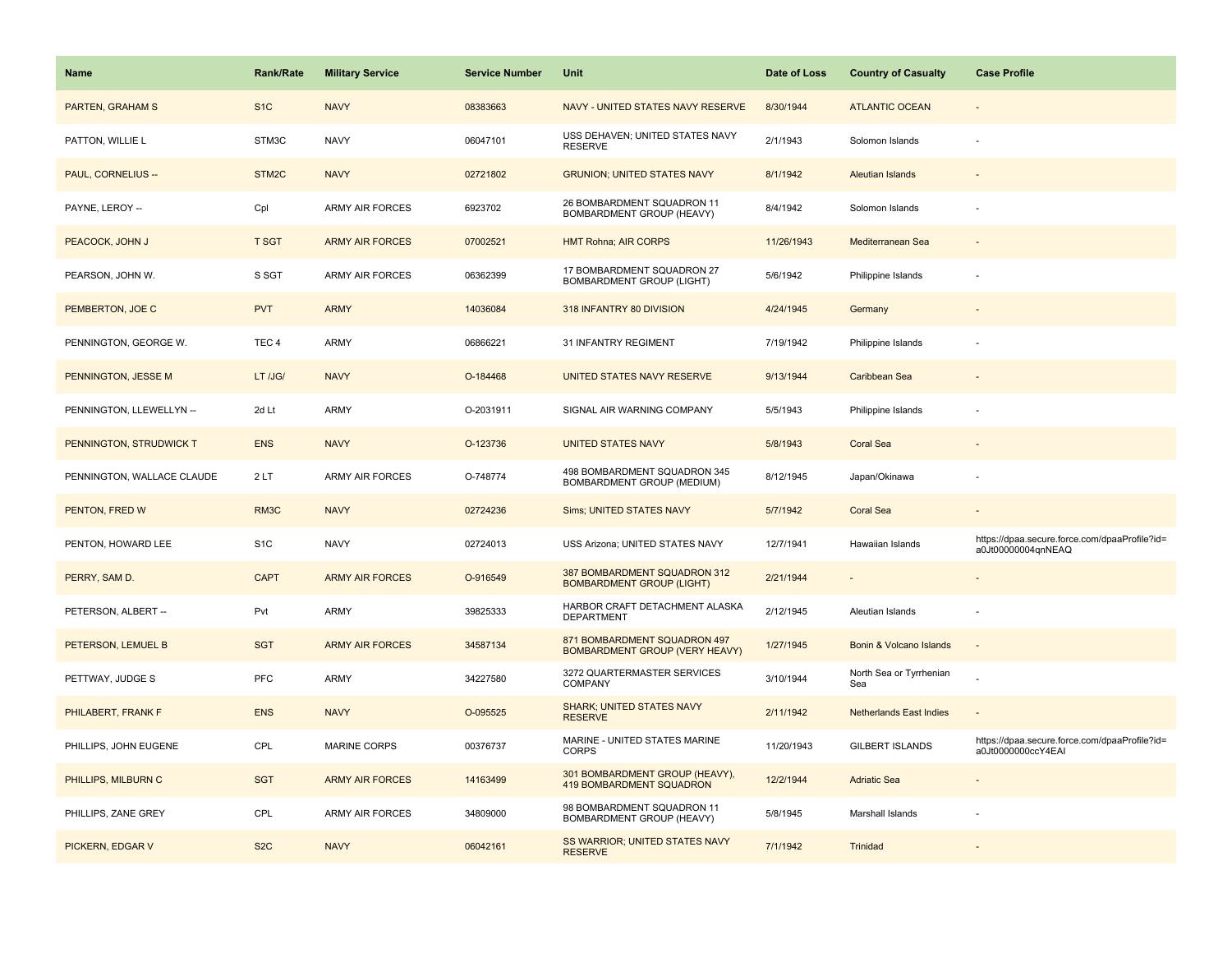| <b>Name</b>             | <b>Rank/Rate</b>  | <b>Military Service</b> | <b>Service Number</b> | Unit                                                              | Date of Loss | <b>Country of Casualty</b>     | <b>Case Profile</b>      |
|-------------------------|-------------------|-------------------------|-----------------------|-------------------------------------------------------------------|--------------|--------------------------------|--------------------------|
| PICONE, JAKE --         | 1LT               | <b>ARMY AIR FORCES</b>  | O-693529              | 31 BOMBARDMENT SQUADRON 5<br>BOMBARDMENT GROUP (HEAVY)            | 1/4/1945     | Admiralty Islands              |                          |
| PIERCE, DOUGLAS E.      | S SGT             | <b>ARMY AIR FORCES</b>  | 14098584              | 856 BOMBARDMENT SQUADRON 492<br><b>BOMBARDMENT GROUP (HEAVY)</b>  | 6/20/1944    | Germany                        |                          |
| PIKE, JAMES DONALD      | S <sub>1</sub> C  | <b>NAVY</b>             | 02957889              | Sims; UNITED STATES NAVY                                          | 5/7/1942     | Coral Sea                      |                          |
| PINSON, FRANK LAMBERT   | S <sub>2</sub> C  | <b>NAVY</b>             | 02726258              | <b>UNITED STATES NAVY</b>                                         | 5/26/1942    | <b>Atlantic Ocean</b>          |                          |
| PIPPIN, WILLIE MORGAN   | S <sub>2</sub> C  | <b>NAVY</b>             | 02727310              | USS QUINCY; UNITED STATES NAVY                                    | 8/9/1942     | Solomon Islands                |                          |
| PITTMAN, HOLLOWAY B.    | S SGT             | <b>ARMY AIR FORCES</b>  | 34393352              | 498 BOMBARDMENT SQUADRON 345<br><b>BOMBARDMENT GROUP (MEDIUM)</b> | 7/29/1944    | New Guinea                     |                          |
| PITTMAN, JOHN H         | GM3C              | <b>NAVY</b>             | 02690469              | NAVY - UNITED STATES NAVY                                         | 5/13/1945    | RYUKYUS ISLANDS                | $\sim$                   |
| PITTS, RICHARD --       | STM <sub>1C</sub> | <b>NAVY</b>             | 02722736              | <b>USS VINCENNES; UNITED STATES NAVY</b>                          | 8/9/1942     | Solomon Islands                |                          |
| PITTS, RUSSEL --        | WT2C              | <b>NAVY</b>             | 06041208              | REID; UNITED STATES NAVY RESERVE                                  | 12/11/1944   | Philippine Sea                 |                          |
| PLEMONS, WILLIAM T      | MM <sub>2</sub> C | <b>NAVY</b>             | 02721926              | <b>UNITED STATES NAVY</b>                                         | 12/7/1941    | Hawaiian Islands               |                          |
| PLILER, LUTHER M        | <b>CPHM</b>       | <b>NAVY</b>             | 02561324              | NAVY - UNITED STATES NAVY                                         | 10/24/1944   | PHILIPPINE ISLANDS             |                          |
| PLOSSER, CHARLES R      | 2LT               | <b>ARMY AIR FORCES</b>  | O-379228              | 24 PURSUIT SQUADRON 16 PURSUIT<br><b>GROUP</b>                    | 12/10/1940   | Panama                         | $\overline{\phantom{a}}$ |
| PORCH, WILLIE J         | <b>PVT</b>        | <b>ARMY</b>             | 34227043              | 3272 QUARTERMASTER SERVICES<br>COMPANY                            | 3/10/1944    | North Sea or Tyrrhenian<br>Sea |                          |
| PORTER, EDWARD ANDERSON | ARM2C             | <b>NAVY</b>             | 02728314              | <b>UNITED STATES NAVY</b>                                         | 3/18/1944    | <b>Marshall Islands</b>        |                          |
| PORTER, VIRGIL L        | AOM3C             | <b>NAVY</b>             | 06051817              | USS LISCOME BAY CVE 56; UNITED<br>STATES NAVY RESERVE             | 11/24/1943   | Gilbert Islands                |                          |
| POWELL, ALTON C         | <b>ACRM</b>       | <b>NAVY</b>             | 06040314              | USS YORKTOWN; UNITED STATES NAVY<br><b>RESERVE</b>                | 3/24/1945    | Japan                          |                          |
| PRATHER, HENRY O        | AMM2C             | <b>NAVY</b>             | 02684626              | UNITED STATES NAVY                                                | 3/31/1944    | Atlantic Ocean                 |                          |
| PRATHER, JOHN T         | <b>SGT</b>        | <b>ARMY AIR FORCES</b>  | 34331209              | 92 BOMBARDMENT GROUP (HEAVY), 407<br><b>BOMBARDMENT SQUADRON</b>  | 8/25/1944    | <b>Baltic Sea</b>              |                          |
| PRESTON, EARL W         | S <sub>1</sub> C  | <b>NAVY</b>             | 02726988              | SWORDFISH; UNITED STATES NAVY                                     | 1/29/1945    | Ryukyus Islands                | $\overline{\phantom{a}}$ |
| PRICE, ALBERT H         | <b>CAPT</b>       | <b>ARMY</b>             | O-379291              | ARMY - 23 FIELD ARTILLERY REGIMENT<br>(PS)                        | 7/3/1942     | PHILIPPINE ISLANDS             | $\sim$                   |
| PRICE, CLYDE J          | <b>T SGT</b>      | ARMY                    | 39846689              | HARBOR CRAFT DETACHMENT ALASKA<br><b>DEPARTMENT</b>               | 9/9/1943     | Alaska                         |                          |
| PRICE, NOAH A           | S <sub>1C</sub>   | <b>NAVY</b>             | 06044116              | UNITED STATES NAVY RESERVE                                        | 3/9/1943     | <b>Baltic Sea</b>              |                          |
| PRICE, THOMAS L         | ARM3C             | <b>NAVY</b>             | 02729041              | UNITED STATES NAVY                                                | 5/9/1944     | Midway Island                  |                          |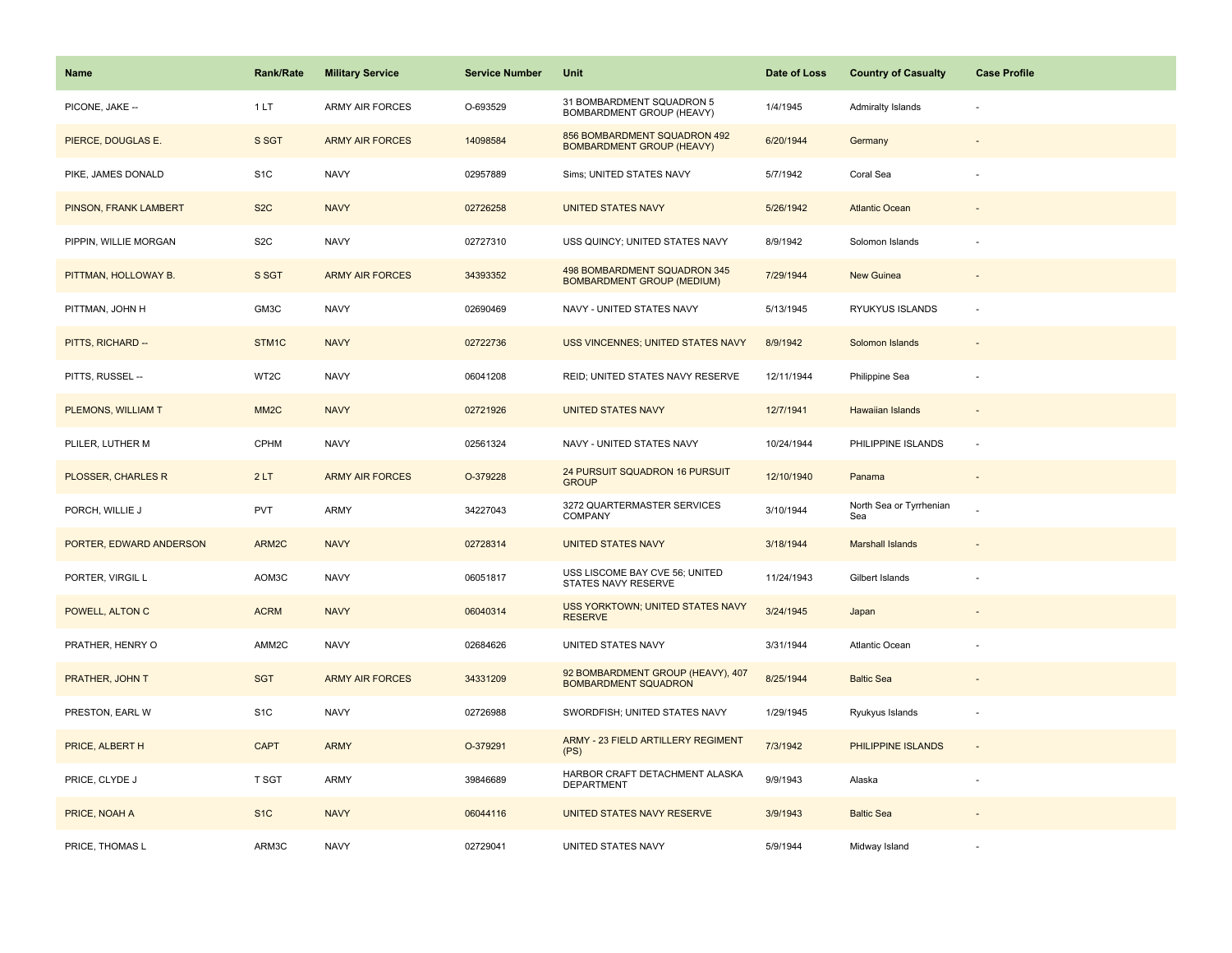| <b>Name</b>               | <b>Rank/Rate</b>  | <b>Military Service</b> | <b>Service Number</b> | Unit                                                             | Date of Loss | <b>Country of Casualty</b>     | <b>Case Profile</b>                                                 |
|---------------------------|-------------------|-------------------------|-----------------------|------------------------------------------------------------------|--------------|--------------------------------|---------------------------------------------------------------------|
| PRICE, WILLIE K           | FLT O             | <b>ARMY AIR FORCES</b>  | T-192026              | <b>415 NIGHT FIGHTER SQUADRON</b>                                | 7/26/1943    | North Sea or Tyrrhenian<br>Sea |                                                                     |
| PRIEST, WILLIAM M         | <b>PVT</b>        | ARMY                    | 34801139              | HMT Rohna; INFANTRY                                              | 11/26/1943   | Mediterranean Sea              |                                                                     |
| PRINCE, HARVEY            | <b>PVT</b>        | <b>ARMY</b>             | 34397846              | ARMY - HEADQUARTERS COMPANY 43<br><b>DIVISION</b>                | 7/18/1943    | <b>SOLOMON ISLANDS</b>         |                                                                     |
| PRITCHETT, WARREN N       | F <sub>1C</sub>   | <b>NAVY</b>             | 06040039              | USS JUNEAU; UNITED STATES NAVY<br><b>RESERVE</b>                 | 11/13/1942   | Solomon Islands                |                                                                     |
| PROWELL, JOHN H           | 1LT               | <b>ARMY AIR FORCES</b>  | O-797222              | 301 FIGHTER SQUADRON 332 FIGHTER<br><b>GROUP</b>                 | 5/25/1945    | North Sea or Tyrrhenian<br>Sea | https://dpaa.secure.force.com/dpaaProfile?id=<br>a0Jt0000000Xe8nEAC |
| PRUETT, GEORGE FLOYD      | S <sub>1</sub> C  | <b>NAVY</b>             | 02724224              | NAVY - UNITED STATES NAVY                                        | 5/8/1943     | <b>CORAL SEA</b>               |                                                                     |
| PRUETT, HENRY E.          | <b>T SGT</b>      | <b>ARMY AIR FORCES</b>  | 34580277              | 710 BOMBARDMENT SQUADRON 447<br><b>BOMBARDMENT GROUP (HEAVY)</b> | 3/3/1944     | North Sea or Tyrrhenian<br>Sea |                                                                     |
| PRUETT, SAMUEL R          | LT.               | <b>NAVY</b>             | O-120516              | UNITED STATES NAVY RESERVE                                       | 8/16/1944    | Mediterranean Sea              |                                                                     |
| PRUITT, THERMON A.        | <b>PFC</b>        | <b>ARMY</b>             | 34708166              | 133 INFANTRY 34 DIVISION                                         | 2/13/1944    | Italy                          |                                                                     |
| PURDY, ROBERT F           | 2LT               | ARMY AIR FORCES         | O-797606              | 579 BOMBARDMENT SQUADRON 392<br>BOMBARDMENT GROUP (HEAVY)        | 10/4/1943    | North Sea or Tyrrhenian<br>Sea |                                                                     |
| RAINES, LEWIS H           | S SGT             | <b>ARMY AIR FORCES</b>  | 14022765              | 565 BOMBARDMENT SQUADRON 389<br><b>BOMBARDMENT GROUP (HEAVY)</b> | 11/18/1943   | North Sea or Tyrrhenian<br>Sea |                                                                     |
| RAINES, WILLIAM R         | S <sub>2</sub> C  | <b>NAVY</b>             | 06363032              | SS KAIMOKU; UNITED STATES NAVY<br><b>RESERVE</b>                 | 8/8/1942     | Newfoundland                   |                                                                     |
| <b>RAISSLE, HENRY T</b>   | PHM3C             | <b>NAVY</b>             | 02721783              | USS JARVIS; UNITED STATES NAVY                                   | 8/9/1942     | Solomon Islands                |                                                                     |
| RAY, WILLIAM J            | FLT O             | <b>ARMY AIR FORCES</b>  | T-063438              | <b>AIR CORPS</b>                                                 | 3/25/1945    | Bermuda                        |                                                                     |
| REDDOCH, ELDRED E         | GM <sub>1</sub> C | <b>NAVY</b>             | 02720223              | Gannet ; UNITED STATES NAVY                                      | 6/7/1942     | Bermuda                        |                                                                     |
| REDMON, ALEXANDER --      | MM <sub>1</sub> C | <b>NAVY</b>             | 02721668              | USS JUNEAU; UNITED STATES NAVY                                   | 11/13/1942   | Solomon Islands                |                                                                     |
| <b>REEVES, FRED M</b>     | GM <sub>2</sub> C | <b>NAVY</b>             | 08374936              | <b>NAVY - UNITED STATES NAVY</b>                                 | 12/15/1944   | PHILIPPINE ISLANDS             |                                                                     |
| REEVES, NOAH C.           | <b>PFC</b>        | ARMY                    | 34395778              | 28 INFANTRY 8 DIVISION                                           | 12/6/1944    | Germany                        | https://dpaa.secure.force.com/dpaaProfile?id=<br>a0Jt0000000XmTOEA0 |
| <b>REGISTER, MARTIN L</b> | EM <sub>1C</sub>  | <b>NAVY</b>             | 02723709              | SNOOK; UNITED STATES NAVY                                        | 5/5/1945     | <b>China Seas</b>              |                                                                     |
| REID, JOHN T              | S <sub>1</sub> C  | <b>NAVY</b>             | 08373570              | UNITED STATES NAVY RESERVE                                       | 1/13/1945    | Philippine Sea                 |                                                                     |
| REYNOLDS, EDWARD M        | <b>PFC</b>        | <b>ARMY AIR FORCES</b>  | 34199768              | 154 SQUADRON 68 OBSERVATION<br><b>GROUP</b>                      | 1/7/1943     | Mediterranean Sea              |                                                                     |
| REYNOLDS, MARVIN T        | PFC               | <b>MARINE CORPS</b>     | 00321889              | MARINE - UNITED STATES MARINE<br><b>CORPS</b>                    | 11/21/1943   | <b>GILBERT ISLANDS</b>         | https://dpaa.secure.force.com/dpaaProfile?id=<br>a0Jt0000000XdjzEAC |
| RICHARDSON, HAMP L        | STM3C             | <b>NAVY</b>             | 06052328              | UNITED STATES NAVY RESERVE                                       | 1/26/1944    | North or Tyrrhenian Seas       |                                                                     |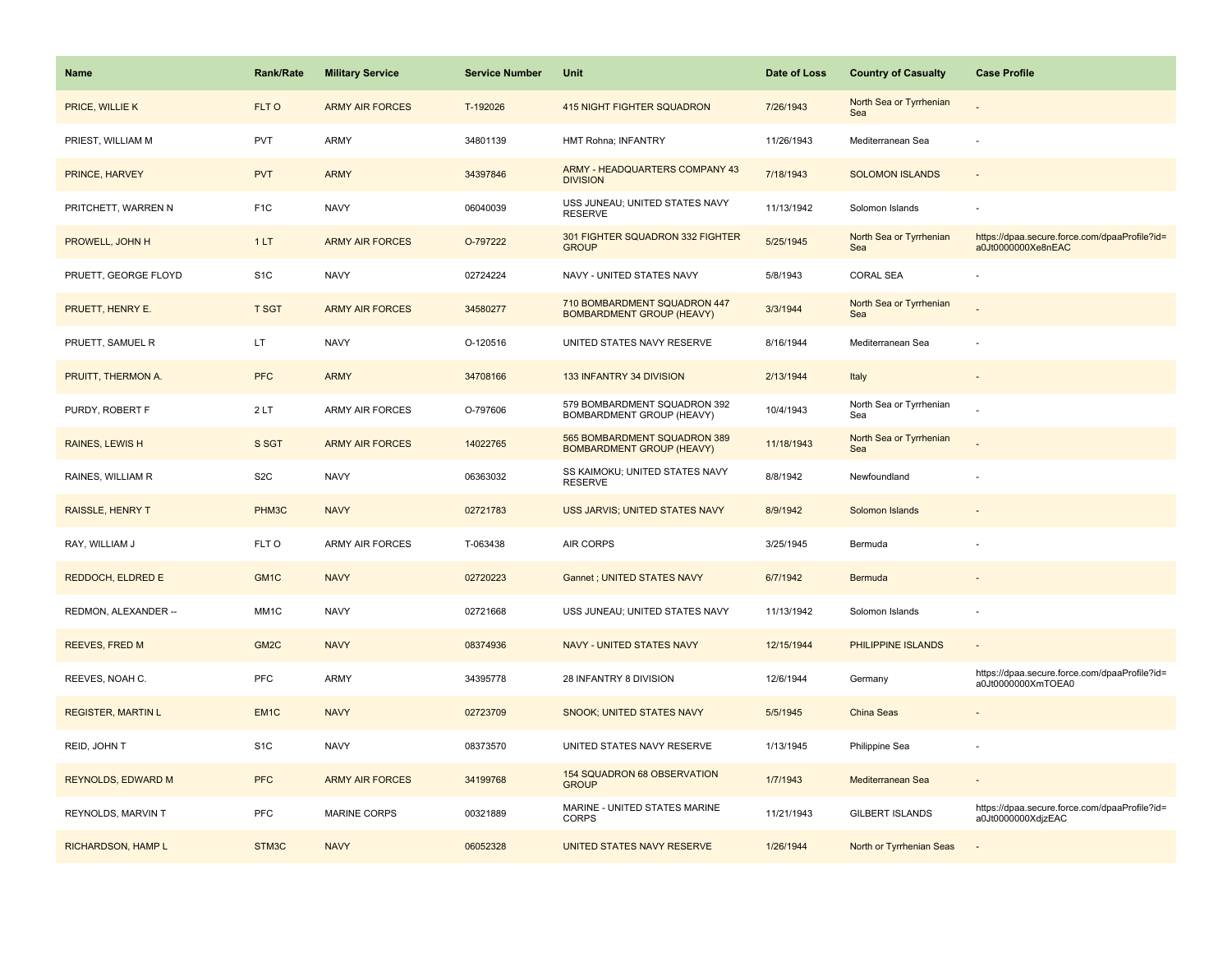| <b>Name</b>              | <b>Rank/Rate</b>  | <b>Military Service</b> | <b>Service Number</b> | Unit                                                             | Date of Loss | <b>Country of Casualty</b>                             | <b>Case Profile</b>                                                 |
|--------------------------|-------------------|-------------------------|-----------------------|------------------------------------------------------------------|--------------|--------------------------------------------------------|---------------------------------------------------------------------|
| RIDDLEHOOVER, JOYCE C    | T SGT             | <b>ARMY AIR FORCES</b>  | 34338322              | 710 BOMBARDMENT SQUADRON 447<br>BOMBARDMENT GROUP (HEAVY)        | 3/3/1944     | Germany                                                |                                                                     |
| RIDGEWAY, ARLIN L        | EM <sub>1C</sub>  | <b>NAVY</b>             | 02725075              | SHARK (SS-314); UNITED STATES NAVY                               | 10/24/1944   | <b>China Seas</b>                                      |                                                                     |
| RILEY, ARTHUR C          | TEC <sub>5</sub>  | <b>ARMY</b>             | 14043687              | 302 ENGINEERS COMBAT BATTALION 77<br><b>DIVISION</b>             | 10/8/1944    | Marianas Islands                                       |                                                                     |
| <b>RILEY, DANIEL W</b>   | ST <sub>1</sub> C | <b>COAST GUARD</b>      | 00226571              | CGC BEDLOE; COAST GUARD - UNITED<br><b>STATES COAST GUARD</b>    | 9/14/1944    | <b>Cape Hatteras</b>                                   |                                                                     |
| RILEY, EUGENE W          | RM <sub>2</sub> C | <b>NAVY</b>             | 02725673              | USS HAZELWOOD; UNITED STATES<br><b>NAVY</b>                      | 4/29/1945    | Japan                                                  |                                                                     |
| RITCH, WALLACE --        | 1 SGT             | <b>ARMY</b>             | 06970037              | 504 PARACHUTE 82 AIRBORNE DIVISION                               | 7/11/1943    | <b>Sicily</b>                                          |                                                                     |
| RIVERS, JEWEL A          | <b>SGT</b>        | <b>ARMY AIR FORCES</b>  | 34916756              | 400 BOMBARDMENT SQUADRON 90<br>BOMBARDMENT GROUP (HEAVY)         | 11/19/1944   | Philippine Sea                                         | https://dpaa.secure.force.com/dpaaProfile?id=<br>a0Jt0000000XerBEAS |
| <b>ROBBINS, JACK E</b>   | S SGT             | <b>ARMY AIR FORCES</b>  | 14135596              | 831 BOMBARDMENT SQUADRON 485<br><b>BOMBARDMENT GROUP (HEAVY)</b> | 6/23/1944    | Rumania                                                | https://dpaa.secure.force.com/dpaaProfile?id=<br>a0Jt000001EhlxEEAV |
| ROBERSON, ERNEST R       | PFC               | <b>ARMY</b>             | 34824060              | 413 INFANTRY 104 DIVISION                                        | 3/21/1945    | Czechoslovakia                                         | https://dpaa.secure.force.com/dpaaProfile?id=<br>a0Jt0000000XexiEAC |
| <b>ROBERTS, HAL E</b>    | <b>CPL</b>        | <b>ARMY AIR FORCES</b>  | 34812243              | 1 AIR TRANSPORT SQUADRON                                         | 7/14/1945    | <b>Burma</b>                                           | https://dpaa.secure.force.com/dpaaProfile?id=<br>a0Jt0000000XdmbEAC |
| ROBERTS, JOHN Q          | <b>ENS</b>        | <b>NAVY</b>             | O-098666              | UNITED STATES NAVY RESERVE                                       | 6/4/1942     | Midway Island                                          |                                                                     |
| ROBERTS, LEWIS --        | <b>PVT</b>        | <b>ARMY</b>             | 34705230              | 306 QUARTERMASTER BATTALION                                      | 4/28/1944    | <b>English Channel</b>                                 |                                                                     |
| ROBERTS, LYLE T          | <b>PVT</b>        | <b>ARMY</b>             | 34339474              | 319 INFANTRY 80 DIVISION                                         | 2/22/1946    | Germany                                                |                                                                     |
| ROBERTS, MARZELL NMI     | <b>PFC</b>        | <b>ARMY</b>             | 34916444              | SS Leopoldville; 262 INFANTRY 66<br><b>DIVISION</b>              | 12/24/1944   | <b>English Channel</b>                                 |                                                                     |
| ROBERTS, WILLIAM FRANCIS | S <sub>2</sub> C  | <b>NAVY</b>             | 02724185              | USS Arizona; UNITED STATES NAVY                                  | 12/7/1941    | Hawaiian Islands                                       | https://dpaa.secure.force.com/dpaaProfile?id=<br>a0Jt00000004rSSEAY |
| ROBERTSON, DAVID L       | S SGT             | <b>ARMY AIR FORCES</b>  | 14005302              | <b>AIR CORPS</b>                                                 | 2/5/1944     | <b>British Isles</b>                                   |                                                                     |
| ROBERTSON, HARRY SOLON   | <b>PFC</b>        | <b>MARINE CORPS</b>     | 00809369              | MARINE - UNITED STATES MARINE<br><b>CORPS</b>                    | 7/31/1944    | Marianas Islands                                       |                                                                     |
| <b>ROBINSON, CECIL M</b> | S <sub>1C</sub>   | <b>NAVY</b>             | 06042153              | UNITED STATES NAVY RESERVE                                       | 5/4/1943     | <b>Atlantic Ocean: North</b><br><b>American Waters</b> |                                                                     |
| ROBINSON, DORMAN G       | CPL               | ARMY AIR FORCES         | 34803464              | 373 BOMBARDMENT SQUADRON 308<br>BOMBARDMENT GROUP (HEAVY)        | 3/23/1946    | China                                                  |                                                                     |
| ROBINSON, GEORGE         | GM <sub>2</sub> C | <b>NAVY</b>             | 02724652              | <b>NAVY - UNITED STATES NAVY</b>                                 | 11/10/1944   | <b>ADMIRALTY ISLANDS</b>                               | https://dpaa.secure.force.com/dpaaProfile?id=<br>a0Jt0000000Xh8fEAC |
| ROBINSON, JOHNNIE --     | S <sub>2</sub> C  | <b>NAVY</b>             | 02731152              | Drexler; UNITED STATES NAVY RESERVE                              | 5/28/1945    | Japan                                                  |                                                                     |
| <b>ROBINTON, ROY</b>     | <b>MAJ</b>        | <b>MARINE CORPS</b>     | O-005409              | MARINE - UNITED STATES MARINE<br><b>CORPS</b>                    | 1/13/1945    | Formosa                                                |                                                                     |
| RODGERS, WALTER C        | S <sub>1</sub> C  | <b>NAVY</b>             | 06052701              | UNITED STATES NAVY RESERVE                                       | 11/12/1943   | North Atlantic Ocean                                   |                                                                     |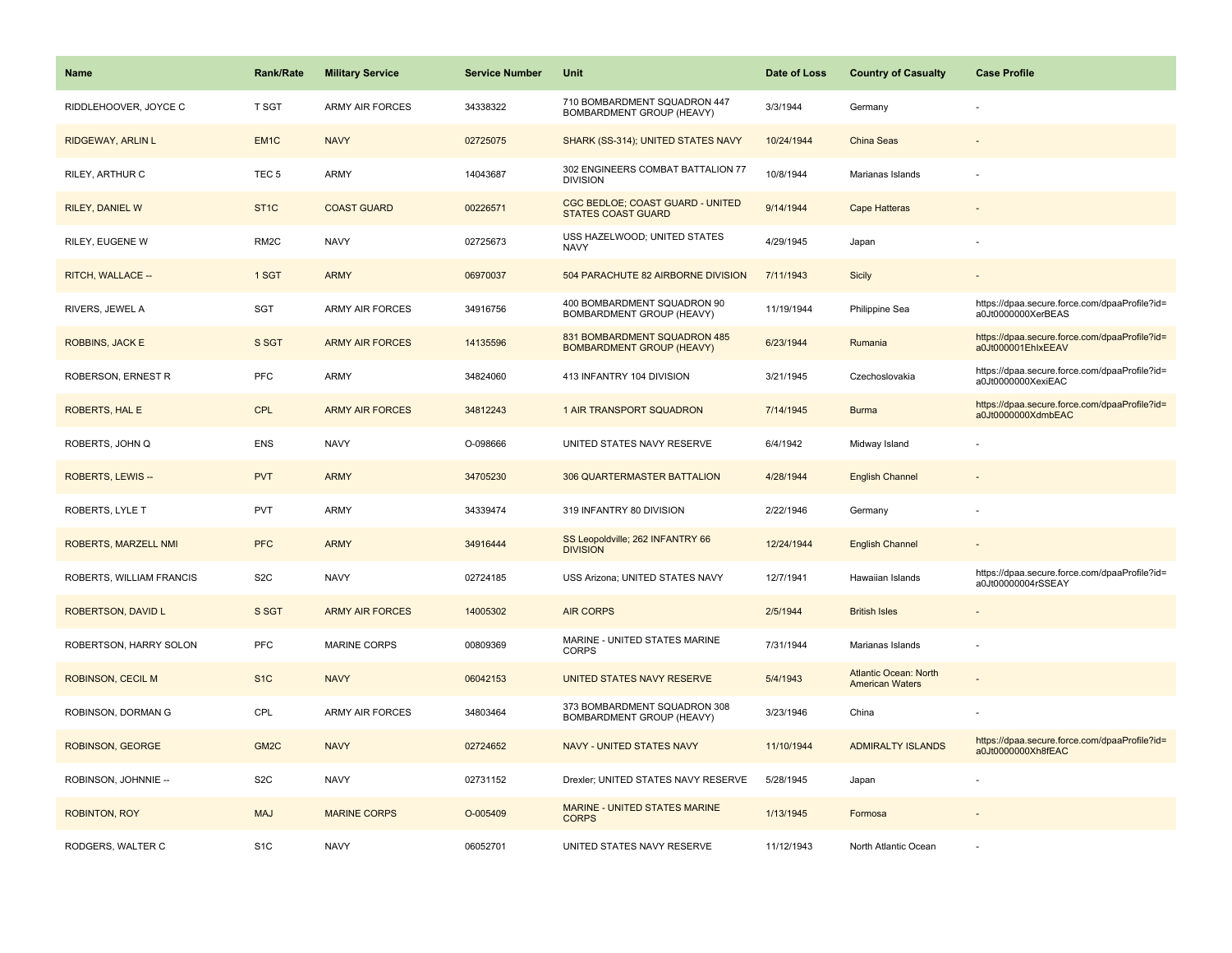| <b>Name</b>                 | <b>Rank/Rate</b>   | <b>Military Service</b> | <b>Service Number</b> | Unit                                                                       | Date of Loss | <b>Country of Casualty</b>       | <b>Case Profile</b>                                                 |
|-----------------------------|--------------------|-------------------------|-----------------------|----------------------------------------------------------------------------|--------------|----------------------------------|---------------------------------------------------------------------|
| ROGERS, HENRY --            | <b>PFC</b>         | <b>ARMY</b>             | 34228062              | 3272 QUARTERMASTER SERVICES<br><b>COMPANY</b>                              | 3/10/1944    | North Sea or Tyrrhenian<br>Sea   |                                                                     |
| ROGERS, THOMAS SPURGEON     | <b>CWT</b>         | <b>NAVY</b>             | 01840373              | USS Arizona; UNITED STATES NAVY                                            | 12/7/1941    | Hawaiian Islands                 | https://dpaa.secure.force.com/dpaaProfile?id=<br>a0Jt000000mq9AzEAI |
| ROTH, DANIEL M.             | 2LT                | <b>ARMY AIR FORCES</b>  | O-807315              | 392 BOMBARDMENT SQUADRON 30<br><b>BOMBARDMENT GROUP (HEAVY)</b>            | 12/21/1943   | <b>Marshall Islands</b>          |                                                                     |
| ROUTON, PELLAM C            | EM2C               | <b>NAVY</b>             | 02725756              | DORADO; UNITED STATES NAVY                                                 | 10/13/1943   | Panama                           |                                                                     |
| ROWE, CLARIS V              | RM3C               | <b>NAVY</b>             | 08376185              | NAVY - UNITED STATES NAVY RESERVE                                          | 12/21/1944   | PHILIPPINE ISLANDS               |                                                                     |
| ROZZELLE, JOHN T            | S <sub>1</sub> C   | <b>NAVY</b>             | 08384967              | SAMUEL B. ROBERTS; UNITED STATES<br>NAVY RESERVE                           | 10/25/1944   | Philippine Islands               |                                                                     |
| RUDDY, HARRY L              | S <sub>1</sub> C   | <b>NAVY</b>             | 08387057              | NAVY - UNITED STATES NAVY RESERVE                                          | 4/12/1945    | <b>CHINA SEAS</b>                |                                                                     |
| RUSHING, CLEO --            | <b>PVT</b>         | ARMY                    | 34812939              | 709 TANK BATTALION                                                         | 7/27/1944    | France                           |                                                                     |
| RUSHING, JOSEPH T           | <b>ACRM</b>        | <b>NAVY</b>             | 02721896              | <b>UNITED STATES NAVY</b>                                                  | 9/21/1944    | <b>Atlantic Ocean</b>            |                                                                     |
| RUSSELL, ALPHONSE C.        | 1 SGT              | <b>ARMY AIR FORCES</b>  | 34100484              | ARMY AIR FORCE                                                             | 8/19/1944    | Burma                            |                                                                     |
| <b>RUSSELL, JAMES E</b>     | MOMM <sub>2C</sub> | <b>NAVY</b>             | 06455689              | UNITED STATES NAVY RESERVE                                                 | 11/30/1945   | Alaska                           |                                                                     |
| RUSSELL, NORMAN L           | LT /JG/            | <b>NAVY</b>             | O-162098              | NAVY - UNITED STATES NAVY RESERVE                                          | 12/21/1944   | PHILIPPINE ISLANDS               |                                                                     |
| RUSSELL, SAMUEL J           | 2LT                | <b>ARMY AIR FORCES</b>  | O-789517              | B-17E; 92 BOMBARDMENT GROUP<br>(HEAVY), 326 BOMBARDMENT<br><b>SQUADRON</b> | 9/6/1942     | <b>English Channel</b>           |                                                                     |
| RUTLAND, JOSEPH G           | SC <sub>1</sub> C  | <b>NAVY</b>             | 02726222              | UNITED STATES NAVY                                                         | 6/21/1945    | Ryukyus Islands                  |                                                                     |
| <b>SAMS, WILLIAM ROBERT</b> | <b>PFC</b>         | <b>MARINE CORPS</b>     | 458247                | <b>MARINE - UNITED STATES MARINE</b><br><b>CORPS</b>                       | 11/20/1943   | <b>Gilbert Islands</b>           | https://dpaa.secure.force.com/dpaaProfile?id=<br>a0Jt0000000XlroEAC |
| SANDERS, JOHN L             | STM1C              | <b>NAVY</b>             | 08379927              | PGM-18; UNITED STATES NAVY<br><b>RESERVE</b>                               | 4/8/1945     | Central/South Pacific<br>Theater |                                                                     |
| <b>SANDERS, ROBERT LEE</b>  | <b>PFC</b>         | <b>MARINE CORPS</b>     | 00515126              | MARINE - UNITED STATES MARINE<br><b>CORPS</b>                              | 11/20/1943   | <b>GILBERT ISLANDS</b>           | https://dpaa.secure.force.com/dpaaProfile?id=<br>a0Jt0000000XlouEAC |
| SANFORD, GEORGE E           | STM2C              | <b>NAVY</b>             | 02722413              | Pollux; UNITED STATES NAVY                                                 | 2/18/1942    | Newfoundland                     |                                                                     |
| SANFORD, ISAAC N            | 2LT                | <b>ARMY AIR FORCES</b>  | O-862946              | 303 BOMBARDMENT GROUP (HEAVY),<br>360 BOMBARDMENT SQUADRON                 | 8/27/1944    | <b>Denmark</b>                   |                                                                     |
| SANFORD, THOMAS STEGER      | F3C                | <b>NAVY</b>             | 02724170              | USS Arizona; UNITED STATES NAVY                                            | 12/7/1941    | Hawaiian Islands                 | https://dpaa.secure.force.com/dpaaProfile?id=<br>a0Jt00000004ougEAA |
| <b>SARGENT, WILLIAM L</b>   | ARM3C              | <b>NAVY</b>             | 02729059              | <b>UNITED STATES NAVY</b>                                                  | 2/27/1945    | <b>Marshall Islands</b>          |                                                                     |
| SAUNDERS, EARL H            | MM <sub>1</sub> C  | <b>NAVY</b>             | 02722629              | Leary; UNITED STATES NAVY                                                  | 12/24/1943   | North Atlantic Ocean             |                                                                     |
| SAVIKKO, ALBERT H           | LT /JG/            | <b>NAVY</b>             | O-240722              | NAVY - UNITED STATES NAVY RESERVE                                          | 5/1/1944     | <b>PACIFIC OCEAN</b>             |                                                                     |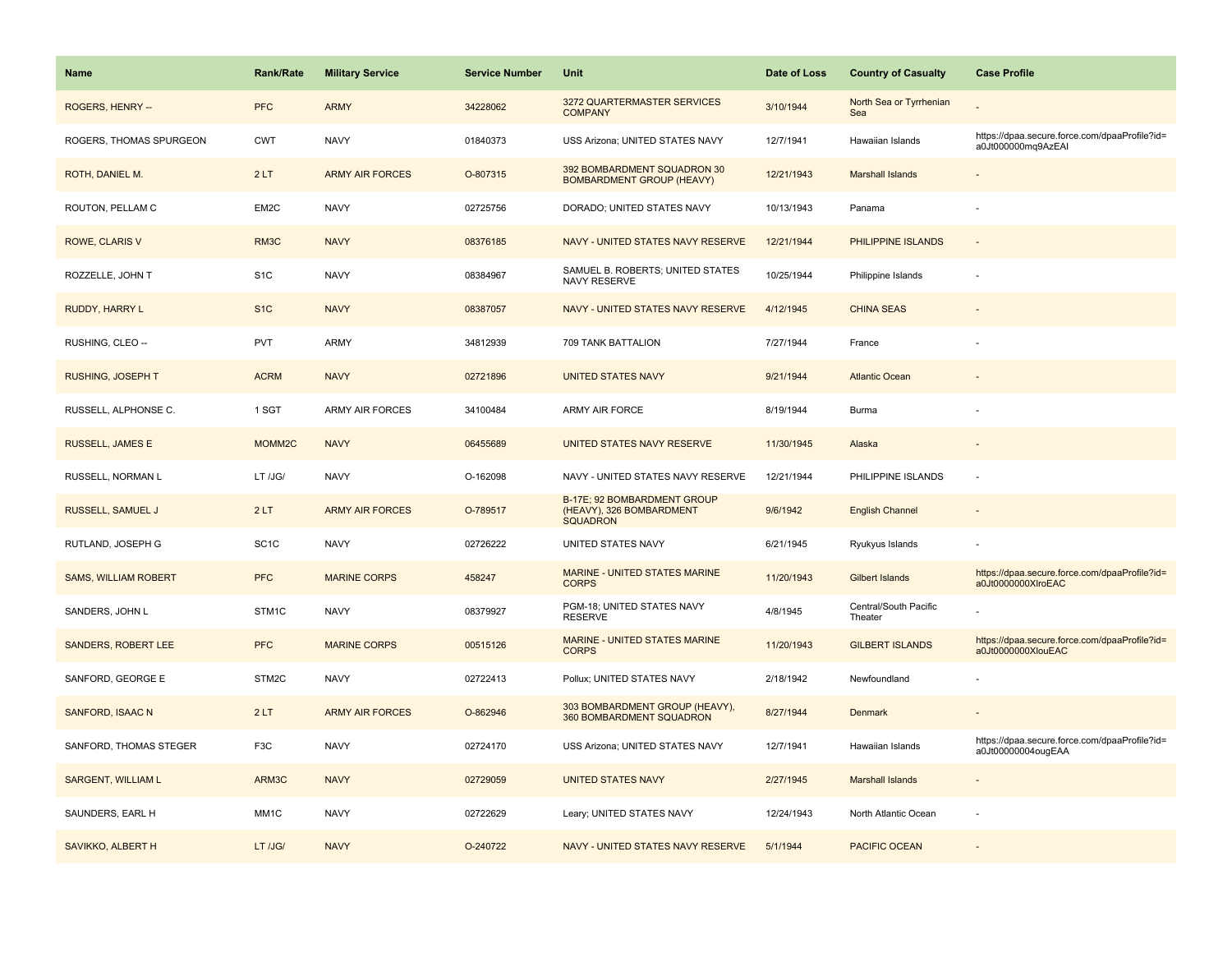| <b>Name</b>              | <b>Rank/Rate</b>   | <b>Military Service</b> | <b>Service Number</b> | Unit                                                                  | Date of Loss | <b>Country of Casualty</b>                             | <b>Case Profile</b>                                                 |
|--------------------------|--------------------|-------------------------|-----------------------|-----------------------------------------------------------------------|--------------|--------------------------------------------------------|---------------------------------------------------------------------|
| SCALES, WALLACE F        | S <sub>1</sub> C   | <b>NAVY</b>             | 02725668              | USS VINCENNES; UNITED STATES NAVY                                     | 8/9/1942     | Solomon Islands                                        |                                                                     |
| <b>SCOGGINS, MILLARD</b> | SM <sub>2</sub> C  | <b>NAVY</b>             | 02729058              | <b>NAVY - UNITED STATES NAVY</b>                                      | 7/30/1945    | <b>PHILIPPINE SEA</b>                                  |                                                                     |
| SCOTT, CURTIS M          | S <sub>1</sub> C   | <b>NAVY</b>             | 06042980              | Indianapolis; UNITED STATES NAVY<br><b>RESERVE</b>                    | 7/30/1945    | Philippine Sea                                         | https://dpaa.secure.force.com/dpaaProfile?id=<br>a0Jt0000000QrdhEAC |
| <b>SCOTT, JOHN C</b>     | MM <sub>2C</sub>   | <b>NAVY</b>             | 02724366              | <b>Buck; UNITED STATES NAVY</b>                                       | 10/9/1943    | North or Tyrrhenian Seas                               |                                                                     |
| SEARS, WALTER L          | STM3C              | <b>NAVY</b>             | 02728767              | USS JOHN PENN; UNITED STATES NAVY                                     | 8/13/1943    | Solomon Islands                                        |                                                                     |
| <b>SELF, HARRY W</b>     | 2LT                | <b>ARMY AIR FORCES</b>  | O-674804              | 613 BOMBARDMENT SQUADRON 401<br><b>BOMBARDMENT GROUP (HEAVY)</b>      | 12/31/1943   | <b>English Channel</b>                                 |                                                                     |
| SELF, LEROY L            | 2LT                | ARMY AIR FORCES         | O-732674              | 527 BOMBARDMENT SQUADRON 379<br>BOMBARDMENT GROUP (HEAVY)             | 6/11/1943    | North Sea or Tyrrhenian<br>Sea                         |                                                                     |
| SESSIONS, JOHNNIE C      | PTR <sub>2</sub> C | <b>NAVY</b>             | 02721752              | Langley; UNITED STATES NAVY                                           | 3/1/1942     | <b>Indian Ocean</b>                                    |                                                                     |
| SHEARS, WILSON --        | <b>PVT</b>         | ARMY                    | 34227071              | 3272 QUARTERMASTER SERVICES<br><b>COMPANY</b>                         | 3/10/1944    | North Sea or Tyrrhenian<br>Sea                         |                                                                     |
| SHELL, OSCAR L           | <b>PVT</b>         | <b>ARMY</b>             | 34228111              | 3272 QUARTERMASTER SERVICES<br><b>COMPANY</b>                         | 3/10/1944    | North Sea or Tyrrhenian<br>Sea                         |                                                                     |
| SHELTON, VAN LEWIS       | <b>ACMM</b>        | <b>NAVY</b>             | 2716605               | UNITED STATES NAVY                                                    | 2/24/1942    | Celebes                                                |                                                                     |
| SHEPARD, JW              | FLT O              | <b>ARMY AIR FORCES</b>  | T-127626              | 736 BOMBARDMENT SQUADRON 454<br><b>BOMBARDMENT GROUP (HEAVY)</b>      | 2/14/1945    | Austria                                                |                                                                     |
| SHEPPARD, LISTON S       | S <sub>2</sub> C   | <b>NAVY</b>             | 02727250              | USS VINCENNES; UNITED STATES NAVY                                     | 8/9/1942     | Solomon Islands                                        |                                                                     |
| SHIELDS, TAYLOR J        | RM <sub>2</sub> C  | <b>NAVY</b>             | 02721847              | Langley; UNITED STATES NAVY                                           | 3/1/1942     | <b>Coral Sea</b>                                       |                                                                     |
| SHOOK, CLAUDE A          | F <sub>1</sub> C   | <b>NAVY</b>             | 02724010              | USS VINCENNES; UNITED STATES NAVY                                     | 8/9/1942     | Solomon Islands                                        |                                                                     |
| SHOTTS, SB               | S <sub>2</sub> C   | <b>NAVY</b>             | 02727341              | <b>UNITED STATES NAVY</b>                                             | 4/3/1942     | <b>Atlantic Ocean: North</b><br><b>American Waters</b> |                                                                     |
| SIKES, JOE H             | <b>SGT</b>         | ARMY AIR FORCES         | 06386668              | ARISAN MARU; HEADQUARTERS<br>SQUADRON 19 BOMBARDMENT GROUP<br>(HEAVY) | 10/24/1944   | China Seas                                             |                                                                     |
| SIMS, DARIUS A           | F <sub>2C</sub>    | <b>NAVY</b>             | 06051163              | USS GWIN; UNITED STATES NAVY<br><b>RESERVE</b>                        | 7/13/1943    | Solomon Islands                                        |                                                                     |
| SIMS, THOMAS E           | S <sub>1</sub> C   | <b>NAVY</b>             | 06042784              | USS HELENA; UNITED STATES NAVY<br><b>RESERVE</b>                      | 7/6/1943     | Solomon Islands                                        |                                                                     |
| SISK, ERSKIN W.          | Pfc                | <b>ARMY</b>             | 6252256               | <b>31 INFANTRY REGIMENT</b>                                           | 4/9/1942     | <b>Philippine Islands</b>                              |                                                                     |
| SISSON, WILLIAM T        | LT                 | <b>NAVY</b>             | O-083357              | UNITED STATES NAVY                                                    | 4/6/1944     | Atlantic Ocean                                         |                                                                     |
| SIZEMORE, STANLEY L      | P C                | <b>NAVY</b>             | 00098916              | USS GEORGE F ELLIOTT; UNITED<br><b>STATES NAVY</b>                    | 8/8/1942     | Solomon Islands                                        |                                                                     |
| SMITH, BILLY H           | S SGT              | ARMY AIR FORCES         | 14045496              | 71 BOMBARDMENT SQUADRON 38<br>BOMBARDMENT GROUP (MEDIUM)              | 3/20/1943    | New Guinea                                             |                                                                     |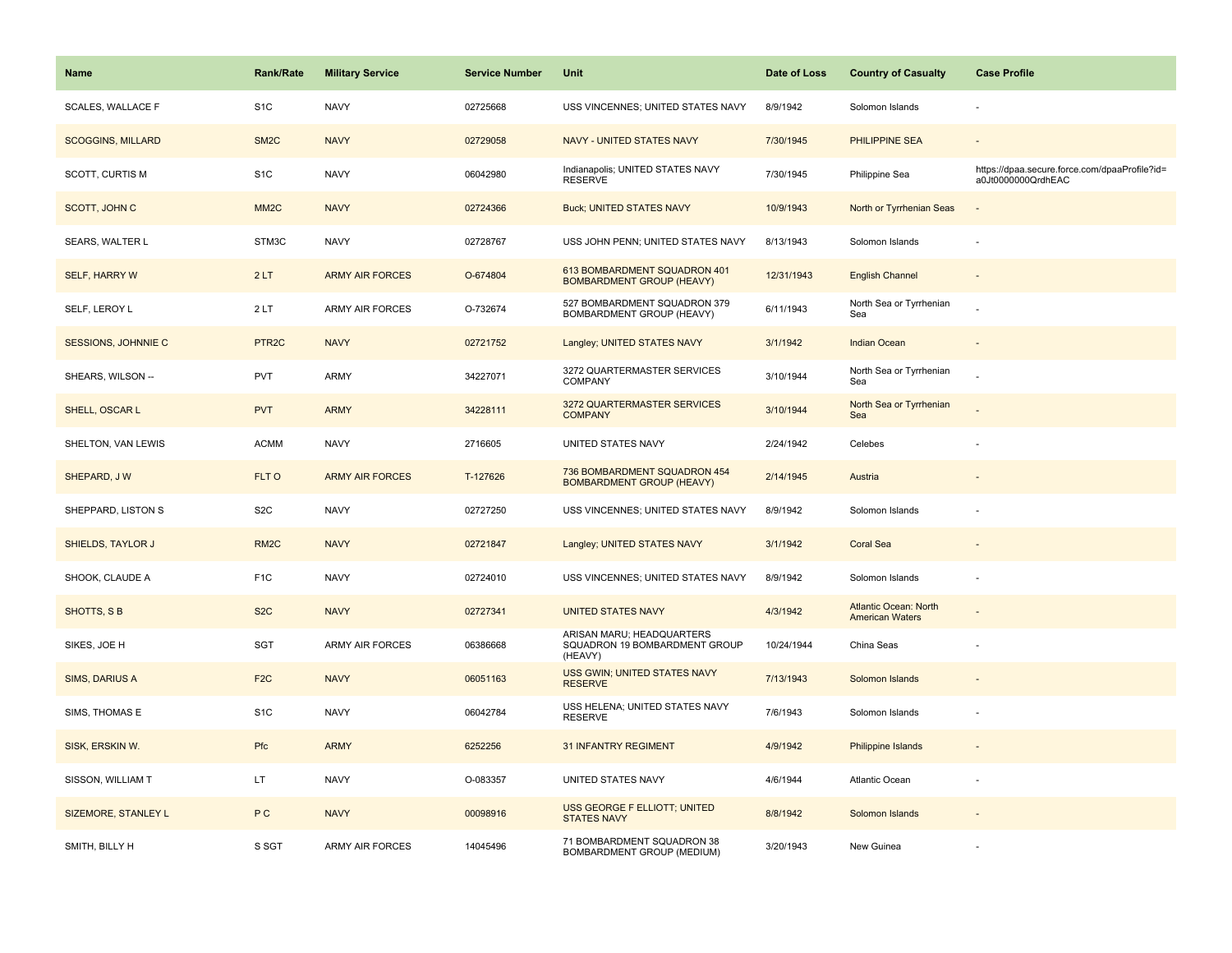| Name                | <b>Rank/Rate</b>  | <b>Military Service</b> | <b>Service Number</b> | Unit                                                          | Date of Loss | <b>Country of Casualty</b>               | <b>Case Profile</b>                                                 |
|---------------------|-------------------|-------------------------|-----------------------|---------------------------------------------------------------|--------------|------------------------------------------|---------------------------------------------------------------------|
| SMITH, BOYD --      | <b>PFC</b>        | <b>ARMY</b>             | 34396460              | 7 INFANTRY 3 DIVISION                                         | 2/29/1944    | Italy                                    |                                                                     |
| SMITH, CLYDE --     | STM2C             | <b>NAVY</b>             | 02727879              | USS QUINCY; UNITED STATES NAVY                                | 8/9/1942     | Solomon Islands                          | $\sim$                                                              |
| SMITH, DONELL F     | SC <sub>1</sub> C | <b>NAVY</b>             | 02722834              | Leary; UNITED STATES NAVY                                     | 12/24/1943   | North Atlantic Ocean                     |                                                                     |
| SMITH, ENOS E       | MM3C              | <b>NAVY</b>             | 06047996              | Mc Kean; UNITED STATES NAVY<br><b>RESERVE</b>                 | 11/17/1943   | Solomon Islands                          |                                                                     |
| SMITH, FRANKIE --   | <b>PVT</b>        | <b>ARMY</b>             | 34227094              | 3272 QUARTERMASTER SERVICES<br><b>COMPANY</b>                 | 3/10/1944    | North Sea or Tyrrhenian<br>Sea           |                                                                     |
| SMITH, HERMAN E     | TEC <sub>5</sub>  | <b>ARMY</b>             | 34704278              | HMT Rohna; 853 ENGINEERS BATTALION<br>(AVIATION)              | 11/27/1943   | Mediterranean Sea                        |                                                                     |
| SMITH, HOWARD P     | S <sub>1</sub> C  | <b>NAVY</b>             | 06042084              | <b>SS RICHARD BLAND; UNITED STATES</b><br><b>NAVY RESERVE</b> | 3/10/1943    | Iceland                                  | $\overline{\phantom{a}}$                                            |
| SMITH, HOYT G       | RDM3C             | <b>NAVY</b>             | 08380104              | NAVY - UNITED STATES NAVY RESERVE                             | 10/29/1944   | RYUKYUS ISLANDS                          | ÷.                                                                  |
| SMITH, ISAAC J      | STM <sub>2C</sub> | <b>NAVY</b>             | 02728500              | Brownson; UNITED STATES NAVY                                  | 12/26/1943   | New Britain Island                       |                                                                     |
| SMITH, JAKE W       | S <sub>1</sub> C  | <b>NAVY</b>             | 09755649              | Mount Hood; UNITED STATES NAVY<br><b>RESERVE</b>              | 11/10/1944   | Admiralty Islands                        | https://dpaa.secure.force.com/dpaaProfile?id=<br>a0Jt0000000XhDkEAK |
| SMITH, JAMES C.     | <b>LTJG</b>       | <b>NAVY</b>             | O-086240              | USS SARATOGA; UNITED STATES NAVY<br><b>RESERVE</b>            | 8/24/1942    |                                          |                                                                     |
| SMITH, JAMES H      | STM2C             | <b>NAVY</b>             | 09334902              | UNITED STATES NAVY RESERVE                                    | 4/23/1945    | Atlantic Ocean: North<br>American Waters |                                                                     |
| SMITH, JIM DILLEHAY | S <sub>2</sub> C  | <b>NAVY</b>             | 06042314              | UNITED STATES NAVY RESERVE                                    | 10/5/1942    | Pacific Ocean                            |                                                                     |
| SMITH, JOHN B       | S <sub>1</sub> C  | <b>NAVY</b>             | 08386981              | Mount Hood; UNITED STATES NAVY<br><b>RESERVE</b>              | 11/10/1944   | Admiralty Islands                        | https://dpaa.secure.force.com/dpaaProfile?id=<br>a0Jt0000000XhDpEAK |
| SMITH, JOHN F       | S <sub>1C</sub>   | <b>NAVY</b>             | 06044217              | UNITED STATES NAVY RESERVE                                    | 3/9/1943     | <b>Baltic Sea</b>                        | $\overline{\phantom{a}}$                                            |
| SMITH, JOHN S       | 2NDLT             | <b>ARMY</b>             | O-398762              | ARMY - 60 COAST ARTILLERY<br><b>REGIMENT</b>                  | 12/15/1944   | PHILIPPINE ISLANDS                       | ÷,                                                                  |
| SMITH, JOSEPH C     | CPL               | <b>ARMY AIR FORCES</b>  | 14171058              | <b>HMT Rohna; AIR CORPS</b>                                   | 11/26/1943   | Mediterranean Sea                        |                                                                     |
| SMITH, KENNETH H    | SGT               | ARMY AIR FORCES         | 06924221              | AIR CORPS                                                     | 5/7/1942     | Philippine Islands                       | ÷,                                                                  |
| SMITH, LEON C       | MOMM2C            | <b>NAVY</b>             | 02722305              | CAPELIN; UNITED STATES NAVY                                   | 12/15/1943   | Celebes                                  |                                                                     |
| SMITH, MARCUS M     | S <sub>2</sub> C  | <b>NAVY</b>             | 02723488              | Pillsbury; UNITED STATES NAVY                                 | 3/1/1942     | Indian Ocean                             |                                                                     |
| SMITH, ORIEN J      | BM <sub>2</sub> C | <b>NAVY</b>             | 02725217              | Halligan; UNITED STATES NAVY                                  | 3/26/1945    | Japan                                    | $\sim$                                                              |
| SMITH, PERCEY --    | <b>PVT</b>        | <b>ARMY</b>             | 19050425              | SHINYO MARU; 31 INFANTRY REGIMENT                             | 9/7/1944     | Philippine Islands                       |                                                                     |
| SMITH, WALTER L     | CPL               | <b>ARMY AIR FORCES</b>  | 34339838              | 1347 ARMY AIR FORCE BASE UNIT                                 | 7/8/1945     | China                                    |                                                                     |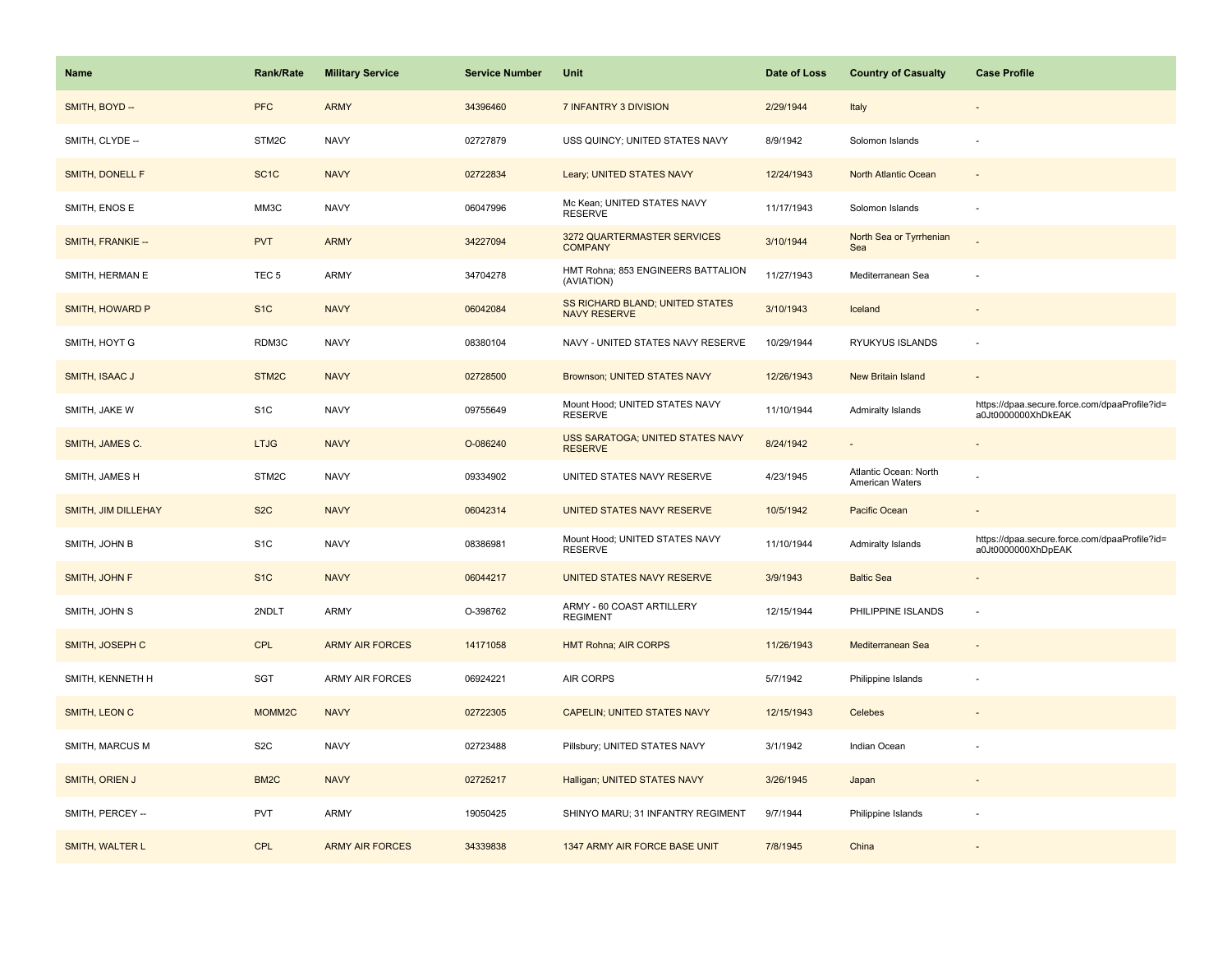| <b>Name</b>                  | <b>Rank/Rate</b>  | <b>Military Service</b> | <b>Service Number</b> | <b>Unit</b>                                                             | Date of Loss | <b>Country of Casualty</b> | <b>Case Profile</b>                                                 |
|------------------------------|-------------------|-------------------------|-----------------------|-------------------------------------------------------------------------|--------------|----------------------------|---------------------------------------------------------------------|
| SMITH, WALTER S.             | Col               | <b>ARMY AIR FORCES</b>  | O-183664              | HEADQUARTERS ARMY AIR FORCES                                            | 1/24/1943    | Puerto Rico                |                                                                     |
| SMITH, WILLIAM F             | S <sub>2</sub> C  | <b>NAVY</b>             | 06043897              | USS GWIN; UNITED STATES NAVY<br><b>RESERVE</b>                          | 7/13/1943    | Solomon Islands            |                                                                     |
| SMITH, WILLIAM HORACE        | S SGT             | <b>ARMY AIR FORCES</b>  | 14182140              | 862 BOMBARDMENT SQUADRON 493<br>BOMBARDMENT GROUP (HEAVY)               | 6/6/1944     | English Channel            |                                                                     |
| <b>SNEAD, CHARLES S</b>      | <b>LTJG</b>       | <b>NAVY</b>             | O-299539              | <b>USS HANCOCK (CV-19); UNITED STATES</b><br>NAVY RESERVE               | 1/16/1945    | China                      |                                                                     |
| SNIDER, JOHN ROBERT          | S <sub>1</sub> C  | <b>NAVY</b>             | 02726480              | UNITED STATES NAVY                                                      | 9/7/1943     | <b>Baltic Sea</b>          |                                                                     |
| SNOW, JOHNNIE M              | STM1C             | <b>NAVY</b>             | 06054066              | NAVY - UNITED STATES NAVY RESERVE                                       | 10/27/1944   | PHILIPPINE SEA             |                                                                     |
| SOMERVILLE, RICHARD V        | 2LT               | <b>ARMY AIR FORCES</b>  | O-727054              | 68 BOMBARDMENT SQUADRON 44<br>BOMBARDMENT GROUP (HEAVY)                 | 12/6/1942    | English Channel            |                                                                     |
| SOUTH, CHARLES BRAXTON       | S <sub>1</sub> C  | <b>NAVY</b>             | 02724174              | <b>USS Arizona; UNITED STATES NAVY</b>                                  | 12/7/1941    | Hawaiian Islands           | https://dpaa.secure.force.com/dpaaProfile?id=<br>a0Jt00000004qENEAY |
| SOUTHALL, W J                | 1st Lt            | <b>ARMY AIR FORCES</b>  | O-668661              | 60 BOMBARDMENT SQUADRON 39<br>BOMBARDMENT GROUP (VERY HEAVY)            | 4/15/1945    | Japan/Okinawa              |                                                                     |
| <b>SPARKMAN, HOWARD S</b>    | F <sub>2</sub> C  | <b>NAVY</b>             | 06047402              | <b>USS CHICAGO; UNITED STATES NAVY</b><br><b>RESERVE</b>                | 1/30/1943    | Solomon Islands            |                                                                     |
| SPARKS, CHARLES B            | COX               | <b>NAVY</b>             | 06048998              | Indianapolis; UNITED STATES NAVY<br><b>RESERVE</b>                      | 7/30/1945    | Philippine Sea             | https://dpaa.secure.force.com/dpaaProfile?id=<br>a0Jt0000000XmfZEAS |
| <b>SPEARS, OLLIE O</b>       | CM <sub>3</sub> C | <b>NAVY</b>             | 06044016              | NAVY - UNITED STATES NAVY RESERVE                                       | 3/19/1945    | <b>JAPAN</b>               |                                                                     |
| SPICER, A C                  | PVT               | <b>ARMY</b>             | 34977204              | 378 INFANTRY 95 DIVISION                                                | 12/12/1944   | Germany                    |                                                                     |
| SPRINGER, DUEY E             | <b>PVT</b>        | <b>ARMY AIR FORCES</b>  | 14026193              | ARISAN MARU; 17 BOMBARDMENT<br>SQUADRON 27 BOMBARDMENT GROUP<br>(LIGHT) | 10/24/1944   | China Seas                 |                                                                     |
| STANLEY, JAMES --            | ST3C              | <b>NAVY</b>             | 02726310              | Mc Kean; UNITED STATES NAVY                                             | 11/17/1943   | Solomon Islands            |                                                                     |
| <b>STAPLETON, ROY PIERCE</b> | WT1C              | <b>NAVY</b>             | 02719800              | <b>USS VINCENNES; UNITED STATES NAVY</b>                                | 8/9/1942     | Solomon Islands            |                                                                     |
| STARK, ALBERT KENNETH        | <b>PFC</b>        | <b>MARINE CORPS</b>     | 358810                | MARINE - UNITED STATES MARINE<br><b>CORPS</b>                           | 11/21/1943   | Gilbert Islands            | https://dpaa.secure.force.com/dpaaProfile?id=<br>a0Jt0000000XjPEEA0 |
| <b>STATON, JAMES C</b>       | RM3C              | <b>NAVY</b>             | 06041941              | USS CHEVALIER; UNITED STATES NAVY<br><b>RESERVE</b>                     | 10/6/1943    | Solomon Islands            |                                                                     |
| STEELE, AULTON --            | <b>PFC</b>        | <b>ARMY</b>             | 34813378              | 351 INFANTRY 88 DIVISION                                                | 10/26/1944   | Italy                      |                                                                     |
| STEELE, FRANK E              | <b>PVT</b>        | <b>ARMY</b>             | 34801682              | 141 INFANTRY 36 DIVISION                                                | 1/22/1944    | Italy                      |                                                                     |
| STEPHENS, WALTER B           | MM3C              | <b>NAVY</b>             | 02726858              | Buck; UNITED STATES NAVY                                                | 10/9/1943    | North or Tyrrhenian Seas   |                                                                     |
| <b>STEWART, THOMAS A</b>     | S <sub>2</sub> C  | <b>NAVY</b>             | 02735291              | NAVY - UNITED STATES NAVY RESERVE                                       | 7/30/1945    | <b>PHILIPPINE SEA</b>      | https://dpaa.secure.force.com/dpaaProfile?id=<br>a0Jt0000000XmgSEAS |
| STEWART, WILLIE C            | S <sub>2</sub> C  | <b>NAVY</b>             | 06041824              | SS L. J. DRAKE; UNITED STATES NAVY<br><b>RESERVE</b>                    | 7/27/1942    | Puerto Rico                |                                                                     |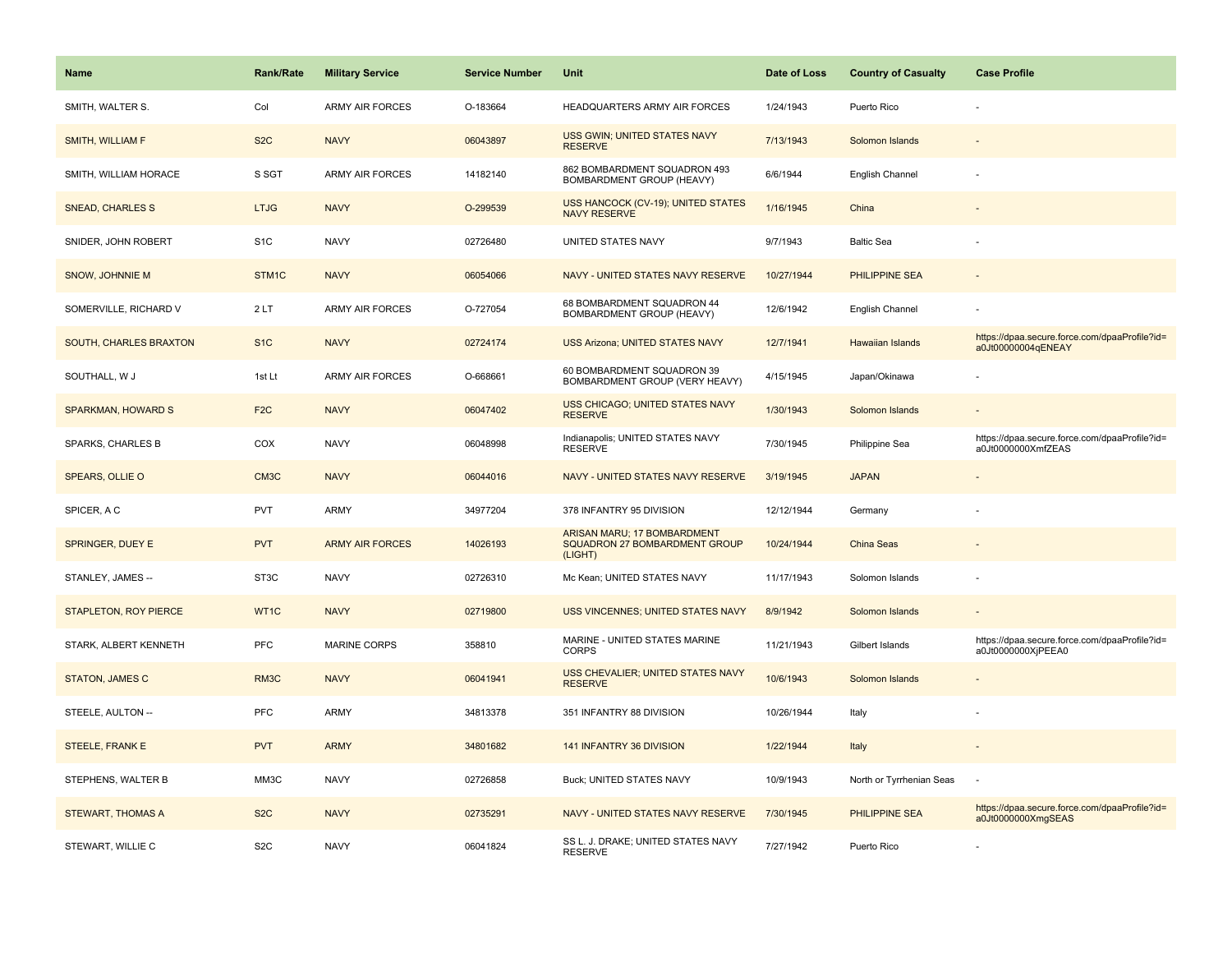| <b>Name</b>             | <b>Rank/Rate</b>  | <b>Military Service</b> | <b>Service Number</b> | Unit                                                             | Date of Loss | <b>Country of Casualty</b> | <b>Case Profile</b>                                                 |
|-------------------------|-------------------|-------------------------|-----------------------|------------------------------------------------------------------|--------------|----------------------------|---------------------------------------------------------------------|
| <b>STINSON, ADRON S</b> | S <sub>1</sub> C  | <b>NAVY</b>             | 02731294              | UNITED STATES NAVY RESERVE                                       | 10/13/1945   | Japan                      |                                                                     |
| STJOHN, JAMES G         | EM3c              | <b>NAVY</b>             | 02724262              | USS WASP; UNITED STATES NAVY                                     | 9/15/1942    | Solomon Islands            |                                                                     |
| STOCKMAN, ROBERT E      | S <sub>2</sub> C  | <b>NAVY</b>             | 02730323              | <b>GRAYBACK; UNITED STATES NAVY</b>                              | 3/28/1944    | China Seas                 |                                                                     |
| STODDARD, EDWARD I      | <b>LTJG</b>       | <b>NAVY</b>             | O-349270              | UNITED STATES NAVY RESERVE                                       | 2/21/1945    | Bonin & Volcano Islands    | $\sim$                                                              |
| STOKES, GEORGE F        | S SGT             | <b>ARMY AIR FORCES</b>  | 14067093              | 513 BOMBARDMENT SQUADRON 376<br><b>BOMBARDMENT GROUP (HEAVY)</b> | 10/24/1943   | Mediterranean Sea          |                                                                     |
| STOVALL, WILLIAM E      | S <sub>2</sub> C  | <b>NAVY</b>             | 08384969              | NAVY - UNITED STATES NAVY RESERVE                                | 10/25/1944   | PHILIPPINE ISLANDS         |                                                                     |
| STREICH, WARNER H       | <b>PVT</b>        | <b>ARMY</b>             | 39341130              | 126 INFANTRY 32 DIVISION                                         | 12/10/1944   | Philippine Islands         | $\overline{\phantom{a}}$                                            |
| STRICKLAND, G T         | S <sub>2</sub> C  | <b>NAVY</b>             | 09758243              | NAVY - UNITED STATES NAVY RESERVE                                | 7/30/1945    | PHILIPPINE SEA             | https://dpaa.secure.force.com/dpaaProfile?id=<br>a0Jt0000000XmVZEA0 |
| <b>STRICKLAND, HP</b>   | S <sub>2</sub> C  | <b>NAVY</b>             | 08383963              | MONAGHAN; UNITED STATES NAVY<br><b>RESERVE</b>                   | 12/18/1944   | <b>Philippine Sea</b>      |                                                                     |
| STRICKLAND, J M         | S <sub>2</sub> C  | <b>NAVY</b>             | 02731658              | MONAGHAN; UNITED STATES NAVY<br><b>RESERVE</b>                   | 12/18/1944   | Philippine Sea             |                                                                     |
| STUBBINS, JOSEPH B      | Ens               | <b>NAVY</b>             | O-085697              | S-26; UNITED STATES NAVY RESERVE                                 | 1/24/1942    | Pacific Ocean              |                                                                     |
| STUDDARDS, LONNIE P     | S <sub>2</sub> C  | <b>NAVY</b>             | 08738348              | UNITED STATES NAVY RESERVE                                       | 9/14/1944    | Bermuda                    |                                                                     |
| SUCHEY, STEVE W         | <b>PVT</b>        | <b>ARMY</b>             | 34197931              | ARMY - 2218 QUARTERMASTER TRUCK<br><b>COMPANY (AVIATION)</b>     | 7/15/1944    | <b>BRITISH ISLES</b>       |                                                                     |
| SWEENEY, PAUL R         | EM3C              | <b>NAVY</b>             | 04072481              | USS Peary; UNITED STATES NAVY                                    | 2/19/1942    | Australia                  | ÷,                                                                  |
| SWEETLAND, ROSS R       | S <sub>1C</sub>   | <b>NAVY</b>             | 08332366              | UNITED STATES NAVY RESERVE                                       | 5/13/1945    | Ryukyus Islands            | $\overline{\phantom{a}}$                                            |
| SWINEY, DAVID B         | S <sub>2</sub> C  | <b>NAVY</b>             | 02732793              | Drexler; UNITED STATES NAVY                                      | 5/28/1945    | Japan                      |                                                                     |
| <b>TALLEY, DEWELL E</b> | RM <sub>2</sub> C | <b>NAVY</b>             | 06054038              | NAVY - UNITED STATES NAVY RESERVE                                | 7/30/1945    | PHILIPPINE SEA             | https://dpaa.secure.force.com/dpaaProfile?id=<br>a0Jt0000000XmSuEAK |
| TALLEY, EDGAR P         | S <sub>2</sub> C  | <b>NAVY</b>             | 09755618              | NAVY - UNITED STATES NAVY RESERVE                                | 11/10/1944   | ADMIRALTY ISLANDS          | https://dpaa.secure.force.com/dpaaProfile?id=<br>a0Jt0000000XhOiEAK |
| TALLEY, MARLIN C        | <b>PFC</b>        | <b>ARMY</b>             | 34589730              | ARMY - 320 INFANTRY 35 DIVISION                                  | 7/12/1944    | <b>FRANCE</b>              |                                                                     |
| TANNER, WILLIAM J       | S <sub>1</sub> C  | <b>NAVY</b>             | 06058561              | NAVY - UNITED STATES NAVY RESERVE                                | 10/24/1944   | PHILIPPINE SEA             |                                                                     |
| TATUM, GERARD A         | <b>PFC</b>        | <b>ARMY</b>             | 34816046              | <b>549 PORT COMPANY</b>                                          | 10/2/1945    | Philippine Islands         | $\sim$                                                              |
| TAYLOR, DAN EDWARD      | F <sub>1</sub> C  | <b>NAVY</b>             | 02724321              | USS VIREO; UNITED STATES NAVY                                    | 10/15/1942   | Solomon Islands            |                                                                     |
| TAYLOR, JAMES CARLTON   | GM3C              | <b>NAVY</b>             | 02723376              | <b>UNITED STATES NAVY</b>                                        | 1/14/1942    | Pacific Ocean              |                                                                     |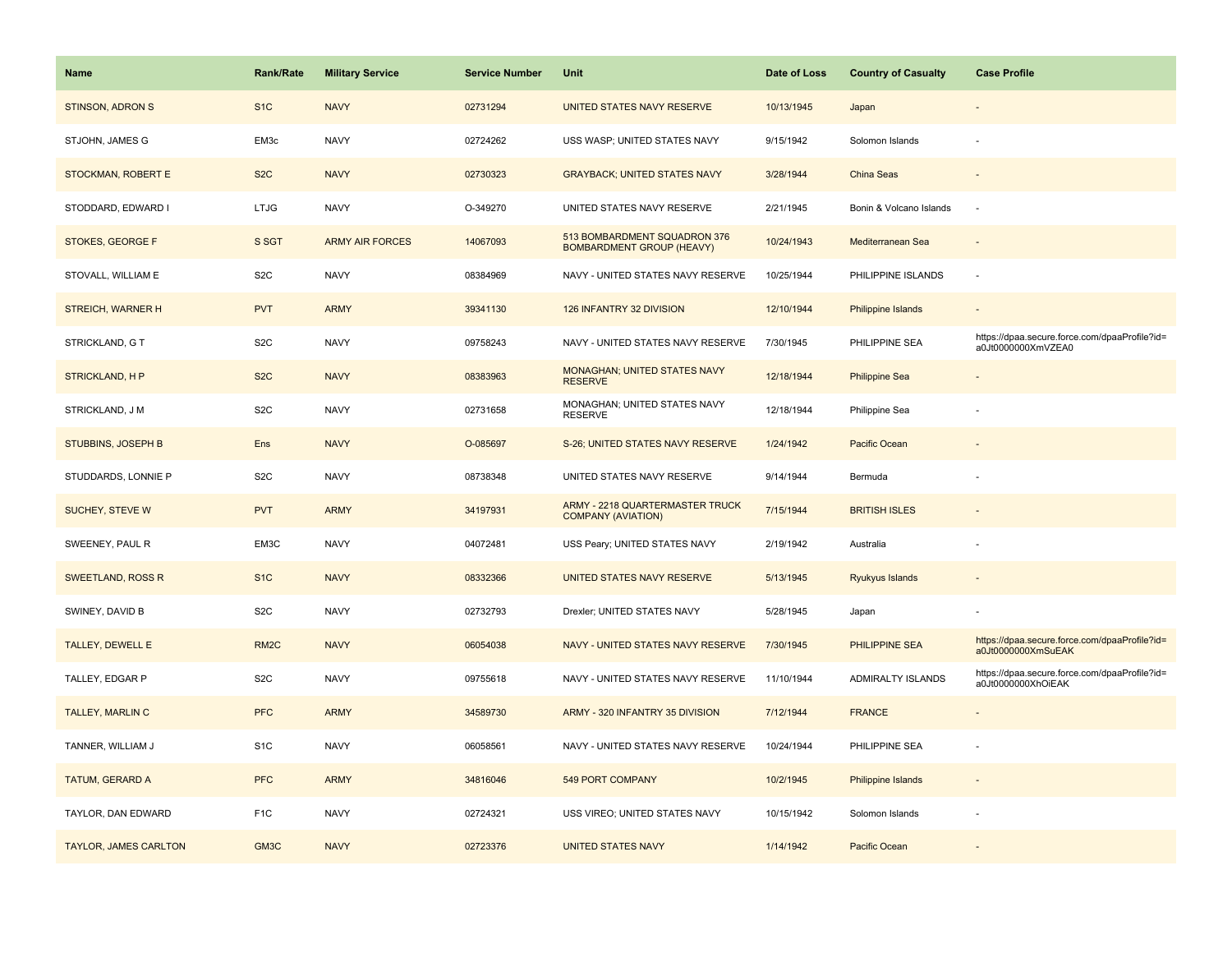| <b>Name</b>              | <b>Rank/Rate</b>   | <b>Military Service</b> | <b>Service Number</b> | Unit                                                          | Date of Loss | <b>Country of Casualty</b>                   | <b>Case Profile</b>                                                 |
|--------------------------|--------------------|-------------------------|-----------------------|---------------------------------------------------------------|--------------|----------------------------------------------|---------------------------------------------------------------------|
| TAYLOR, JAMES F          | S <sub>1</sub> C   | <b>NAVY</b>             | 06053516              | SWORDFISH; UNITED STATES NAVY<br><b>RESERVE</b>               | 1/29/1946    | Ryukyus Islands                              |                                                                     |
| <b>TAYLOR, THOMAS R</b>  | STM1C              | <b>NAVY</b>             | 02727684              | USS CHICAGO; UNITED STATES NAVY                               | 1/30/1943    | Solomon Islands                              |                                                                     |
| TAYLOR, TOM F            | S <sub>1</sub> C   | <b>NAVY</b>             | 02730583              | NAVY - UNITED STATES NAVY RESERVE                             | 2/21/1945    | <b>BONIN &amp; VOLCANO</b><br><b>ISLANDS</b> |                                                                     |
| <b>TAYS, MACK NMI</b>    | <b>PFC</b>         | <b>ARMY</b>             | 34704019              | 350 INFANTRY 88 DIVISION                                      | 9/25/1944    | Italy                                        |                                                                     |
| TERRELL, BISHOP W        | CPL                | ARMY                    | 19050101              | ARISAN MARU; MEDICAL DEPARTMENT                               | 10/24/1944   | China Seas                                   |                                                                     |
| <b>TERRY, EARLIE F</b>   | S <sub>1</sub> C   | <b>NAVY</b>             | 02723410              | Asheville; UNITED STATES NAVY                                 | 3/3/1942     | Indian Ocean                                 |                                                                     |
| TERRY, JAMES H           | <b>PVT</b>         | ARMY                    | 34973542              | SS Leopoldville; 262 INFANTRY 66<br><b>DIVISION</b>           | 12/24/1944   | English Channel                              |                                                                     |
| THAMES, LOUIE S          | TEC <sub>4</sub>   | <b>ARMY</b>             | 06927483              | 645 TANK DESTROYER BATTALION                                  | 1/3/1945     | France                                       |                                                                     |
| THEAD, ORBIN E           | <b>PVT</b>         | ARMY                    | 44050891              | 253 INFANTRY 63 DIVISION                                      | 1/31/1945    | France                                       |                                                                     |
| <b>THOMAS, CHARLES T</b> | S <sub>2</sub> C   | <b>NAVY</b>             | 02723256              | <b>UNITED STATES NAVY</b>                                     | 3/1/1942     | Java                                         |                                                                     |
| THOMAS, JASPER --        | <b>PVT</b>         | ARMY                    | 34227225              | 3272 QUARTERMASTER SERVICES<br><b>COMPANY</b>                 | 3/10/1944    | North Sea or Tyrrhenian<br>Sea               |                                                                     |
| THOMAS, NORMAN R         | <b>PFC</b>         | <b>ARMY AIR FORCES</b>  | 14026129              | 48 MATERIALS SQUADRON 5 AIR BASE<br><b>GROUP</b>              | 7/19/1942    | Philippine Islands                           | https://dpaa.secure.force.com/dpaaProfile?id=<br>a0Jt0000000XkgkEAC |
| THOMPSON, EUGENE L       | S <sub>1</sub> C   | <b>NAVY</b>             | 09755636              | NAVY - UNITED STATES NAVY RESERVE                             | 11/10/1944   | <b>ADMIRALTY ISLANDS</b>                     | https://dpaa.secure.force.com/dpaaProfile?id=<br>a0Jt0000000XhPREA0 |
| THOMPSON, HENRY E        | 2d Lt              | <b>ARMY AIR FORCES</b>  | O-398616              | <b>46 PURSUIT SQUADRON 15 PURSUIT</b><br><b>GROUP</b>         | 10/31/1941   | Hawaiian Islands                             |                                                                     |
| THOMPSON, HOYTTE R       | AOM <sub>1</sub> C | <b>NAVY</b>             | 02726599              | USS CORAL SEA (CVE-57); UNITED<br>STATES NAVY                 | 6/20/1944    | Marianas Islands                             |                                                                     |
| THOMPSON, LOUIS W        | <b>PVT</b>         | <b>ARMY AIR FORCES</b>  | 34809309              | 31 BOMBARDMENT SQUADRON 5<br><b>BOMBARDMENT GROUP (HEAVY)</b> | 1/11/1946    | Philippine Islands                           |                                                                     |
| THOMPSON, SCOTT R        | <b>T SGT</b>       | ARMY AIR FORCES         | 34162771              | 49 BOMBARDMENT SQUADRON 2<br>BOMBARDMENT GROUP (HEAVY)        | 11/11/1943   | Mediterranean Sea                            |                                                                     |
| THOMPSON, WILFRED N      | ARM2C              | <b>NAVY</b>             | 02726248              | <b>UNITED STATES NAVY</b>                                     | 12/13/1942   | Hawaiian Islands                             |                                                                     |
| THOMPSON, WILKIE E       | S <sub>1</sub> C   | <b>NAVY</b>             | 08387575              | LUCE; UNITED STATES NAVY RESERVE                              | 5/4/1945     | Philippine Sea                               |                                                                     |
| THORNHILL, LEONARD W     | <b>LTJG</b>        | <b>NAVY</b>             | O-081121              | <b>UNITED STATES NAVY</b>                                     | 5/8/1942     | <b>Coral Sea</b>                             |                                                                     |
| THORNTON, BROWN M        | AMM2C              | <b>NAVY</b>             | 06044312              | ST. LO; UNITED STATES NAVY RESERVE                            | 10/25/1944   | Philippine Sea                               |                                                                     |
| THORNTON, MARSHALL --    | S <sub>2</sub> C   | <b>NAVY</b>             | 08379051              | FRANKLIN; UNITED STATES NAVY<br><b>RESERVE</b>                | 3/19/1945    | Japan                                        |                                                                     |
| THORNTON, STANLEY B      | T SGT              | ARMY AIR FORCES         | 34477212              | 565 BOMBARDMENT SQUADRON 389<br>BOMBARDMENT GROUP (HEAVY)     | 5/7/1944     | English Channel                              |                                                                     |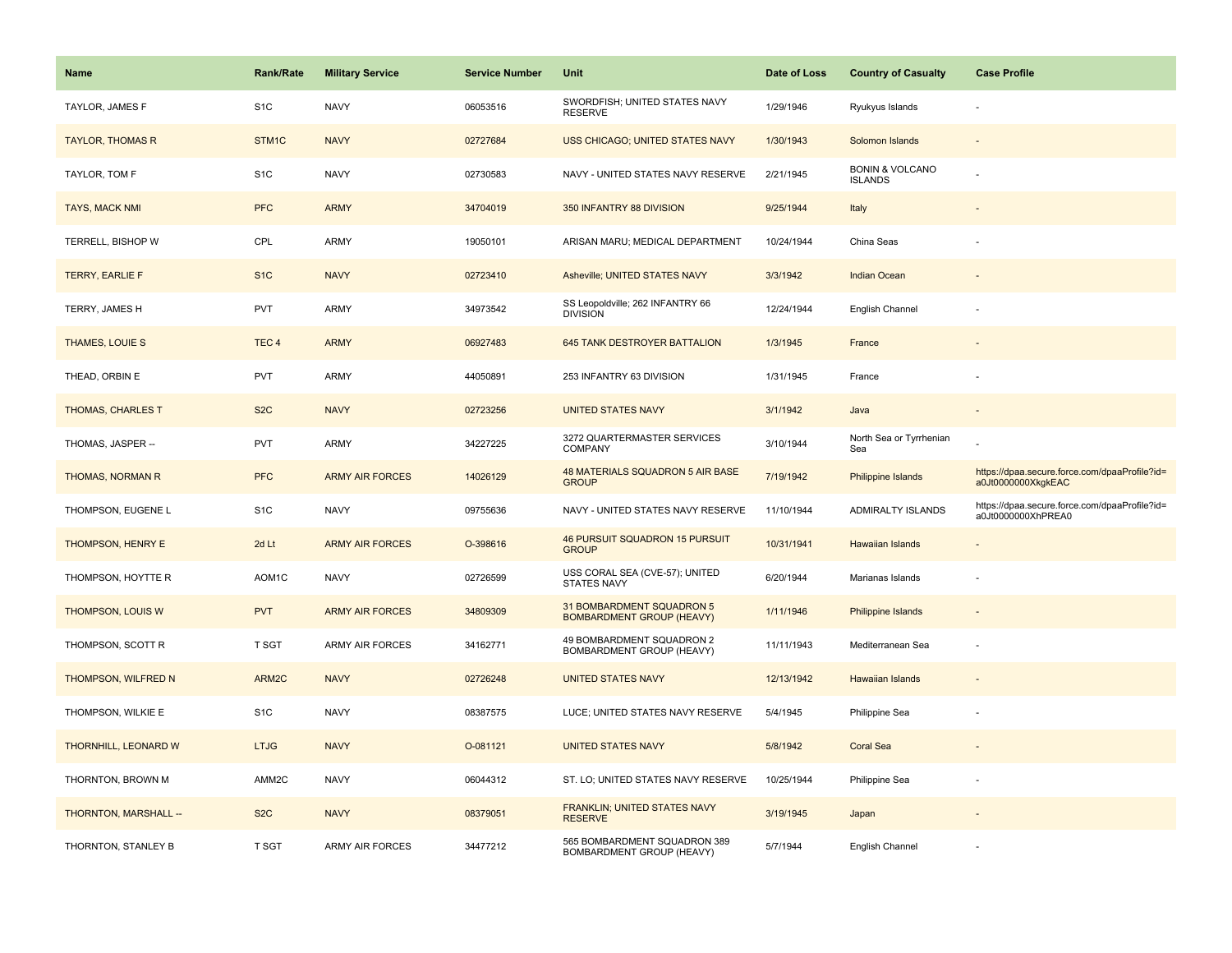| Name                        | <b>Rank/Rate</b>  | <b>Military Service</b> | <b>Service Number</b> | Unit                                                              | Date of Loss | <b>Country of Casualty</b>       | <b>Case Profile</b>                                                 |
|-----------------------------|-------------------|-------------------------|-----------------------|-------------------------------------------------------------------|--------------|----------------------------------|---------------------------------------------------------------------|
| THRASH, ANDREW C            | <b>CPL</b>        | <b>ARMY AIR FORCES</b>  | 14190521              | 486 BOMBARDMENT SQUADRON 340<br><b>BOMBARDMENT GROUP (MEDIUM)</b> | 11/5/1944    | North Sea or Tyrrhenian<br>Sea   |                                                                     |
| THRASHER, JAMES D           | PVT               | <b>ARMY</b>             | 34167813              | <b>INFANTRY</b>                                                   | 2/16/1943    | Tunisia                          |                                                                     |
| TIDWELL, JAMES F            | S <sub>2</sub> C  | <b>NAVY</b>             | 09758253              | NAVY - UNITED STATES NAVY RESERVE                                 | 7/30/1945    | <b>PHILIPPINE SEA</b>            | https://dpaa.secure.force.com/dpaaProfile?id=<br>a0Jt0000000XmRDEA0 |
| TIFFIN, OSCAR R             | SGT               | <b>ARMY AIR FORCES</b>  | 34394250              | 72 BOMBARDMENT SQUADRON 5<br>BOMBARDMENT GROUP (HEAVY)            | 3/30/1944    | Caroline Islands                 |                                                                     |
| <b>TILLERY, LEROY F</b>     | AOM3C             | <b>NAVY</b>             | 08383363              | USS SANGAMON; UNITED STATES NAVY<br><b>RESERVE</b>                | 5/4/1945     | Japan                            |                                                                     |
| TILLEY, JAMES ARTHUR        | S <sub>1</sub> C  | <b>NAVY</b>             | 02724516              | USS LITTLE; UNITED STATES NAVY                                    | 9/5/1942     | Solomon Islands                  |                                                                     |
| TODD, LESTER V              | COX               | <b>NAVY</b>             | 02721739              | <b>USS BOISE; UNITED STATES NAVY</b>                              | 10/12/1942   | Japan                            |                                                                     |
| TOWERS, GEORGE F            | <b>CGM</b>        | <b>NAVY</b>             | 02715670              | Reuben James; UNITED STATES NAVY<br><b>RESERVE</b>                | 10/31/1941   | Atlantic Ocean                   |                                                                     |
| <b>TRANUM, PAUL W</b>       | FC <sub>2</sub> C | <b>NAVY</b>             | 02724312              | <b>Buck; UNITED STATES NAVY</b>                                   | 10/9/1943    | North or Tyrrhenian Seas         | $\sim$                                                              |
| TRAVIS, ALTON JOHN          | AMM1C             | <b>NAVY</b>             | 02721692              | UNITED STATES NAVY                                                | 2/1/1942     | Marshall Islands                 |                                                                     |
| <b>TRAVIS, AUSTIN H</b>     | S <sub>2</sub> C  | <b>NAVY</b>             | 06051540              | HULL; UNITED STATES NAVY RESERVE                                  | 12/18/1944   | <b>Philippine Sea</b>            | https://dpaa.secure.force.com/dpaaProfile?id=<br>a0Jt0000000XeyvEAC |
| TUCK, THOMAS STANLEY        | EM2C              | <b>NAVY</b>             | 02721544              | NAVY - UNITED STATES NAVY                                         | 11/13/1942   | SOLOMON ISLANDS                  |                                                                     |
| <b>TUCKER, CHARLES W</b>    | <b>LTJG</b>       | <b>NAVY</b>             | O-098476              | UNITED STATES NAVY RESERVE                                        | 10/9/1942    | Solomon Islands                  |                                                                     |
| TUCKER, CLARENCE --         | FC <sub>3</sub> C | <b>NAVY</b>             | 02722751              | USS BARTON; UNITED STATES NAVY                                    | 11/13/1942   | Solomon Islands                  |                                                                     |
| <b>TUCKER, HENRY WARREN</b> | PHM3C             | <b>NAVY</b>             | 06040117              | Neosho; UNITED STATES NAVY<br><b>RESERVE</b>                      | 5/7/1942     | <b>Coral Sea</b>                 | $\overline{a}$                                                      |
| TUCKER, ULYS A              | S <sub>2</sub> C  | <b>NAVY</b>             | 08388152              | USS REQUISITE (AM-109)                                            | 11/3/1944    | Central/South Pacific<br>Theater |                                                                     |
| TULLY, MILTON E             | FC3C              | <b>NAVY</b>             | 06053310              | Kalk; UNITED STATES NAVY RESERVE                                  | 6/12/1944    | <b>New Guinea</b>                |                                                                     |
| TUNNER, THOMAS LANSON       | S <sub>2</sub> C  | <b>NAVY</b>             | 02727532              | Sims; UNITED STATES NAVY                                          | 5/7/1942     | Coral Sea                        |                                                                     |
| <b>TURNER, AARON ELWOOD</b> | S <sub>2</sub> C  | <b>NAVY</b>             | 02738735              | <b>UNITED STATES NAVY</b>                                         | 11/4/1942    | <b>Baltic Sea</b>                |                                                                     |
| TURNEY, THOMAS L            | S SGT             | <b>ARMY AIR FORCES</b>  | 14181697              | 90 SQUADRON 438 TROOP CARRIER<br><b>GROUP</b>                     | 12/3/1944    | English Channel                  |                                                                     |
| UNGETHUEM, JOHN O           | 2LT               | <b>ARMY AIR FORCES</b>  | O-2066117             | 767 BOMBARDMENT SQUADRON 461<br><b>BOMBARDMENT GROUP (HEAVY)</b>  | 1/31/1945    | <b>Adriatic Sea</b>              |                                                                     |
| UPCHURCH, THOMAS M          | F <sub>2</sub> C  | <b>NAVY</b>             | 02731426              | NAVY - UNITED STATES NAVY RESERVE                                 | 10/25/1944   | PHILIPPINE SEA                   |                                                                     |
| VASSAR, GILFORD --          | STM2C             | <b>NAVY</b>             | 02722876              | USS WASP; UNITED STATES NAVY                                      | 9/15/1942    | Solomon Islands                  |                                                                     |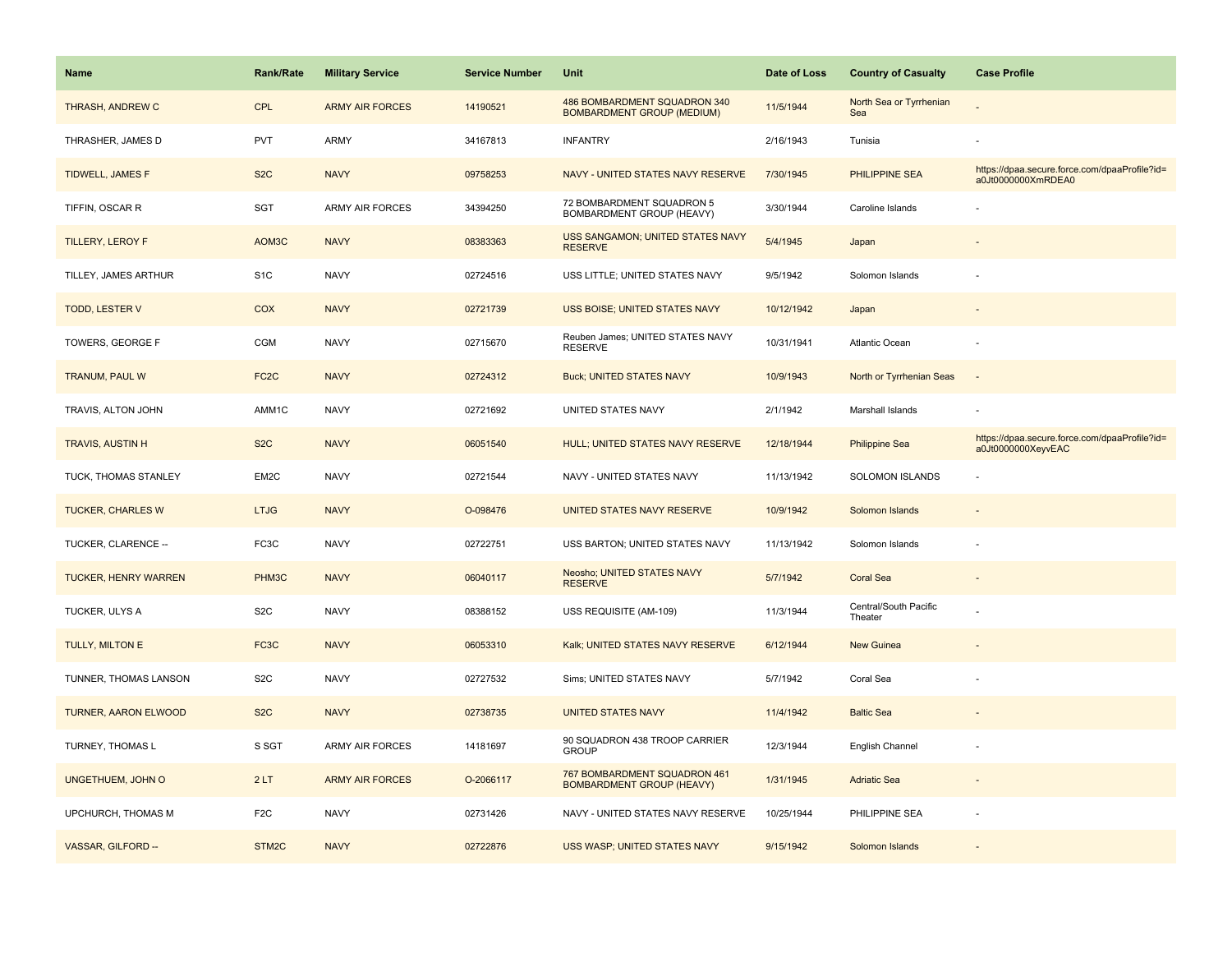| Name                            | <b>Rank/Rate</b>    | <b>Military Service</b> | <b>Service Number</b> | Unit                                                                  | Date of Loss | <b>Country of Casualty</b>               | <b>Case Profile</b>      |
|---------------------------------|---------------------|-------------------------|-----------------------|-----------------------------------------------------------------------|--------------|------------------------------------------|--------------------------|
| <b>VERNON, JAMES E</b>          | TEC <sub>4</sub>    | ARMY                    | 34395570              | ARMY - SHIPS COMPLEMENT SAN<br>FRANCISCO PORT OF EMBARKATION          | 6/24/1944    | <b>NEW GUINEA</b>                        |                          |
| VICKERY, JOE P                  | 1LT                 | <b>ARMY AIR FORCES</b>  | O-706472              | 487 FIGHTER SQUADRON 352 FIGHTER<br><b>GROUP</b>                      | 3/19/1946    | Germany                                  |                          |
| VINSON, BOBBY FORD              | S <sub>2</sub> C    | <b>NAVY</b>             | 02727459              | Sims; UNITED STATES NAVY                                              | 5/7/1942     | Coral Sea                                |                          |
| <b>VINSON, SAMMIE D</b>         | <b>SGT</b>          | <b>ARMY AIR FORCES</b>  | 14177911              | 448 BOMBARDMENT GROUP (HEAVY),<br>712 BOMBARDMENT SQUADRON            | 6/21/1944    | Germany                                  |                          |
| VINSON, WILBUR F                | 1LT                 | ARMY AIR FORCES         | O-751498              | 506 FIGHTER SQUADRON 404 FIGHTER<br><b>GROUP</b>                      | 7/26/1944    | France                                   |                          |
| <b>VINZANT, PAT C</b>           | S SGT               | <b>ARMY AIR FORCES</b>  | 34917087              | 413 BOMBARDMENT SQUADRON 96<br><b>BOMBARDMENT GROUP (HEAVY)</b>       | 3/2/1945     | North Sea or Tyrrhenian<br>Sea           |                          |
| WADE, RUSSELL B                 | FC3C                | <b>NAVY</b>             | 02724429              | UNITED STATES NAVY                                                    | 10/17/1941   | Atlantic Ocean                           |                          |
| <b>WAGNER, SAM P</b>            | 1st Lt              | <b>ARMY AIR FORCES</b>  | O-024801              | 870 BOMBARDMENT SQUADRON 497<br><b>BOMBARDMENT GROUP (VERY HEAVY)</b> | 11/24/1944   | Japan/Okinawa                            |                          |
| WALDROP, ROY A                  | <b>PVT</b>          | ARMY                    | 06971742              | SS Leopoldville; 262 INFANTRY 66<br><b>DIVISION</b>                   | 12/24/1944   | English Channel                          | ÷,                       |
| <b>WALKER, CLYDE --</b>         | STM1C               | <b>NAVY</b>             | 02728496              | Bismarck Sea; UNITED STATES NAVY                                      | 2/21/1945    | Bonin & Volcano Islands                  |                          |
| WALKER, FRIEDMAN H              | SGT                 | ARMY                    | 06966391              | ARISAN MARU; INFANTRY                                                 | 10/24/1944   | China Seas                               |                          |
| <b>WALKER, WILBUR J L</b>       | F <sub>1</sub> C    | <b>NAVY</b>             | 02723045              | USS MEREDITH; UNITED STATES NAVY                                      | 10/15/1942   | Solomon Islands                          | $\overline{\phantom{a}}$ |
| WALLACE, CECIL H                | S <sub>2</sub> C    | <b>NAVY</b>             | 06057920              | Turner; UNITED STATES NAVY RESERVE                                    | 1/3/1944     | Atlantic Ocean: North<br>American Waters |                          |
| <b>WALTMAN, JESSE BAKER</b>     | WT <sub>2</sub> C   | <b>NAVY</b>             | 02832121              | USS JUNEAU; UNITED STATES NAVY                                        | 11/13/1942   | Solomon Islands                          |                          |
| WALTON, THEODORE                | PVT                 | ARMY                    | 34742091              | ARMY - 369 INFANTRY 93 DIVISION                                       | 3/30/1945    | <b>NEW GUINEA</b>                        |                          |
| <b>WARD, BOBBY R</b>            | S <sub>2</sub> C    | <b>NAVY</b>             | 08375767              | Rich; UNITED STATES NAVY RESERVE                                      | 6/8/1944     | <b>English Channel</b>                   |                          |
| WARD, DURWOOD W                 | 1 LT                | ARMY                    | O-729527              | 342 BOMBARDMENT SQUADRON 97<br>BOMBARDMENT GROUP (HEAVY)              | 4/13/1943    | Mediterranean Sea                        |                          |
| WARE, WILSON H                  | CPL                 | <b>ARMY</b>             | 14038456              | <b>ARMY - 31 INFANTRY REGIMENT</b>                                    | 5/31/1942    | PHILIPPINE ISLANDS                       | $\overline{\phantom{a}}$ |
| WASHBURN, LEONARD J             | S <sub>1</sub> C    | <b>NAVY</b>             | 06043154              | Halligan; UNITED STATES NAVY<br><b>RESERVE</b>                        | 3/26/1945    | Philippine Sea                           | ÷,                       |
| <b>WASHINGTON, NATHANIEL --</b> | <b>PFC</b>          | <b>ARMY</b>             | 34104435              | 29 CHEMICAL DECONTAMINATION<br><b>COMPANY</b>                         | 5/21/1944    | Hawaiian Islands                         | $\overline{a}$           |
| WATKINS, LEON --                | <b>PVT</b>          | ARMY                    | 34226751              | 3272 QUARTERMASTER SERVICES<br>COMPANY                                | 3/10/1944    | North Sea or Tyrrhenian<br>Sea           |                          |
| <b>WATSON, ALBERT G</b>         | MOMM <sub>1</sub> C | <b>NAVY</b>             | 06041561              | LST-342; UNITED STATES NAVY<br><b>RESERVE</b>                         | 7/18/1943    | Solomon Islands                          |                          |
| WATSON, HARVEY G                | <b>PVT</b>          | ARMY                    | 39525885              | 761 MILITARY POLICE BATTALION                                         | 2/9/1944     | Alaska                                   |                          |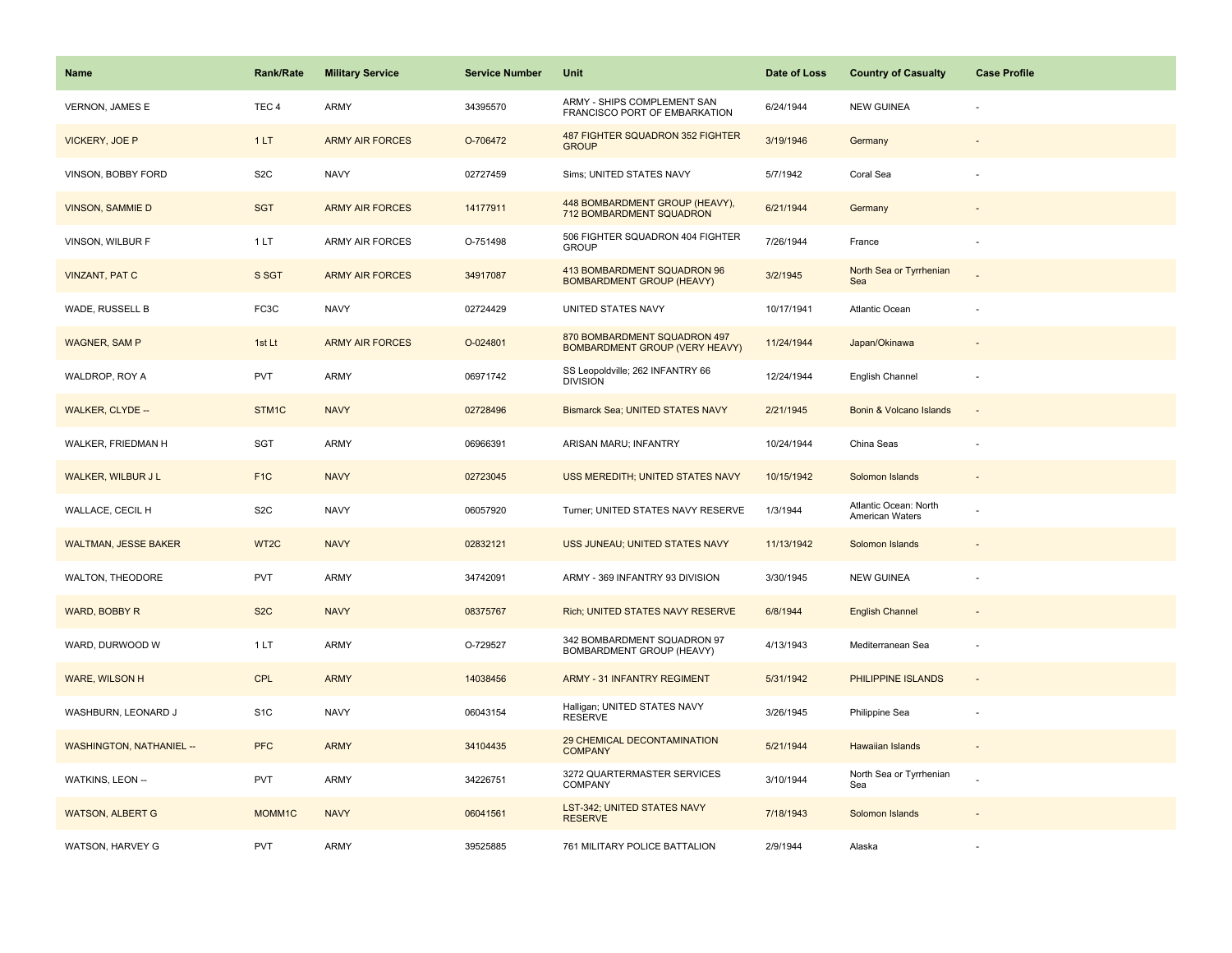| <b>Name</b>                | <b>Rank/Rate</b>  | <b>Military Service</b> | <b>Service Number</b> | Unit                                                              | Date of Loss | <b>Country of Casualty</b>                   | <b>Case Profile</b>                                                 |
|----------------------------|-------------------|-------------------------|-----------------------|-------------------------------------------------------------------|--------------|----------------------------------------------|---------------------------------------------------------------------|
| <b>WATSON, JOE CHARLES</b> | AMM1C             | <b>NAVY</b>             | 03465168              | USS HORNET; UNITED STATES NAVY                                    | 8/9/1942     | Pacific Ocean                                |                                                                     |
| WATSON, OLIVER M           | FC <sub>2</sub> C | <b>NAVY</b>             | 02724235              | Buck; UNITED STATES NAVY                                          | 10/9/1943    | North or Tyrrhenian Seas                     | $\sim$                                                              |
| <b>WEAVER, BEN E</b>       | GM <sub>1</sub> C | <b>NAVY</b>             | 02951143              | USS HOUSTON (CA-30); UNITED STATES<br><b>NAVY</b>                 | 3/1/1942     | Java                                         |                                                                     |
| WEAVER, MYRTIE --          | MM <sub>2</sub> C | <b>NAVY</b>             | 06041787              | PALMER; UNITED STATES NAVY<br><b>RESERVE</b>                      | 1/7/1945     | Philippine Islands                           |                                                                     |
| <b>WEBB, GRADY D</b>       | <b>PVT</b>        | <b>ARMY</b>             | 34809198              | 531 ENGINEERS SHORE REGIMENT                                      | 4/28/1944    | <b>English Channel</b>                       |                                                                     |
| WEDGEWORTH, WILLIE --      | <b>PVT</b>        | ARMY                    | 34227206              | 3272 QUARTERMASTER SERVICES<br>COMPANY                            | 3/10/1944    | North Sea or Tyrrhenian<br>Sea               |                                                                     |
| <b>WEISS, JAMES THOMAS</b> | EM <sub>1</sub> C | <b>NAVY</b>             | 02720447              | USS Peary; UNITED STATES NAVY                                     | 2/19/1942    | Australia                                    |                                                                     |
| WELLS, WILLIAM A           | EM2C              | <b>NAVY</b>             | 06053092              | HOEL; UNITED STATES NAVY RESERVE                                  | 10/25/1944   | Philippine Sea                               |                                                                     |
| <b>WEST, KENT R</b>        | <b>SGT</b>        | <b>ARMY AIR FORCES</b>  | 34198623              | 414 BOMBARDMENT SQUADRON 97<br><b>BOMBARDMENT GROUP (HEAVY)</b>   | 12/26/1942   | Tunisia                                      |                                                                     |
| WESTMORELAND, A C          | <b>PVT</b>        | ARMY                    | 34394241              | 526 ORDNANCE MAINTENANCE<br>COMPANY                               | 6/9/1944     | English Channel                              |                                                                     |
| <b>WESTMORELAND, R G</b>   | ARM3C             | <b>NAVY</b>             | 08374893              | <b>INTREPID; UNITED STATES NAVY</b><br><b>RESERVE</b>             | 10/24/1944   | <b>Philippine Islands</b>                    |                                                                     |
| WHEELER, VANION LEE        | S <sub>2</sub> C  | <b>NAVY</b>             | 02729061              | USS CUSHING; UNITED STATES NAVY                                   | 11/13/1942   | Solomon Islands                              |                                                                     |
| <b>WHEELER, WILLIAM R</b>  | 2LT               | <b>ARMY AIR FORCES</b>  | O-680562              | 443 BOMBARDMENT SQUADRON 320<br><b>BOMBARDMENT GROUP (MEDIUM)</b> | 1/29/1944    | North Sea or Tyrrhenian<br>Sea               |                                                                     |
| WHITE, CLARENCE D          | EM1C              | <b>NAVY</b>             | 06043849              | UNITED STATES NAVY RESERVE                                        | 10/16/1943   | Solomon Islands                              |                                                                     |
| WHITE, DEWEY J             | S <sub>2</sub> C  | <b>NAVY</b>             | 08374573              | Meredith; UNITED STATES NAVY<br><b>RESERVE</b>                    | 6/8/1944     | <b>English Channel</b>                       |                                                                     |
| WHITE, HOWARD P            | PFC               | ARMY                    | 34999000              | 328 INFANTRY 26 DIVISION                                          | 3/15/1945    | Germany                                      |                                                                     |
| WHITE, SHERMAN W.          | 1LT               | <b>ARMY AIR FORCES</b>  | O-789431              | 99 FIGHTER SQUADRON                                               | 7/2/1943     | <b>Sicily</b>                                | https://dpaa.secure.force.com/dpaaProfile?id=<br>a0Jt0000009CEuXEAW |
| WHITE, THOMAS J            | FC3c              | <b>NAVY</b>             | 2729241               | GUDGEON; UNITED STATES NAVY                                       | 5/5/1944     | Marianas Islands                             |                                                                     |
| <b>WHITE, WILLIAM R</b>    | 2d Lt             | <b>ARMY AIR FORCES</b>  | O-796253              | INDIA CHINA WING ARMY TRANSPORT<br><b>COMMAND</b>                 | 12/20/1943   | India                                        | https://dpaa.secure.force.com/dpaaProfile?id=<br>a0Jt000001nzawREAQ |
| WHITEHEAD, GRADY B         | TEC <sub>5</sub>  | ARMY                    | 34162345              | ARMY - 160 QUARTERMASTER<br><b>COMPANY</b>                        | 9/13/1943    | <b>PANAMA</b>                                |                                                                     |
| <b>WHITEHEAD, JOSEPH S</b> | S <sub>2</sub> C  | <b>NAVY</b>             | 06057756              | USS HARDING (DMS-28); UNITED<br><b>STATES NAVY RESERVE</b>        | 4/16/1945    | Ryukyus Islands                              |                                                                     |
| WHITLOCK, DAMON L          | <b>CEM</b>        | <b>NAVY</b>             | 02720955              | USS Abner Read; UNITED STATES NAVY                                | 8/18/1943    | Aleutian Islands                             |                                                                     |
| <b>WHITLOWE, WILLIAM P</b> | S <sub>1C</sub>   | <b>NAVY</b>             | 08382314              | NAVY - UNITED STATES NAVY RESERVE                                 | 2/21/1945    | <b>BONIN &amp; VOLCANO</b><br><b>ISLANDS</b> |                                                                     |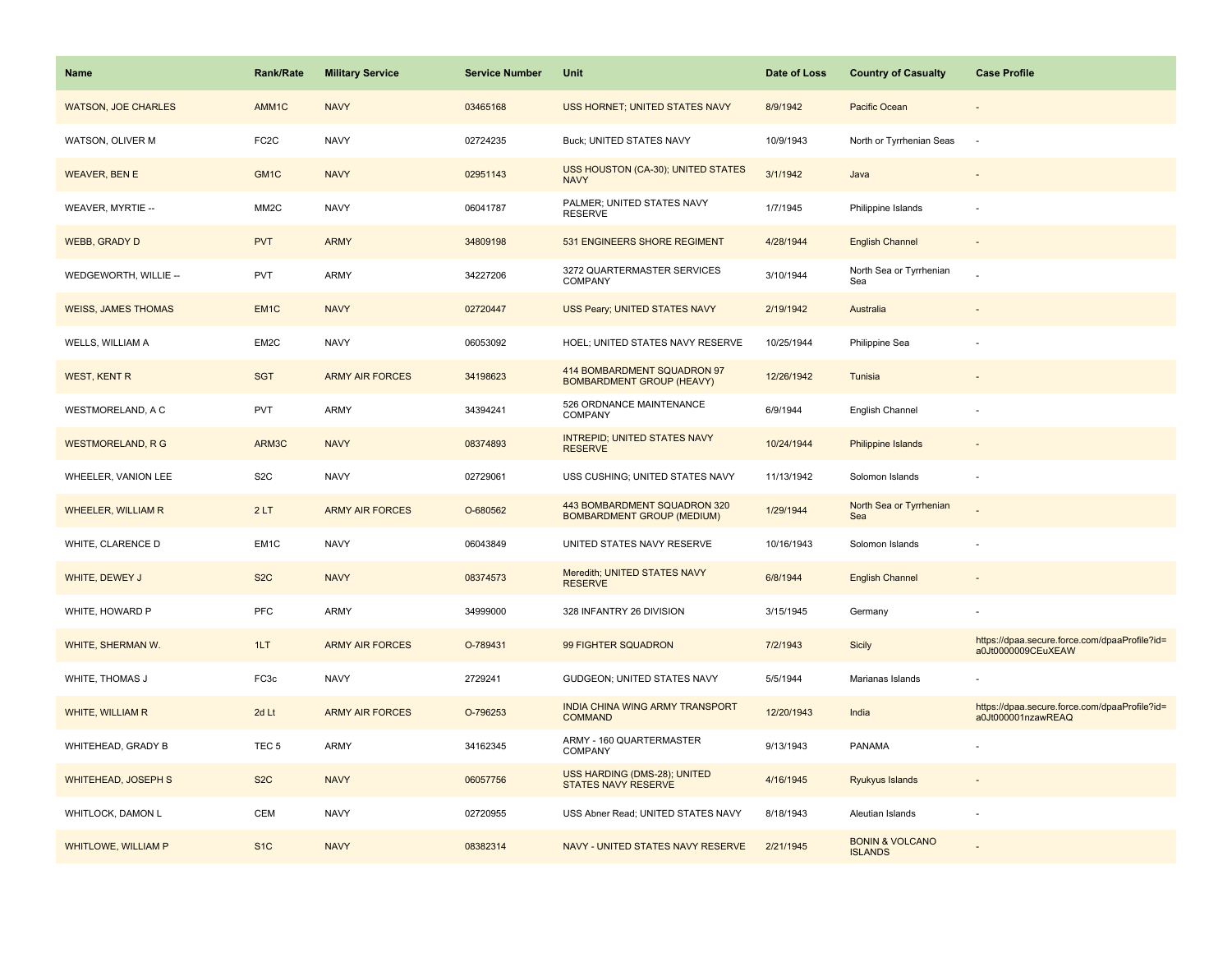| Name                       | Rank/Rate         | <b>Military Service</b> | <b>Service Number</b> | Unit                                                                | Date of Loss | <b>Country of Casualty</b> | <b>Case Profile</b>      |
|----------------------------|-------------------|-------------------------|-----------------------|---------------------------------------------------------------------|--------------|----------------------------|--------------------------|
| WICKSTROM, WILLIAM --      | 1st Lt            | <b>ARMY AIR FORCES</b>  | O-863808              | 768 BOMBARDMENT SQUADRON 462<br>BOMBARDMENT GROUP (VERY HEAVY)      | 1/6/1945     | China Seas                 |                          |
| <b>WIGGINS, MILFORD G</b>  | <b>PFC</b>        | <b>ARMY</b>             | 34808759              | ARMY - 172 INFANTRY 43 DIVISION                                     | 12/29/1945   | <b>NEW GUINEA</b>          |                          |
| WIGGINS, WILLIAM F         | SGT               | <b>ARMY</b>             | 20436455              | <b>193 TANK BATTALION</b>                                           | 4/19/1945    | Japan/Okinawa              |                          |
| <b>WILKINSON, BERT B</b>   | <b>PFC</b>        | <b>ARMY</b>             | 06381983              | 59 COAST ARTILLERY REGIMENT                                         | 8/4/1941     | <b>Philippine Islands</b>  |                          |
| <b>WILLIAMS, CHESTER R</b> | SM3C              | <b>NAVY</b>             | 02729686              | USS LISCOME BAY; UNITED STATES<br><b>NAVY</b>                       | 11/24/1943   | Gilbert Islands            |                          |
| <b>WILLIAMS, EARNEST D</b> | Ens               | <b>NAVY</b>             | O-145515              | UNITED STATES NAVY RESERVE                                          | 12/8/1943    | Pacific Ocean              |                          |
| WILLIAMS, GEORGE L         | Capt              | <b>ARMY</b>             | O-300324              | 92 COAST ARTILLERY REGIMENT<br>(PHILIPPINE SCOUT)                   | 1/16/1942    | Philippine Islands         |                          |
| <b>WILLIAMS, GEORGE W</b>  | <b>PVT</b>        | <b>ARMY</b>             | 34703902              | 300 ENGINEERS COMBAT BATTALION                                      | 6/19/1944    | <b>English Channel</b>     |                          |
| WILLIAMS, JOHN A           | S <sub>2</sub> C  | <b>NAVY</b>             | 09755047              | COOPER; UNITED STATES NAVY<br><b>RESERVE</b>                        | 12/3/1944    | Philippine Islands         | $\overline{\phantom{a}}$ |
| <b>WILLIAMS, JOHN D</b>    | AMM1C             | <b>NAVY</b>             | 02726961              | <b>UNITED STATES NAVY</b>                                           | 5/8/1945     | Pacific Ocean              |                          |
| WILLIAMS, JOHN EDWIN       | AMM3C             | <b>NAVY</b>             | 02726781              | UNITED STATES NAVY                                                  | 6/24/1943    | <b>Atlantic Ocean</b>      |                          |
| <b>WILLIAMS, ROBERT L</b>  | <b>SSGT</b>       | <b>ARMY AIR FORCES</b>  | 14033111              | 93 BOMBARDMENT SQUADRON 19<br><b>BOMBARDMENT GROUP (VERY HEAVY)</b> | 1/15/1945    | <b>Puerto Rico</b>         | $\overline{\phantom{a}}$ |
| <b>WILLIAMS, THOMAS A</b>  | EM1C              | <b>NAVY</b>             | 02723763              | DORADO; UNITED STATES NAVY                                          | 10/13/1943   | Panama                     |                          |
| <b>WILLIAMS, WILLIE</b>    | STM <sub>1C</sub> | <b>NAVY</b>             | 08319079              | NAVY - UNITED STATES NAVY RESERVE                                   | 12/12/1943   | <b>NEW HEBRIDES</b>        |                          |
| WILLIAMSON, CARL D         | TEC <sub>5</sub>  | ARMY                    | 34587557              | 109 INFANTRY 28 DIVISION                                            | 9/18/1944    | Germany                    |                          |
| <b>WINDHAM, HAROLD G</b>   | F <sub>2</sub> C  | <b>NAVY</b>             | 02724871              | <b>UNITED STATES NAVY</b>                                           | 4/1/1942     | Pacific Ocean              |                          |
| WOOD, LEONARD L            | 1LT               | <b>ARMY AIR FORCES</b>  | O-1293512             | 92 BOMBARDMENT GROUP (HEAVY), 325<br>BOMBARDMENT SQUADRON           | 8/25/1944    | <b>Baltic Sea</b>          |                          |
| WOOD, THOMAS JONATHAN      | F <sub>2C</sub>   | <b>NAVY</b>             | 02725792              | <b>USS VINCENNES; UNITED STATES NAVY</b>                            | 8/9/1942     | Solomon Islands            |                          |
| WOOD, THOMAS W             | 1st Lt            | <b>ARMY AIR FORCES</b>  | O-674658              | 6 RADAR CALIBRATION DETACHMENT                                      | 8/16/1944    | Aleutian Islands           | $\overline{\phantom{a}}$ |
| WOOD, WILLIAM E            | CM <sub>1C</sub>  | <b>NAVY</b>             | 02720415              | Asheville; UNITED STATES NAVY                                       | 3/3/1942     | Indian Ocean               |                          |
| WOOD, WILLIAM POSEY        | <b>PVT</b>        | <b>MARINE CORPS</b>     | 00321825              | MARINE - UNITED STATES MARINE<br><b>CORPS</b>                       | 8/9/1942     | Solomon Islands            |                          |
| WOODHAM, REEDUS O          | S <sub>2</sub> C  | <b>NAVY</b>             | 09755046              | <b>COOPER; UNITED STATES NAVY</b><br><b>RESERVE</b>                 | 12/3/1944    | Philippine Islands         |                          |
| WOODS, DORSIE --           | TEC <sub>5</sub>  | ARMY                    | 34554382              | 333 FIELD ARTILLERY BATTALION                                       | 3/29/1945    | Germany                    |                          |